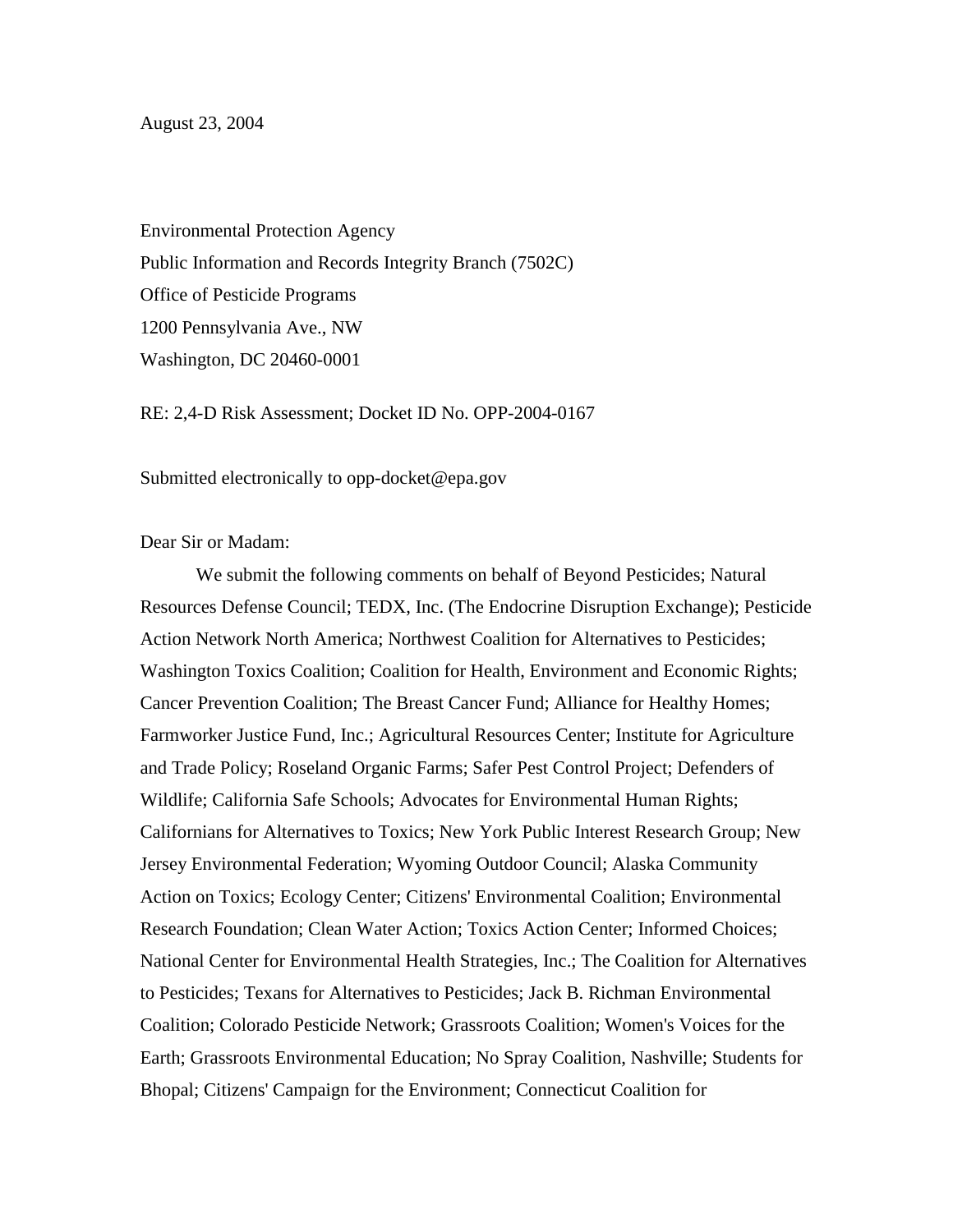Environmental Justice; and the Coalition for Environmentally Safe Communities. (See page 33 to 36 for signatures.)

None of our organizations has any direct or indirect financial or fiduciary interest in the manufacture or sale of 2,4-dichlorophenoxyacetic acid, amine salts, esters, or any related alkylchlorophenoxy chemicals.

Unless otherwise noted or referenced, all page number references in the text refer to the following document, which is the focus of these comments: US EPA. 2,4-D. HED's Human Health Risk Assessment for the Reregistration Eligibility Decision (RED) Revised to Reflect Error-only Comments from Registrants. PC Code 030001; DP Barcode D293129.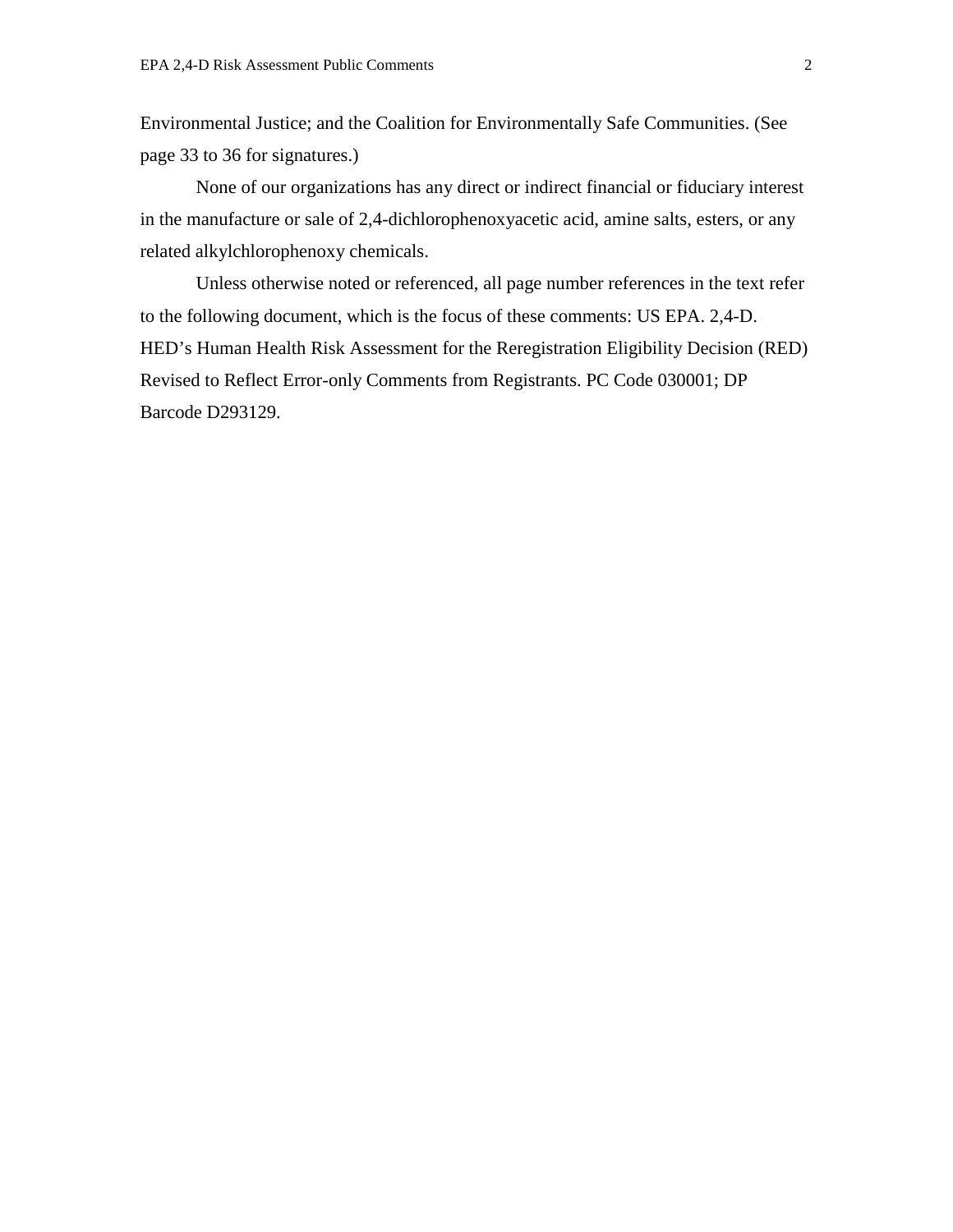## **SUMMARY OF COMMENTS**

Our organizations have significant concerns about the EPA human health risk assessment for 2,4-D. In particular, we raise the following issues in these comments:

- (1) EPA proposes to remove the full FQPA-mandated 10X safety factor to protect children from 2,4-D despite the evidence of their greater susceptibility to 2,4-D and the existence of significant data gaps related to both 2,4-D's toxicity and exposure;
- (2) EPA does not designate farm children as a population of special concern and ignores aggregate risk to these children as a result oftheir additional pathways of exposure;
- (3) EPA underestimates exposure risk and overestimates safety to farmworkers;
- (4) EPA selects a dermal absorption factor that fails to protect infants, people wearing DEET or sunscreen, and people who have consumed alcohol, all of whom will have enhanced absorption of 2,4-D through the skin;
- (5) EPA fails to fully assess risk to toddlers playing on lawns that were recently treated with  $2,4$ -D;
- (6) EPA fails to use the maximum water concentration of 2,4-D and because of the data gaps for dissipation rates, underestimates potential exposure risks
- (7) EPA underestimates risks to swimmers in treated waters due to deficient reasoning and a failure to identify a data gap in dissipation rates;
- (8) EPA fails to fully assess the risk of inhalation of 2,4-D;
- (9) EPA ignores data showing low-dose toxicity in dogs without sufficient scientific justification;
- (10) EPA fails to properly classify the carcinogenicity of 2,4-D in a Class C or B. The Agency ignores overwhelming and unique data showing that 2,4-D is cytotoxic, genotoxic, and has been associated with cancer in humans.;
- (11) EPA fails to adequately address aggregate risk; and the
- (12) EPA fails to meet its statutory obligation to assess combined effects.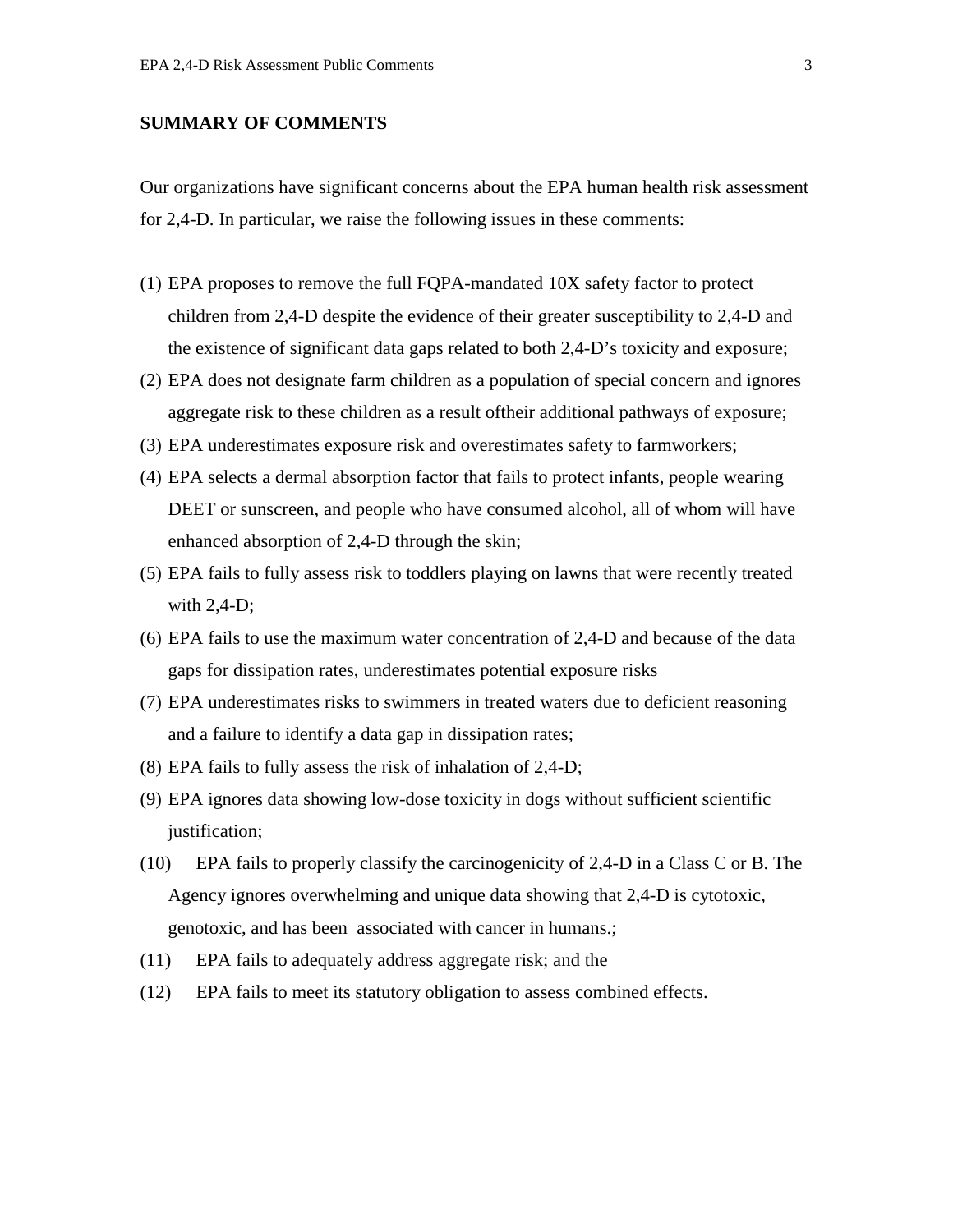# **INTRODUCTION**

 $\overline{a}$ 

2,4-D (2,4-dichlorophenoxyacetic acid) is a common herbicide used around the home and garden, on golf courses, ball fields, parks, and in agriculture. This chemical is one of the first pesticides ever registered in the United States. Agricultural uses include pasture land, wheat, corn, soybeans, barley, rice, oats, and sugar cane. About 40 million pounds of 2,4-D are used in the U.S. every year. 2,4-D has a soil half-life of about one week. However, when tracked indoors and not exposed to direct sunlight, 2,4-D can be expected to persist in carpets for up to one year after a single turf application at a concentration of approximately 0.5  $\mu$ g/g.<sup>1</sup> Despite a short half-life, the herbicide is found as a contaminant in surface water samples across the U.S., and has been detected in groundwater in at least five states and Canada<sup>2</sup>.

Numerous epidemiological studies have linked 2,4-D to non-Hodgkin's lymphoma (NHL) among farmers.<sup>3</sup> Multi-center studies in Canada and in Sweden of members of the general public found a 30-50% higher odds of 2,4-D exposure among people with NHL.<sup>45</sup> National Cancer Institute studies in household dogs have also reported an association between exposure to 2,4-D and canine malignant lymphoma.<sup>6</sup> A follow up study of the latter further strengthened the results.<sup>7</sup>

<sup>&</sup>lt;sup>1</sup> Nishioka MG, Burkholder HM, Brinkman MC, Gordon SM. 1996. Measuring lawn transport of lawnapplied herbicide acids from turf to home: Correlation of dislodgeable 2,4-D turf residues with carpet dust and carpet surface residues. Environmental Science and Technology 30: 3313-3320. <sup>2</sup> Extension Toxicology Network. 1996. Pesticide Information Profile for 2,4-D.

http://extoxnet.orst.edu/pips/24-D.htm (Accessed June 21, 2004).

 $3$  Zahm SH. 1997. Mortality study of pesticide applicators and other employees of a lawn care service company. J Occup Environ Medicine 39: 1055-67; Fontana A, Picoco C, Masala G, Prastaro C, Vineis P. 1998. Incidence rates of lymphomas and environmental measurements of phenoxy herbicides: ecological analysis and case-control study. Arch Environ Health 53 :384-7; Zahm SH, Blair A. 1992Pesticides and non-Hodgkin's lymphoma. Cancer Res52: 5485s-5488s; Morrison HI, Wilkins K, Semenciw R, Mao Y, Wigle D. 1992. Herbicides and cancer. J Natl Cancer Inst 84:1866-74.

<sup>&</sup>lt;sup>4</sup> McDuffie HH, Pahwa P, McLaughlin JR, et al. 2001. Non-Hodgkin's lymphoma and specific pesticide exposures in men: cross-Canada study of pesticides and health. Cancer Epidemiol Biomarkers Prev. 10(11): 1155-63.

<sup>&</sup>lt;sup>5</sup> Hardell L, Eriksson M. 1999. A case-control study of non-Hodgkin lymphoma and exposure to pesticides. Cancer 85: 1353-60.

<sup>&</sup>lt;sup>6</sup> Hayes HM, Tarone RE, Cantor KP, Jessen CR, McCurnin DM, Richardson RC. 1991. Case-control study of canine malignant lymphoma: positive association with dog owner's use of 2,4-dichlorophenoxyacetic acid herbicides. J Natl Cancer Inst. 83(17): 1226-31.

 $<sup>7</sup>$  Hayes HM, Tarone RE, Cantor KP. 1995. On the association between canine malignant lymphoma and</sup> opportunity for exposure to 2,4-dichlorophenoxyacetic acid. Environ Res 70: 119-25.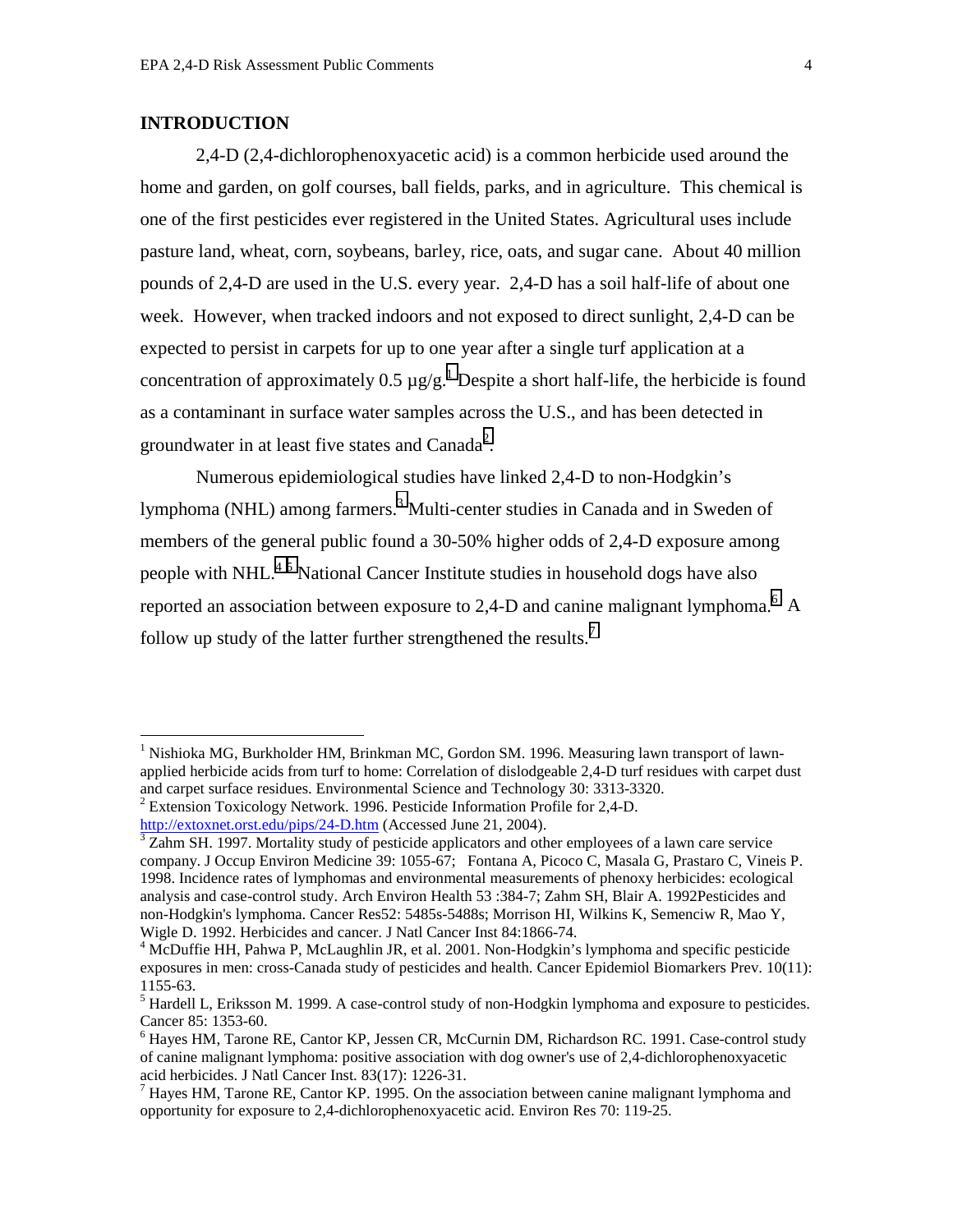$\overline{a}$ 

 2,4-D causes significant suppression of thyroid hormone levels in ewes dosed with this chemical.<sup>8</sup> Similar findings have been reported in rodents, with suppression of thyroid hormone levels, increases in thyroid gland weight, and decreases in weight of the ovaries and testes.<sup>9</sup> The increases in thyroid gland weight are consistent with the suppression of thyroid hormones, since the gland generally hypertrophies in an attempt to compensate for insufficient circulating levels of thyroid hormones. Thyroid hormone is known to play a critical role in the development of the brain. Slight thyroid suppression has been shown to adversely affect neurological development in the fetus, resulting in lasting effects on child learning and behavior.<sup>10</sup>

2,4-D causes slight decreases in testosterone release and significant increases in estrogen release from testicular cells.<sup>11</sup> In rodents, this chemical also increases levels of the hormones progesterone and prolactin, and causes abnormalities in the estrus cycle.<sup>12</sup> Male farm sprayers exposed to 2,4-D had lower sperm counts and more spermatic abnormalities compared to men who were not exposed to this chemical.<sup>13</sup> In Minnesota, higher rates of birth defects have been observed in areas of the state with the highest use of 2,4-D and other herbicides of the same class. This increase in birth defects was most pronounced among infants who were conceived in the spring, the time of greatest herbicide use.<sup>14</sup>

2,4-D also interferes with the neurotransmitters serotonin and dopamine. In young organisms, exposure to 2,4-D results in delays in brain development and abnormal behavior patterns, including apathy, decreased social interactions, repetitive movements,

<sup>&</sup>lt;sup>8</sup> Rawlings NC, Cook SJ, Waldbillig D. 1998. Effects of the pesticides carbofuran, chlorpyrifos, dimethoate, lindane, triallate, trifluralin, 2,4-D, and pentachlorophenol on the metabolic endocrine and reproductive endocrine system in ewes. J Toxicol Environ Hlth 54:21-36.

 $9^9$  Charles JM, Cunny HC, Wilson RD, Bus JS. 1996. Comparative subchronic studies on 2,4-

dichlorophenoxyacetic acid, amine, and ester in rats. Fundamental & Applied Toxicol 33: 161-165.

<sup>&</sup>lt;sup>10</sup> Haddow JE, Palomaki GE, Allan WC, Williams JR, Knight GJ, Gagnon J, O'Heir CE, Mitchell ML, Hermos RJ, Waisbren SE, Faix JD, Klein RZ. 1999. Maternal thyroid deficiency during pregnancy and subsequent neuropsychological development of the child. New Eng J Med 341(8): 549-555.

<sup>&</sup>lt;sup>11</sup> Liu RC, Hahn C, Hurtt ME. 1996. The direct effect of hepatic peroxisome proliferators on rat leydig cell function in vitro. Fundamental & Applied Toxicol 30:102-108.

 $12$  Duffard R, Bortolozzi A, Ferri A, Garcia G, Evangelista de Duffard AM. 1995. Developmental neurotoxicity of the herbicide 2,4-dichlorophenoxyacetic acid. Neurotoxicology 16(4):764.

<sup>&</sup>lt;sup>13</sup> Lerda D, Rizzi R.1991. Study of reproductive function in persons occupationally exposed to 2,4-D. Mutation Research 262:47-50.

<sup>&</sup>lt;sup>14</sup> Garry VF, Schreinemachers D, Harkins ME, et al. 1996. Pesticide appliers, biocides, and birth defects in rural Minnesota. Environ Hlth Perspect 104: 394-399.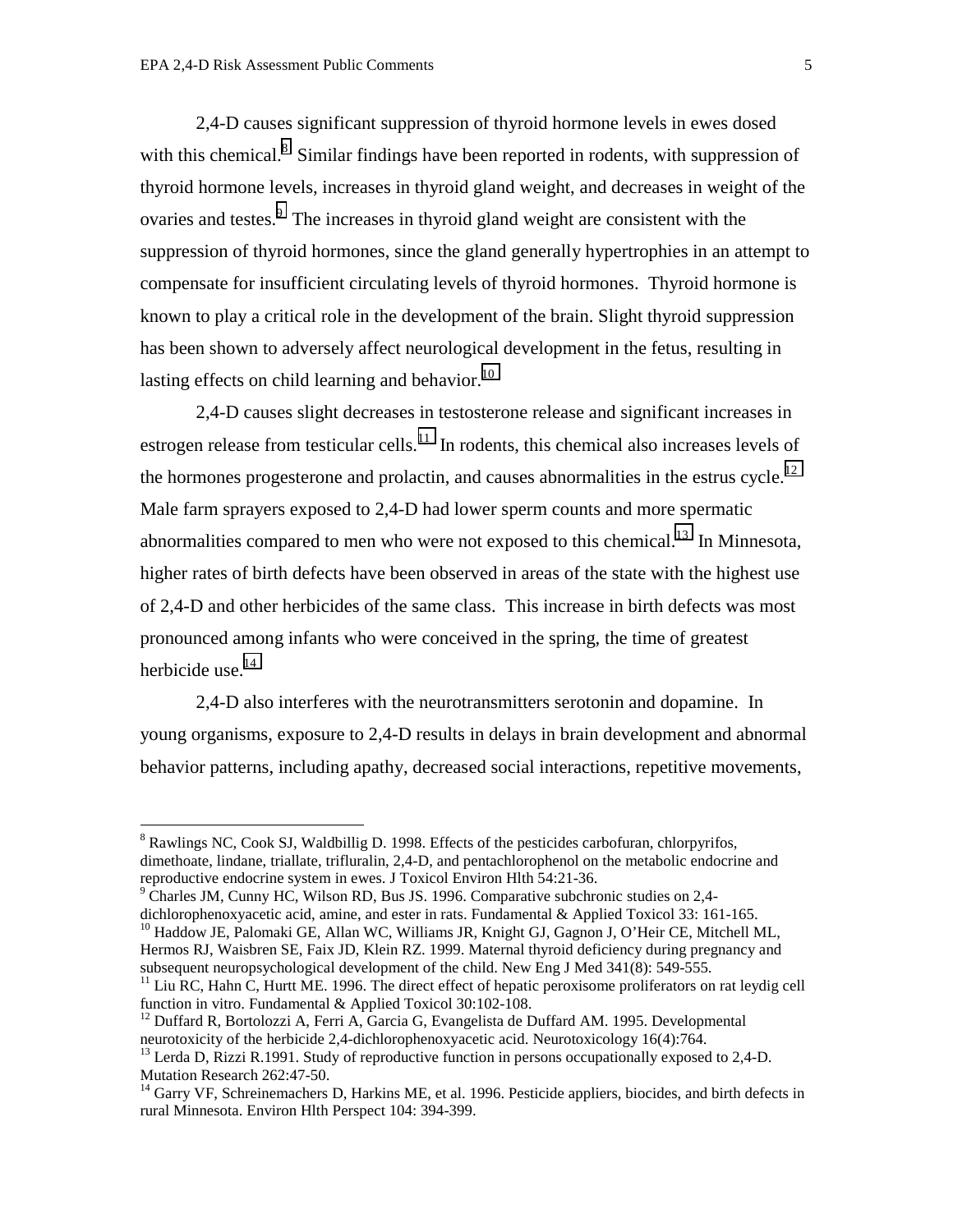$\overline{a}$ 

tremor, and immobility.<sup>15</sup> Females are more severely affected than males. Rodent studies have revealed a region-specific neurotoxic effect on the basal ganglia of the brain, resulting in an array of effects on critical neurotransmitters and adverse effects on behavior.<sup>16</sup> A peer-reviewed, developmental neurotoxicity study demonstrated severe neurotoxicity in young rats exposed to 2,4-D from postnatal days 12 to 25 at doses of 70 mg/kg/day. These pups showed decreases in GM1 level, diminution in myelin deposition and alterations in all behavioral tests at all doses.<sup>17</sup> This herbicide specifically appears to impair normal deposition of myelin in the developing brain.<sup>18</sup> The neurotoxic and antithyroid effects of 2,4-D make it highly likely that fetuses, infants, and children will be more susceptible to long-term adverse health effects from exposure to this chemical although they may appear normal at birth.

 Young animals can also be exposed to 2,4-D through maternal milk. Recent research has revealed that 2,4-D is excreted in breast milk, thereby resulting in potentially significant exposures to the nurseling. The researchers detected 2,4-D residues in stomach content, blood, brain and kidney of 4-day-old neonates fed by 2,4-D exposed mothers.<sup>19</sup> When maternal exposures stopped, the chemical continued to be excreted in maternal milk for a week. Thus, postnatal exposures to this chemical during the critical period for development of the infant brain are of serious scientific concern.

# **(1) EPA Must Use the FQPA-Mandated 10X Safety Factor to Protect Children**

Under the Federal Food, Drug, and Cosmetic Act (FFDCA), as amended by the Food Quality Protection Act (FQPA), the Environmental Protection Agency (EPA) may only establish a tolerance for pesticide chemical residue in or on a food if EPA

<sup>&</sup>lt;sup>15</sup> Evangelista de Duffard AM, Bortolozzi A, Duffard RO. 1995. Altered behavioral responses in 2,4dichlorophenoxyacetic acid treated and amphetamine challenged rats. Neurotoxicology 16(3): 479-488.

<sup>&</sup>lt;sup>16</sup> Bortolozzi A, Evangelista de Duffard AM, Dajas F, Duffard R, Silveira R. 2001. Intracerebral administration of 2,4-diclorophenoxyacetic acid induces behavioral and neurochemical alterations in the rat brain. Neurotoxicology 22(2):221-32.

<sup>&</sup>lt;sup>17</sup> Rosso SB, Garcia GB, Madariaga MJ, Evangelista de Duffard AM, Duffard RO. 2000. 2,4-Dichlorophenoxyacetic acid in developing rats alters behaviour, myelination and regions brain gangliosides pattern. Neurotoxicology 21(1-2):155-63.<br><sup>18</sup>. Duffard R, Garcia G, Rosso S, Bortolozzi A, Madariaga M, di Paolo O, Evangelista de Duffard AM.

<sup>1996.</sup> Central nervous system myelin deficit in rats exposed to 2,4-dichlorophenoxyacetic acid throughout lactation. Neurotoxicol Teratol 18(6): 691-6.

<sup>&</sup>lt;sup>19</sup>. Sturtz N, Evangelista de Duffard AM, Duffard R. 2000. Detection of 2,4-dichlorophenoxyacetic acid (2,4-D) residues in neonates breast-fed by 2,4-D exposed dams. Neurotoxicology 21(1-2): 147-54.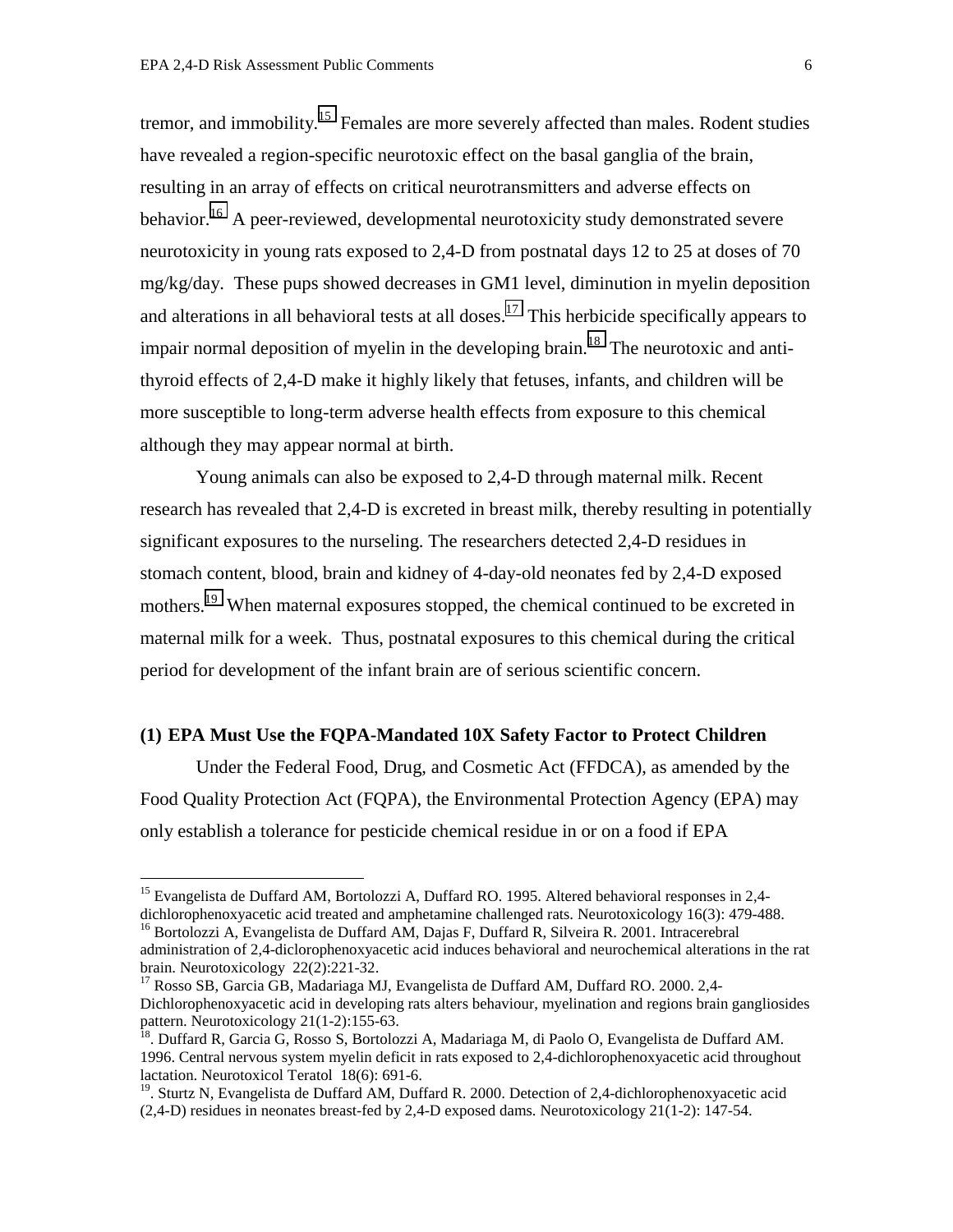determines that the tolerance is "safe." 21 U.S.C.  $\S$  346a(b)(2)(A)(i). A tolerance will meet this requirement only if "there is a reasonable certainty that no harm will result from aggregate exposure to the pesticide chemical residue, including all anticipated dietary exposures and all other exposures for which there is reliable information." *Id.* §  $346a(b)(2)(A)(ii)$ . The health-protective standard of the FQPA requires EPA to give special consideration to the health of infants and children, and EPA must "ensure that there is a reasonable certainty that no harm will result to infants and children from aggregate exposure to the pesticide chemical residue." *Id.* §  $346a(b)(2)(C)(ii)(i)$ . In the Revised Human Health Risk Assessment, EPA fails to ensure a "reasonable certainty that no harm will result to infants and children"

In particular, EPA fails to include an additional 10X safety factor for infants and children as required by the FQPA. Under the Food Quality Protection Act's precautionary approach to protecting children, EPA must maintain an additional 10-fold margin of safety in its risk assessments for individual pesticides to "take into account potential pre– and post–natal developmental toxicity and completeness of the data with respect to exposure and toxicity to infants and children." 21 U.S.C. § 346a(b)(2)(C). EPA can use a different margin of safety "only if, on the basis of reliable data, such margin will be safe for infants and children." *Id.* Yet there are significant toxicity and exposure data gaps acknowledged by EPA in the current risk assessment. In particular, EPA has acknowledged that it lacks required data to assess toxicity to the developing brain and nervous system (p.35), adequate data to assess toxicity to the endocrine system (p.40), adequate data to fully assess reproductive toxicity (p.28) and data to assess inhalation risk from 2,4-D (p.29). Therefore, the Agency lacks the "reliable data" necessary under the FQPA to authorize the removal of the 10X safety factor or a different margin of safety.

On page 8 of the "HED's Human Health Risk Assessment for the Reregistration Eligibility Decision (RED) Revised to Reflect Error-only Comments from Registrants," EPA concludes: "At the 4/8/03 HIARC meeting, it was determined that, based on the 2,4- D database summarized above, no special FQPA Safety Factor is needed [1X] since there are no residual uncertainties for pre- and/or postnatal toxicity…."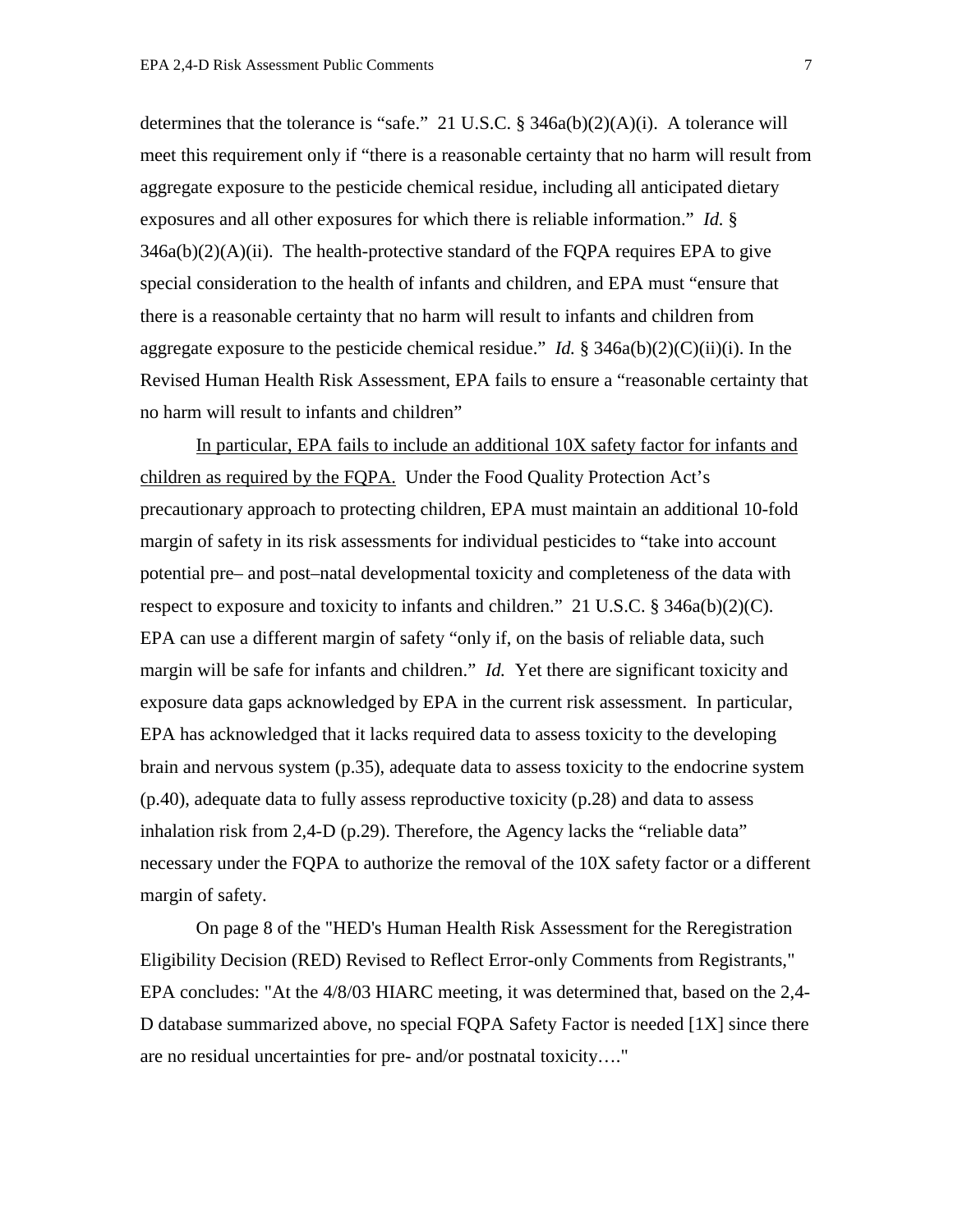This conclusion is based on incomplete consideration of the evidence. The Agency's conclusion that there is no need for the FQPA Safety Factor since there are no residual uncertainties for pre-and/or postnatal toxicity is based upon the assumption that the exposure databases are complete. The EPA assessment of developmental toxicity used two studies of prenatal development that did not show reduced survival, one of which showed a LOAEL of 75 mg/kg/day in the rat (Table 4). However, the Agency did not consider at least one recent study that did find reduced survival at lower levels of exposure.<sup>20</sup> Another key study that the Agency has yet to consider revealed the insidious nature of 2,4-D. Exposure was perinatal**,** but the damage was not expressed until adulthood.<sup>21</sup>

Furthermore, as the Agency is well aware, data on endocrine disruption is extremely critical to children's health and the health of the general population and wildlife. The Agency was mandated by FQPA to establish a protocol for reviewing endocrine disruption within 2 years of its passage in 1996. In this risk assessment, the Agency states, "When the appropriate screening and/or testing protocols being considered under the Agency's EDSP have been developed, 2,4-D may be subjected to additional screening and/or testing to better characterize effects related to endocrine disruption." (p.40) As the Agency is still obligated under several different statutes to protect the health of infants and children; and as all the current data using high-dose levels are not applicable for endocrine disruptors; and as endocrine disruption concerns timing of exposure and low dose levels; and until the Agency establishes a protocol and proves differently; it has a legal obligation to automatically retain the 10X safety factor for children. This is further supported by the peer-reviewed literature that acknowledges the weight-of-evidence of 2,4-D as a likely endocrine disruptor. (See Introduction.)

While we applaud the agency for requiring a developmental neurotoxicity (DNT) study in the rat, it must be recognized that (a) the very absence of this study by itself should prohibit EPA from overturning the default 10X safety factor, and (b) the study alone will not suffice to remove the uncertainty around neurotoxicity. In its 1993 report,

 $20$  Fofana D, Kobae H, Sameshima K, Miyata K. 2002 Mar. Postnatal survival of rat offspring prenatally exposed to pure 2,4-dichlorophenoxyacetic acid (2,4-D). Congenit Anom (Kyoto) 42:32-5.

<sup>&</sup>lt;sup>21</sup> Garcia G, Tagliaferro P, Bortolozzi A, Madariaga MJ, Brusco A, de Duffard AME, Duffard R, Saavedra JP. 2001. Dec. Morphological study of 5-ht neurons and astroglial cells on brain of adult rats perinatal or chronically exposed to 2,4-dichlorophenoxyacetic acid. *Neurotoxicology* 22:733-741.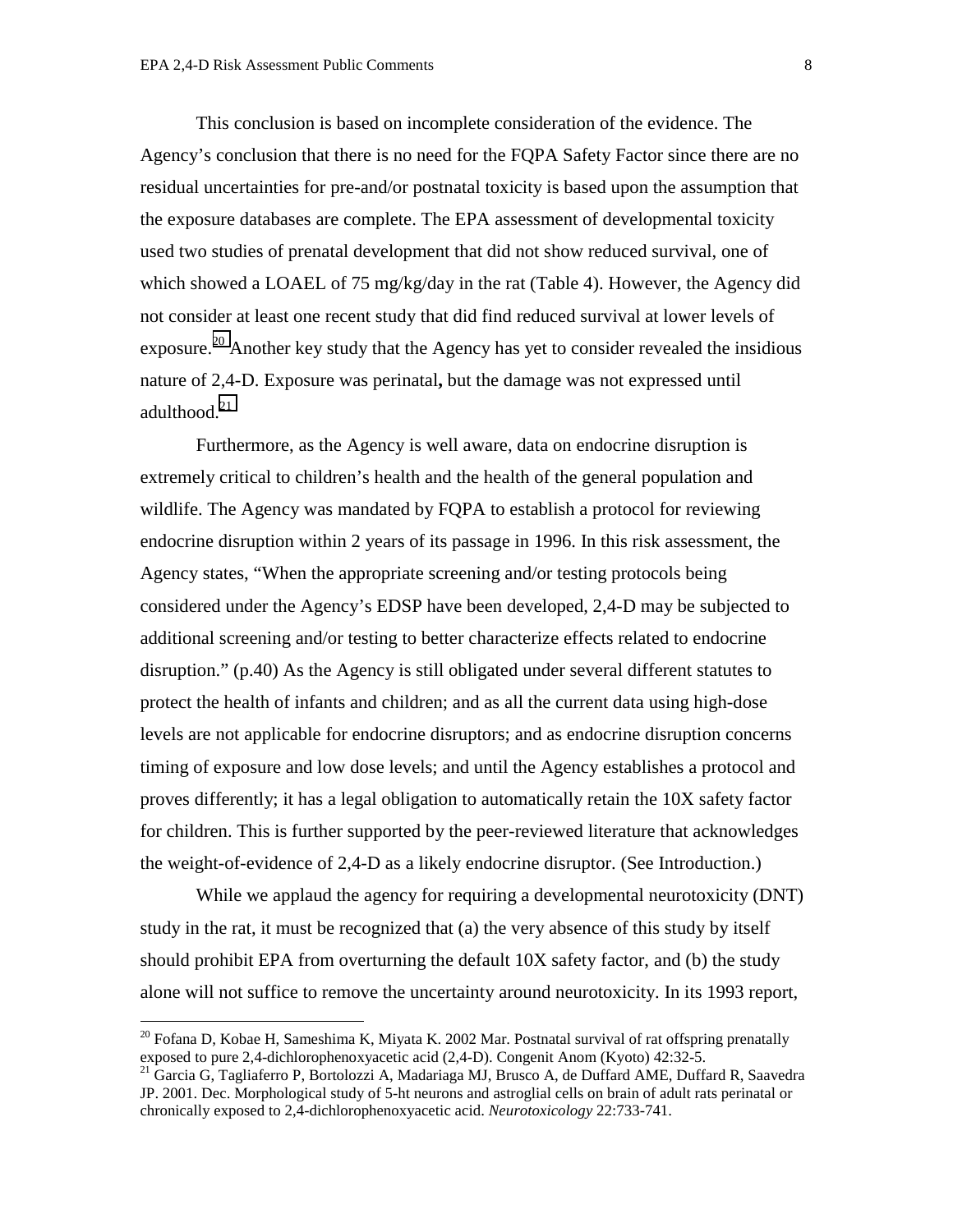$\overline{a}$ 

*Pesticides in the Diets of Infants and Children*, the National Academy of Sciences/National Research Council cited strong evidence that pesticide exposures may disrupt the normal development of a child's brain and nervous system. More conclusive evidence has since been published supporting this finding.<sup>22</sup> Studies by EPA staff scientist Dr. Makris show that DNT testing is more sensitive than other studies in measuring the effects of exposure on proper development of the brain and nervous system, and therefore DNT testing is more appropriate for protecting children's health. DNT testing is essential for pesticides, not only as a measure of toxicity to the developing brain and nervous system, but also as an often more sensitive measure of developmental and reproductive effects generally.<sup>23</sup> EPA's  $10X$  Task Force has recommended that "developmental neurotoxicity testing be included as part of the minimum core toxicology data set for all chemical food-use pesticides for which a tolerance would be set."<sup>24</sup> Although DNT testing has not yet been incorporated in the minimum core toxicology data set for all pesticides, EPA has required DNT studies on a case-by-case basis for particular pesticides, including 2,4-D. 67 Fed. Reg. 10627.

We support EPA's decision to add an additional 10-fold "database uncertainty" factor" to account for the serious gaps in the available toxicology data for 2,4-D, including the absence of the DNT study, the absence of adequate testing for endocrine disruption, the deficiencies in the immunotoxicity data, and the absence of an inhalation toxicity study. However, the use of a database uncertainty factor in no way absolves EPA

<sup>&</sup>lt;sup>22</sup> Crumpton TL, Seidler FJ, Slotkin TA. 2000. Developmental neurotoxicity of chlorpyrifos in vivo and in vitro: effects on nuclear transcription factors involved in cell replication and differentiation. Brain Res 857: 87-98; Dam K, Seidler FJ, Slotkin TA. 1998. Developmental neurotoxicity of chlorpyrifos: delayed targeting of DNA synthesis after repeated administration. Brain Res Dev Brain Res 108: 39-45; Dam K, Seidler FJ, Slotkin TA. 1999. Chlorpyrifos releases norepinephrine from adult and neonatal rat brain synaptosomes. Brain Res Dev Brain Res 118: 129-33; Dam K, Garcia SJ, Seidler FJ, Slotkin TA. 1999. Neonatal chlorpyrifos exposure alters synaptic development and neuronal activity in cholinergic and catecholaminergic pathways. Brain Res Dev Brain Res 116: 9-20; Dam K, Seidler FJ, Slotkin TA. 2000. Chlorpyrifos exposure during a critical neonatal period elicits gender- selective deficits in the development of coordination skills and locomotor activity. Brain Res Dev Brain Res 121:179-87; Levin ED, Addy N, Nakajima A, Christopher NC, Seidler FJ, Slotkin TA. 2001. Persistent behavioral consequences of neonatal chlorpyrifos exposure in rats. Brain Res Dev Brain Res 130:83-9; Raines KW, Seidler FJ, Slotkin TA. 2001. Alterations in serotonin transporter expression in brain regions of rats exposed neonatally to chlorpyrifos. Brain Res Dev Brain Res 130:65-72.

<sup>&</sup>lt;sup>23</sup> Kimmel CA, Makris SL. 2001. Recent developments in regulatory requirements for developmental toxicology. Toxicol Lett 120:73-82.

<sup>24 10</sup>X Task Force, U.S. Environmental Protection Agency, *Toxicology Data Requirements for Assessing Risks of Pesticide Exposure to Children's Health (draft)*, Nov. 30, 1998, 11.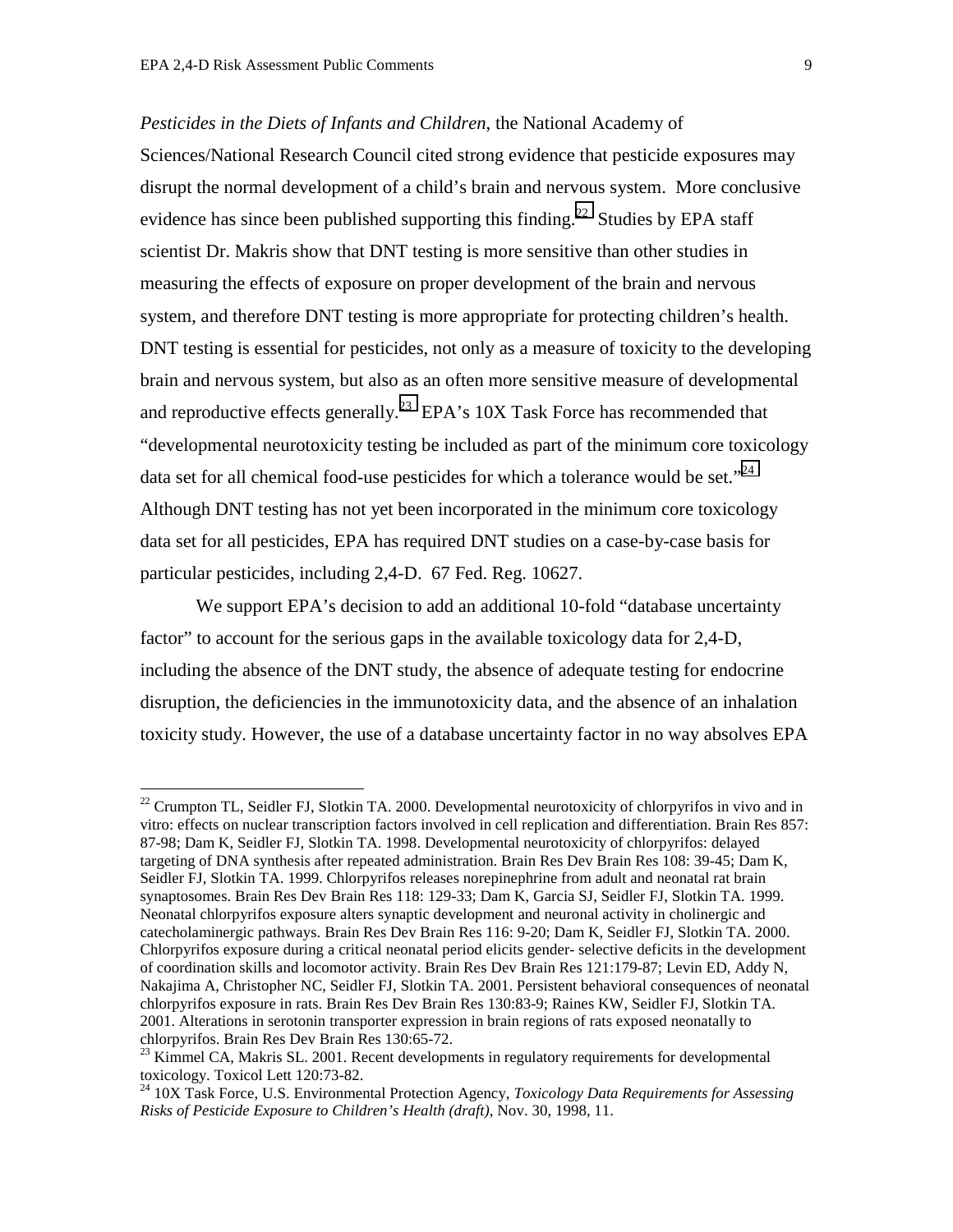of its statutory responsibility to use the FQPA-mandated child-protective safety factor. Therefore both the database uncertainty factor and the child-protective safety factor must be used.

Had EPA not removed the child-protective 10X safety factor, 2,4-D would have still had to classify most human exposures to 2,4-D as unsafe. Even ignoring all of the other flaws addressed below in EPA's risk assessment for this pesticide, this single decision to overturn 10X resulted in unsafe tolerances improperly being declared "safe."

In light of the existing evidence that 2,4-D is especially toxic to the developing organism, EPA's failure to apply the 10X children's safety factor in setting tolerances most egregiously violates the FQPA and EPA's own stated policy on proper application of the 10X safety factor. "Risk assessors . . . should presume that the default 10X safety factor applies and should only recommend a different factor, based on an individualized assessment, when reliable data show that such a different factor is safe for infants and children."<sup>25</sup>) For example, as discussed below, EPA assesses the acute risk to toddlers based on the acute neurotoxic effects in the adult, without adjusting the required margin of safety, even though the required developmental neurotoxicity study has not yet been done.

# **(2) Farm children are especially vulnerable to pesticide exposure, yet their risks are not assessed by EPA**

Farm children are an especially vulnerable population, and their exposure to 2,4- D must be considered in assessing human health risk from pesticides. The FQPA requires that EPA consider exposure not just to consumers as a whole, but also to "major identifiable subgroups of consumers." 21 U.S.C. § 346a(b)(2)(D). In establishing tolerances, EPA must consider, among other relevant factors, "available information concerning the dietary consumption patterns of consumers (and major identifiable subgroups of consumers); . . . available information concerning the aggregate exposure levels of consumers (and major identifiable subgroups of consumers);" and "available information concerning the variability of the sensitivities of major identifiable subgroups

<sup>25 (</sup>Office of Pesticide Programs, U.S. Environmental Protection Agency, *Determination of the Appropriate FQPA Safety Factor(s) in Tolerance Assessment*, Feb. 28, 2002, at 11.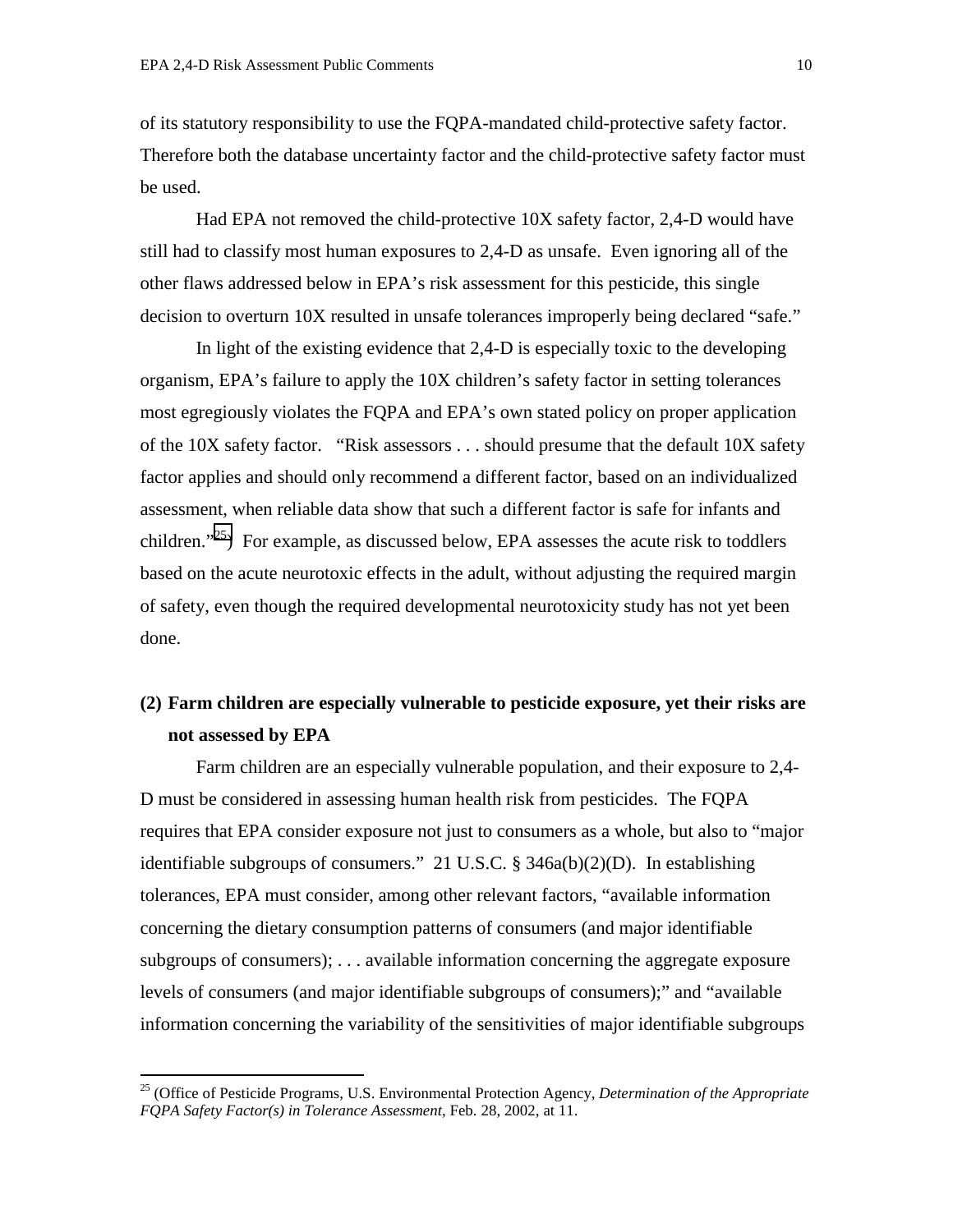of consumers." 21 U.S.C. § 346a(b)(2)(D)(iv); (vi); (vii). Farm children are a major identifiable subgroup under these statutory provisions, and their unique dietary consumption patterns, aggregate exposure levels, and sensitivities to exposure should have been assessed by EPA in establishing new tolerances for 2,4-D.

More than 320,000 children under the age of six live on farms in the United States. In addition, many hundreds of thousands of children play or attend schools on or near agricultural land, and others have family members who work on farms or handle pesticides as part of their jobs. The nation's 2.5 million farm workers have approximately one million children living in the United States.  $^{26}$ .

Children living in agricultural communities are heavily exposed to pesticides, whether or not they work in the fields.<sup>27</sup> Farm children come in contact with pesticides through residues from their parents' clothing, dust tracked into their homes, contaminated soil in areas where they play, food eaten directly from the fields, drift from aerial spraying, contaminated well water, and breast milk. Furthermore, farm children often accompany their parents to work in the fields, raising their pesticide exposures even higher.<sup>28</sup> Citing data from the Department of Labor, the U.S. General Accounting Office has reported that seven percent of farmworkers with children five years old or younger took their children with them when they worked in the fields.<sup>29</sup> Children age nine or older may and do work on large farms. Farm children are likely to have the highest exposure to pesticides of any group of people in the country. Many of the children with the greatest pesticide exposures are from migrant farmworker families.<sup>30</sup> A study of migrant children in western New York found that despite legal prohibitions against working with hazardous substances, 10% of children under age 18 reported mixing or

<sup>26</sup> NRDC et al., *Petition for a Directive that the Agency Designate Farm Children As a Major Identifiable Subgroup and Population at Special Risk to be Protected under the Food Quality Protection Act,* Oct. 22, 1998, at 1 (hereafter "NRDC, *Farm Kids Petition"*). 27 Lu C, Fenske RA, Simcox NJ, Kalman D. 2000. Pesticide exposure of children in an agricultural

community: evidence of household proximity to farmland and take home exposure pathways. Environ Res 84:290-302; Loewenherz C, Fenske RA, Simcox NJ, Bellamy G, Kalman D. 1997. Biological monitoring of organophosphorus pesticide exposure among children of agricultural workers in central Washington State. Environ Health Perspect 105:1344-53; Fenske RA. 1997. Pesticide exposure assessment of workers and their families. Occup Med 12:221-37.<br><sup>28</sup> NRDC, *Farm Kids Petition*, at 2-3.

<sup>&</sup>lt;sup>29</sup> U.S. General Accounting Office, *Pesticides: Improvements Needed to Ensure the Safety of Farmworkers and Their Children*, (RCED-00-40), March 14, 2000, at 6 (hereafter "GAO, *Safety of Farmworkers and Their Children"*). 30 NRDC, *Farm Kids Petition*, at 2-3.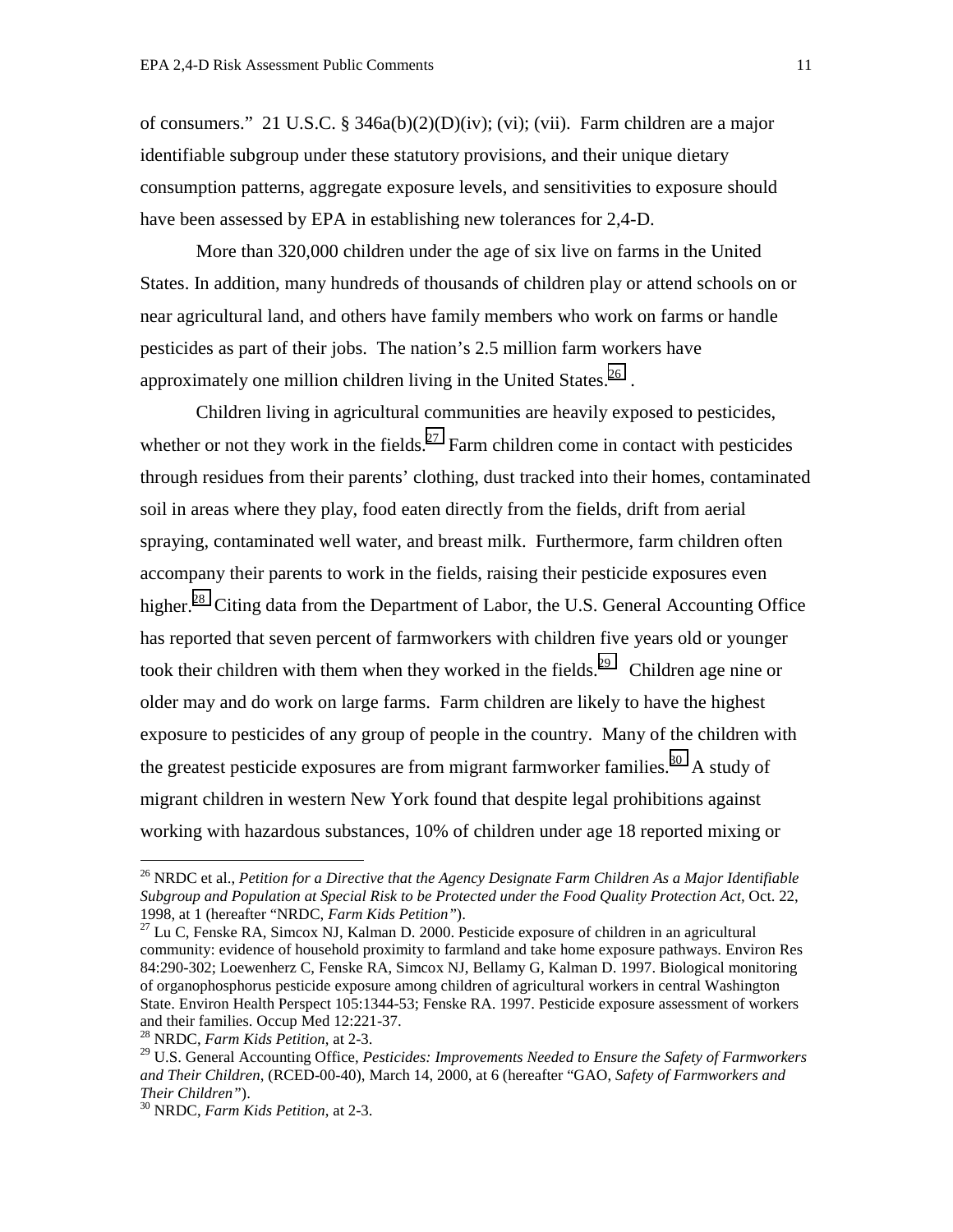applying pesticides. Additionally, 40% of the children had entered fields that were still wet with pesticides and 40% had been sprayed with pesticides while in the fields.<sup>31</sup>

In the case of farmers and farm workers, a wide range of agricultural pesticides may be tracked into the home on shoes and brought into the home on clothing. A report of pilot portions of the Agricultural Health Study in Minnesota, Iowa, and North Carolina reported on analyses of carpet dust performed before, during, and after pesticide applications on the farm. House dust levels of herbicides including alachlor, metolachlor, atrazine, and 2,4-D increased by 10-100 fold in one home following field applications.<sup>32</sup>

On three farms, investigators detected a total of 17 different pesticides on the hands of children ranging from age three to age  $15<sup>33</sup>$ . These exposures were not to workers but rather to non-working children. Nine pesticides, including alachlor, atrazine, 2,4-D, dicamba, pentachlorophenol, captan, chlorpyrifos, propoxur, and DDT were all found on the hands of a three-year-old child living on a farm.<sup>34</sup>

A recent Canadian study assessing the exposure of farm children to pesticides found detectable residues of 2,4-D in the urine of 30% of children, with maximum values as high as  $100 \mu g/L$ , even though these children were not directly involved in handling the pesticide.<sup>35</sup>

Children have unique exposure patterns and sensitivities to pesticides. Per pound of body weight, children eat, drink, and breathe more than adults. Children also engage in more frequent hand-to-mouth contact, and therefore have higher rates of oral exposure from objects, dust, or soil.<sup>36</sup> The GAO found that crawling, sitting, and lying on contaminated surfaces may also increase exposure rates of farm children to pesticides.<sup>37</sup> Furthermore, as the GAO concluded, "[b]ecause young children's internal organs and

<sup>&</sup>lt;sup>31</sup> Pollack, S., et al. Pesticide Exposure and Working Conditions among Migrant Farmworker Children in Western New York State. American Public Health Association Annual Meeting Abstracts 1990. <sup>32</sup> Camann DE, Akland GG, Buckley JD, Bond AE, Mage DT. 1997. Carpet dust and pesticide exposure of

farm children, Intl Soc Exp Anal Ann Mtg, Research Triangle Park, NC, November 5, 1997. <sup>33</sup> Geno P, Camann D, Harding H, Villalobos K, Lewis R. 1996. Handwipe sampling and analysis

procedure for the measurement of dermal contact with pesticides. Arch Environ Contam Toxicol 30:132-  $\frac{138}{^{34}}$  *Id.* 

<sup>&</sup>lt;sup>35</sup> Arbuckle TE, Cole DC, Ritter L, Ripley BD. 2004. Farm children's exposure to herbicides: comparison of biomonitoring and questionnaire data. Epidemiology 15(2):187-94.

<sup>&</sup>lt;sup>36</sup> NRDC, *Farm Kids Petition*, at 3; GAO, *Safety of Farmworkers and Their Children*, at 17.<br><sup>37</sup> GAO, *Safety of Farmworkers and Their Children*, at 17.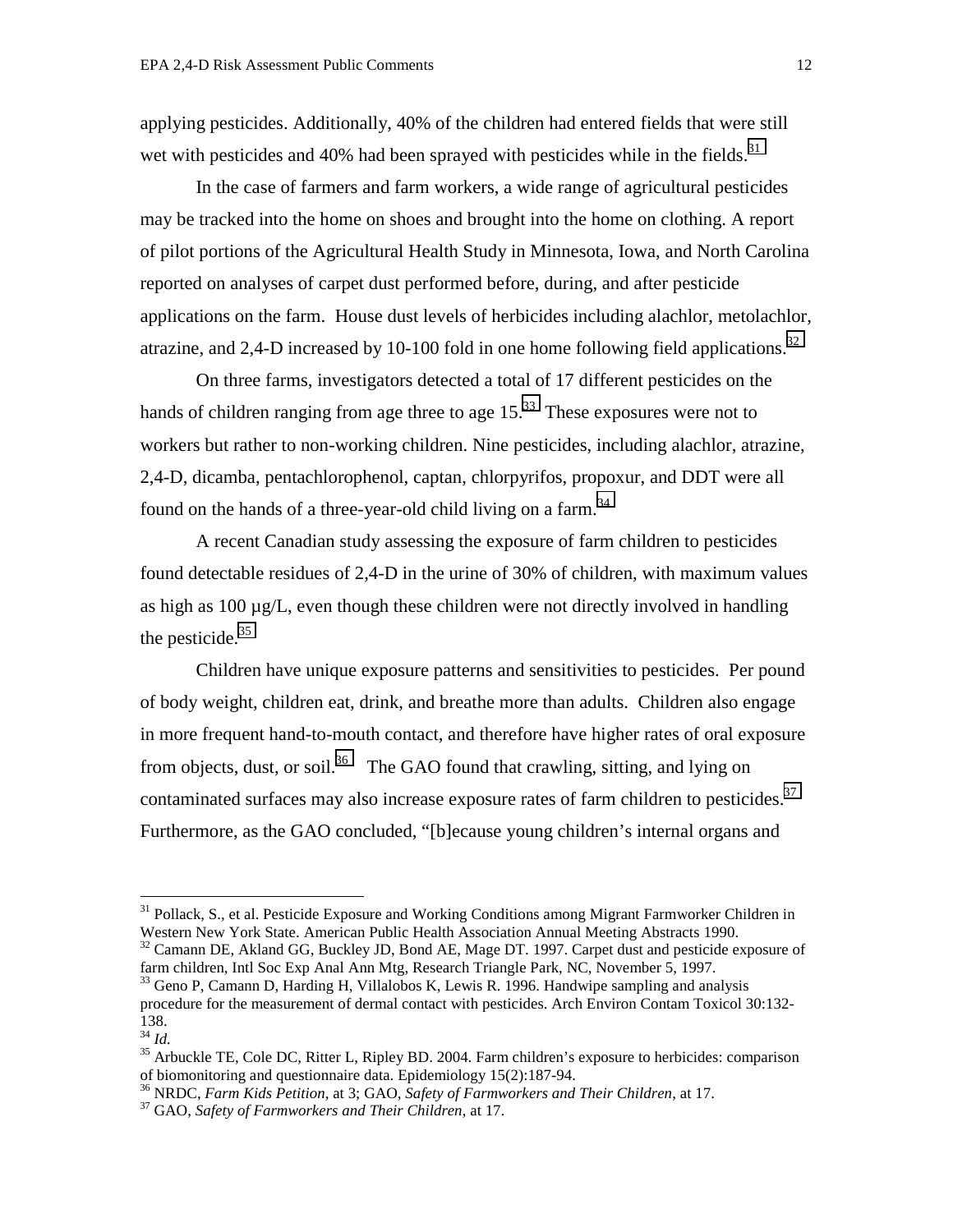bodily processes are still developing and maturing, their enzymatic, metabolic, and immune systems may provide less natural protection than those of an adult."*.*

EPA's regulation establishing tolerances for 2,4-D fails to consider information concerning the sensitivities and exposures of farm children as a major identifiable subgroup. 67 Fed. Reg. 10622. Under 21 U.S.C. § 346a(b)(2)(D), EPA must consider data regarding farm children's dietary consumption patterns, aggregate exposure levels, and sensitivities to exposure. If reliable data are lacking, EPA should require the pesticide chemical registrant to secure the necessary data and should not reregister 2,4-D or issue new tolerances until such data are available.

# **(3) Farmworker/Occupational Exposure Underestimated**

#### *The assumption of an eight-hour work day is unrealistic and underestimates exposure*

The EPA underestimates workers' exposure to 2,4-D–and hence improperly underestimates the risks of using the pesticide–by relying on faulty assumptions. The EPA's risk assessment for handlers is predicated on the assumption that workers are exposed to 2,4-D for only 8 hours per day. This assumption is inconsistent with farm labor reality. According to the National Agricultural Worker Survey (NAWS), conducted by the U.S. Department of Labor, the majority of farmworkers (56%) worked on average between 30 and 50 hours per week (in 1997-98); and 15% worked an average of more than 50 hours per week. $38$ 

Furthermore, exposure to 2,4-D continues after the work hours until farmworkers bathe and change out of contaminated clothing. Since the vast majority of farms do not provide showers for their handlers at the job site, exposure for all handlers continues until they return to their living quarters, bathe and change clothes. One study of settled farmworkers in the Yakima Valley found that only 50% of agricultural workers bathed and changed clothes as soon as they returned home. When only half the settled workers bathe immediately, that indicates that among migrant workers who may live in shacks, their cars or even the fields–and often lack ready access to shower facilities–the number who wear their clothes all evening before changing would be far higher. In addition,

 $38$  U.S. Department of Labor, Office of Assistant Secretary for Policy, Findings from the National Agricultural Workers Survey 1997-98, Research Paper No. 8 March 2000 at p. 32.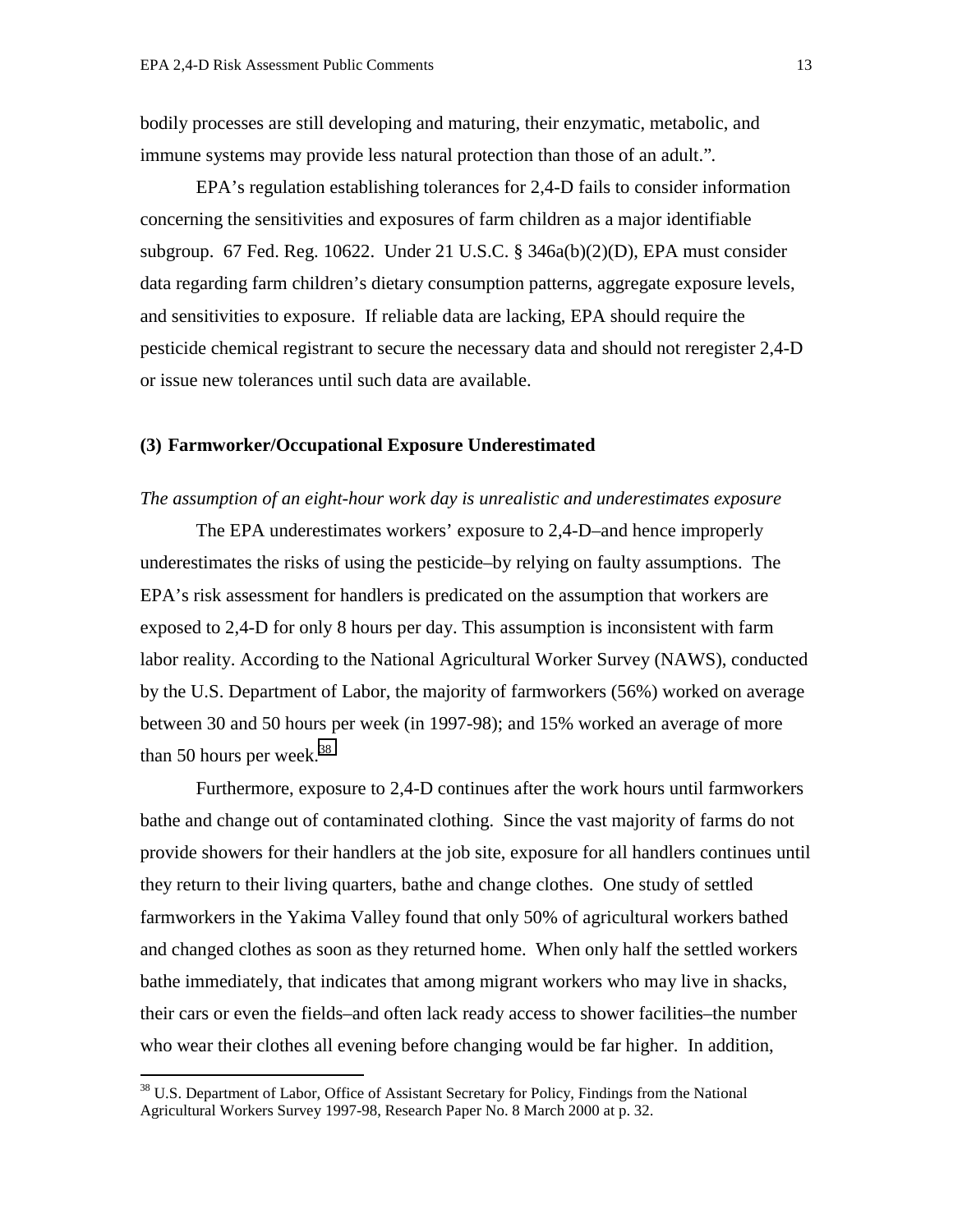some farmworkers sleep in their work clothes and/or wear the same contaminated clothing all week long. The unfortunate reality is that farmworkers are often too poor to have multiple work outfits, and their living conditions do not readily allow them to wash their clothes during the workweek. Additionally, when evaluating the true health risks to handlers, the EPA should consider that in many instances personal protective equipment (PPE) or engineering controls are not provided or may not work properly (e.g on hot days a handler may open the windows of a closed cab). Thus, in real terms, the risk to handlers will often exceed the risks demonstrated by the Margin of Exposure (MOE) calculations.

#### *Occupational MOEs overestimate safety*

The MOEs occupational handlers were calculated using a dermal absorption rate of 5.8% which is likely to lead to a serious underestimate of real exposure scenarios if dermal exposure is enhanced by the synergistic effects of sunscreens or insect repellents or from occlusion by clothing (see Section 4 on dermal absorption). Therefore, all MOEs for occupational exposure should be recalculated using modified values for dermal absorption.

## *Postapplication exposure and risk to workers underestimated*

EPA's assumption that postapplication inhalation exposures are unlikely for workers is seriously flawed (particularly in the absence of any data addressing that specific exposure). The assumption appears to be based entirely on the "low vapor pressure of 2,4-D" (p. 84) but fails to take into account factors discussed in previous sections: Extended exposure to contaminated clothing and inhalation exposure to spray drift, volatized 2,4-D, and contaminated dust. Applications to any field or site with exposed soil (especially under dry or windy weather conditions) will almost certainly result in postapplication aerial movement (and inhalation) of contaminated soil.

Given the still unaddressed or incompletely quantified acute risks and ample data suggesting that 2,4-D is linked to a number of chronic diseases including cancer, the reentry interval (REI) for field workers should be at least 7 days. This would be an increase from the current REI of 12 hours for the ester and sodium salt forms of 2,4-D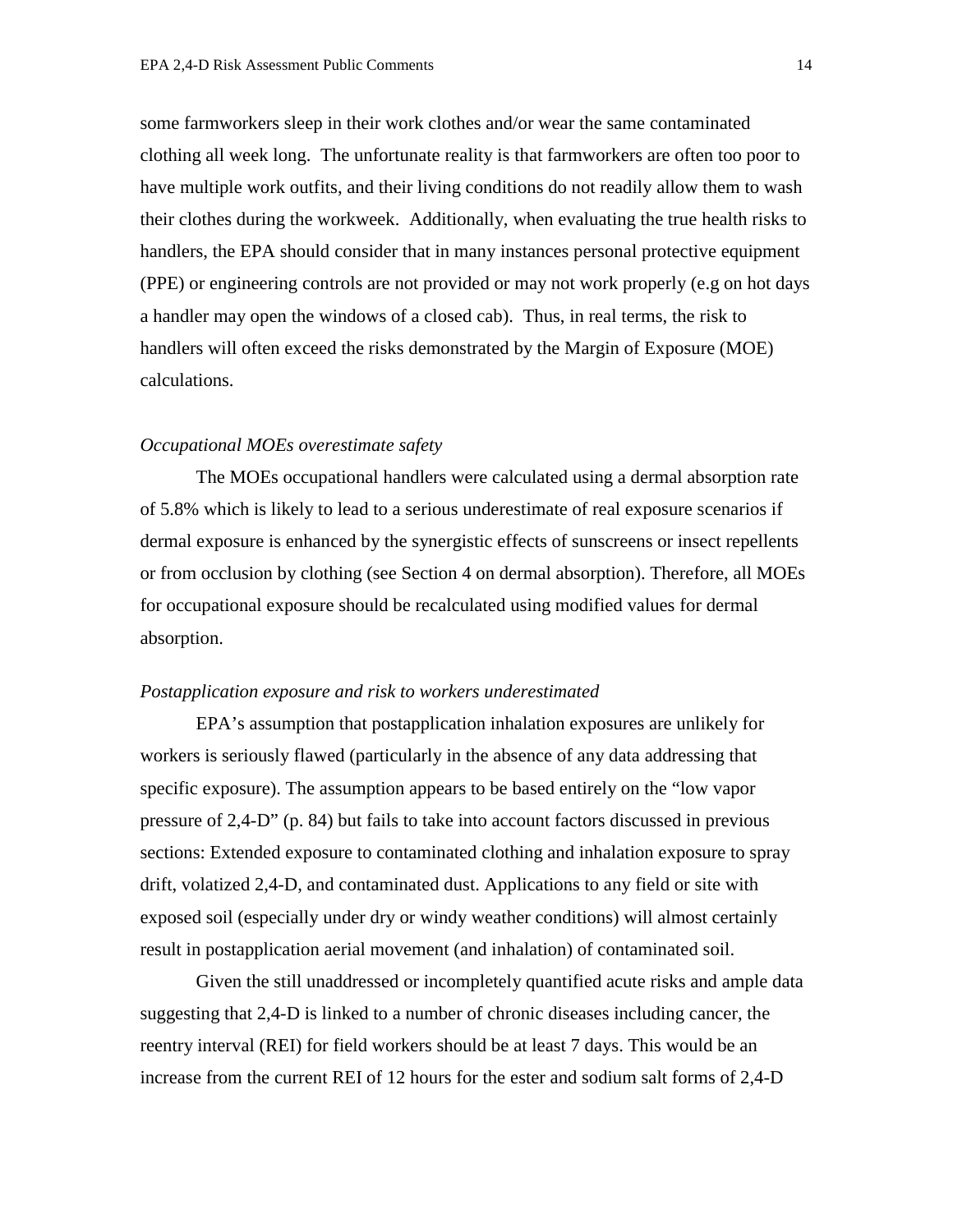<span id="page-14-0"></span>and 48 hours for the acid and amine salt forms. Upon reclassification, other appropriate protections for workers will also be expected.

#### *Unacceptable risks to workers warrants disallowance of some formulations*

The MOE for both short- and intermediate-term exposures of mixers/loaders using wettable powder formulations for *all* crops both with and without PPE were far less than 100 which is the minimum level required by the Agency for safety. Similarly, the MOEs for application of liquid formulations applied to all crops and submerged aquatic weeds using baseline PPE were also far below the "safety" level of 100.

Therefore, there is no acceptable application for wettable powders with the exception of wettable powders packaged in water-soluble bags. In addition, all liquid formulations must be restricted to applications only when use of adequate PPE can be assured-i.e. when weather conditions and/or lack of access to adequate PPE are not realistic barriers.

## **(4) Dermal absorption of 2,4-D is underestimated**

 $\overline{a}$ 

EPA used an outdated study to estimate dermal absorption of 2,4-D. The 1974 Maibach and Feldman study estimated a 5.8% dermal absorption through non-occluded intact skin. In fact, more recent studies have shown that such a low dermal absorption rate is unrealistically low and therefore insufficiently protective, especially due to the synergistic effects of other exposures. For example, the presence of DEET or sunscreen on the skin has been shown to significantly enhance absorption of 2,4-D. One study demonstrated 14% palmar absorption of 2,4-D after skin application of DEET.<sup>39</sup> Studies have also shown that most commercial sunscreen formulations enhance the penetration of 2,4-D through hairless mouse skin. One such study found that sunscreens increase penetration of 2,4-D by over 60 percent, from an average penetration of 54.9% to 86.9%.40 Another study found more than a doubling in absorption from an average penetration of 39.1% for the no sunscreen control to 81.0% for mice pre-treated with

<sup>&</sup>lt;sup>39</sup> Moody RP, Wester RC, Melendres JL, Maibach HI. 1992. Dermal absorption of the phenoxy herbicide 2,4-D dimethylamine in humans: effect of DEET and anatomic site. J Toxicol Environ Health 36(3):241- 50.

<sup>&</sup>lt;sup>40</sup> Pont AR, Charron AR, Brand RM. 2004. Active ingredients in sunscreens act as topical penetration enhancers for the herbicide 2,4-dichlorophenoxyacetic acid. Toxicol Appl Pharmacol 195:348-54.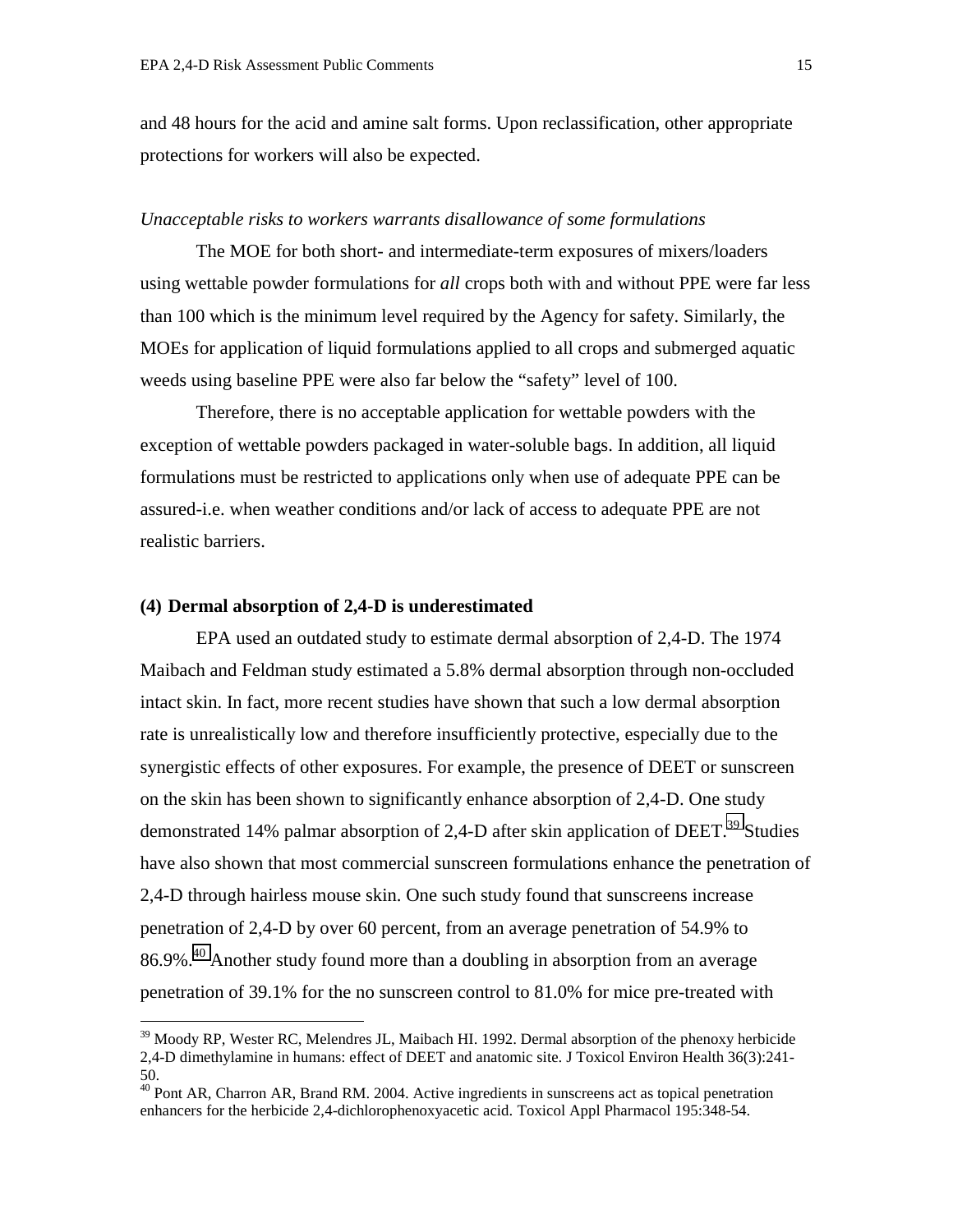Neutrogena Oil Free Sunscreen.<sup>41</sup> These results in the mouse appear also to be relevant to humans.<sup>40</sup> In addition to penetration enhancement due to commonly-applied topical products, one study in rodents has demonstrated a 2.2-fold enhancement in dermal absorption after regular ethanol consumption over a 6 to 8 week period.<sup>42</sup>

 The study used by EPA to estimate dermal absorption also did not use any form of occlusion over the applied 2,4-D. Therefore the effect of 2,4-D that soaks clothing, or is subsequently covered by clothing or gloves would not be adequately assessed. Existing research on other chemicals indicates that occlusion is known to significantly enhance skin absorption of dermally-applied materials.<sup>43</sup>

 Toddlers are a population of special concern for dermal exposure and have not been studied for dermal penetration of 2,4-D. The skin surface area of an infant per unit of body weight is double that of an adult.<sup>44</sup> All studies which have investigated dermal exposures to pesticides in children have found that this is a major route of exposure. Hands moist with saliva collect about 100 times more pesticide residue than dry hands, and children's hands are much more likely to be moist.<sup>45</sup> As a result of these data, EPA should revise upward the dermal absorption factor used in the 2,4-D risk assessment, and should select a dermal absorption factor of at least 14% based on the data presented in Moody et al. (1992). Such an adjustment of the dermal absorption factor would significantly affect the MOEs for some of the endpoints. For example, the short-term and one-day toddler postapplication exposures to treated turf already are at the Agency's level of concern, and would exceed the level of concern if the effects of DEET, sunscreen, or moist skin were included in the dermal absorption factor.

 $41$  Brand RM, Spalding M, Mueller C. 2002. Sunscreens can increase dermal penetration of 2,4dichlorophenoxyacetic acid. J Toxicol Clin Toxicol 40(7):827-32.

<sup>&</sup>lt;sup>42</sup> Brand RM, Charron AR, Dutton L, Gavlik TL, et al. 2004. Effects of chronic alcohol consumption on dermal penetration of pesticides in rats. J Toxicol Environ Health A 67(2):153-61.

<sup>&</sup>lt;sup>43</sup> Riviere JE, Baynes RE, Brooks JD, Yeatts JL, Monteiro-Riviere NA. Percutaneous absorption of topical N,N-diethyl-m-toluamide (DEET): effects of exposure variables and coadministered toxicants. 2003. J Toxicol Environ Health A. 66(2):133-51.

<sup>&</sup>lt;sup>44</sup> NRC. 1993. Pesticides in the Diets of Infants and Children. Washington DC: National Academy Press.

<sup>45</sup> Camann DE, Majumdar TK, Harding HJ, Ellenson WD, Lewis RG. 1996. Transfer efficiency of pesticides from carpet to saliva-moistened hands. Measurements of Toxic and Related Air Pollutants; VIP-64:532-540.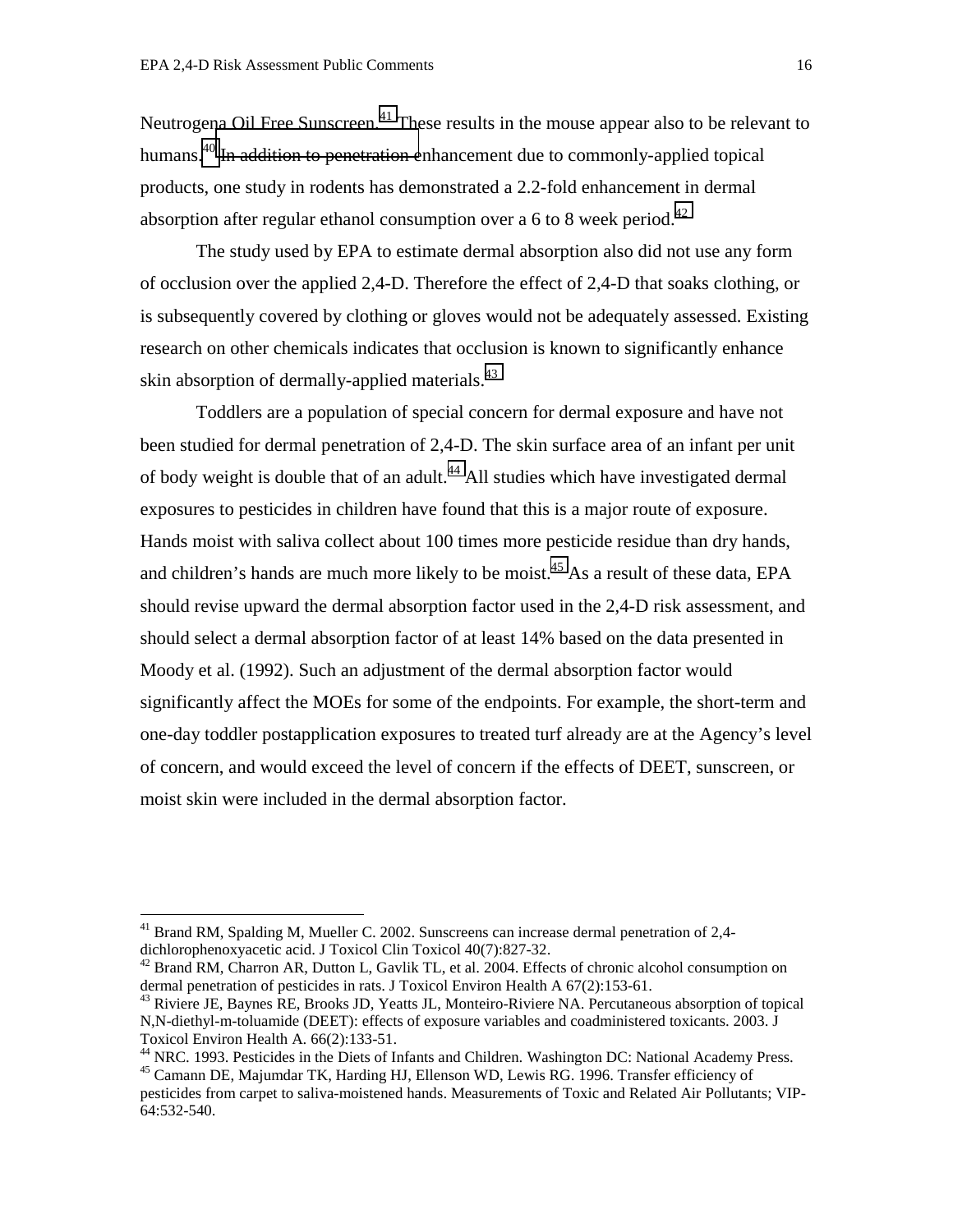#### **(5) Acute risk to toddlers playing on lawns is underestimated**

In the risk assessment, section 4.4.2.2., EPA calculates exposure and risk estimates for residential turf application scenarios involving toddlers. In a bizarre twist, the Agency switches NOAELs during the analysis in a manner that barely manages to maintain the total calculated MOE at the Agency's level of concern. Rather than using the short-term NOAEL of 25 mg/kg/day based on the rat developmental toxicity study, and endpoint used for the other calculations, the EPA selects the NOAEL of 67 mg/kg/day based on the adult acute neurotoxicity study. The switch from one endpoint to the other is not justifiable, although the Agency argues (in the complete absence of supporting data) that the developmental toxicity endpoint "would only occur after several days of exposure". If EPA is to adopt this position, it must justify and explain why it is using an adult neurotoxicity test to assess risks to the toddler, when the Agency has already acknowledged the need for a developmental neurotoxicity test, and admitted that the potential neurotoxicity to infants and children has not been adequately assessed. Such a choice of NOAEL is reckless, and certainly not health-protective to this most vulnerable of subgroups. According to our review of this analysis, it seems clear that lawn application of 2,4-D is dangerous to toddlers and should not be legally allowed.

#### **(6) Exposure and risks underestimated for recreational swimmers**

In order to determine postapplication-aquatic use risks, the agency uses the maximum water concentrations for adults, but only the "target concentration" for children. Yet, the agency also acknowledges that, "2,4-D concentrations sometimes exceeded the target concentration in parts of the treated area shortly after application." (p.12). It is unclear why maximum water concentrations are used for adults and target concentrations for children. It is extremely important that children receive maximum protection in post-treated waters and that their risk is determined based on maximum exposure, particularly because the Agency has found children to be much more vulnerable. Therefore, it appears that maximum water concentrations should be used for children as well as adults. We are concerned that as a result of this risk assessment, mitigation measures may be adopted that are not protective enough. If the exposure level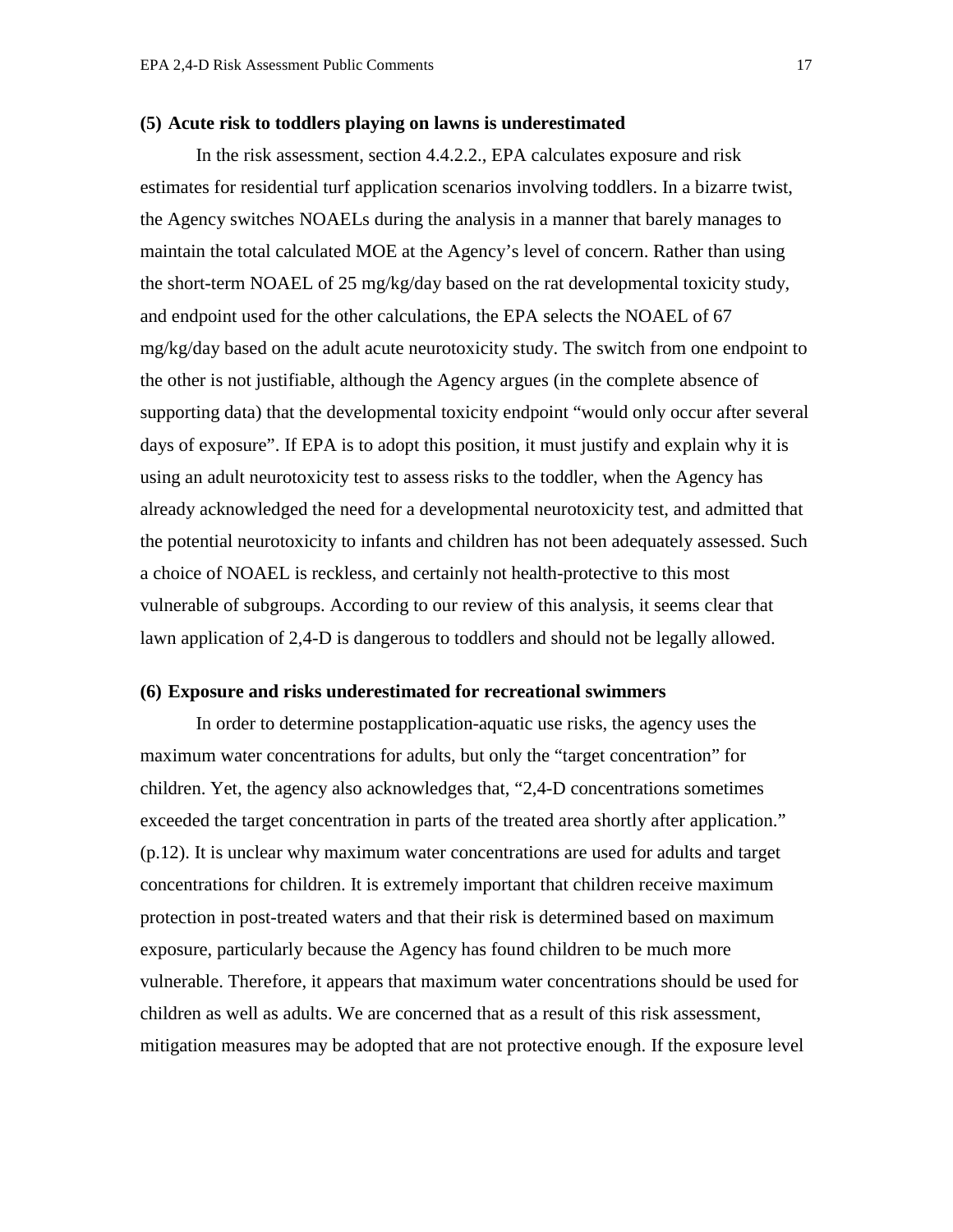in the risk assessment is not a legally enforceable level, then by virtue of the risk assessment calculation, people can be harmed.

# **(7) Deficient reasoning and data gap in dissipation rates underestimates risks to swimmers in treated waters**

The agency makes the following statements regarding exposure through swimming/water: "MOEs for toddler short-term exposures were also calculated using the target concentration (because there was insufficient data to define a dissipation rate) along with the short term NOAEL." (p.12) "The probability that a person would swim in an area recently treated for milfoil is low because the presence of milfoil makes swimming difficult and unpleasant." (p.13).

While it is unlikely that people swim in the milfoil, it is highly likely that they could swim near it in a lake. It is unclear from the risk assessment documents how far the herbicide travels from the target site once in the aquatic environment to the point of dissipation. It is not clear what field dissipation studies were used by the agency and why "there was insufficient data to define a dissipation rate" (p.12). Without adequate dissipation rates, it is impossible to assess the exposure levels for adults or children either near the plant or any given distance from it, especially considering that the half-lives are lengthy (2.9 to 29.5 days with an average of 11.4 days and a geometric mean of 7.3 days). The assumption that people, particularly children, will not swim near (as opposed to in) treated milfoil is not protective and is an insufficient reason to disregard the need for accurate dissipation rates. We identify dissipation rates as a serious data gap that should be addressed prior to any action by the agency. The absence of such data coupled with the agency's deficient reasoning of unlikely exposure in water where milfoil is treated will essentially lead to policy decisions that lack adequate warnings or other mitigation measures.

#### **(8) Agency must** *require* **additional studies on inhalation risks**

We strongly support the requirement of a subchronic inhalation study for 2,4-D to fill the data gap on repeated inhalation exposure. The Agency identifies the serious data gap and quantifies it by stating that, "the only reliable way to characterize inhalation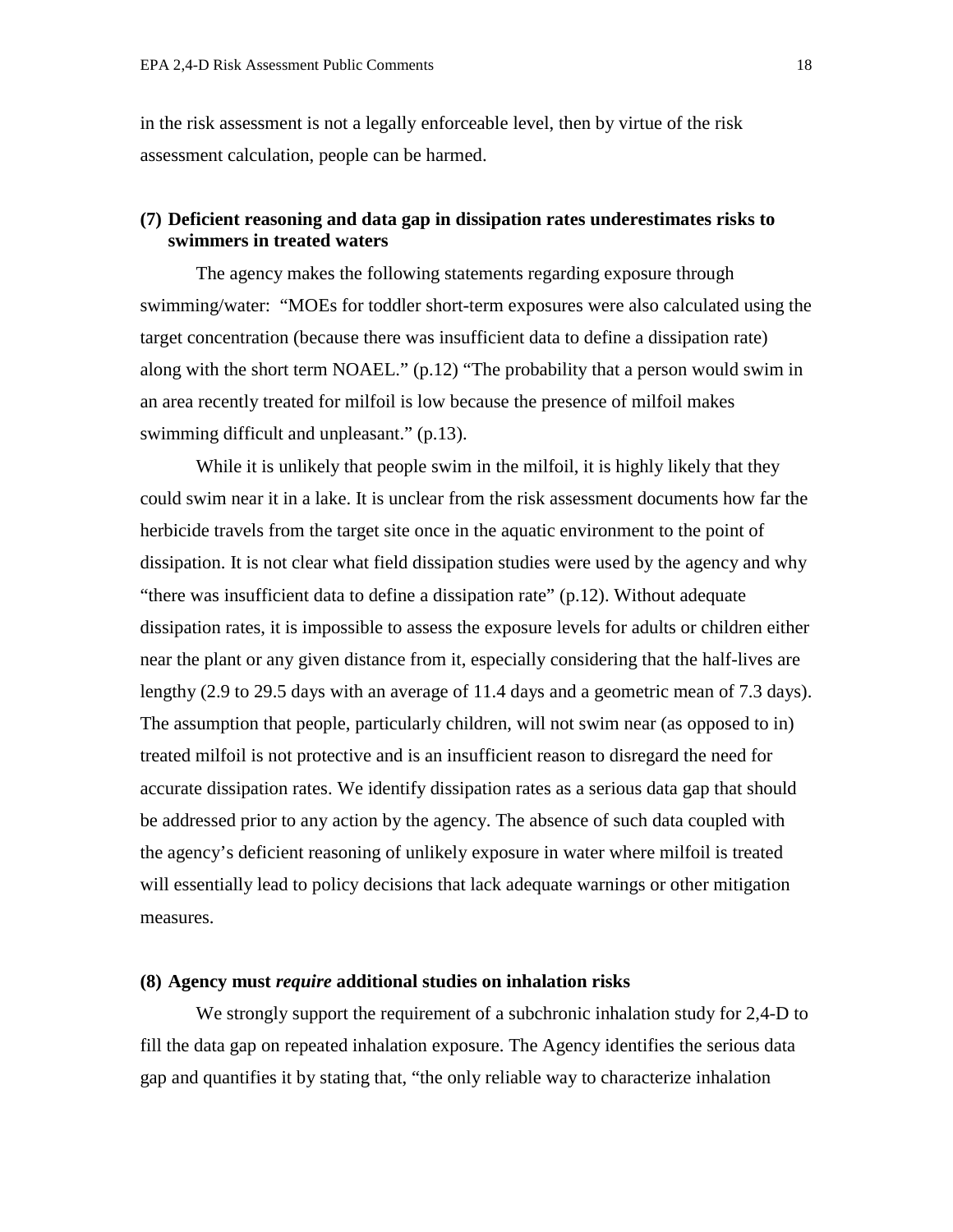toxicity and to quantify inhalation risk is through the use of inhalation toxicity studies." The Agency further supports the need for additional research by stating that, "chemicals tend to be more toxic by the inhalation route than by the oral route due to rapid absorption and distribution, bypassing of the liver's metabolic protection (portal circulation), and potentially serious portal-of-entry effects, such as irritation, edema, cellular transformation, degeneration, and necrosis. An inhalation risk assessment that is based on oral data generally underestimates the inhalation risk because it cannot account for these factors" (p. 6).

Atmospheric transport of 2,4-D includes spray drift at the time of application, volatilization and transport of 2,4-D on dust particles (EFED, p.40).<sup>46,47</sup> While the Agency considers that spray drift has been well-studied (and included in EFED's risk assessment models), "transport after volatilization is not as well studied and the impact of the potential transport of 2,4-D esters away from the target site is not included quantitatively in [the EFED] assessment" (EFED, p.40). There is no mention of other forms of 2,4-D (acids, salts and other esters).

From 1996 to 1998, 2,4-D was the most commonly confirmed active ingredient by state agencies in regards to drift complaints.<sup>48</sup> A study of transport of 2,4-D into homes (in air or on dust particles) for up to one week following lawn applications indicated that post application exposure levels to young children were about 10 times the pre-application levels and at least an order of magnitude greater than dietary exposures. Resuspension of floor dust was the major source of 2,4-D in indoor air.<sup>49</sup> See Section 11 on Aggregate Risk for more detail.

In the Agency's assessment of the one-day/short-term residential postapplication exposure, MOEs for toddlers were 1,000 just matching the Agency's level of concern (p.66-67). Had the appropriate assumptions regarding inhalation from tracked-in 2,4-D

<sup>&</sup>lt;sup>46</sup> Environmental Fate and Effects Division's Risk Assessment for the Reregistration Eligibility Document for 2,4-Dichlorophenoxyacetic Acid (2,4-D)

<sup>&</sup>lt;sup>47</sup> Nishioka MG, Lewis RG, Brinkman MC, Burkholder HM, Hines CE, Menkedick JR. 2001. Distribution of 2,4-D in air and on surfaces inside residences after lawn applications: Comparing exposure estimates from various media for young children. Environ Health Perspect 109:1185-1191.

<sup>&</sup>lt;sup>48</sup> Association of American Pesticide Control Officials (AAPCO) 1999 Pesticide Drift Enforcement Survey, available online at: http://aapco.ceris.purdue.edu/htm/survey.htm.

 $49$  Nishioka et al., 2001.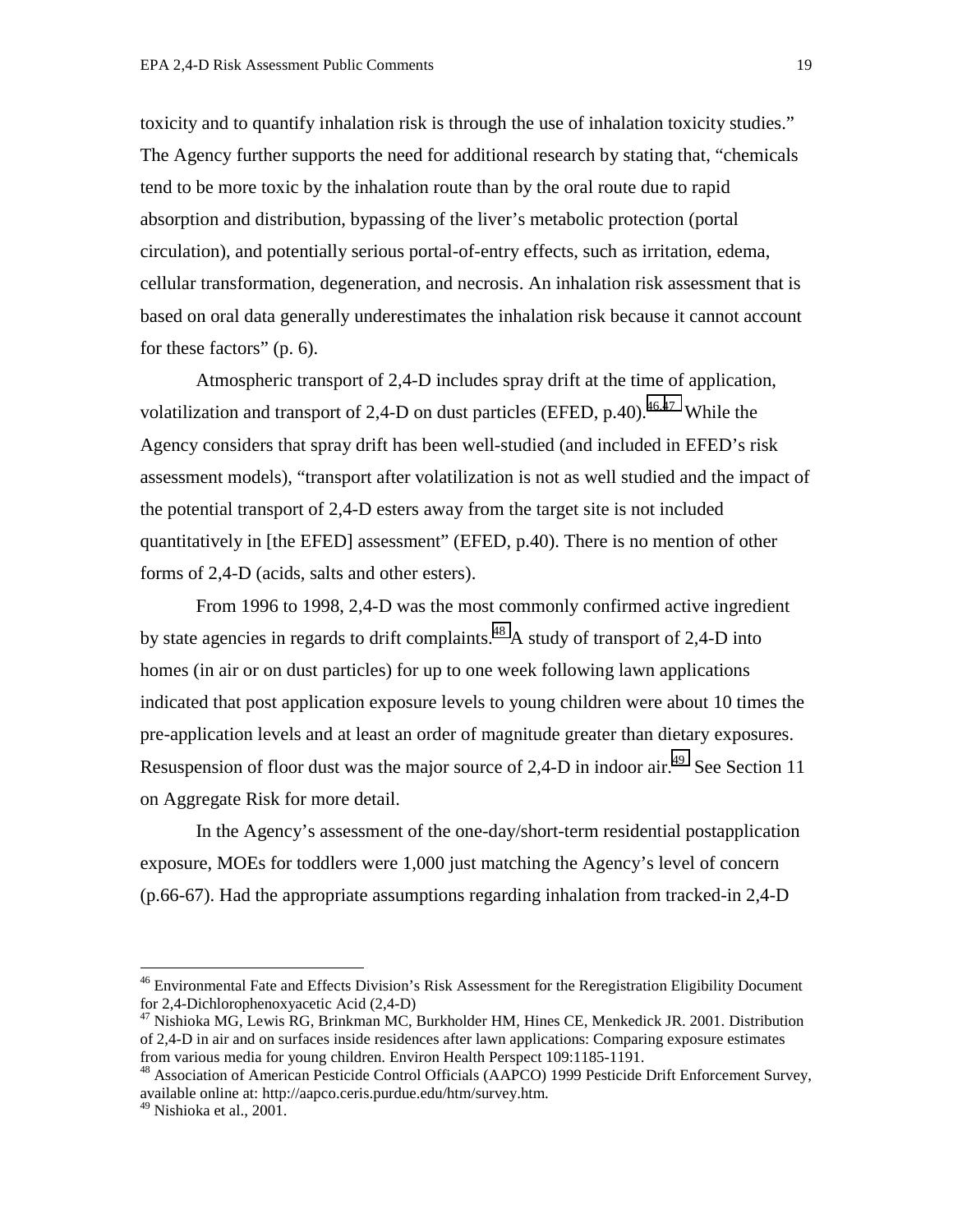and the modified dermal absorption used (considering effects of sunscreen, DEET and/or occluding clothes) then the MOEs would have exceeded the level of concern.

It is unclear whether the Agency is requiring or recommending a subchronic inhalation study. On page 6 EPA *requires* a subchronic study to be done but on page 89 the Agency *recommends* the study. Given the undisputed data gaps on subchronic *and* short-term inhalation exposure for 2,4-D we support the Agency's strict requirement for this study and find it unacceptable that EPA would propose the possibility of a rationale that would allow the study to be waived*.* ..

#### **(9) Toxicity of 2,4-D in dogs was incorrectly disregarded**

EPA chooses to assess human health risk on the basis of rodent studies and disregards the toxicity of this chemical in dogs, even though basing the risk assessment on the dog would clearly be more health-protective. The Agency presents three main arguments from the pesticide registrants to support disregarding the dog data. The arguments include: (1) the dog has decreased clearance of 2,4-D compared to rats, mice, and humans; (2) the half-life of elimination of 2,4-D is longer in the dog than in mice, rats, pigs, cats, and humans; and (3) the difference in the elimination pattern among dogs, rats, and other species persuaded the Agency that the rat is a better predictor than the dog of potential human toxicity. It is apparent that all three of the above arguments are essentially three statements of the same argument, and that all of the arguments are based completely on an argument about excretion of 2,4-D and the resulting half-life of the chemical in the body.

We acknowledge that there are data showing that dogs appear to excrete 2,4-D slowly, and that the longer plasma half-life of 2,4-D in dogs is likely to partly or largely explain the increased toxicity observed in this species. However, we do not believe that the data support the registrant's (and EPA's) contention that the human resembles the rat. Table 1 below summarizes the plasma half-life of 2,4-D in the rat, the human, and the dog.<sup>50</sup> Although the half-life is between 10 and 100-fold longer in the dog than in the rat, it is clear that in the human, the plasma half-life of 2,4-D is intermediate between the two

<sup>&</sup>lt;sup>50</sup> Timchalk C. 2004. Comparative inter-species pharmacokinetics of phenoxyacetic acid herbicides and related organic acids. Evidence that the dog is not a relevant species for evaluation of human health risk. Toxicology 200(1):1-19.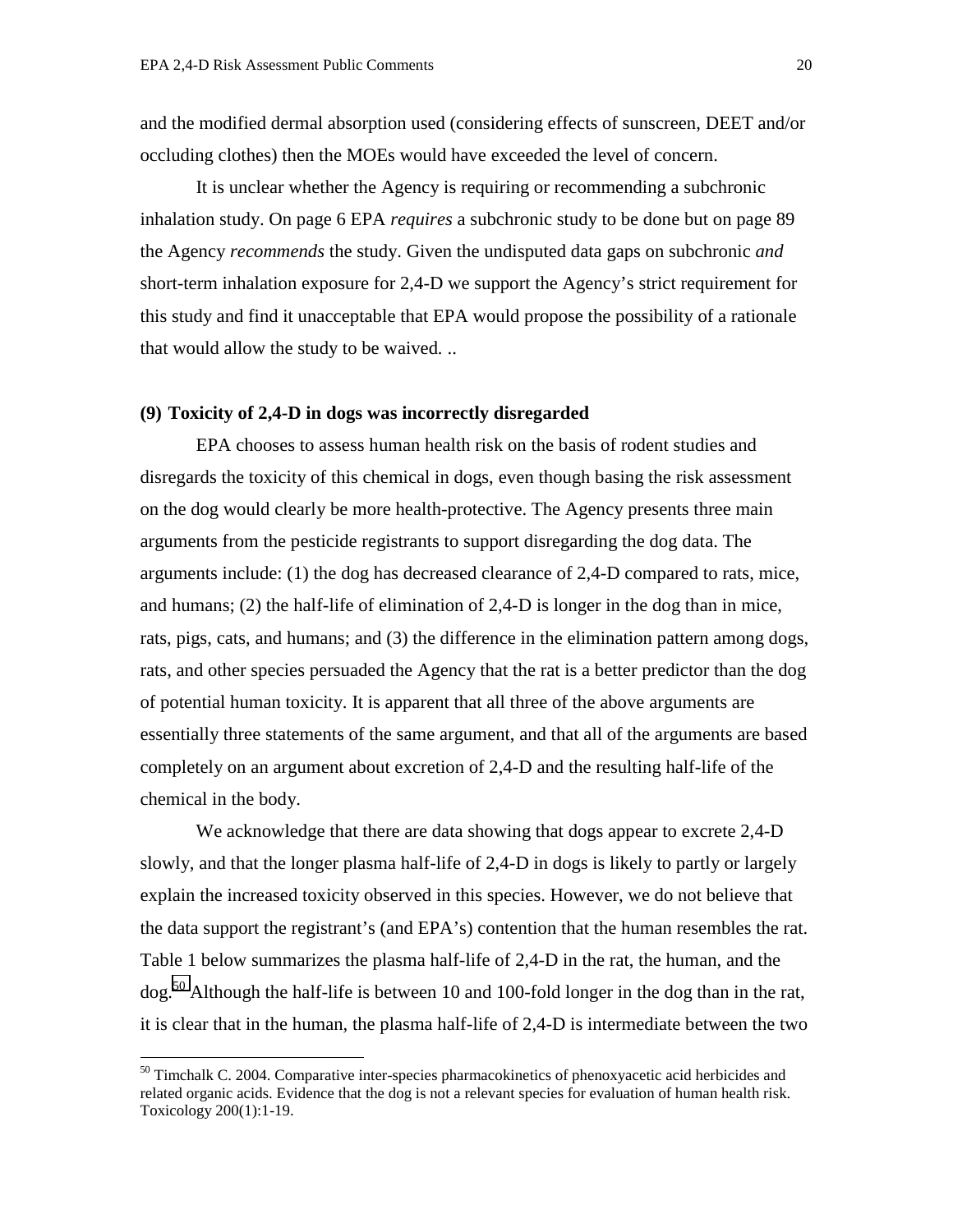other species. For example, although the half-life of 2,4-D is 8-fold longer in the dog than in the human, it is also 12-fold longer in the human than in the rat. Therefore the human would be expected to be intermediate in susceptibility between the rat and the dog. There are several ways that EPA could account for this problem, but simply assuming that the human is like the rat is not a scientifically-defensible option.

We advocate using the dog data because doing so is more precautionary and would help protect vulnerable members of the human population from 2,4-D. Alternatively, EPA could select as a NOAEL a number intermediate between the NOAEL found in the dog studies and that found in the rat studies. Such an intermediate NOAEL could be justified based on the evidence that the human is likely to be intermediate in susceptibility between the rat and the dog.

Table 1:

 $\overline{a}$ 

| <b>Species</b> | 2,4-D half-life in MCPA half-life in          |    |  |
|----------------|-----------------------------------------------|----|--|
|                | plasma (hours) plasma (hours)                 |    |  |
| Rat            |                                               | 6  |  |
| Human          | 12                                            | 11 |  |
| Dog            | 96                                            | 63 |  |
|                | Source: Timchalk C. Toxicology 200:1-19, 2004 |    |  |

## **(10) Evidence that 2,4-D is mutagenic and genotoxic is disregarded**

The discussion on the carcinogenicity/mutagenicity of 2,4-D on page 33 of the EPA risk assessment is inadequate. Although EPA does acknowledge some positive mutagenicity and cytogenicity studies (e.g. in *Drosophila* larvae, in mammalian cell cytogenics assays after metabolic activation) the Agency fails to acknowledge numerous additional positive studies in the peer-reviewed scientific literature that together indicate that 2,4-D is likely to be cytotoxic and mutagenic. For example, Zeljezic and colleague (2004) tested a commercial formulation of 2,4-D on human lymphocytes and found a treatment-related elevation in the number of chromatid and chromosome breaks, as well as acentric fragments and aberrant cells at concentrations of  $0.4 \mu$ g/ml.<sup>51</sup> Metabolic activation significantly increased the frequency of chromatid and chromosome breaks.

<sup>&</sup>lt;sup>51</sup> Zeljezic D, Garaj-Vrhovac V. 2004. Chromosomal aberrations, micronuclei and nuclear buds induced in human lymphocytes by 2,4-dichlorophenoxyacetic acid pesticide formulation. Toxicology 200:39-47.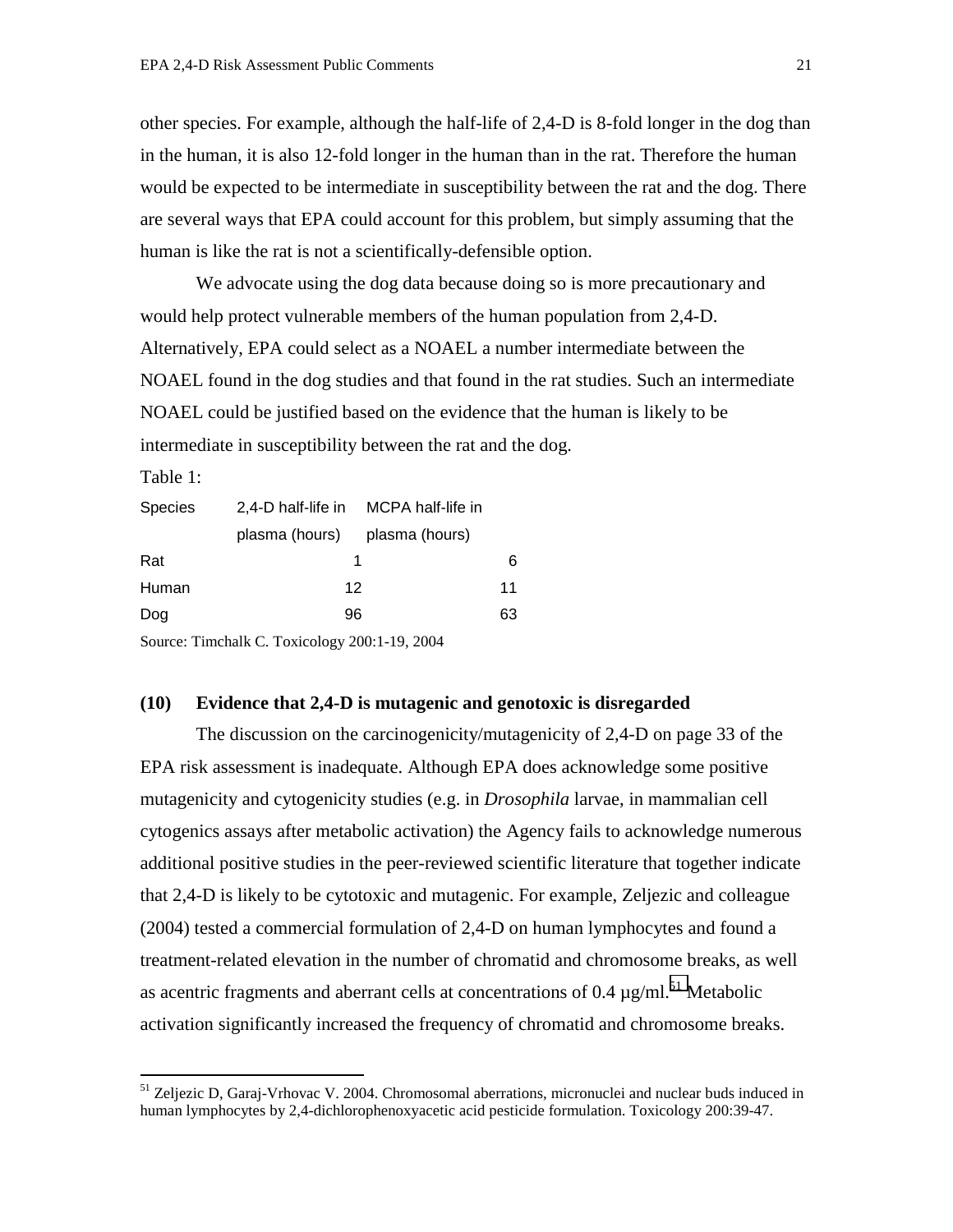$\overline{a}$ 

The same researchers reported significant increases in the number of micronuclei and nuclear buds at this dose level. A relatively recent study by Arias (2003) found a significantly higher rate of sister chromatid exchange (SCE) in chick embryos treated with 2,4-D and its isooctyl ester.<sup>52</sup> Another study, by Madrigal-Bujaidar and colleagues (2001), also reported an increased frequency of SCE in bone marrow and spermatogonial cells of mice exposed in vivo to 100 mg/kg of  $2,4$ -D.<sup>53</sup> Other researchers have tested 2,4-D in yeast, transformed hematopoietic cells, and mouse bone marrow, and have found both cytotoxic and mutagenic effects, including chromosomal breaks, deletions, and exchanges.54 Tests in Drosophila have also demonstrated genotoxicity to both somatic and germ-line cells.<sup>55</sup>

 Other researchers publishing in the open scientific literature have reported oxidant effects of 2,4-D, indicating the potential for cytotoxicity or genotoxicity. For example, Bukowska (2003) reported that treatment of human erythrocytes in vitro with 2,4-D at 250 and 500 ppm resulted in decreased levels of reduced glutathione, decreased activity of superoxide dismutase, and increased levels of glutathione peroxidase.<sup>56</sup> These significant changes in antioxidant enzyme activities and evidence of oxidative stress indicate that 2,4-D should be taken seriously as a cytotoxic and potentially genotoxic agent. The cytotoxicity of 2,4-D was demonstrated in human hepatoma cells where treatment resulted in significantly increased rates of apoptosis related to a breakdown of mitochondrial membrane potential, the induction of DNA strand breaks, and a loss of membrane integrity.<sup>57</sup> The authors of this study concluded that 2,4-D is a cytotoxic agent.

 $52$  Arias E. 2003. Sister chromatid exchange induction by the herbicide 2,4-dichlorophenoxyacetic acid in chick embryos. Ecotoxicol Environ Saf 55(3):338-43.

 $53$  Madrigal-Bujaidar E, Hernandez-Ceruelos A, Chamorro G. 2001. Induction of sister chromatid exchanges by 2,4-dichlorophenoxyacetic acid in somatic and germ cells of mice exposed in vivo. Food Chem Toxicol 39(9): 941-6.

<sup>&</sup>lt;sup>54</sup> Venkov P, Topashka-Ancheva M, Georgieva M, Alexieva V, Karanov E. 2000. Genotoxic effect of substituted phenoxyacetic acids. Arch Toxicol 74:560-6.

<sup>&</sup>lt;sup>55</sup> Tripathy NK, Routray PK, Sahu GP, Kumar AA. 1993. Genotoxicity of 2,4-dichlorophenoxyacetic acid tested in somatic and germ-line cells of Drosophila. Mutat Res 319(3):237-42.

<sup>56</sup> Bukowska B. 2003. Effects of 2,4-D and its metabolite 2,4-dichlorophenol on antioxidant enzymes and level of glutathione in human erythrocytes. Comp Biochem Physiol C Toxicol Pharmacol 135(4):435-41.

 $57$  Tuschl H, Schwab C. 2003. Cytotoxic effects of the herbicide 2,4-dichlorophenoxyacetic acid in HepG2 cells. Food Chem Toxicol 41:385-393.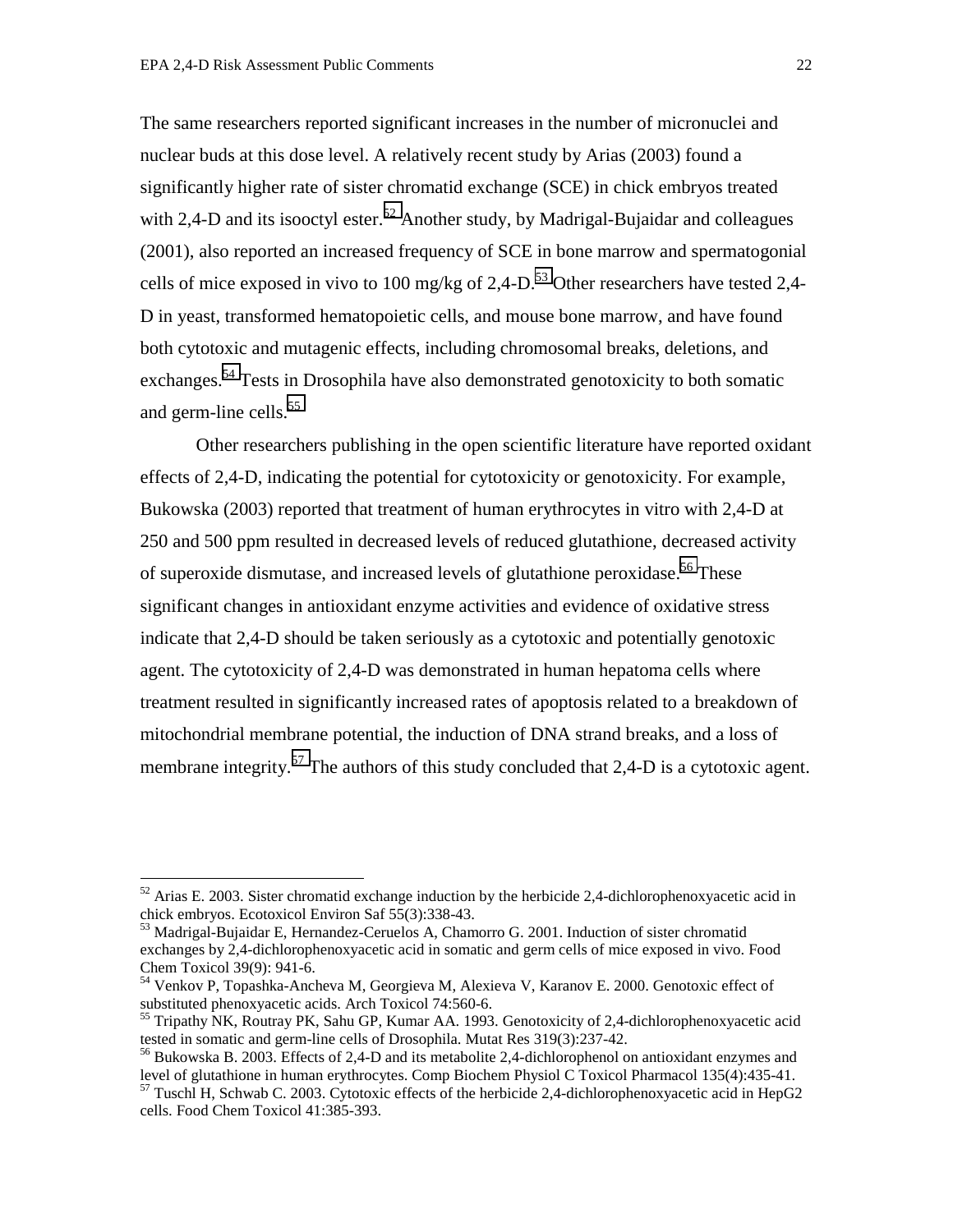Further, De Moliner, et al. (2002) found apoptosis or genetically determined programmed cell death in brain cells, further confirming the cytotoxicity of  $2,4$ -D.<sup>58</sup>

 Some researchers have hypothesized that some of the apparently discrepant results on mutagenicity and genotoxicity may be related to the formulations tested, since 'other' ingredients in the formulation may enhance the mutagenicity or genotoxicity of the active ingredient.<sup>59</sup> From a practical and legal viewpoint, however, it is the cumulative risk to the end user that is at issue here and therefore EPA should take this concern seriously and should, if necessary, require additional testing to resolve the conflicts in the database.

 Another finding that may provide a unifying explanation of some of the data on 2,4-D and lymphoma, is that the herbicide may increase lymphocyte replication. One longitudinal study of pesticide applicators found urine concentrations of 2,4-D ranging from 1.0 to 1700  $\mu$ g/g creatinine/L urine that logarithmically increased as spraying time increased. In addition to suggesting increasing risk of chronic toxicity to pesticide applicators due to the apparent exceedence of human renal clearance mechanisms, this study found increasing lymphocyte replicative index (of 11-14%) in these applicators in a manner that was directly related to 2,4-D absorbed dose.<sup>60</sup> This finding was confirmed *in vivo* and *in vitro* in a follow-up study, showing a 12-15% increase in replicative index at an 0.005 mM exposure to 2,4-D, with an indication that higher-dose exposures may exhibit a direct cytotoxic effect on lymphocytes that results in a decreased replicative index, resulting in an inverted U-shaped dose-response curve.<sup>59</sup> The consistency of these findings indicate that 2,4-D may have an immunotoxic effect that alters replication of human lymphocytes, thereby increasing the risk of lymphoid cancer in humans. This finding would be consistent with the frequently-reported epidemiologic evidence linking 2,4-D exposure to NHL in humans. Unfortunately, EPA failed to mention any of this information in its risk assessment of 2,4-D, thereby failing to fully assess the risk of

<sup>&</sup>lt;sup>58</sup> De Moliner KL, de Duffard AME, Soto E, Duffard R, Adamo AM. 2002. Induction of apoptosis in cerebellar granule cells by 2,4-dichlorophenoxyacetic acid. Neurochem Res 27:1439-1446

<sup>59</sup> Holland NT, Duramad P, Rothman N, Figgs LW, et al. 2002. Micronucleus frequency and proliferation in human lymphocytes after exposure to herbicide 2,4-dichlorophenoxyacetic acid in vitro and in vivo. Mutation Research 521:165-178.

<sup>&</sup>lt;sup>60</sup> Figgs LW, Holland NT, Rothmann N, Zahm SH, et al. 2000. Increased lymphocyte replicative index following 2,4-dichlorophenoxyacetic acid herbicide exposure. Cancer Causes Control. 11(4):373-80.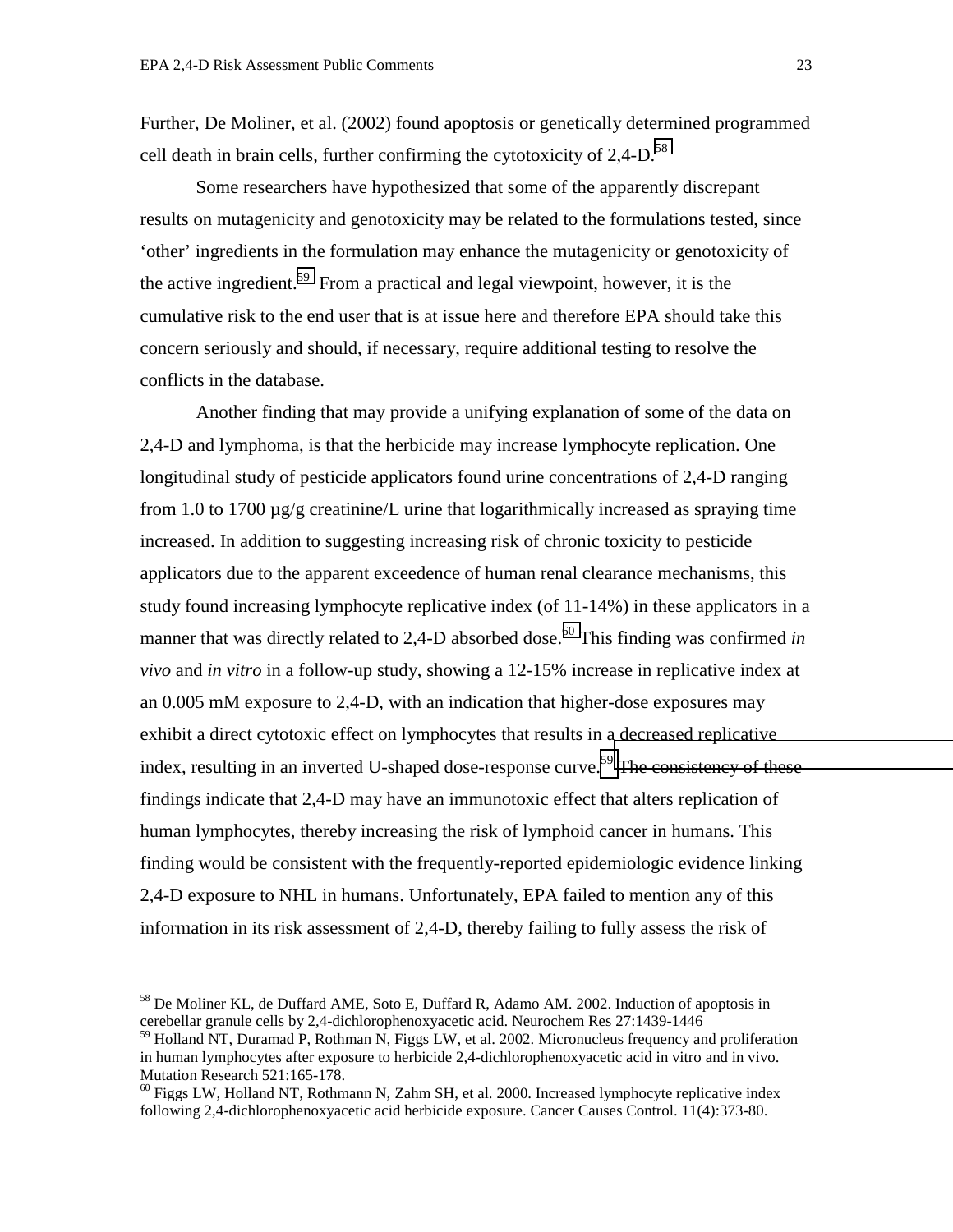cancer in humans from this exposure and failing to adequately protect humans from this risk.

#### *Carcinogenicity classification*

The 2,4-D 'Toxicology Disciplinary' chapter provides the literature review that the Agency considered for 2,4-D toxicology and risks. In contrast to the hundreds of highquality published studies (see Appendix A), the Agency considered a mere 11 studies from the published literature. In light of the unique body of literature and epidemiological data, produced by the National Cancer Institute among others, identifying cancer endpoints, particularly Non-Hodgkin's Lymphoma, a Class D is clearly inappropriate. The great numbers of positive evaluations of 2,4-D's carcinogenicity alone undermine the Agency's Class D categorization, which is designed for less-studied chemicals. Evaluation of this evidence compels a carcinogenicity classification of at least a Class C.

We request the Agency to please fully justify a D classification, including why epidemiological studies are disregarded and why the Agency does not appear to consider the quality the evidence (as measured by the proxy of the quality of peer review). We also request the Agency to please explain its claim that "The endpoint selected for the cPAD will be protective of the possible carcinogenic activity of this chemical" (p.79) when according to the Agency, there is insufficient evidence to classify 2,4-D as a carcinogen.

We view the risk assessment and reregistration process of 2,4-D as an important opportunity for the Agency to utilize the abundance of relevant data to fulfill its mandate in providing serious protection to human health and the environment from cancer and other illnesses.

Regarding the di-ethanol-amine (DEA) form of 2,4-D, we would appreciate the opportunity to review and comment on the submissions of data from industry through a public notice and comment period before the completion of the Agency's overall evaluation of this chemical.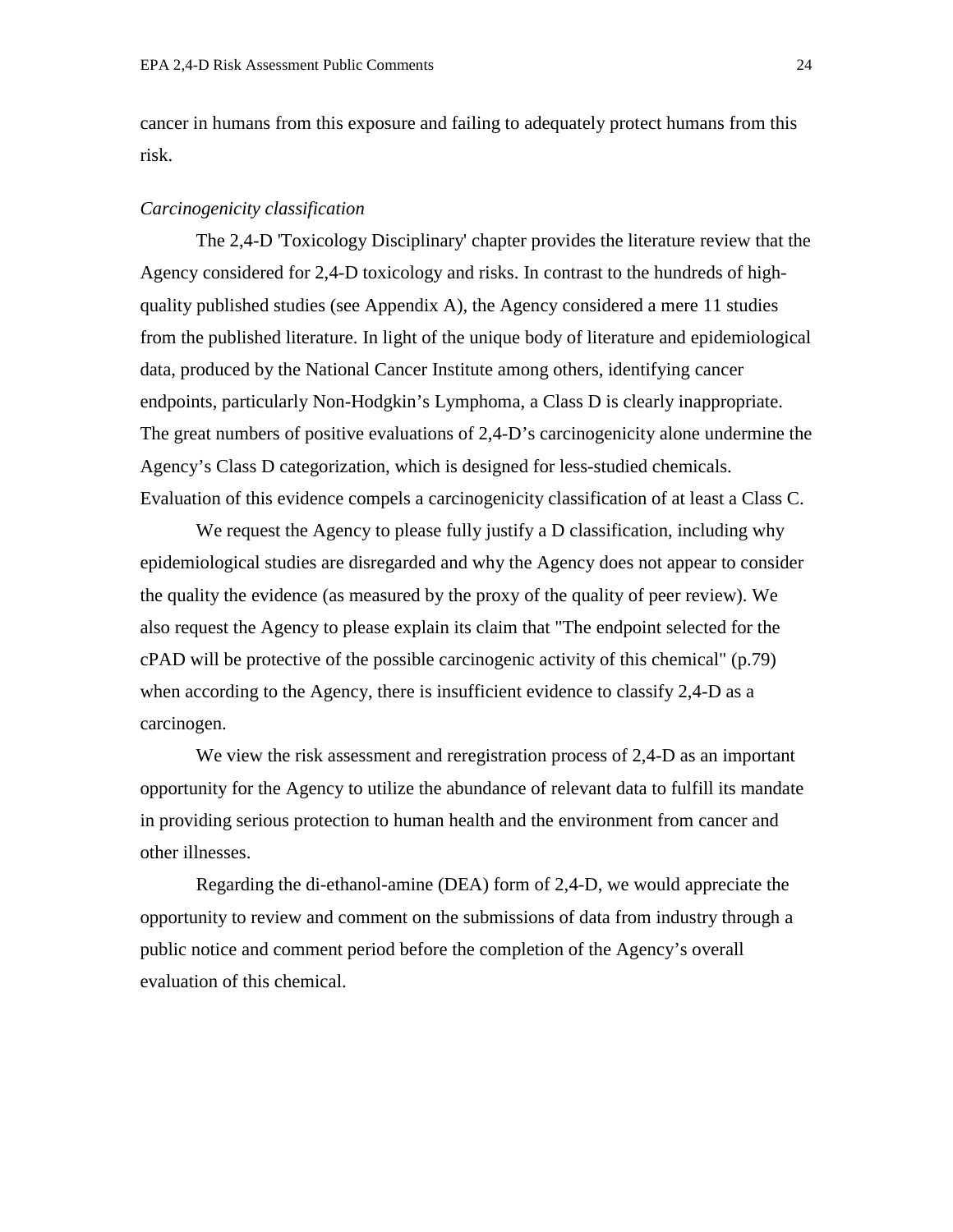## *Failure to assess dioxin contaminants*

It is unacceptable that the Agency failed to examine or acknowledge the possibility of dioxin contamination in 2,4-D formulations in its Health Effects Division or Toxicology Disciplinary chapters. Dioxin was mentioned in the Environmental Fate and Effects Division (EFED) Revised chapter in just two sentences. It reads, "Key findings of this risk assessment are as follows: Dioxin congeners have been identified as a byproduct in the production of 2,4-D and its various chemical forms and has been detected in the technical formulations. The potential ecological impact of dioxin in 2,4-D will be addressed in a separate document" (EFED, p.6). Would the Agency please explain the timetable on this document and who will be in charge of its completion? Would the Agency also please explain why dioxin contamination of 2,4-D products was not fully addressed in this risk assessment?

The Agency has a statutory responsibility under Section  $408(b)(2)(D)(v)$  of the FFDCA (see Section 12 below for more discussion) to examine and assess the effects from the range of dioxin contaminants in various 2,4-D products as well as the interaction of the active, inert, and contaminant ingredients in 2,4-D with its commonly associated phenoxy herbicides such as dicamba and mecoprop.61 In this process, it is essential to consider the risks from the relatively well-studied 2,3,7,8-Tetrachlorodibenzo-p-dioxin (2,3,7,8-TCDD), which is still found in some 2,4-D formulations and products, as well as to assess 1,2,3,7,8-Pentachlorodibenzo-p-dioxin. Both the former and latter dioxin or furan contaminants have been given the Toxic Equivalency Factor of "1" in the 2000 Toxics Inventory Release report.<sup>62</sup>

An acknowledgment of a dioxin finding in 2,4-D should be red flag to the HED. As the Agency is well aware, a complete risk assessment on 2,4-D for human health cannot be complete without a full analysis of the various dioxin contaminants in all formulations and batches of  $2.4 \text{-} D$ .<sup>63</sup> This analysis must include a thorough review of

 $61$  A compilation of documents by Health Canada's Pest Management Regulatory Agency has revealed that federal regulators have discovered traces of dioxins and furans in 10 pesticides currently used in Canada, including 2,4-D, dicamba and mecoprop.

 $62$  See Chapter 3: "PBT Chemicals: Dioxin and Dioxin-like Compounds."

<sup>&</sup>lt;sup>63</sup> Some references relating to 2,4-D and/or 2,3,7,8-TCDD include: Cochrane, W., et al. 1981.

<sup>&</sup>quot;Determination of chlorinated dibenzo-p-dioxin contaminants in 2,4-D products by gas chromatographymass spectrometric techniques." Journal of Chromatography 217:289-299. Hagenmeier, H. 1986.

<sup>&</sup>quot;Determination of 2,3,7,8-tetrachlorodibenzo-p-dioxin in commercial chlorophenols and related products."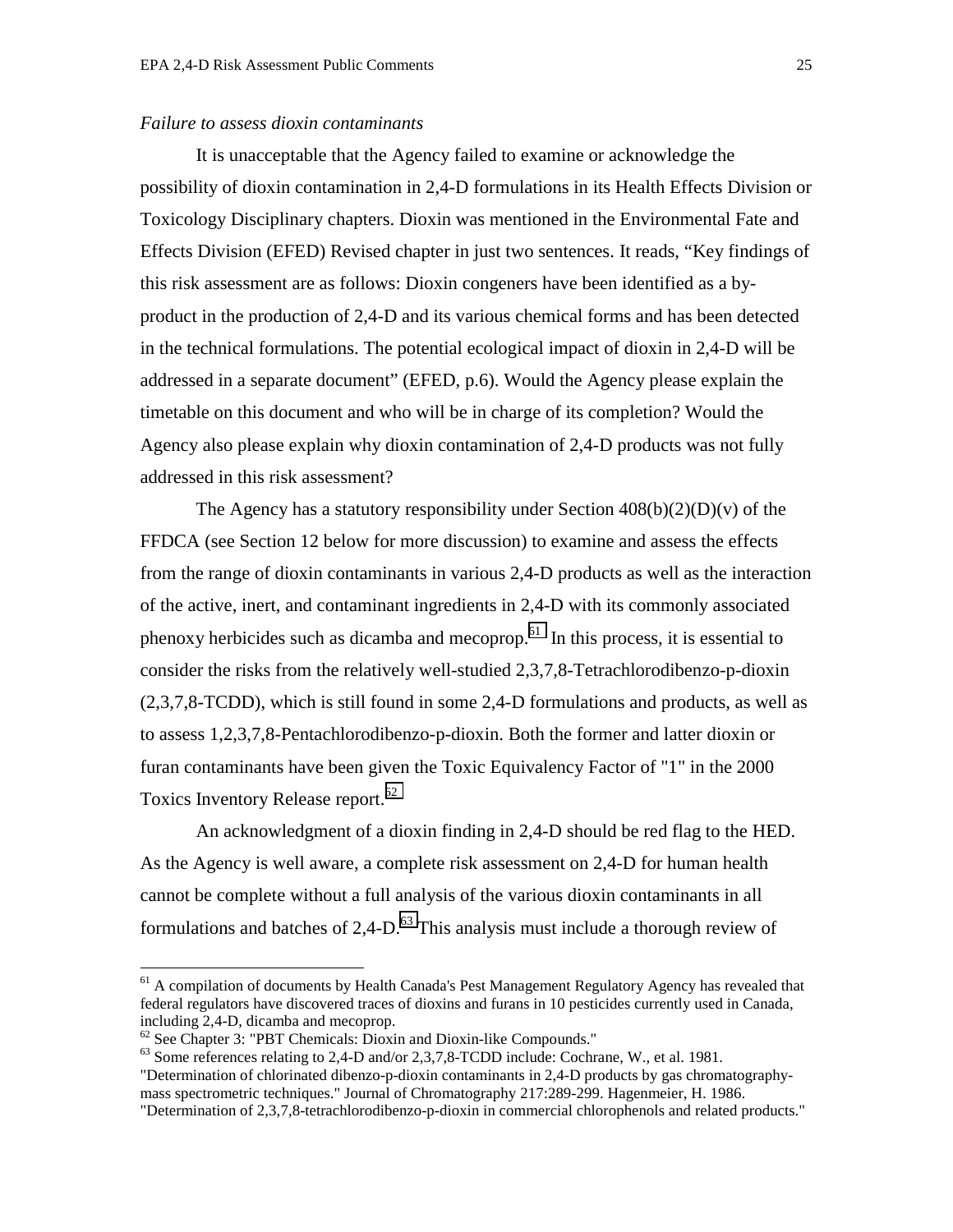studies relating to 2,4-D and its accompanied herbicides and contaminants, particularly concerning bioaccumulation and prolonged human exposure to 2,3,7,8-TCDD and other dioxins/furans, for reasons explained in Section 12 of this document.

The little testing that has been done on dioxin contamination shows that current 2,4-D products are contaminated with dioxins, including 2,3,7,8-TCDD, the most toxic dioxin. 2,3,7,8-TCDD was found in 2 of the 8 samples analyzed for EPA by 2,4-D manufacturers. A closely related dioxin (1,2,3,7,8-pentachlorodibenzo-p-dioxin) was found in 3 of the 8 samples tested.<sup>64</sup> Analysis provided by the Washington Department of Agriculture recently surveyed fertilizer products including one 2,4-D-containing product that showed 2,4-D contamination with 2,3,7,8-TCDD, the same pentadioxin found by EPA to be the other most toxic, as well as three related dioxins.<sup>65</sup>

Clearly any carcinogenic analysis of 2,4-D must consider dioxin/furan contamination. Can the Agency please explain its position in not assessing this most important and well-studied cancer risk?

#### **(11) The aggregate risk assessment is inadequate**

The FQPA, 21 U.S.C. § 346a(b)(2)(A)(ii) requires that, to establish a pesticide tolerance, there must be a "reasonable certainty that no harm will result from aggregate exposure to pesticide chemical residue, including all anticipated dietary exposures and other exposures for which there are reliable information." Aggregate exposure is the total exposure to a single chemical or its residues that may occur from dietary (*i.e.*, food and drinking water), residential, and all known or plausible exposure routes (including oral, dermal and inhalation). *See id.* Therefore, in addition to food and water exposures, the aggregate assessment must take into account exposures due to air drift and migration of contaminated soil, residential exposures from registered uses, and residential "takehome" exposures to families of those directly exposed to the pesticides through its

Journal of American Medical Association 171(10): 1306-1308. U.S. EPA. 1981. Memorandum Analysis for di- and tetra-chlorinated dibenzo-p-dioxins in 2,4-D, from R. Harless to Mike Dellarco. Office of Toxic Substances. Washington, D.C. As cited in Banes, 1991.

<sup>&</sup>lt;sup>64</sup> U.S. EPA. Office of Research and Development. 1994. Estimating exposure to dioxin-like compounds. Vol. II: Properties, sources, occurrence and background exposures. Review draft. Washington, D.C., June.

<sup>&</sup>lt;sup>65</sup> Washington Depts. of Ecology, Agriculture, and Health. 1998. Screening survey for metals and dioxins in fertilizers, soil amendments, and soils in Washington State. Olympia WA, Nov.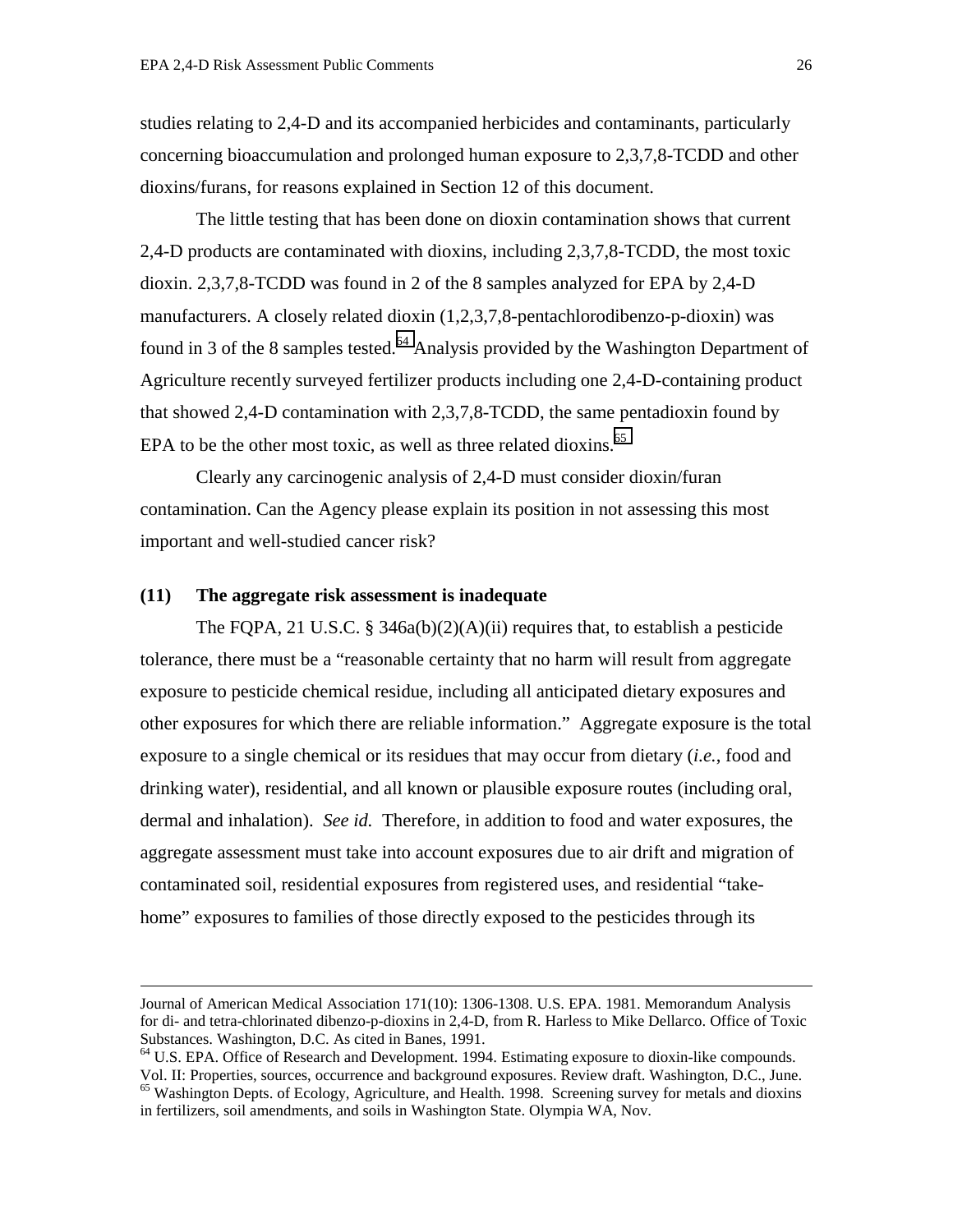$\overline{a}$ 

agricultural uses. Furthermore, the aggregate assessment must consider exposures from uses that do not conform with the label, if there is an indication that such uses occur.

EPA failed to conduct an adequate aggregate assessment in this risk assessment for 2,4-D. EPA's risk assessment does not consider exposure through air drift, migration of contaminated soil, or residential track-in exposures. In addition, there are reliable data concerning take-home exposure to pesticides resulting from agricultural uses.<sup>66</sup>

Ample data demonstrate that 2,4-D migrates indoors after application on lawns. One investigation revealed that 3% of dislodgeable residues of 2,4-D on a lawn was tracked indoors and accumulated in carpet dust.<sup>67</sup> Although 2,4-D normally degrades relatively rapidly outside, it has been shown to linger in the indoor environment.<sup>68</sup> Calculations based on a single lawn application of 2,4-D indicate that detectable levels of the pesticide would remain in carpet dust up to one year after a one-time lawn application.69 An in-depth study of a home in San Antonio, Texas, revealed detectable residues of 16 pesticides in the living room carpet. Gradients of many of these pesticides were apparent from the lawn and garden onto the front doorstep and into the carpet indicating that the pesticides were transported into the home primarily on shoes.<sup>70</sup> A study published recently in Environmental Health Perspectives, found that track-in by an active dog and by the homeowner applicator were the most significant factors for intrusion of 2,4-D into the home. Resuspension of floor dust was the major source of 2,4-D in indoor air, with highest levels of 2,4-D found in the particle size range of 2.5-10

<sup>66</sup> Lu C, Knutson DE, Fisker-Andersen J, Fenske RA. 2001. Biological monitoring survey of organophosphorus pesticide exposure among pre-school children in the Seattle metropolitan area. Environ Health Perspect 109:299-303.

 $67$  Nishioka M, Burkholder H, Brinkman M, Gordon S. 1996. Measuring Transport of Lawn-Applied Herbicide Acids from Turf to Home: Correlation of Dislodgeable 2,4-D Turf Residues with Carpet Dust and Carpet Surface Residues. Environ Sci Technol 30:3313-3320; Nishioka MG, Lewis RG, Brinkman MC, Burkholder HM, Hines CE, Menkedick JR. 2001. Distribution of 2,4-D in air and on surfaces inside residences after lawn applications: comparing exposure estimates from various media for young children. Environ Health Perspect 109(11):1185-91.

<sup>&</sup>lt;sup>68</sup> Lewis R, Bond A, Fortmann R, Sheldon L, Camann D. 1991. Determination of routes of exposure of infants and toddlers to household pesticides: a pilot study to test methods, Air and Waste Management Association, 84th Annual Meeting, Vancouver, British Columbia.

<sup>69</sup> Nishioka M, Burkholder H, Brinkman M, Gordon S. 1996. Measuring Transport of Lawn-Applied Herbicide Acids from Turf to Home: Correlation of Dislodgeable 2,4-D Turf Residues with Carpet Dust and Carpet Surface Residues. Environ Sci Technol 30:3313-3320.

 $70$  Camann D, Lewis R. 1990. Trapping of particle-associated pesticides in indoor air by polyurethane foam and exploration of soil track-in as a pesticide source, Indoor Air '90: Proc 5th Intl Conf on Indoor Air Quality and Climate, Toronto, Vol. 2.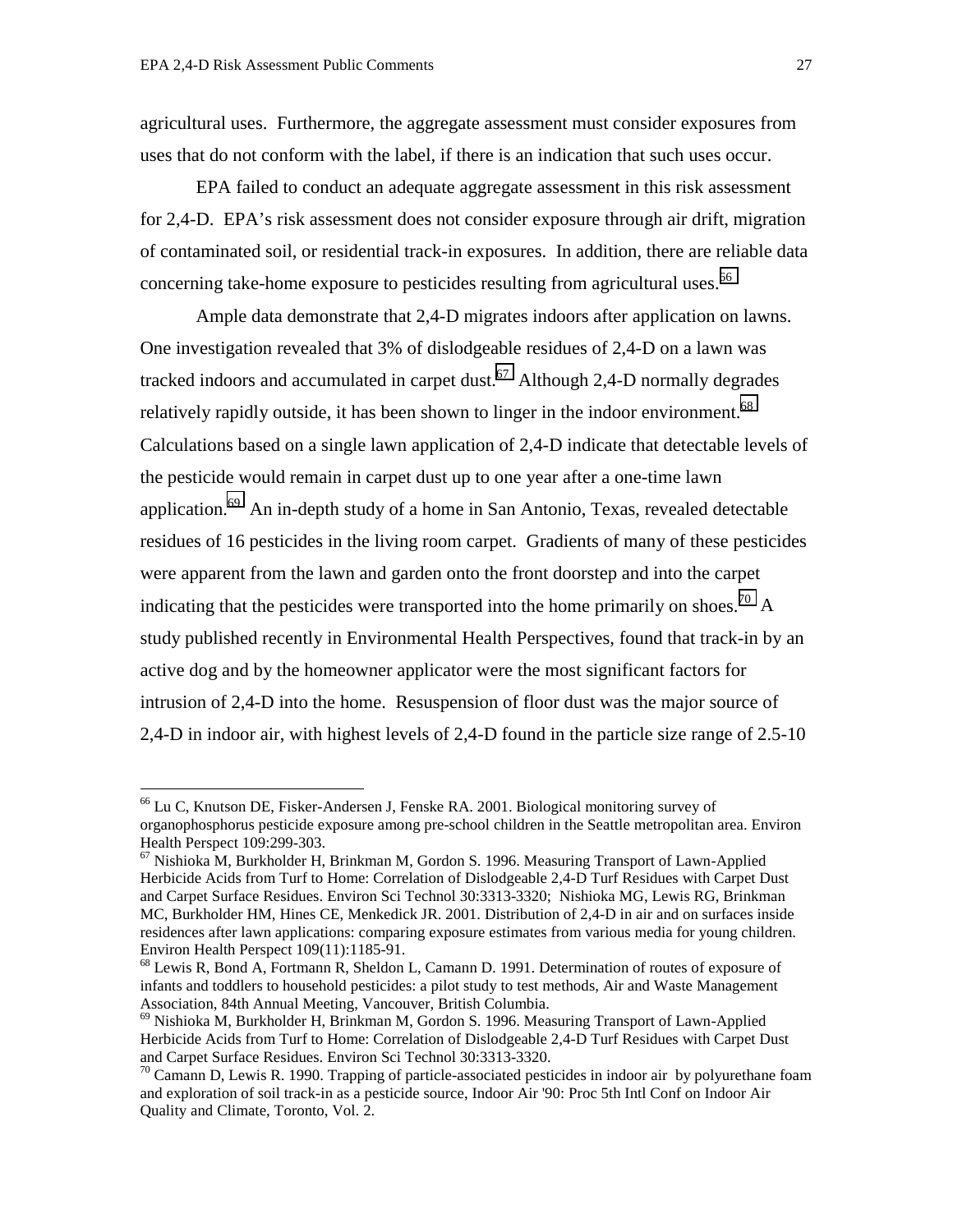microns. Resuspended floor dust was also a major source of 2,4-D on tables and window sills. Estimated postapplication indoor exposure levels for young children from nondietary ingestion were 1-10  $\mu$ g/day from contact with floors, and 0.2-30  $\mu$ g/day from contact with table tops. These are estimated to be about 10 times higher than the preapplication exposures. By comparison, dietary ingestion of 2,4-D is approximately 1.3  $\mu$ g/day.<sup>71</sup> Thus, "tracking-in" of pesticides is likely to be both common and significant, and must be included in the aggregate risk assessment.

The above deficiencies reveal that EPA improperly underestimated aggregate exposure to 2,4-D and its residues that may occur from dietary, residential, and all other known or plausible exposure routes. The use of 2,4-D in and around the home could itself exceed appropriate risk levels if properly calculated. The assumptions and missing data in EPA's analysis of aggregate exposure for 2,4-D serve to underestimate exposure and therefore underestimate risk, contrary to the requirements of the FQPA.

# **(12) Agency has a statutory obligation to assess combined effects with other chemicals**

The passage of the *Food Quality Protection Act of 1996* (FQPA) ushered in a new set of responsibilities for the EPA under the *Federal Food, Drug, and Cosmetic Act* (FFDCA). One of the most important of those new responsibilities is the requirement that EPA assess the risks associated with exposure to multiple chemicals from multiple pathways. In the HED chapter, the Agency has recognizes its legal responsibility under Section  $408(b)(2)(D)(v)$  of the FFDCA which requires that, when considering whether to establish, modify, or revoke a tolerance, the Agency consider "available information" concerning the cumulative effects of a particular pesticide's residues and "other substances that have a common mechanism of toxicity." (p.79)

It is also important to note the section just prior to the one above concerning proper assessment of cumulative effects on infants and children: The agency shall assess the risk of the pesticide chemical residue based on "available information concerning the

<sup>71</sup> Nishioka MG, Lewis RG, Brinkman MC, Burkholder HM, Hines CE, Menkedick JR. 2001. Distribution of 2,4-D in air and on surfaces inside residences after lawn applications: comparing exposure estimates from various media for young children. Environ Health Perspect 109(11):1185-91.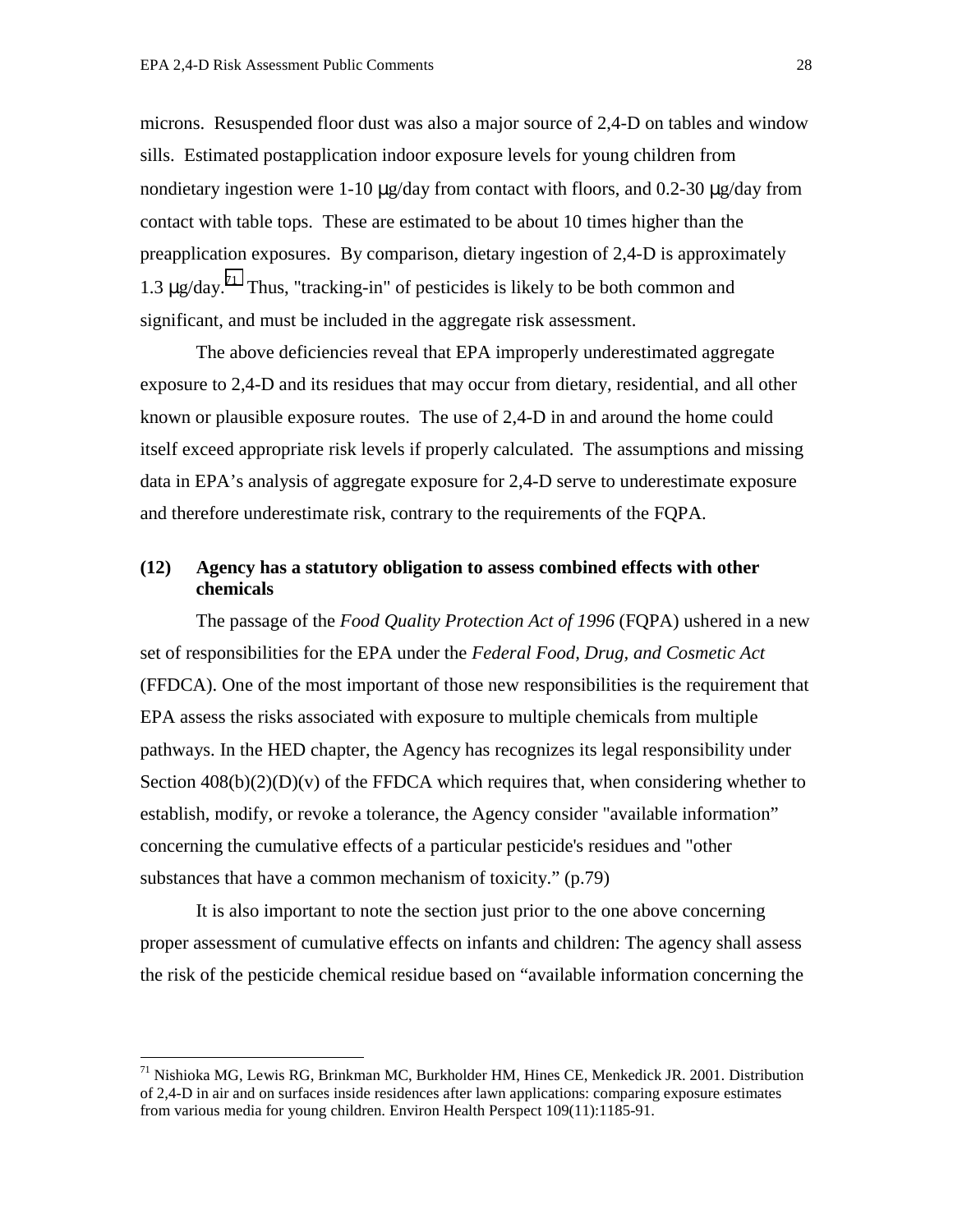cumulative effects on infants and children of such residues and other substances that have a common mechanism of toxicity." Section  $408(b)(2)(C)(i)(III)$ .

Furthermore, under the *Federal Insecticide, Fungicide, And Rodenticide Act*  (FIFRA), as amended by the FQPA, Section  $3(c)(5)(D)$  the law requires that upon registering a pesticide, the Agency must assess that: "when used in accordance with widespread and commonly recognized practice it will not generally cause unreasonable adverse effects on the environment."

Yet, the Agency attempts to justify not performing a cumulative risk assessment as part of this 2,4-D human health risk assessment "because the Agency has not yet made a determination as to which compounds to which humans may be exposed, if any, have a common mechanism of toxicity." (p.79)

The Agency is clearly out of compliance considering this chemical's relatively unique characteristic of both common use and common mechanism of toxicity of the chlorophenoxy herbicides found in most end use 2,4-D products. We believe there is sufficient evidence that several of the chlorophenoxy herbicides used in combination with 2,4-D have common mechanisms of toxicity and therefore, need to be assessed in light of the combined toxicities. And even if the Agency continues to dispute the common mechanism of toxicity, it is still obligated to consider the combined toxicities that result from the way 2,4-D is commonly used (and the public and the environment is commonly exposed).

In assessing the residential applicator exposures and risks, HED section 4.4.1 states, "According to the EPA Pesticide Sales and Usage Report for 1998/1999, 2,4-D is the most commonly used conventional pesticide active ingredient in the home and garden market sector with 7 to 9 million pounds applied per year." "The residential products are typically formulated as dry weed and feed products or as liquids in concentrates or ready to use sprays. Many of these formulations include other phenoxy herbicides such as MCPP-p and dicamba." (p. 62)

In support of the agency's above observation, a recent shelf survey of retail stores in the San Francisco Bay Area, every product that contained 2,4-D also contained at least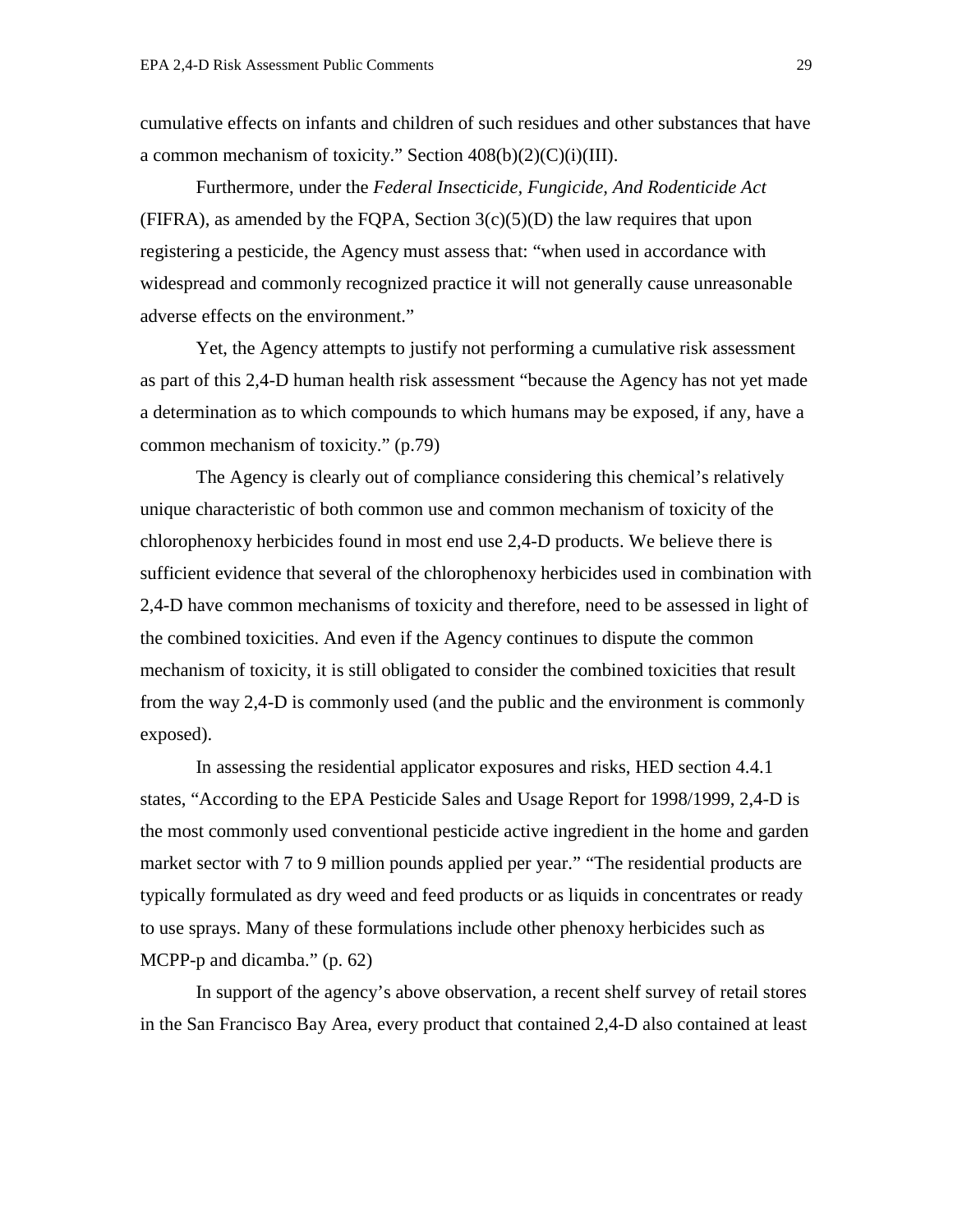one other chlorophenoxy herbicide, usually MCPP or MCPP-p.<sup>72</sup> Similarly, another survey of retail stores in the Seattle area identified a total of 28 products containing 2,4- D. Only two of those products contained 2,4-D alone. Twenty-five products contained MCPP in addition to 2,4-D, and 14 also contained dicamba. The average ratio between MCPP and 2,4-D in these products was 1.12:1; on average products contained roughly 12% more MCPP than  $2,4$ -D.<sup>73</sup>

Trimec<sup>™</sup> is a common trade name for certain combinations of 2,4-D with two other active ingredients. Trimec is sold alone as well as formulated into other end-use products. EPA's registration database shows 84 active product registrations for products containing Trimec<sup>™.74</sup> All 84 of these products contain two phenoxy herbicides plus dicamba. Sixty-seven products contain both 2,4-D and MPCC, and on average the concentration of MCPP in those products is 69% of the concentration of 2,4-D.

It is impossible to predict the interactive effects that could result from a mixture of active ingredients. However, when data are available revealing the interactivity of a suite of chemicals often found in the environment, EPA should give these data high priority when determining risk.

Although the agency acknowledges that combinations of 2,4-D, a chlorophenoxy herbicide, typically contain MCPP and dicamba (also chlorophenoxy herbicides), the agency fails to meet its statutory responsibility to take into account realistic toxicity levels of combined exposure or even acknowledge the common mechanisms of toxicity and thus, does not assess the real potency of such combinations and added risks associated with exposure. While nothing in our comments should preclude the agency from taking immediate action to remove the risks associated with the active ingredient 2,4-D, the agency must assume its statutory responsibility to consider the cumulative risks of 2,4-D and similar active ingredients. Without a cumulative assessment of the combined effects with other chemicals, the risk assessment of 2,4-D will fail to calculate the real risks to human health and the environment as experienced in the real world.

 $72$  TDC Environmental. 2004. San Francisco Bay Area Pesticide Retail Store Survey. TDC Environmental. Report for the City of San Jose. June 2004.; Moran, K. 2004. Personal communication.

<sup>&</sup>lt;sup>73</sup> Dickey, P. 2002. Grow Smart, Grow Safe. A Consumer Guide to Lawn and Garden Products. Local Hazardous Waste Management Program in King County. Fourth Edition.

<sup>74</sup> USEPA. 2004. U.S. Environmental Protection Agency/Office of Pesticide Programs. Pesticide Products Database Query. http://www.cdpr.ca.gov/docs/epa/m2.htm. (Accessed August 11, 2004)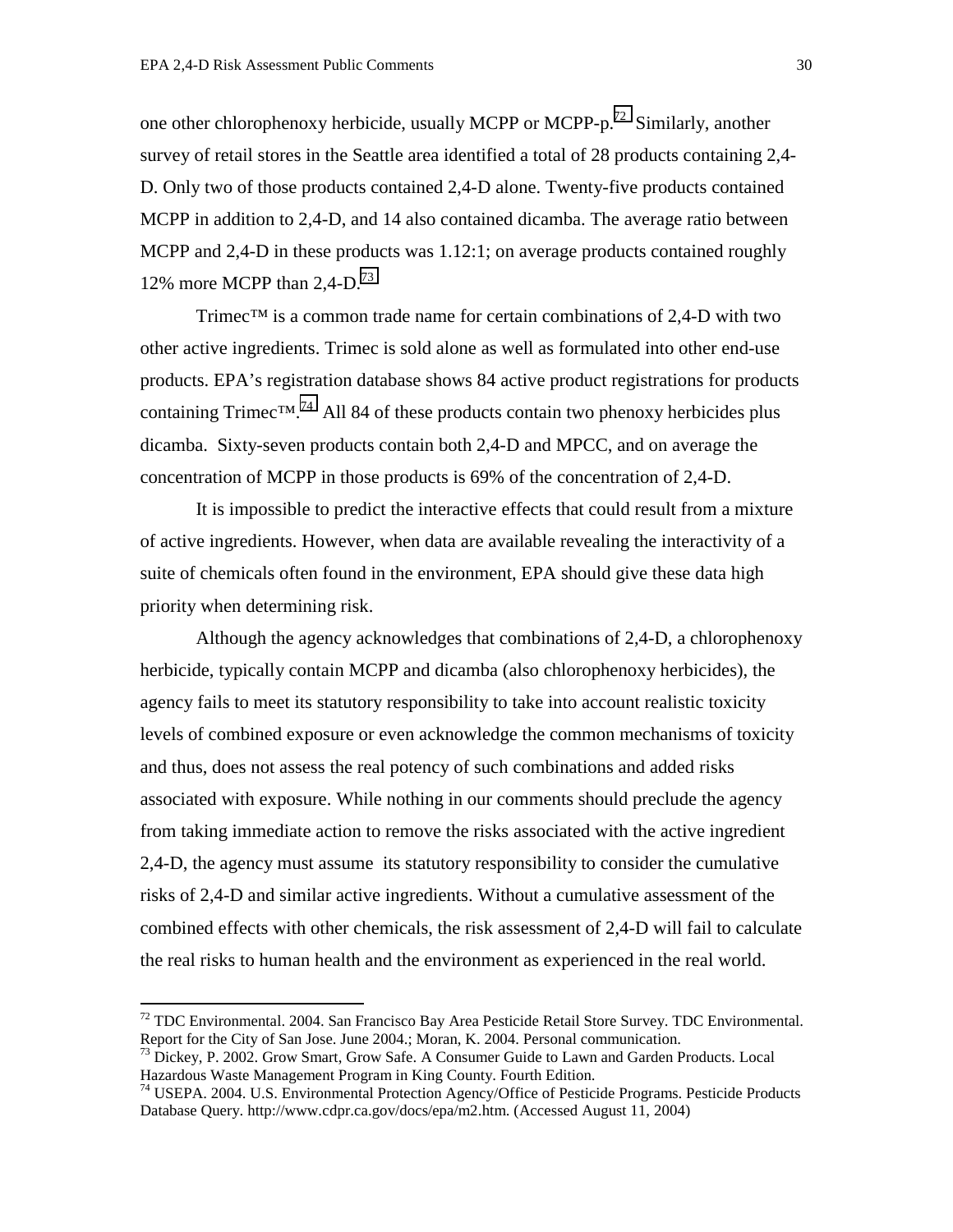$\overline{a}$ 

 There is considerable scientific support for the idea that chemicals with common toxicological modes of action, often predicted by structural similarities, usually have toxicity that is concentration additive.<sup>75</sup> If pesticide products contain multiple active ingredients with similar properties, it can be expected that human and environmental exposures will be in proportion to the makeup of the products. Water quality data from urban areas support this conclusion. In a study comparing pesticides in ten small streams during high flow conditions in 1997, both 2,4-D and MCPP were detected in all streams.76 A sample-by-sample comparison of all samples where 2,4-D was detected showed a strong linear correlation between measured MCPP and 2,4-D concentrations, with a slope 0.65 indicating that MCPP concentrations are tending towards 65% of 2,4-D concentrations. The mean ratio of MCPP to 2,4-D on a per-sample basis was 1.13. These results are in close agreement with the relative percentages of MCPP and 2,4-D found in actual products.

 Just considering the two ingredients MCPP and 2,4-D strongly suggests that simultaneous exposures to these two compounds will be the rule rather than the exception, and that it is plausible to assume that MCPP exposures to humans and aquatic species in urban areas are probably in the range of 60% to 120% of 2,4-D exposures.<sup>77</sup> This represents a substantial additional risk of chlorophenoxy herbicides that must be taken into account in the risk assessment for 2,4-D. The similarity in chemical structures for the compounds listed below is sufficient to warrant regulatory treatment as a group.

| Common name $(s)$   | Technical name                              |
|---------------------|---------------------------------------------|
| $2,4-D$             | 2,4-dichlorophenoxy acetic acid             |
| 2,4-DP, dichlorprop | $2-(2,4$ -dichlorophenoxy) propanoic acid   |
| MCPP, mecoprop      | 2-(4-chloro-2-methylphenoxy) propanoic acid |

<sup>75</sup> Van Leeuwen, C.J., H.J.M Verhaar, and J.L.M. Hermens. 1996. Quality criteria and risk assessment for mixtures of chemicals in the aquatic environment. Human. Ecol. Risk Assess., 6: 419-425; Vighi, M and D. Calamari. 1996. Quality objectives for aquatic life: The problem of mixtures of chemical substances. Human. Ecol. Risk Assess., 6: 412-418; Grimme, L.H., M. Faust, W. Boedeker, and R. Altenburger R. 1996 Aquatic toxicity of chemical substances in combination: Still a matter of controversy. Human Ecol. Risk Assess., 2: 426-433.

 $^{76}$  Voss, F.D. and S.S. Embrey. 1998. Pesticides detected in urban streams during rainstorms in King and Snohomish Counties, Washington, 1988. U.S. Geological Survey Water Resources Investigations Report 00-4098. 22 pages.

<sup>&</sup>lt;sup>77</sup> Seattle shelf survey showed ratio of 1.12:1; Trimec ratio is 0.69; water quality samples when graphed show 0.65 ratio but when taken as pairs and averaged come out to 1.13. So the range of all these numbers is roughly 60-120%.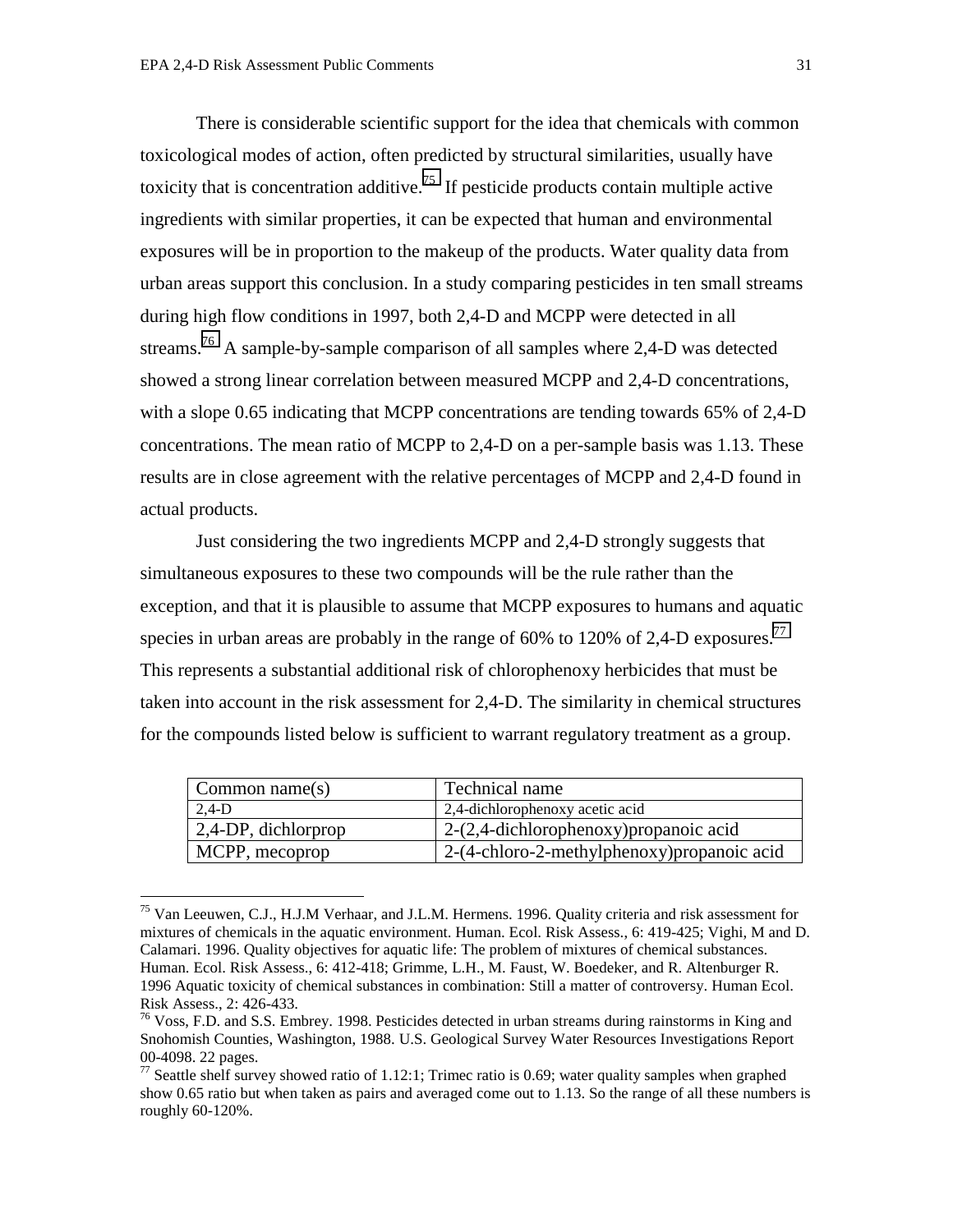| <b>MCPA</b>    | $\int (4-chloro-2-methylphenoxy) acetic acid$ |
|----------------|-----------------------------------------------|
| <b>Dicamba</b> | $\vert$ 3,6-dichloro-2-methoxy) benzoic acid  |

When the scientific community attempts to measure the toxicity of similar compounds, they look at the structures and try to make assessments. Given the similarity of the structures of these phenoxy compounds, we request that the EPA follow the same basic protocol as the scientific community – particularly because these compounds are usually found in the same product.

It appears that EPA has assumed a crude additive risk for the human health risk assessments by assuming maximum allowed 2,4-D application rates—combination products have lower maximum 2,4-D application rates. This approach is flawed because it does not take account of the actual toxicity of the other ingredients as mandated by the FQPA. For the aquatic risk assessments, it does not appear that any consideration of other active ingredients is taken into account. Since EPA claims that it cannot model urban runoff, urban risks must be based on observed surface water concentrations. These risks are underestimated if co-contaminants in the streams are not considered.

Given the prevalence of multiple active ingredients in products containing chlorophenoxy herbicides and the clear similarity in chemical structures, it is imperative that EPA evaluate the cumulative risks of these ingredients together. At a minimum, risk assessments should assume additive toxicity for the MCPP, MCPP-p and dicamba compounds unless data show otherwise.

Hence, we ask that the agency revisit the 2002 study that found that exposure of pregnant mice to a common combination of phenoxy herbicides including in drinking water resulted in reduced litter sizes.<sup>78</sup> In section 4.10 of the 2,4-D Toxicology disciplinary chapter, the agency disregarded this study stating, "that the effects reported in this study cannot be attributed to 2,4-D since a mixture of chemicals [2,4-D, mecoprop, dicamba] was tested….the HIARC concluded that the study is not relevant for risk assessment." (Phase 2 Toxicology Chapter Revision, p.44). Again, we find this conclusion to be flawed and contradictory to the agency's responsibility mandated in both the FIFRA and FQPA statutes. The mixtures used in this study represent exposure to

 $^{78}$  MF Cavieres, J. Jaeger J and W. Porter published in 2002 (Environ Health Perspect. 2002) Nov;110(11):1081-5.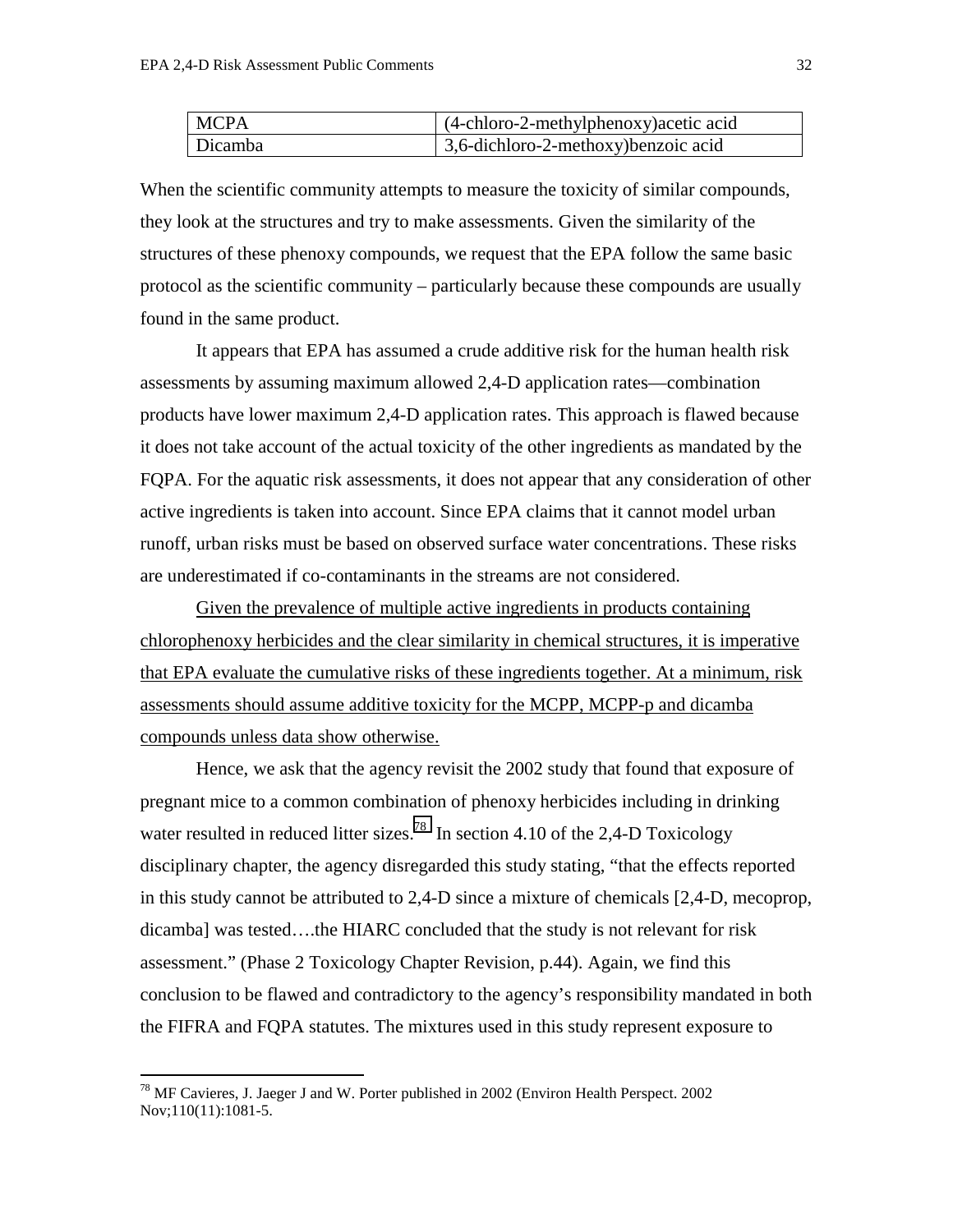ingredients that likely have a common mechanism of toxicity and that are found in some of the most commonly used lawn care herbicides. Another study found 2,4-D and 2,4-D common combinations to be developmental toxicants. This study further substantiates the use of the 10X safety factor.<sup>79</sup>

## **CONCLUSION**

In summary, we hope we have made it quite clear to the EPA that we have extensive and serious concerns about this 2,4-D risk assessment. We have identified some major statutory violations, inconsistencies, data gaps, deficient reasoning and underestimated risks by the Agency. Considering that the Agency has not taken all exposures and risks into account, particularly for infants and children, nor considered the plethora of independent peer-reviewed studies documenting serious potential risks from exposure 2,4-D, we feel it is completely inappropriate classify 2,4-D as a Class D, no evidence of carcinogenicity. We ask the EPA to please take these comments into full review and consideration and realign its assessments accordingly. We are confident that once the many deficiencies are corrected and full exposure and risks are accounted for, it will be clear that the risks to human health and the environment from 2,4-D and 2,4-D products are unacceptable and unsafe for use – at any level.

Sincerely,

 $\overline{a}$ 

#### **Beyond Pesticides**

Shawnee Hoover, Projects Director 701 E Street, SE Washington, DC 20003

#### **Natural Resources Defense Council**

Gina M. Solomon, M.D., M.P.H. Senior Scientist Assistant Clinical Professor of Medicine, U.C.S.F 111 Sutter Street, 20th Floor San Francisco, CA 94104

**Pesticide Action Network North America**  Margaret Reeves, Ph.D., Staff Scientist 49 Powell St., Suite 500 San Francisco, CA 94102

# **TEDX, Inc. (The Endocrine Disruption Exchange)**

Theo Colborn, PhD, President Senior Fellow, World Wildlife Fund P.O. Box 1407 Paonia, CO 81428

 $79$  Lin N, Garry VF. 2000. In vitro studies of cellular and molecular developmental toxicity of adjuvants, herbicides, and fungicides commonly used in Red River Valley, Minnesota. *Journal of Toxicology & Environmental Health.* Part A 60:423-439.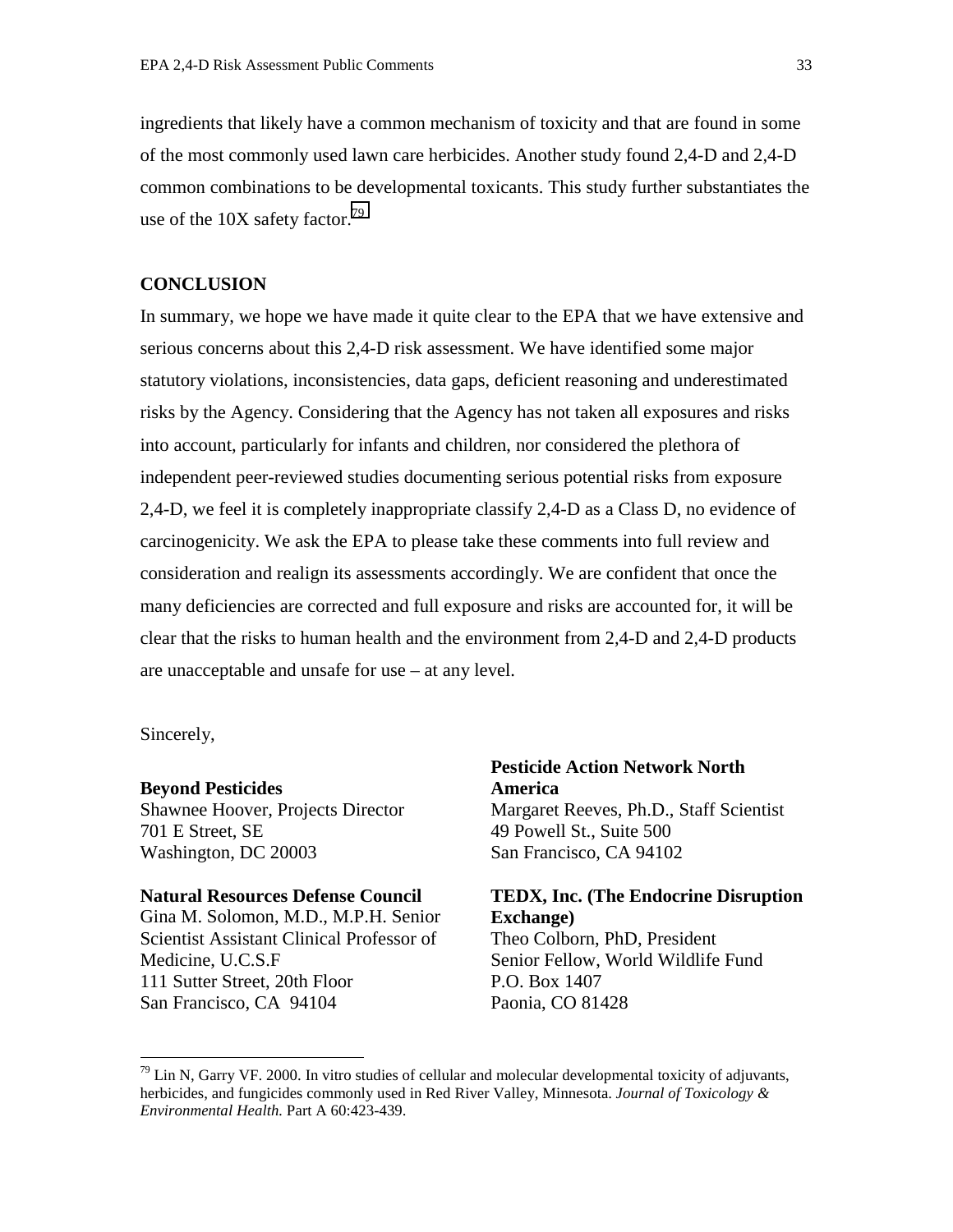#### **Northwest Coalition for Alternatives to Pesticides**

Caroline Cox Editor, Journal of Pesticide Reform PO Box 1393 Eugene OR 97440-1393

# **Washington Toxics Coalition**

Philip Dickey, PhD Staff Scientist 4649 Sunnyside Ave N Seattle, WA 98103

# **Coalition for Health, Environment and Economic Rights**

Tony Tweedale, Secretary 404 E. Spruce St. #2 Missoula, MT 59802

# **Cancer Prevention Coalition**

Donald L. Hassig, Director c/o University of Illinois at Chicago School of Public Health, MC 922 2121 West Taylor Street Chicago, IL 60612

# **The Breast Cancer Fund**

Janet Nudelman. Director of Program 2107 O'Farrell Street San Francisco, CA 94115-3419

# **Alliance for Healthy Homes**

Don Ryan, Director 227Mass Av NE #200 Washington, DC 20002

# **Farmworker Justice Fund, Inc.**

Shelley Davis, Co-Executive Director 1010 Vermont Avenue N.W., Suite 915 Washington, D.C. 20005

# **Agricultural Resources Center**

Fawn Pattison, Executive Director 206 New Bern Place Raleigh, NC 27601

# **Institute for Agriculture and Trade Policy**  David Wallinga, MD, MPA

Co-director, Food and Health Program 2105 First Avenue South Minneapolis, MN 55404

# **Roseland Organic Farms**

Merrill Clark 27427 M-60 West Cassopolis, MI 49031

# **Safer Pest Control Project**

Rachel Rosenberg, Executive Director 25 E. Washington Ste. 1515 Chicago, IL 60602-1849

# **Defenders of Wildlife**

Caroline Kennedy Director of Conservation Initiatives 1130 17th Street, NW Washington, DC 20036

# **California Safe Schools**

Robina Suwol, Director 5925 Tobias Avenue Van Nuys, CA 91411

# **Advocates for Environmental Human Rights**

Monique Harden, Co-Director & Attorney 1050 South Jefferson Davis Pkwy.# 333 New Orleans, LA 70125

# **Californians for Alternatives to Toxics**

Patty Clary, Director 315 P Street Eureka, CA 95501

# **New York Public Interest Research Group**

Laura Haight, Senior Environmental Associate 107 Washington Avenue Albany, NY 12210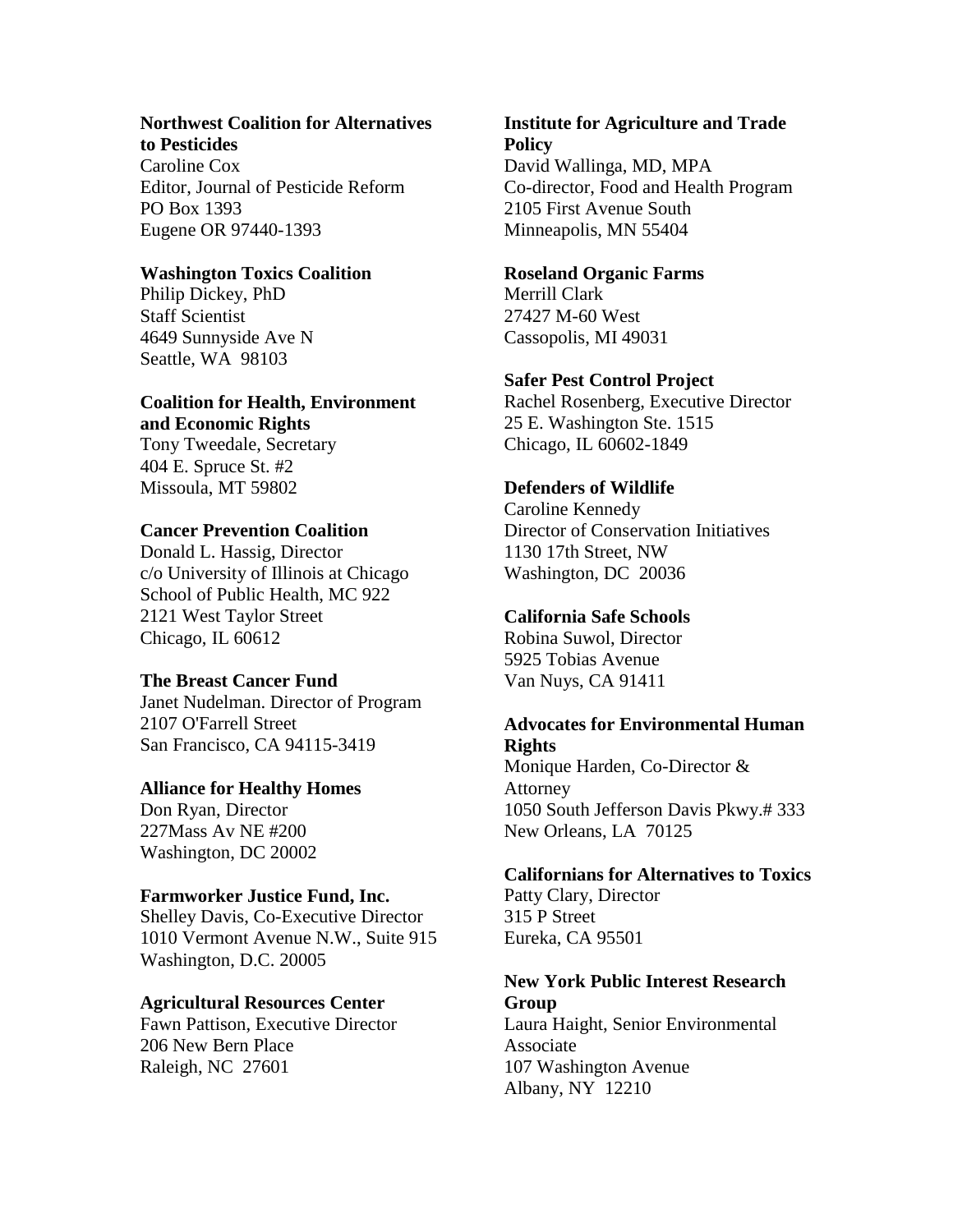#### **New Jersey Environmental Federation**

Jane Nogaki, Pesticide Program 223 Park Avenue Marlton, NJ 08053

# **Wyoming Outdoor Council**

Steve Jones, Program Attorney 262 Lincoln St. Lander, WY 82520

## **Alaska Community Action on Toxics**

Pamela K. Miller, Director 505 West Northern Lights Blvd # 205 Anchorage, Alaska 99503

#### **Ecology Center**

Tracey Easthope, MPH Director, Environmental Health Project 117 N. Division Ann Arbor, MI 48104

# **Citizens' Environmental Coalition**

Kathleen A. Curtis, Executive Director 33 Central Avenue third floor Albany, New York 12210

#### **Environmental Research Foundation**

Peter Montague, Director P.O. Box 160 New Brunswick, N.J. 08903

#### **Clean Water Action**

Bob Wendelgass, PA State Director 100 N. 17th Street, 9th Floor Philadelphia PA 19103

#### **Toxics Action Center**

Matthew L. Wilson, Director 44 Winter Street Boston MA 02108

#### **Informed Choices**

Nancy Hirschfeld, Director 1301 Howze Beach Road Slidell, LA 70458

**National Center for Environmental Health Strategies, Inc.**  Mary Lamielle, Executive Director 1100 Rural Avenue Voorhees, New Jersey 08043

## **The Coalition for Alternatives to Pesticides**

Rohini Peris 1616 Montarville Street Saint-Bruno-de-Montarville, Quebec Canada

#### **Texans for Alternatives to Pesticides**

Charlotte Wells, Director 3015 Richmond Ste 270 Houston, TX 77098

# **Jack B. Richman Environmental**

**Coalition**  Marcella Richman, Executive Director 4545 W. Touhy St. Apt. 625 Lincolnwood, IL 60712

## **Colorado Pesticide Network**

Angela Medbery 2205 Meade Street Denver, CO 80211-5055

## **Grassroots Coalition**

Sue Riedeman, Coordinator *Affiliate of* Ecological Health **Organization** PO Box 0119 Hebron, Connecticut 06248

#### **Women's Voices for the Earth**

Aimee Boulanger, Executive Director P.O. Box 8743 Missoula, MT 59807

## **Grassroots Environmental Education**  Patti Wood, Director

52 Main Street Port Washington, NY 11050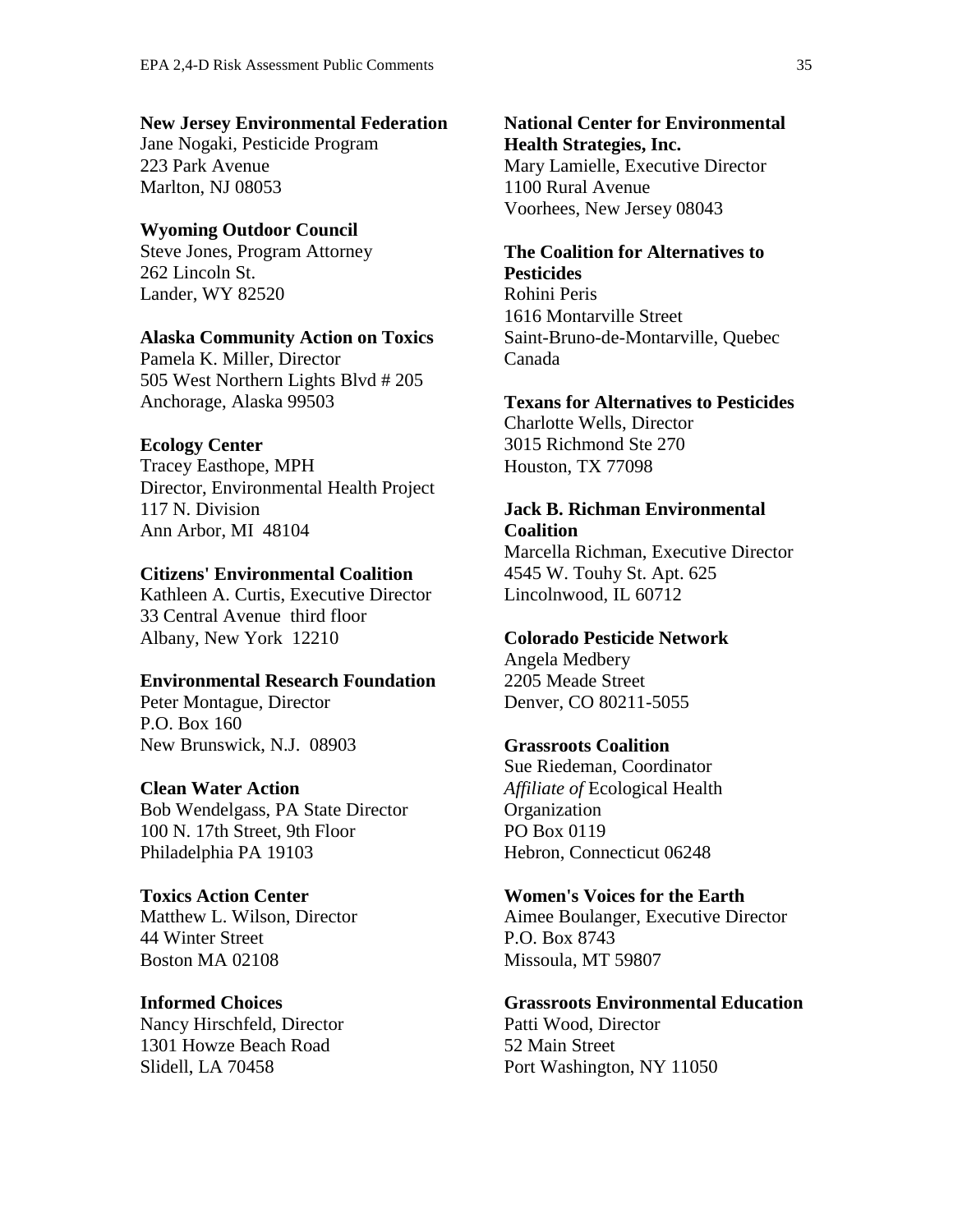**No Spray Coalition, Nashville**  Rachel Sumner 217 Silo Court Nashville, TN 37221

# **Students for Bhopal** Ryan Bodanyi, Coordinator

177 Vinton Street Providence, RI 02909

**Coalition for Environmentally Safe Communities**  Sarah Gourde 6642 Fisher Ave Falls Church, VA 22046

**Citizens' Campaign for the Environment**  Adrienne Esposito 225A Main Street Farmingdale, NY 11735

**Connecticut Coalition for Environmental Justice**  Mark Mitchell MD, MPH, President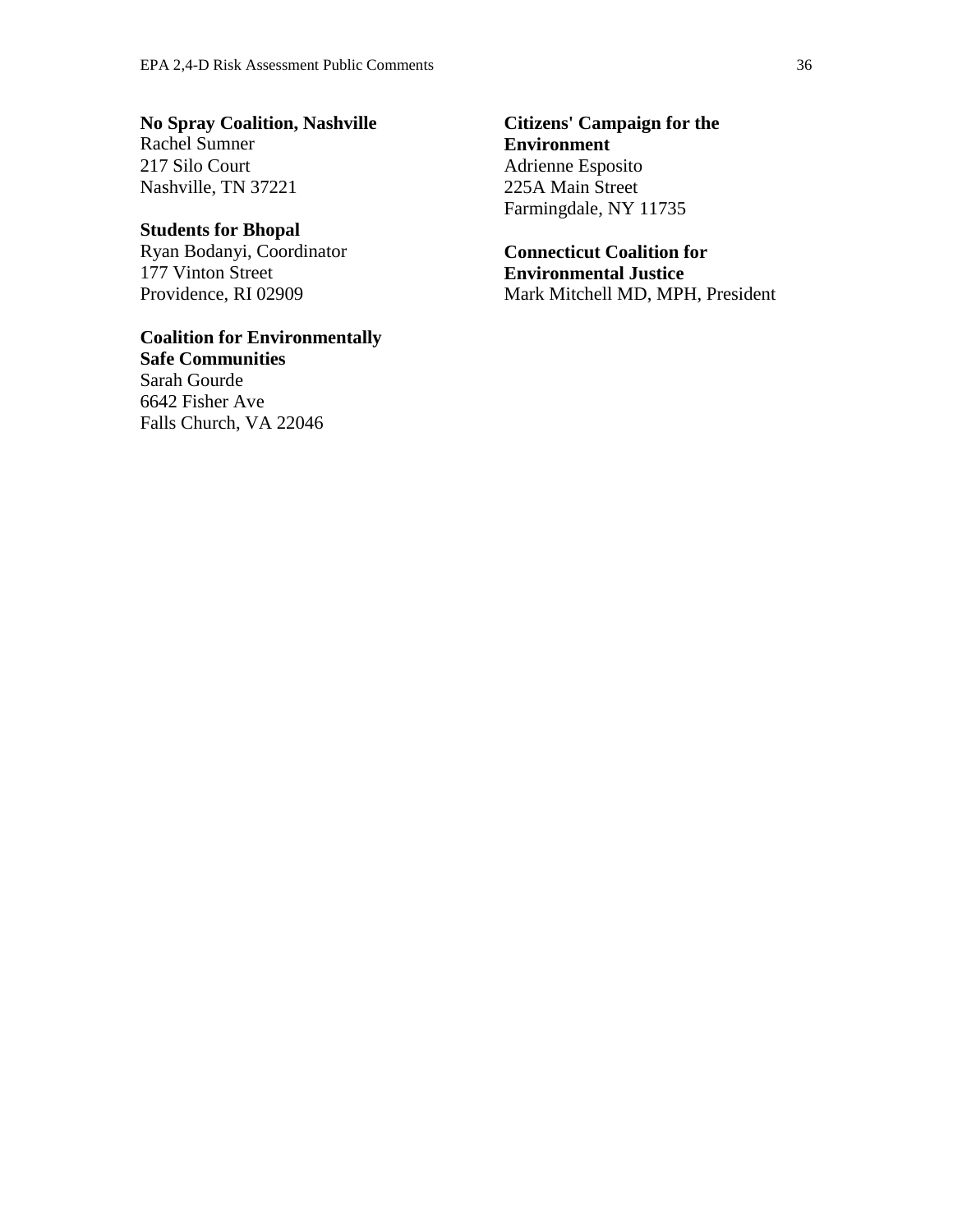# **APPENDIX A: Carcinogenicity Literature Review**

Below we summarize, by category, the published literature--both positive and negative results and include all varying quality of journals. In each category, positive toxicity findings heavily and consistently outweigh the negative findings. In accordance with the Agency's carcinogenicity guidelines--considering weight-of-evidence (epidemiology, experimental, mechanistic; and the quality of peer-review)--we conclude that 2,4-D is clearly at least a Class C carcinogen.

# **POSITIVE RESULTS: GENERAL**

 $\overline{a}$ 

The International Agency for Research on Cancer--one of the two 'gold standards' in the world that does carcinogen assessments--has classified chlorophenoxy herbicides as possible human carcinogens since 1987.<sup>80</sup> We ask that the Agency explicitly justify the Agency's 'D' classification in light of IARC's expertise in carcinogenicity and in the face of the overwhelming weight of the evidence in the published, independent peer-review literature; summarized below.

We note than an old, but still large review showed that 2,4-D in particular (among chlorophenoxy herbicides and other pesticides) consistently showed a dose/response relation to non-Hodgkin's Lymphoma--i.e. the greater or longer the measured or estimated exposure, the greater the likelihood of acquiring NHL (Sheila Zahm  $\&\,A$ . Blair 1992 'Pesticides and non-Hodgkin's Lymphoma' Cancer Research:52:19:5485a-5488a). The following abstract, presumably to a review, seems to us a fair summary of our findings in reviewing this published literature:

Reuber MD. 1983 Dec 1. Carcinogenicity and toxicity of 2,4-dichlorophenoxyacetic acid. Sci Total Environ 31:203-18. **Abstract:** 2,4-Dichlorophenoxyacetic acid (2,4-D) is carcinogenic in male and female rats and probably also in mice. Male and female rats ingesting 2,4-D developed increased incidences of malignant neoplasms. Lymphosarcomas were increased in rats of both sexes, and neoplasms of the mammary gland in female rats. Male rats also had carcinomas of the endocrine organs. 2,4-D isooctyl ester was carcinogenic for the lymphoreticular system in female mice. 2,4-D and 2,4-dichlorophenol also were promoters of neoplasms of the skin in mice. Male mice given 2,4-D isopropyl ester developed an increased incidence of neoplasms of the lung. 2,4-D also is mutagenic and teratogenic in animals and causes poisoning in animals and human beings.

Given that typical chronic toxicology studies are designed not to search for any toxicity,

<sup>80</sup> International Agency for Research on Cancer 1987 'Chlorophenoxy Herbicides' IARC

Monographs:(Sup7):156.http://www-cie.iarc.fr/htdocs/monographs/suppl7/chlorophenoxyherbicides.html, accessed Jan. 2004.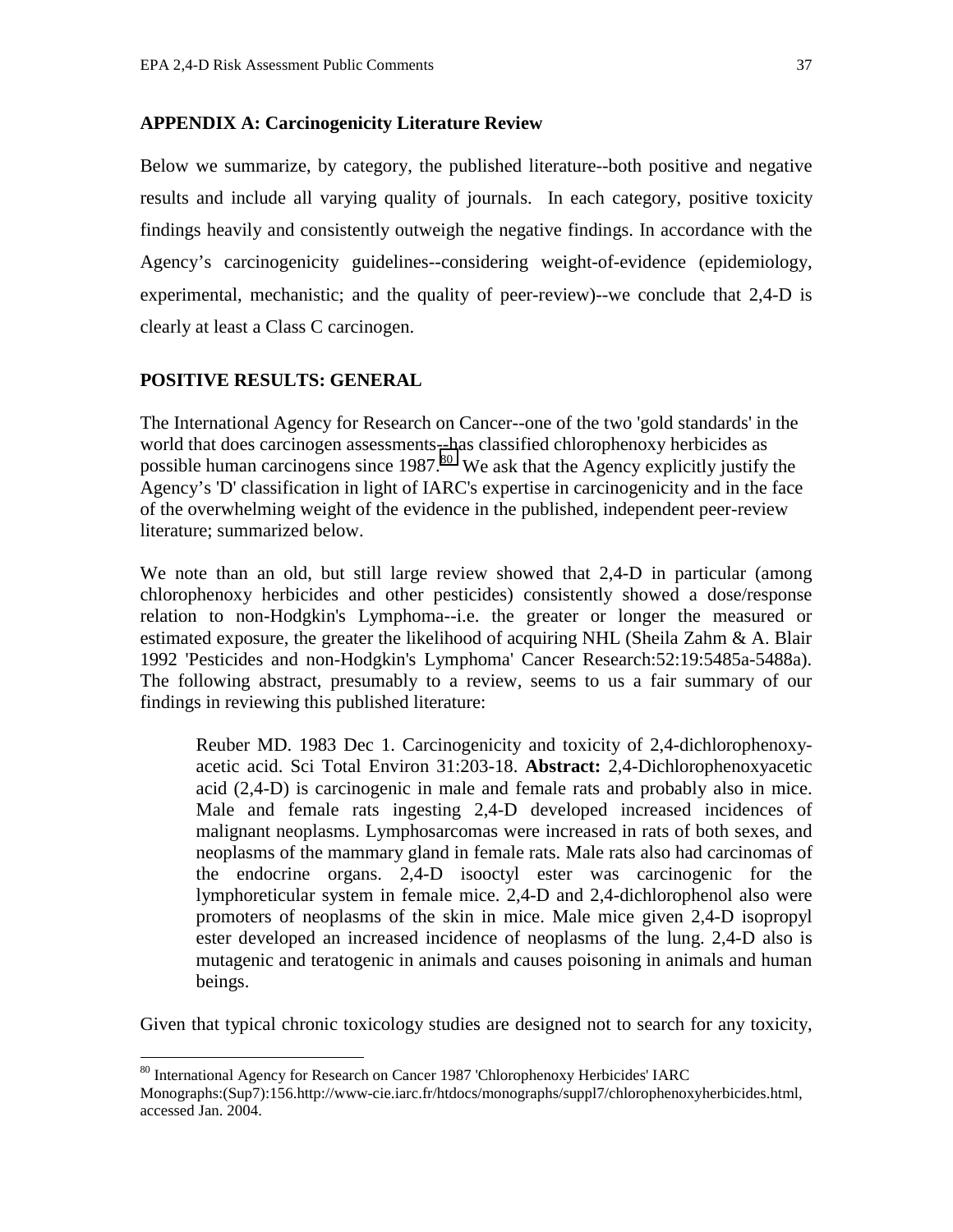we find evidence on timing of the dose to be an essential element of toxicity. The two studies below find that 2,4-D is not carcinogenic when 2,4-D exposure occurs after weaning, but that it is when the exposure occurs earlier:

Parfieniuk A, Musiatowicz B, Sulik M. 1993 May 3-10. [Some parameters of Guerin cancer growth after exposure to Pielik (sodium salt of 2,4 dichlorophenoxyacetate)]. Pol Tyg Lek 48:414-6. **Abstract:** Herbicide Pielik (sodium 2,4-dichlorophenoxyacetate) was tested with the aid of Guerin cancer animal model in 129 Wistar rats. An effect of this herbicide on the cancer growth dynamic (size and weight of the tumor), its malignancy (lymphatic nodes involvement), tumor-dependent animal cachexia (real body weight), and survival of rats depending on exposure period have been analysed. Aqueous solution of the herbicide was administered to animals of groups II, IV, V, and VI in the dose of 200 mg/kg body weight daily (1/3 LD50). Young rats were exposed to the herbicide during pre- and postnatal period till the death (groups III, IV and VI in the 80th day of life. Exposure to the herbicide was continued. Rats of all groups were sacrificed in the 16th, 20th, and 42nd day after implantation of Guerin cancer. Eight animals of each group were kept alive to assess survival. **Accelerated growth of the tumor was noted in the animals exposed to the herbicide for the prolonged period of time (before and after birth). The same daily dose administered to the animals after weaning and continued** to the 16th, 20th, and 42nd day of tumor development (group IV) **has not significant effect on tumor growth rate**. An increase in the incidence as well as earlier onset of metastases to auxillary and groin lymphatic nodes were seen in group VI in comparison with the control animals (group III).

Sulik M, Matus A, Musiatowicz B, Sulkowska M, Kemona A, Kisielewski W, Sobaniec-Lotowska M, Barwijuk-Machala M. 1996. The effect of a herbicide- sodium salt of 2,4-dichlorophenoxyacetic acid on guerin carcinoma. Rocz Akad Med Bialymst 41:347-62. **Abstract:** The effect of sodium salt of 2,4-dichlorophenoxyacetic acid, being an active component of herbicide "PIELIK", upon the development of Guerin carcinoma implanted in male Wistar rats, was studied. 192 animals were divided in to 6 equal groups: I-animals which obtained physiological salt solution; II-rats exposed to the herbicide in postlactational period; III-animals with Guerin carcinoma, non exposed to the herbicide; IV- rats exposed to the herbicide in postlactational period+Guerin carcinoma; V-animals exposed to the herbicide from prenatal period to the end of an experiment, without Guerin carcinoma; VIthe same as in V group, but with Guerin carcinoma. The effect of the herbicide on tumor growth dynamism (diameters and mass), degree of tumour malignancy (metastases to lymph nodes), animals survival time and morfological changes in the primary tumour and in metastases was evaluated. Basing of the results obtained, it was stated that this herbicide accelerates the development of Guerin carcinoma and reduces the survival time in the rats exposed to it in the prenatal and postnatal period. **However, it does not significantly influence the growth of the carcinoma in the rats exposed only in the postlactational period**.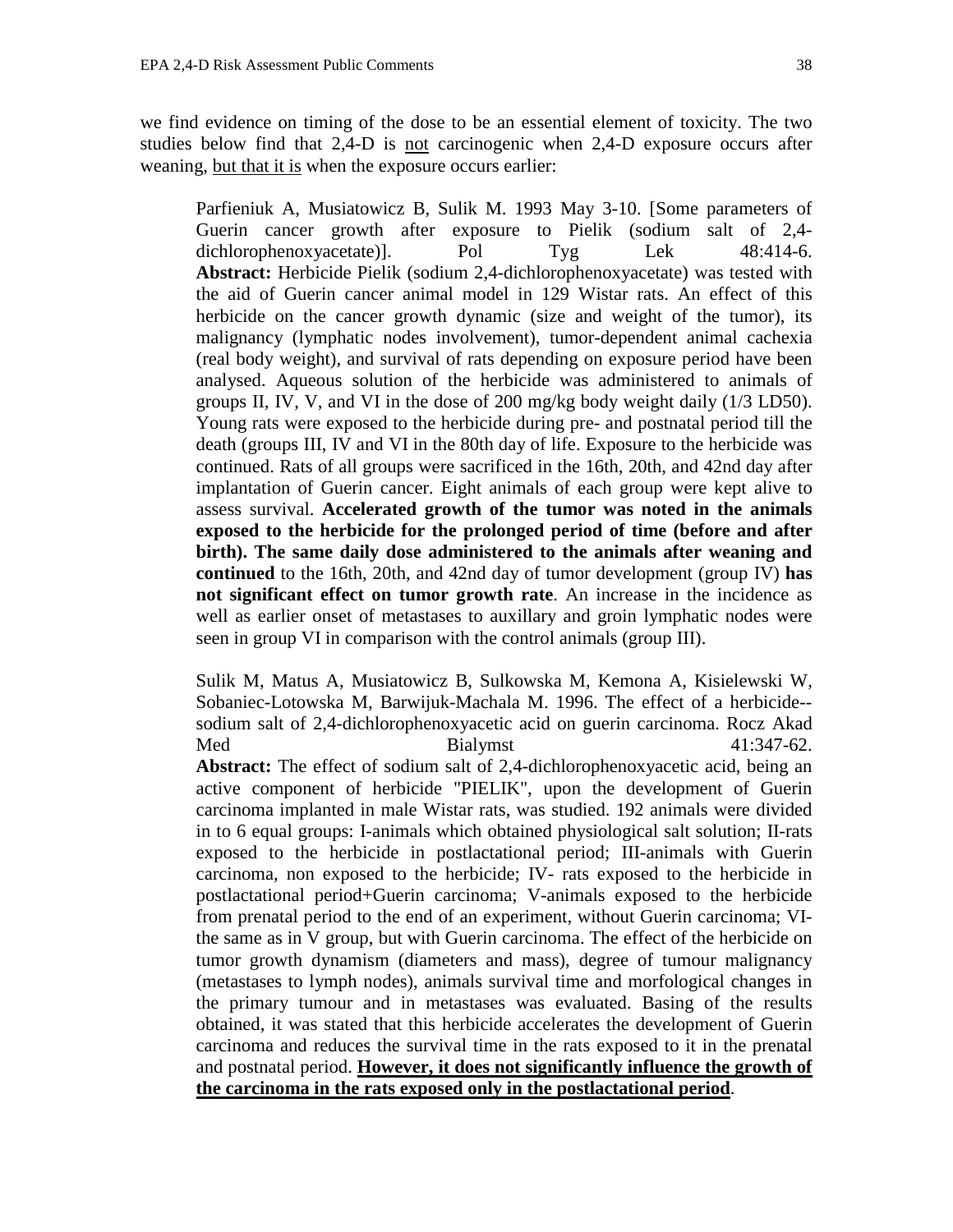## **POSITIVE RESULTS: IMMUNE CANCERS**

Although all cancers involve a failure of the immune system to detect and destroy cancerous cells (proliferating--i.e. uncontrolled replication); the cells of the immune system itself may begin to proliferate and turn cancerous. Over 100 papers in the published literature show that 2,4-D alters the immune system. Thus it is no surprise that there is so much evidence showing 2,4-D to be carcinogenic to the immune system. The EPA must weigh especially heavy the extensive published literature on cancer that we summarize below.

The studies below indicate quite overwhelmingly that 2,4-D causes cancer in people and animals and that it is mutagenic and cytogenic (two mechanisms of cancer). The epidemiologic subset associating 2,4-D with cancers of human blood and immune systems is large--and strongly positive according to one recent review (Susan Osburn (ed.) 2001 'Do Pesticides Cause Lymphoma?' Lymphoma Association of America, Chevy Chase MD; 51).

### **POSITIVE RESULTS: NON-HODGKIN'S LYMPHOMA (NHL)**

Hardell L, Eriksson M. Department of Oncology, University Hospital, Orebro,

Sweden. Environ Health Perspect. 2003 Nov;111(14):1704-6.

Abstract: Is the decline of the increasing incidence of non-Hodgkin lymphoma (NHL) in Sweden and other countries a result of cancer preventive measures? The yearly age-standardized incidence of NHL increased significantly in Sweden during 1971-1990, for men an average of 3.2% and for women 3.1%. The corresponding figures for 1991-2000 were -0.8% and -0.2%, respectively. A decline of the increasing incidence has also been seen in other countries, such as the United States, Finland, and Denmark. Immunosuppression is one established risk factor for NHL, possibly with interaction with Epstein-Barr virus. Phenoxyacetic acids and chlorophenols, both pesticides, have been associated with NHL. Use of these chemicals was banned in Sweden in 1977 and 1978, respectively. Also, persistent organic pollutants such as polychlorinated biphenyls, hexachlorobenzene, chlordanes, and dioxins have been shown to increase the risk. Exposure of the whole population occurs predominantly through the food chain. Exposure to such chemicals was highest in the 1960s and 1970s. Because of regulation in the 1970s, exposure has declined substantially in the population. The change in incidence of NHL in Sweden and other countries may serve as a good example of how prohibition and limitation of exposure may be reflected in cancer statistics some decades later. PMID: 14594618 [PubMed indexed for MEDLINE]

Zahm SH, Weisenburger DD, Babbitt PA, Saal RC, Vaught JB, Cantor KP, Blair A. 1990 Sep . A case-control study of non-Hodgkin's lymphoma and the herbicide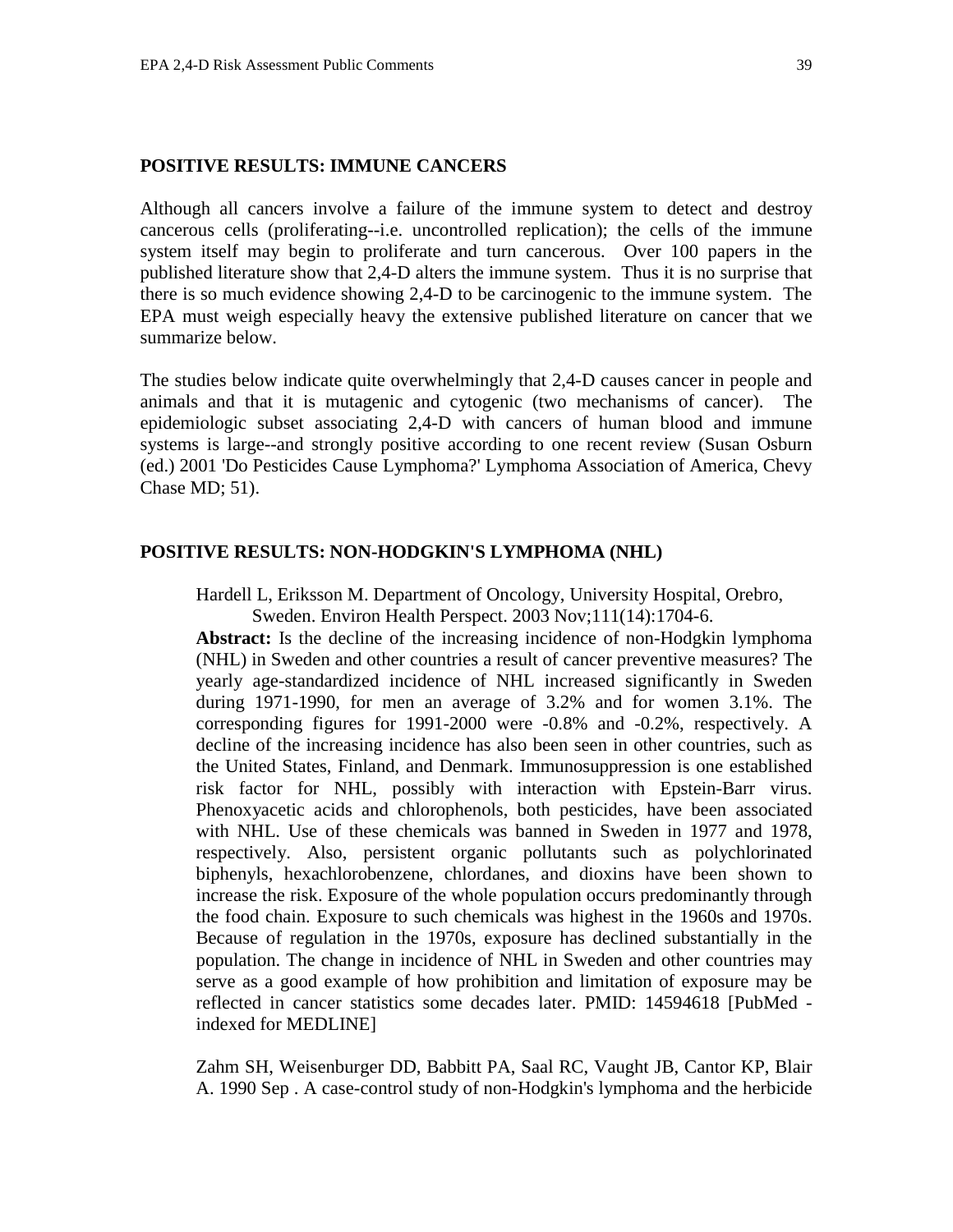2,4-dichlorophenoxyacetic acid (2,4-D) in eastern Nebraska. Epidemiology 1:349- 56.

**Abstract:** To evaluate the role of the herbicide 2,4-dichlorophenoxyacetic acid (2,4-D) in the development of non-Hodgkin's lymphoma (NHL), we conducted a population-based, case-control study in 66 counties in eastern Nebraska. Telephone interviews were conducted with 201 white men diagnosed with NHL between July 1, 1983, and June 30, 1986, and with 725 controls. There was a 50% excess of NHL among men who mixed or applied 2,4-D (odds ratio  $[OR] = 1.5$ ; 95% confidence interval  $= 0.9, 2.5$ . The risk of NHL increased with the average frequency of use to over threefold for those exposed 20 or more days per year (p for trend  $= 0.051$ ). Adjusting for use of organophosphate insecticides lowered the risk estimate for frequent users ( $OR = 1.8$ ), but adjustment for fungicide use increased the risk estimate  $(OR = 4.5)$ . Simultaneous adjustment for organophosphates and fungicides yielded an OR of 3.1 for farmers who mixed or applied 2,4-D more than 20 days per year. Risk also increased with degree of exposure, as indicated by application method and time spent in contaminated clothing, but not with the number of years of 2,4-D use or failure to use protective equipment. Although other pesticides, especially organophosphate insecticides, may be related to NHL, the risk associated with 2,4-D does not appear to be explained completely by these other exposures.

Cantor KP, Blair A, Everett G, Gibson R, Burmeister LF, Brown LM, Schuman L, Dick FR. 1992. Pesticides and other agicultural risk factors for Non-Hodgkin's lymphoma among men in Iowa and Minnesota. Cancer Res 52:2447-2455. Abstract: Data from an in-person interview study of 622 white men with newly diagnosed non-Hodgkin's lymphoma and 1245 population-based controls in Iowa and Minnesota were used to measure the risk associated with farming occupation and specific agricultural exposures. Men who ever farmed were at slightly elevated risk of non-Hodgkin's lymphoma (odds ratio  $= 1.2, 95\%$  confidence interval  $= 1.0 - 1.5$ ) that was not linked to specific crops or particular animals. Elevated risks were found, with odds ratio generally 1.5-fold or greater, for personal handling, mixing, or application of several pesticide groups and for individual insecticides, including carbaryl, chlordane, dichlorodiphenyltrichloroethane, diazinon, dichlorvos, lindane, malathion, nicotine and toxaphene. Associations were generally stronger for first use prior to 1965 than more recently, and when protective clothing or equipment was not used. Small risks were associated with the use of the phenoxyacetic acid herbicide 2,4-dichlorophenoxyacetic acid, but the risks did not increase with latency of failure to use protective equipment. Exposure to numerous pesticides poses problems of interpreting risk associated with a particular chemical, and multiple comparisons increase the chances of false-positive findings. In contrast nondifferential exposure misclassification due to inaccurate recall can bias risk estimates toward the null and mask positive associations. In the face of these methodological and statistical issues, the consistency of several finding, both within this study and with observations of others, suggests an important role for several insecticides in the etiology on non-Hodgkin's lymphoma among farmers.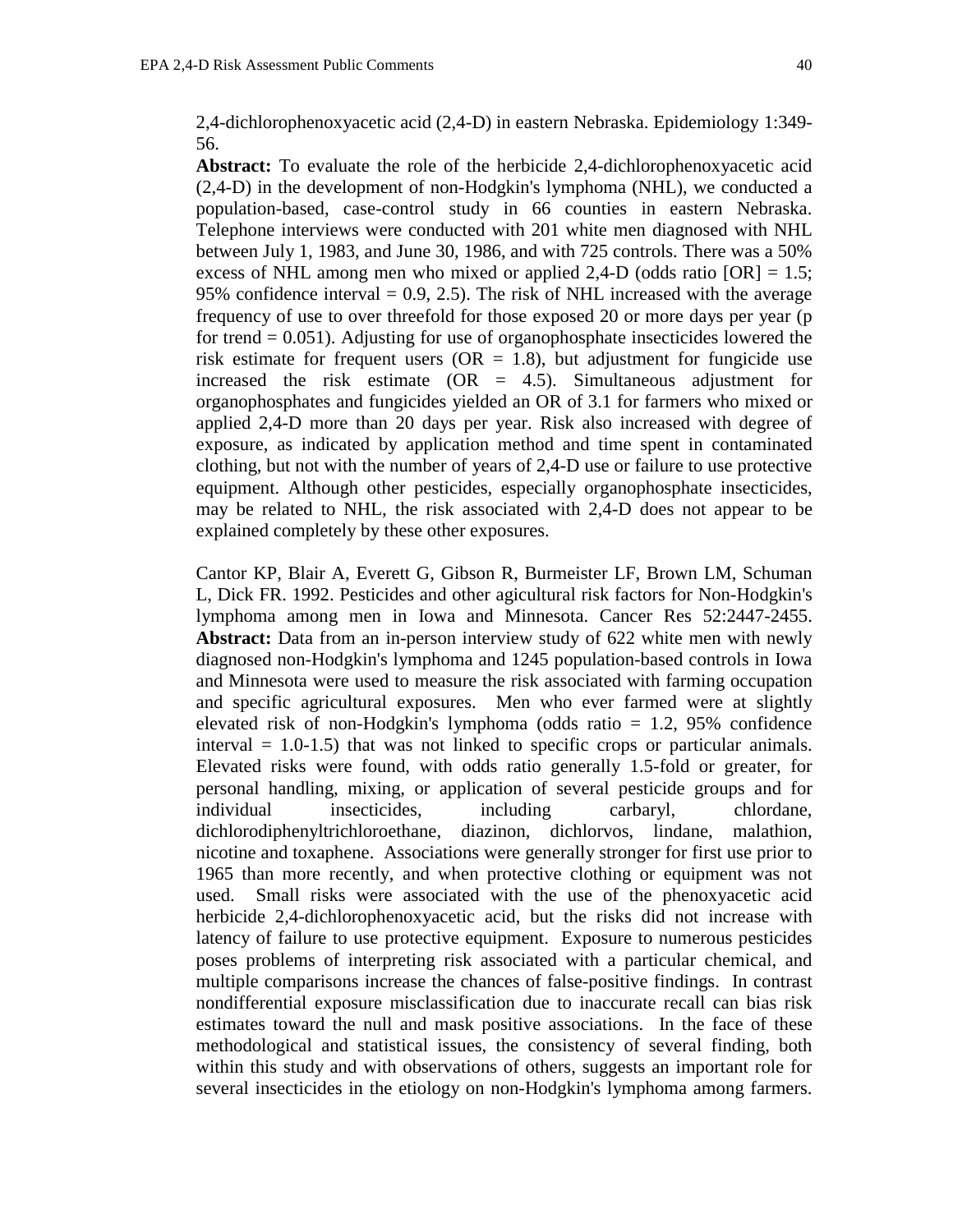#### Keywords:

Fontana A, Picoco C, Masala G, Prastaro C, Vineis P. 1998. Incidence rates of lymphomas and environmental measurements of phenoxy herbicides: ecological analysis and case-control study. Arch Environ Health 53:384-387. Abstract: The authors conducted an ecological study of the distribution of malignant lymphomas in a rice-growing area in northern Italy. They considered data on concentrations of phenoxy herbicides in soil and water and found the highest incidence of non-Hodgkin's lymphoma in subjects who lived in an area where 2,4-dichlorophenoxyacetic acid and 2,4,5-trichlorophenoxyacetic acid existed in very high concentrations. During 1985-1988, the incidence of non-Hodgkin's lymphoma in males in the most-polluted municipalities was twice as high as was noted for the remaining less-polluted territories. During 1991-1993, non-Hodgkin's lymphoma was higher by 60%. The authors also conducted a population-based case-control study. They found an association between employment of women in rice-growing jobs (particularly as rice weeders) and risk of non-Hodgkin's lymphoma (odds ratio = 1.9; 95% confidence interval = 0.6, 6.0). Work in rice fields was correlated strongly with residence in polluted areas. The authors did not detect an association between area of residence or occupation and incidence of Hodgkin's disease.

Hardell L, Eriksson M. Department of Oncology, Orebro Medical Center, Sweden. Cancer. 1999 Mar 15;85(6):1353-60. Comment in: Cancer. 1999 Aug 15;86(4):729-31.

A case-control study of non-Hodgkin lymphoma and exposure to pesticides.

BACKGROUND: The incidence of non-Hodgkin lymphoma (NHL) has increased in most Western countries during the last few decades. Immunodefective conditions are established risk factors. In 1981, the authors reported an increased risk for NHL following exposure to certain pesticides. The current study was designed to further elucidate the importance of phenoxyacetic acids and other pesticides in the etiology of NHL. METHODS: A population-based case-control study in northern and middle Sweden encompassing 442 cases and twice as many controls was performed. Exposure data were ascertained by comprehensive questionnaires, and the questionnaires were supplemented by telephone interviews. In total, 404 cases and 741 controls answered the questionnaire. Univariate and multivariate analyses were performed with the SAS statistical data program. RESULTS: Increased risk for NHL was found for subjects exposed to herbicides (odds ratio [OR], 1.6; 95% confidence interval [CI], 1.0-2.5) and fungicides (OR, 3.7; 95% CI, 1.1-13.0). Among herbicides, the phenoxyacetic acids dominated (OR, 1.5; 95% CI, 0.9-2.4); and, when subclassified, one of these, 4-chloro-2-methyl phenoxyacetic acid (MCPA), turned out to be significantly associated with NHL (OR, 2.7; 95% CI, 1.0-6.9). For several categories of herbicides, it was noted that only exposure during the most recent decades before diagnosis of NHL was associated with an increased risk of NHL. Exposure to impregnating agents and insecticides was, at most, only weakly related to NHL. CONCLUSIONS: Exposure to herbicides in total, including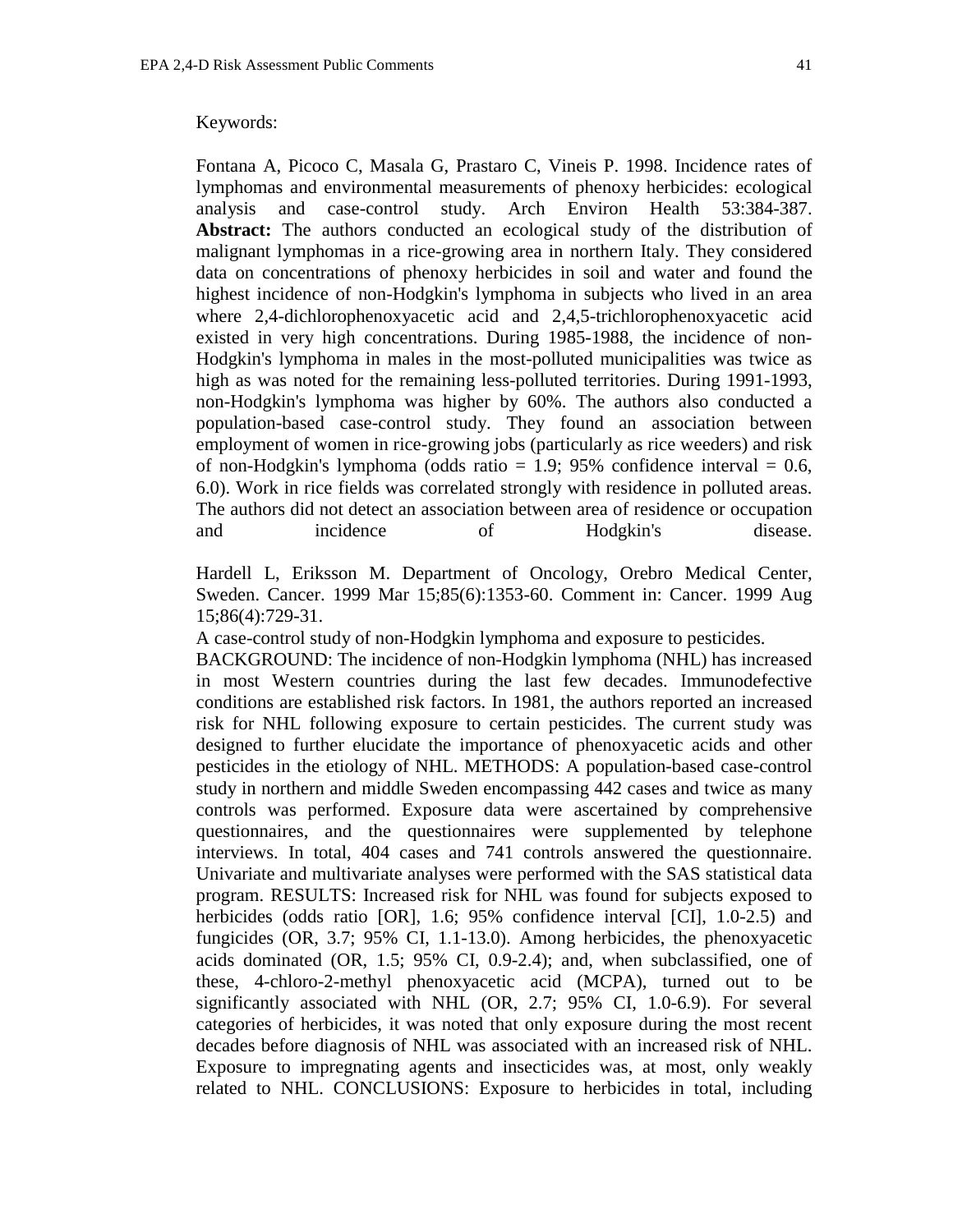phenoxyacetic acids, during the decades before NHL diagnosis resulted in increased risk for NHL. Thus, the risk following exposure was related to the latency period. Fungicides also increased the risk for NHL when combined, but this group consisted of several different agents, and few subjects were exposed to each type of fungicide. PMID: 10189142 [PubMed - indexed for MEDLINE]

Hardell L, Eriksson M, Degerman A. 1994 May 1. Exposure to phenoxyacetic acids, chlorophenols, or organic solvents in relation to histopathology, stage, and anatomical localization of non-hodgkins lymphoma. Cancer Res 54:2386-2389. **Abstract:** Results on 105 cases with histopathologically confirmed non-Hodgkin's lymphoma (NHL) and 335 controls from a previously published casecontrol study on malignant lymphoma are presented together with some extended analyses. No occupation was a risk factor for NKL. Exposure to phenoxyacetic acids yielded, in the univariate analysis, an odds ratio of 5.5 with a 95% confidence interval of 2.7-11. Most cases and controls were exposed to a commercial mixture of 2,4-dichlorophenoxyacetic acid and 2,4,5 trichlorophenoxyacetic acid. Exposure to chlorophenols gave an odds ratio of 4.8 (2.7-8.8) with pentachlorophenol being the most common type. Exposure to organic solvents yielded an odds ratio of 2.4 (1.4-3.9). These results were not significantly changed in the multivariate analysis. Dichlorodiphenyltrichloroethane, asbestos, smoking, and oral snuff were not associated with an increased risk for NHL. The results regarding increased risk for NHL following exposure to phenoxyacetic acids, chlorophenols, or organic solvents were not affected by histopathological type, disease stage, or anatomical site of disease presentation. Median survival was somewhat longer in cases exposed to organic solvents than the rest. This was explained by more prevalent exposure to organic solvents in the group of cases with good prognosis NHL histopathology. [References: 29] Number of References 29

Br J Ind Med. 1981 Feb;38(1):27-33. Soft-tissue sarcomas and exposure to chemical substances: a case-referent study. Eriksson M, Hardell L, Berg NO, Moller T, Axelson O. In 1977 several patients were seen with soft-tissue sarcomas and previous exposure to phenoxy acids. This clinical observation resulted in a cases-referent (case-control) study being undertaken which showed that exposure to phenoxy acids or chlorophenols, which are chemically related, gave a roughly six-fold increase in the risk for this type of tumour. A further case-referent study of soft-tissue sarcomas has now been performed to confirm these earlier findings and also to obtain further information on the effects of different phenoxy acids. This new investigation gave an increase of the same magnitude in the risk for soft-tissue sarcomas after exposure to phenoxy acids or chlorophenols, but this risk related also to exposure to phenoxy acids free from impurities, such as polychlorinated dibenzodioxins and dibenzofurans. PMID: 7470401 [PubMed indexed for MEDLINE]

McDuffie HH, Pahwa P, McLaughlin JR, Spinelli JJ, Fincham S, Dosman JA, Robson D, Skinnider LF, Choi NW. 2001 Nov. Non-hodgkin's lymphoma and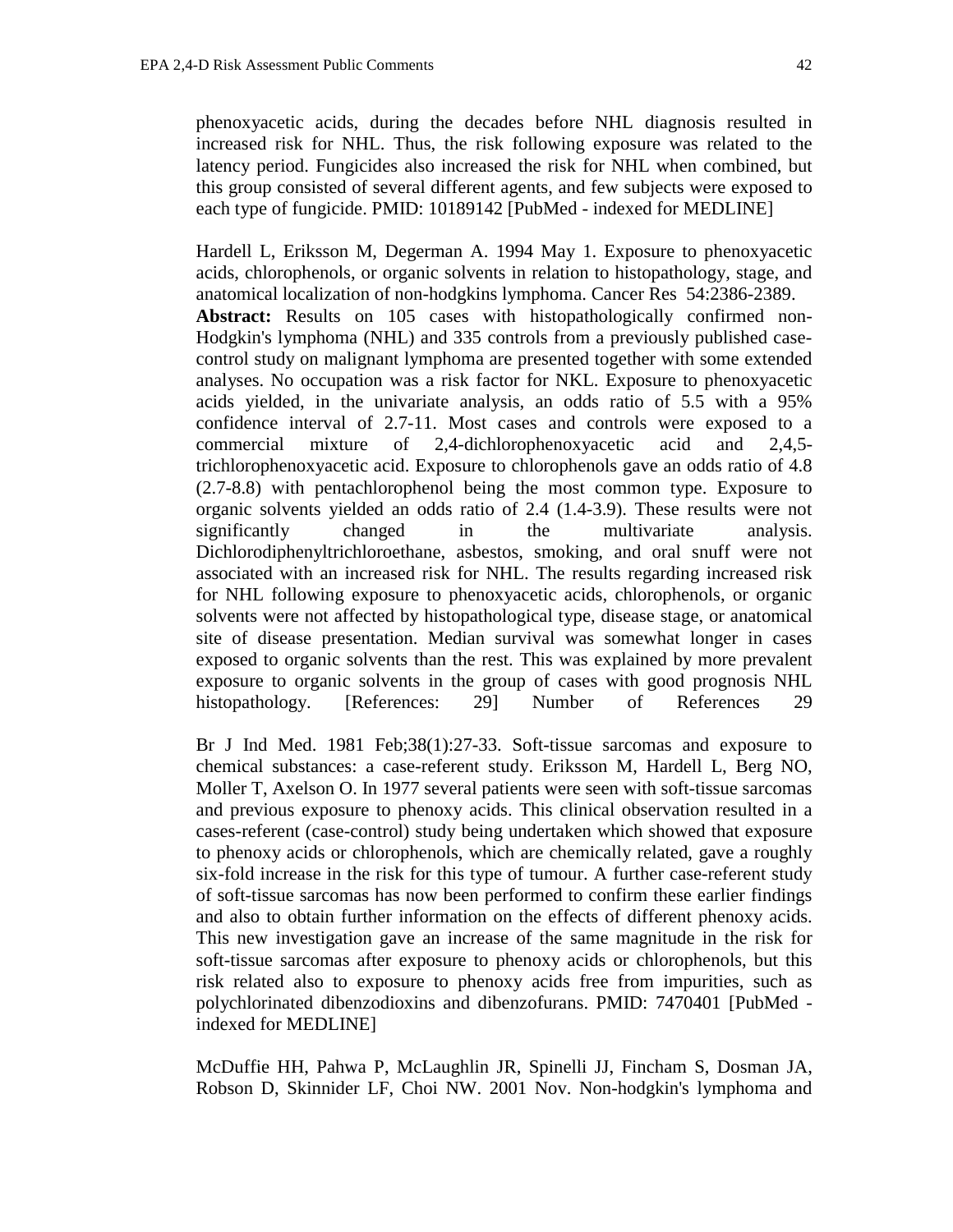specific pesticide exposures in men: cross-canada study of pesticides and health. Cancer Epidemiology, Biomarkers & Prevention 10:1155-1163. Abstract: Our objective in the study was to investigate the putative associations of specific pesticides with non-Hodgkin's Lymphoma [NHL; International Classification of Diseases, version 9 (ICD-9) 200, 202]. We conducted a Canadian multicenter population-based incident, case ( $n = 517$ )-control ( $n =$ 1506) study among men in a diversity of occupations using an initial postal questionnaire followed by a telephone interview for those reporting pesticide exposure of 10 h/year or more, and a 15% random sample of the remainder. Adjusted odds ratios (ORs) were computed using conditional logistic regression stratified by the matching variables of age and province of residence, and subsequently adjusted for statistically significant medical variables (history of measles, mumps, cancer, allergy desensitization treatment, and a positive history of cancer in first-degree relatives). We found that among major chemical classes of herbicides, the risk of NHL was statistically significantly increased by exposure to phenoxyherbicides [OR, 1.38; 95% confidence interval (CI), 1.06- 1.81] and to dicamba (OR, 1.88; 95% Cl, 1.32-2.68). Exposure to carbamate (OR, 1.92; 95% CI, 1.22-3.04) and to organophosphorus insecticides (OR, 1.73; 95% Cl, 1.27-2.36), amide fungicides, and the fumigant carbon tetrachloride (OR, 2.42; 95% Cl, 1.19-5.14) statistically significantly increased risk. Among individual compounds, in multivariate analyses, the risk of NHL was statistically significantly increased by exposure to the herbicides 2,4-dichlorophenoxyacetic acid (2,4-D; OR, 1.32; 95% CL 1.01-1.73), mecoprop (OR, 2.33; 95% CI, 1.58- 3.44), and dicamba (OR, 1.68; 95% CI, 1.00-2.81); to the insecticides malathion (OR, 1.83; 95% Cl, 1.31-2.55), 1,1,1-trichloro-2,2-bis (4-chlorophenyl) ethane (DDT), carbaryl (OR, 2.11; 95% CI, 1.21-3.69), aldrin, and lindane; and to the fungicides captan and sulfur compounds. In additional multivariate models, which included exposure to other major chemical classes or individual pesticides, personal antecedent cancer, a history of cancer among first-degree relatives, and exposure to mixtures containing dicamba (OR, 1.96; 95% CL 1.40-2.75) or to mecoprop (OR, 2.22; 95% CL 1.49-3.29) and to aldrin (OR, 3.42; 95% Cl, 1.18- 9.95) were significant independent predictors of an increased risk for NHL, whereas a personal history of measles and of allergy desensitization treatments lowered the risk. We concluded that NHL was associated with specific pesticides after adjustment for other independent predictors. [References: 47] Number of References 47 Keywords:

Vineis P, Faggiano F, Tedeschi M, Ciccone G. 1991 Mar 6. Incidence rates of lymphomas and soft-tissue sarcomas and environmental measurements of phenoxy herbicides. J Natl Cancer Inst 83:362-3. [**ABSTRACT:** found significant association of NHL with areas of high soil and water 2,4-d levels vs. low levels]

Weisenburger DD. 1990. Environmental epidemiology of non-Hodgkin's lymphoma in eastern Nebraska. Am J Ind Med 18:303-5.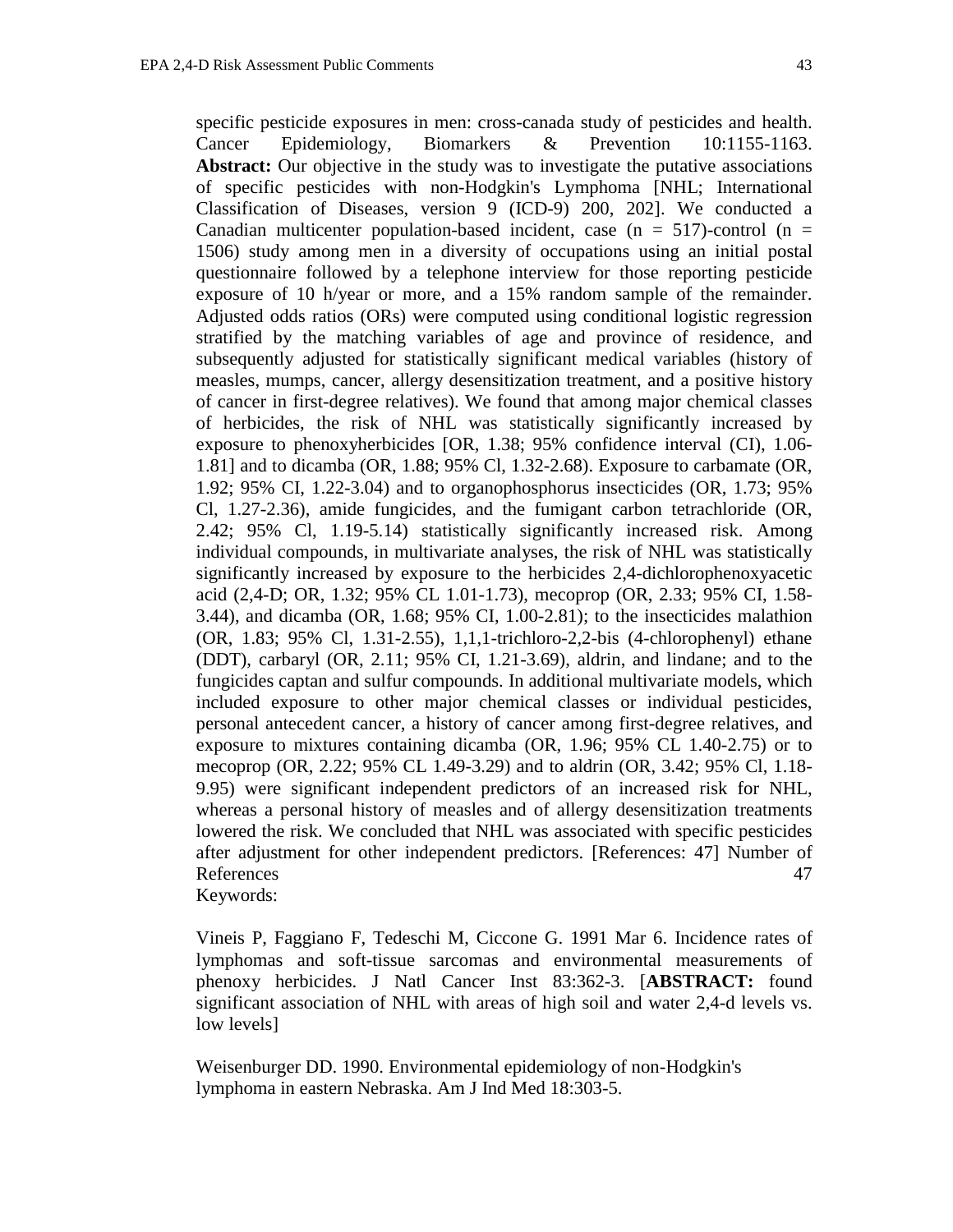**Abstract:** The incidence of non-Hodgkin's lymphoma (NHL) is increased in many counties in eastern Nebraska. Histologic analysis has revealed a twofold increase in the clinically aggressive, diffuse large cell subtype of NHL. To investigate the possible association between NHL and agricultural exposures, a population-based case-control study was conducted in eastern Nebraska in 1985. Telephone interviews were conducted with 201 men having histologically confirmed NHL and 725 controls. Among men, the use of the herbicide 2,4-D was associated with a 50% increased risk of NHL (OR 1.5, 95% CI 0.9, 2.4). Personal exposure to 2,4-D more than 20 days per year increased the risk threefold (OR 3.3, 95% CI 0.5, 22.1). Several classes of insecticides were also associated with increased risk: organophosphates (OR 1.9, 95% CI 1.1, 3.1), carbamates (OR 1.8, 95% CI 1.0, 3.2), and chlorinated hydrocarbons (OR 1.4, 95% CI 0.8, 2.3). As a result of intense agrichemical use, extensive contamination of shallow groundwater by nitrate and atrazine has also occurred in eastern Nebraska. A twofold increased incidence of NHL is present in counties with greater than 20% of the wells contaminated by nitrate (greater than 10 ppm) and in counties with intense fertilizer use. These findings suggest that NHL in eastern Nebraska may be related to the use of pesticides and nitrogen fertilizers.

Wiklund K, Lindefors BM, Holm LE. 1988 Jan. Risk of malignant lymphoma in Swedish agricultural and forestry workers. Br J Ind Med 45:19-24. Abstract: The risk of malignant lymphoma after possible exposure to phenoxy acid herbicides was studied in 354,620 Swedish men who, according to a national census in 1960, were employed in agriculture or forestry. The cohort was divided into subcohorts according to assumed exposure and compared with 1,725,645 Swedish men having other economic activities. All were followed up in the Cancer-Environment Register between 1961 and 1979. Non-Hodgkin lymphoma was found in 861 men in the study cohort. The relative risk was not significantly increased in any subcohort, did not differ significantly between the subcohorts, and showed no time related increase in the total cohort or any subcohort. Hodgkin's disease was found in 355 men in the study cohort. Relative risks significantly higher than unity were found among fur farming and silviculture workers where the relative risks were 4.45 and 2.26, respectively. All five cases in the former group were engaged in mink farming. A time related rising trend in relative risk was found in the silviculture subcohort. Elsewhere the relative risk did not diverge from unity and no time related trend was discernible.

Zahm SH, Weisenburger DD, Babbitt PA, Saal RC, Vaught JB, Cantor KP, Blair A. 1990. A Case-Control Study of Non-Hodgkin's Lymphoma and the Herbicide 2,4-Dichlorophenoxyacetic Acid (2,4-D) in Eastern Nebraska. Epidemiology 1:349-356.

**Abstract:** To evaluate the role of the herbicide 2,4-dichlorophenoxyacetic acid (2,4-D) in the development of non-Hodgkin's lymphoma (NHL), we conducted a population-based, case-control study in 66 counties in eastern Nebraska. Telephone interviews were conducted with 201 white men diagnosed with NHL between July 1, 1983, and June 30, 1986, and with 725 controls. There was a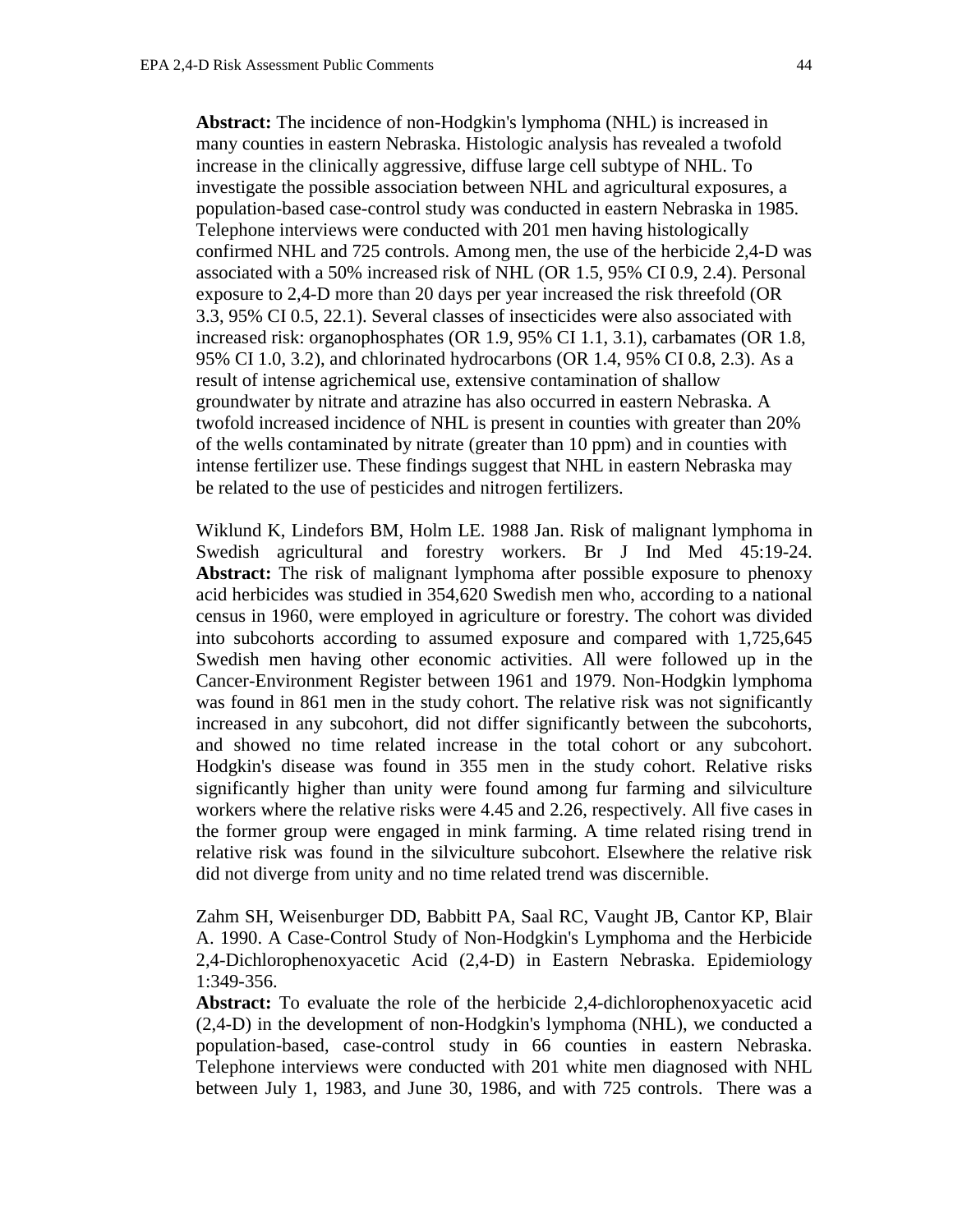50% excess of NHL among men who mixed or applied 2,4-D (odds ratio  $[OR] =$ 1.5; 95% confidence interval  $= 0.9, 2.5$ ). The risk of NHL increased with the average frequency of use to over threefold for those exposed 20 or more days per year (p for trend  $= 0.051$ ). Adjusting for use of organophoshate insecticides lowered the risk estimate (OR = 4.5). simultaneous adjustment for organophosphates and fungicides yielded an OR of 3.1 for farmers who mixed or applied 2,4-D more that 20 days per year. Risk also increased with degree of exposure, as indicated by application method and time spent in contaminated clothing, but not with the number of years of 2,4-D use or failure to use protective equipment. Although other pesticides, especially organophosphate insecticides, may be related to NHL, the risk associated with 2,4-D does not appear to be explained completely by these other exposures.Keywords:

Scand J Work. Environ Health. 1994 Feb;20(1):42-7. Non-Hodgkin's lymphoma and agricultural practices in the prairie provinces of Canada. Morrison HI, Semenciw RM, Wilkins K, Mao Y, Wigle DT. Bureau of Chronic Disease Epidemiology, Laboratory Centre for Disease Control, Health Canada, Ottawa. OBJECTIVES--The aim of this study was to provide an update of a cohort study (1971-1985) that previously reported a significant trend in the risk of non-Hodgkin's lymphoma among male Saskatchewan farm operators according to fuel-oil expenditures and herbicide spraying for farms less than 1000 acres (2570 hectares) by including two additional Canadian prairie provinces, two additional years of follow-up, and data from the 1981 Census of Agriculture. METHODS-- Information on farmers from 1971 records of the Census of Agriculture was linked to 1971 records of the Census of Population, to 1981 records of the Census of Agriculture, and to death records. Poisson regression was used to estimate risks according to herbicide spraying and fuel and oil expenditures. RESULTS--The addition of a further two years of follow-up resulted in lower risk estimates associated with herbicide spraying for Saskatchewan. No excess risk was observed between herbicide spraying and non-Hodgkin's lymphoma for Alberta or Manitoba in the 1971 data. However, a significantly increased risk of non-Hodgkin's lymphoma according to acres sprayed with herbicides was observed for the three provinces combined when the herbicide spraying data from the 1981 Census of Agriculture was used  $\lceil$  > or = 380 acres (> or = 939 hectares) sprayed, rate ratio 2.11, 95% confidence interval 1.1-3.9]. CONCLUSIONS--Although the current results are not entirely consistent with the original Saskatchewan analysis, they support the overall finding of an association between herbicides and risk of fatal non-Hodgkins lymphoma. Prospective cohort studies are needed to overcome the limitations of existing epidemiologic studies. PMID: 8016598 [PubMed - indexed for MEDLINE

Med Lav. 1990 Nov-Dec;81(6):499-505. Mortality study of Canadian male farm operators: cancer mortality and agricultural practices in Saskatchewan. Ritter L, Wigle DT, Semenciw RM, Wilkins K, Riedel D, Mao Y. Health Protection Branch, Health and Welfare Canada, Ottawa, Ontario. **OBJECTIVE:** The present investigation involved an analysis of approximately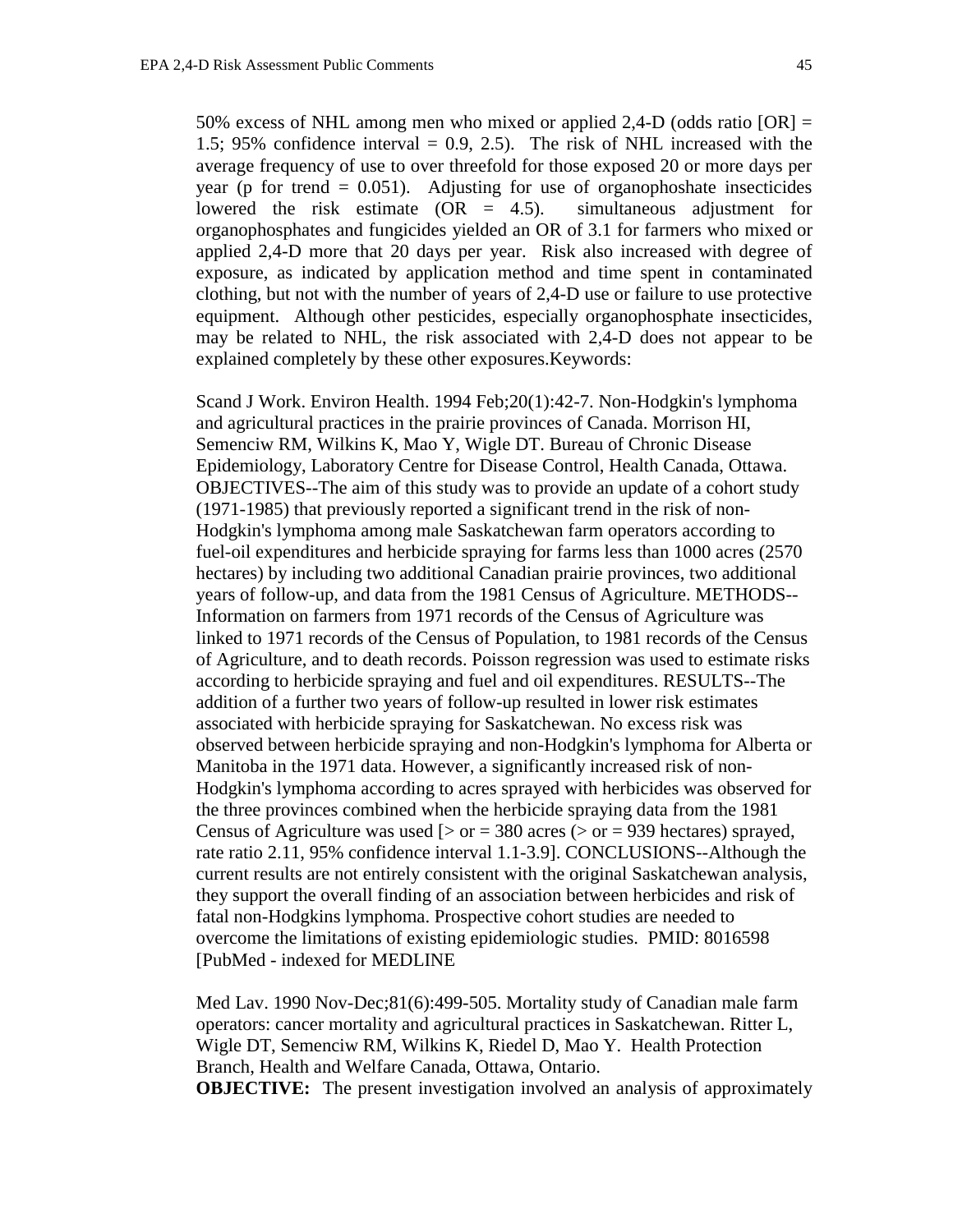70,000 male Saskatchewan farm operators, a subset of the 365,000 Canadian farm operators to be investigated in the Canadian Farm Operator Mortality Study. The results of the Saskatchewan analysis indicate that during the interval studied, overall mortality among Saskatchewan farmers was 25% lower than that for all Saskatchewan men, and that, during the same time interval, the risk of death from all types of cancer was also about 25% lower among Saskatchewan farmers than to all Saskatchewan men. Although the present study indicates that overall mortality of death from cancer was 25% lower among Saskatchewan male farmers, there was a relationship between non-Hodgkin's lymphoma mortality and acres sprayed for weeds; a similar risk relationship between expenditures on fuel oil and risk of death from non-Hodgkin's lymphoma was also evident. The magnitude of risk for Saskatchewan farmers is probably greater than that reflected in the estimates in this study, due to the likelihood of misclassification of exposure. There is a particular need for further studies in this area to improve the quantification of farming-related exposures, and to study the exposure history of individuals who develop non-Hodgkin's lymphoma. PMID: 2100765 [PubMed indexed for MEDLINE]

# **POSITIVE RESULTS: NHL ANALOGUE - CANINE MALIGNANT LYMPHOMA (CML)**

In addition to falsely denigrating and ignoring the quality of peer review (including postpublication) in independent journals, The Industry Task Force is strangely silent about the this 1995 follow-up to the 1991 Hayes et al. CML study.

Hayes HM, Tarone RE, Cantor KP. 1995. On the association between canine malignant lymphoma and opportunity for exposure to 2,4-dichlorophenoxyacetic acid. Environ Res 70:119-125. **Abstract:** In response to criticisms raised regarding a case-control study of canine malignant lymphoma, the results of several ancillary analyses are reported. The case-control study demonstrated a significant association between risk for canine malignant lymphoma and the opportunity for exposure to 2,4 dichlorophenoxyacetic acid herbicides. It is demonstrated that risk estimates do not vary by type of control group (i.e., tumor control or nontumor control group), by method of response (i.e., self-administered or telephone interview), or by geographic area. Questions related to the potential for referral bias, supposed inconsistencies in subject responses regarding frequency of herbicide use, and ambiguities regarding exposure classification are also examined.

Hayes HM, Tarone RE, Cantor KP, Jessen CR, McCurnin DM, Richardson RC. 1991. Case-control study of canine malignant lymphoma: Positive association with dog owner's use of 2,4-dichlorophenoxyacetic acid herbicides. Journal of the National Cancer Institute 83:1226-1231. **Abstract:** A hospital-based case-control study of companion dogs examined the risk of developing canine malignant lymphoma associated with the use of chemicals in the home. The present study suggests that human health implications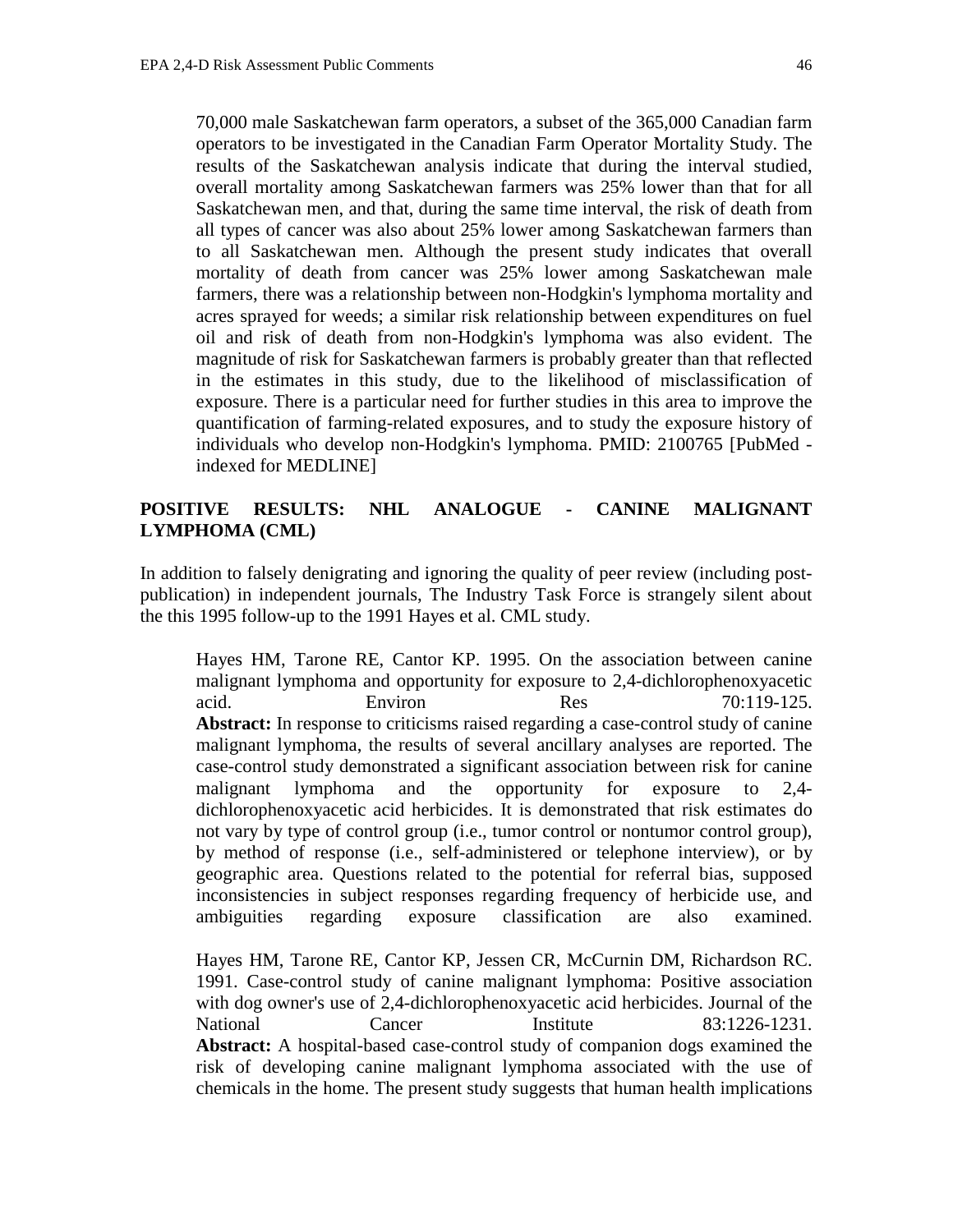of 2,4-D exposure in the home environment should receive further investigation.

Sternberg SS. 1992 Feb 19. Canine malignant lymphoma and 2,4 dichlorophenoxyacetic acid herbicides. J Natl Cancer Inst 84:271.

In addition, the following study strongly supports 2,4-D carcinogenicty to pets in close contact with it. Such exposure is further proven by the study after it.

J Am Vet Med Assoc. 2004 Apr 15;224(8):1290-7. Herbicide exposure and the risk of transitional cell carcinoma of the urinary bladder in Scottish Terriers. Glickman LT, Raghavan M, Knapp DW, Bonney PL, Dawson MH. Department of Veterinary Pathobiology, School of Veterinary Medicine, Purdue University, West Lafayette, IN 47907-2027, USA.

**OBJECTIVE:** To determine whether exposure to lawn or garden chemicals was associated with an increased risk of transitional cell carcinoma (TCC) of the urinary bladder in Scottish Terriers. DESIGN: Case-control study. ANIMALS: 83 Scottish Terriers with TCC (cases) and 83 Scottish Terriers with other healthrelated conditions (controls). PROCEDURE: Owners of study dogs completed a written questionnaire pertaining to exposure to lawn or garden chemicals during the year prior to diagnosis of TCC for case dogs and during a comparable period for control dogs. RESULTS: The risk of TCC was significantly increased among dogs exposed to lawns or gardens treated with both herbicides and insecticides (odds ratio [OR], 7.19) or with herbicides alone (OR, 3.62), but not among dogs exposed to lawns or gardens treated with insecticides alone (OR, 1.62), compared with dogs exposed to untreated lawns. Exposure to lawns or gardens treated with phenoxy herbicides (OR, 4.42) was associated with an increased risk of TCC, compared with exposure to untreated lawns or gardens, but exposure to lawns or gardens treated with nonphenoxy herbicides (OR, 3.49) was not significantly associated with risk of TCC. CONCLUSIONS AND CLINICAL RELEVANCE: Results suggest that exposure to lawns or gardens treated with herbicides was associated with an increased risk of TCC in Scottish Terriers. Until additional studies are performed to prove or disprove a cause-and-effect relationship, owners of Scottish Terriers should minimize their dogs' access to lawns or gardens treated with phenoxy herbicides. PMID: 15112777 [PubMed - indexed for MEDLINE]

Reynolds PM, Reif JS, Ramsdell HS, Tessari JD. 1994 Apr-May. Canine exposure to herbicide-treated lawns and urinary excretion of 2,4 dichlorophenoxyacetic acid. Cancer Epidemiol Biomarkers Prev 3:233-7. **Abstract:** A recent study by Hayes et al. (J. Natl. Cancer. Inst., 83: 1226-1231, 1991) found an increased risk of malignant lymphoma associated with exposure to 2,4-dichlorophenoxyacetic acid (2,4-D) in pet dogs. We conducted a study to determine the extent to which dogs absorb and excrete 2,4-D in urine after contact with treated lawns under natural conditions. Among 44 dogs potentially exposed to 2,4-D-treated lawns an average of 10.9 days after application, 2,4-D concentrations greater than or equal to 10.0 micrograms/l were found in 33 dogs (75%) and concentrations of  $>$  or = 50 micrograms/l were found in 17 (39%).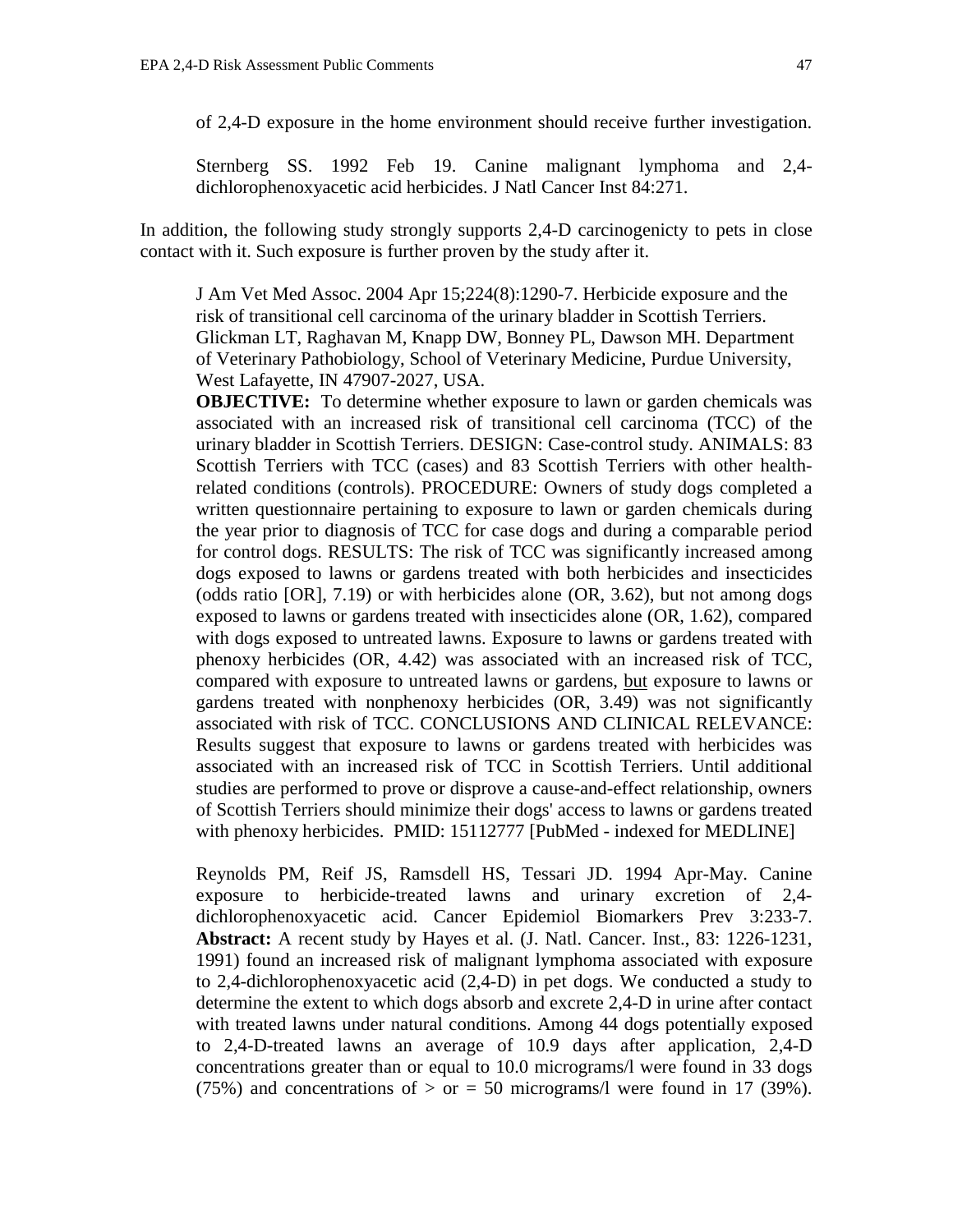Among 15 dogs with no known exposure to a 2,4-D-treated lawn in the previous 42 days, 4 (27%) had evidence of 2,4-D in urine, 1 at a concentration of  $>$  or  $=$  50 micrograms/l. The odds ratio for the association between exposure to a 2,4-Dtreated lawn and the detection of  $>$  or = 50 micrograms/l 2,4-D in urine was 8.8 (95% confidence interval, 1.4-56.2). Dogs exposed to lawns treated within 7 days before urine collection were more than 50 times as likely to have 2,4-D at concentrations  $>$  or  $=$  50 micrograms/l than dogs with exposure to a lawn treated more than 1 week previously (odds ratio = 56.0; 95% confidence interval, 10.0- 312.2). The highest mean concentration of 2,4-D in urine (21.3 mg/l) was found in dogs sampled within 2 days after application of the herbicide.(ABSTRACT TRUNCATED AT 250 WORDS)

## **POSITIVE RESULTS: MULTIPLE MYELOMA**

Am J Ind Med. 1992;22(3):305-12. Malignant lymphoproliferative diseases in occupations with potential exposure to phenoxyacetic acids or dioxins: a registerbased study. Eriksson M, Hardell L, Malker H, Weiner J. Department of Oncology, University Hospital, Umea, Sweden. The Swedish Cancer Environment Register (CER) is a linkage of census data (e.g., on occupations) with the Swedish Cancer Register. It has been used in different studies to generate hypotheses on occupational risk factors for malignant tumors. In this study the risk for malignant lymphoma and multiple myeloma in occupations with potential exposure to phenoxyacetic acids or other related substances were investigated. An increased standardized incidence ratio (SIR) of 1.3 for multiple myeloma was verified in farmers (no. of cases  $= 335$ ). This finding applied to both sexes, and the SIR increased over successive time periods. Regarding malignant lymphoma an increased SIR of 1.2 was found in farmers (no.  $= 227$ ) for the latest time period studied (i.e. 1979-1984). When non-Hodgkin's lymphoma was studied separately, an increased risk ( $SIR = 1.2$ ) was found only in carpenters (no. = 149), whereas for Hodgkin's disease, sawmill workers (no.  $= 10$ ) had an increased SIR of 2.1. Physicians also had an elevated risk for malignant lymphoma. A major shortcoming in register studies such as CER is that no individual exposure data on different agents are available. Lack of an association between an occupation and a specific malignant disease, therefore, may not be taken as evidence that persons within that occupation are not at increased risk for that disease. PMID: 1519615 [PubMed - indexed for MEDLINE]

#### **POSITIVE RESULTS: LEUKEMIA**

Brown LM, Blair A, Gibson R, Everett GD, Cantor KP, Schuman LM, Burmeister LF, Van Lier SF, Dick F. 1990 Oct 15. Pesticide exposures and other agricultural risk factors for leukemia among men in Iowa and Minnesota. Cancer Res 50:6585-91.

**Abstract:** Mortality surveys and death certificate studies have suggested an association between leukemia and farming. To investigate whether exposure to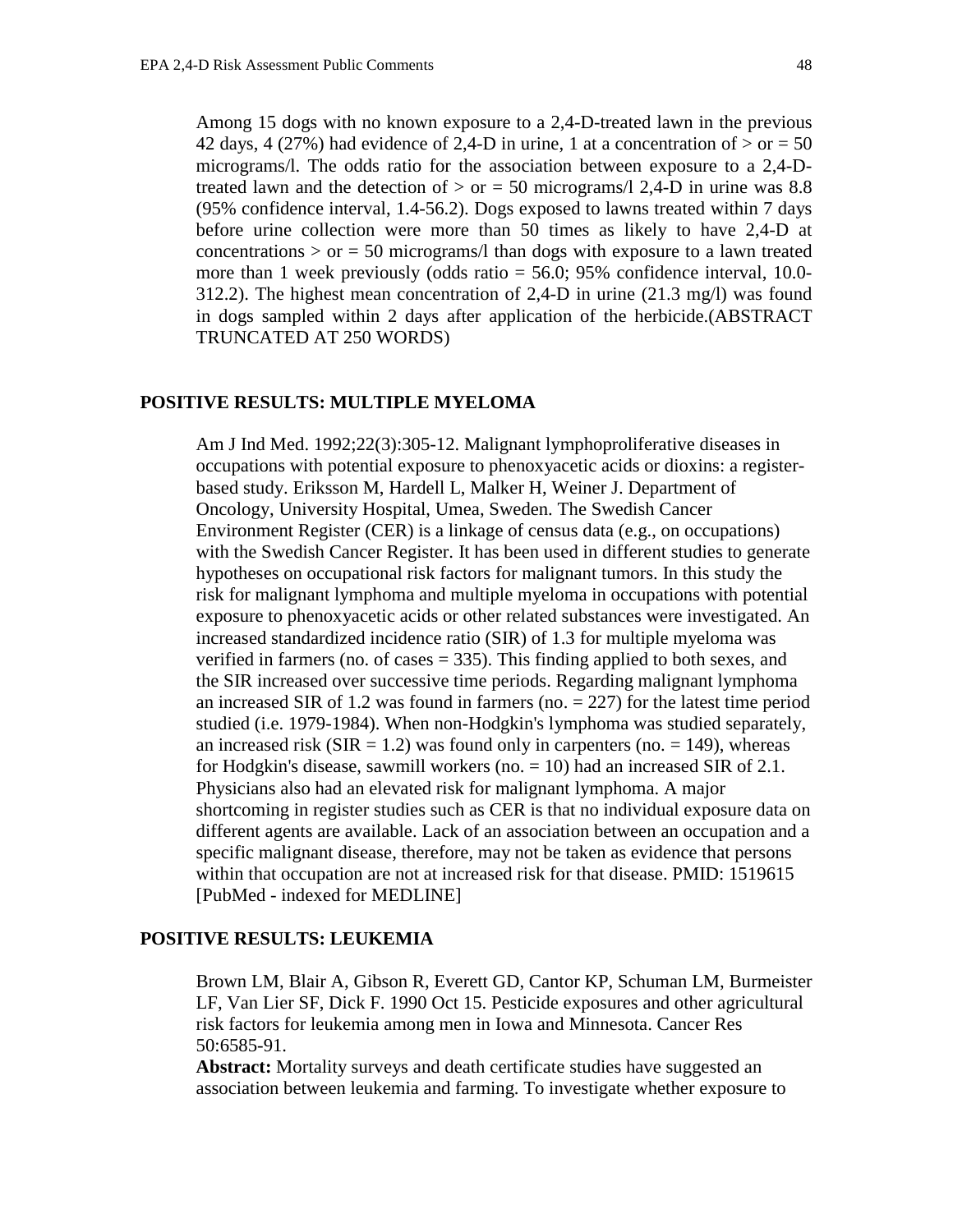carcinogens in an agricultural setting is related to risk of leukemia, the authors conducted a population-based case-control interview study of 578 white men with leukemia and 1245 controls living in Iowa and Minnesota. Consistent with recent mortality studies, there were slight, but significant, elevations in risk for all leukemia [odds ratio (OR) 1.2] and chronic lymphocytic leukemia (OR 1.4) for farmers compared to nonfarmers. There were no significant associations with leukemia for exposure to specific fungicides, herbicides (including 2,4-D and 2,4,5-T), or crop insecticides. However, significantly elevated risks for leukemia of greater than or equal to 2.0 were seen for exposure to specific animal insecticides including the organophosphates crotoxyphos (OR 11.1), dichlorvos (OR 2.0), and famphur (OR 2.2) and the natural product pyrethrins (OR 3.7) and the chlorinated hydrocarbon methoxychlor (OR 2.2). There were also smaller, but significant, risks associated with exposure to nicotine (OR 1.6) and DDT (OR 1.3). This finding of elevated risks for insecticides used on animals deserves further evaluation.

Schreinemachers DM. 2000 Sep. Cancer mortality in four northern wheatproducing states. Environ Health Perspect 108:873-881. **Abstract:** Chlorophenoxy herbicides are used both in cereal grain agriculture and in nonagricultural settings such as right-of-ways, lawns, and parks. Minnesota, North Dakota, South Dakota, and Montana grow most of the spring and durum wheat produced in the United States. More than 90% of spring and durum wheat is treated with chlorophenoxy herbicides, in contrast to treatment of approximately 30% of winter wheat. In this ecologic study I used wheat acreage as a surrogate for exposure to chlorophenoxy herbicides. I investigated the association of chlorophenoxy herbicides with cancer mortality during 1980-1989 for selected counties based on level of agriculture (greater than or equal to 20%) and rural population (greater than or equal to 50%). Age-standardized cancer mortality rates were determined for grouped counties based on tertiles of wheat acreage per county or for individual counties for frequently occurring cancers. The cancer sites that showed positive trends of increasing cancer mortality with increasing wheat acreage were esophagus, stomach, rectum, pancreas, larynx, prostate, kidney and meter, brain, thyroid, bone, and all cancers (men) and oral cavity and tongue, esophagus, stomach, liver and gall bladder and bile ducts, pancreas, cervix, ovary, bladder, and other urinary organs, and all cancers (women). Rare cancers in men and women and cancers in boys and girls were studied by comparing counties above and below the median of wheat acreage per county. There was increased mortality for cancer of the nose and eye in both men and women, brain and leukemia in both boys and girls, and all cancers in boys. These results suggest an association between cancer mortality and wheat acreage in counties of these four states. [References: 52] Number of References 52

Swaen GMH, van Amelsvoort LGPM, Slangen JJM, Mohren DCL. 2004 May. Cancer mortality in a cohort of licensed herbicide applicators. International Archives of Occupational & Environmental Health 77:293-295. **Abstract:** Objectives. In order to expand our knowledge on the possible long-term health effects of exposure to herbicides, we updated the follow-up of a cohort of 1,341 licensed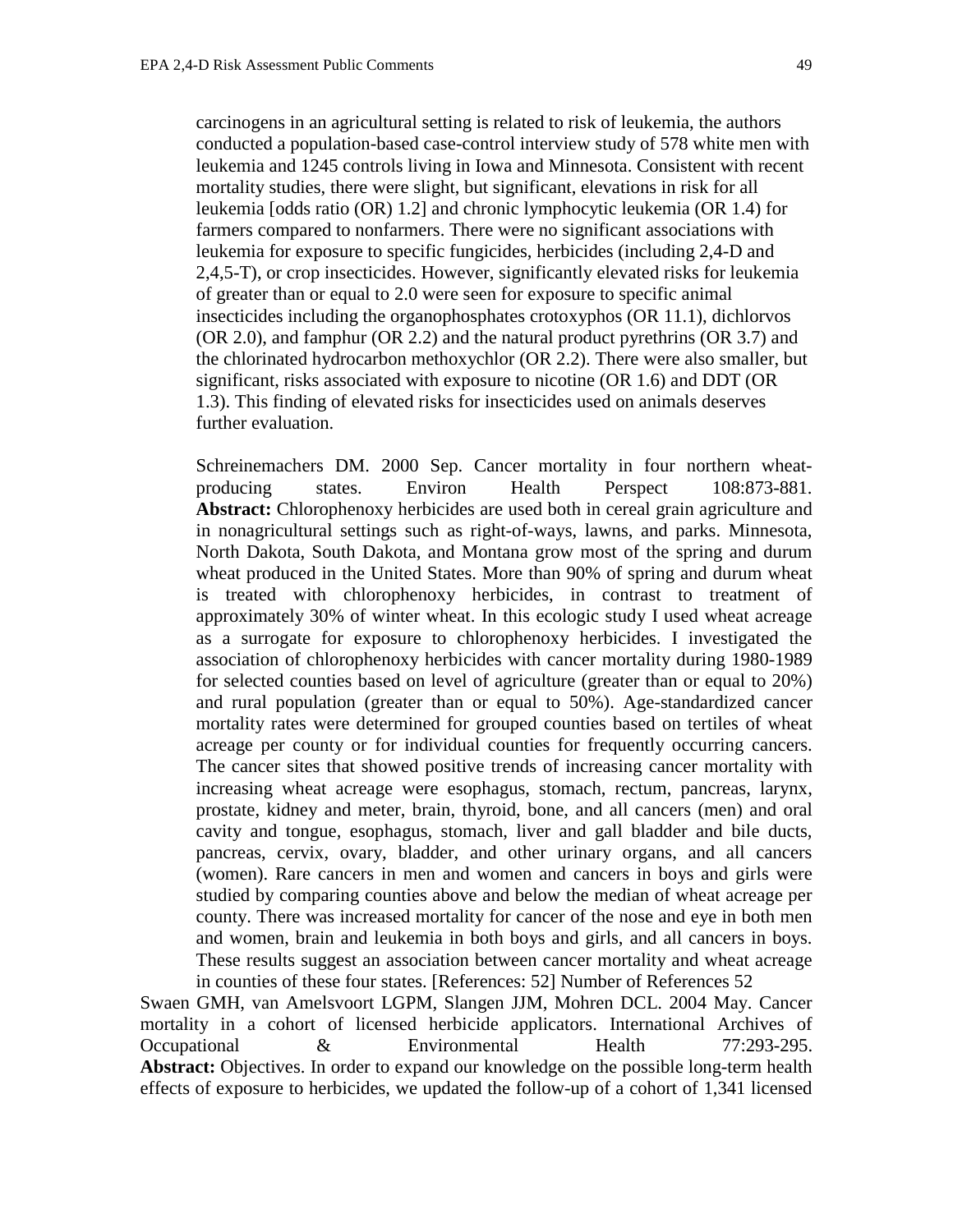herbicide applicators in the Netherlands. The earlier report indicated that there might be an increased risk for multiple myeloma in this group. Although that finding was statistically significant, the result was based on a small number of cases. Methods. We expanded the follow-up from 1 January 1988 to 1 January 2001, which added 13 years to the follow-up. We now report on the causes of death of 196 exposed workers. Results. Our findings indicate that licensed herbicide applicators were at an increased risk for skin cancer mortality [standardized mortality ratio (SMR)=357.4, 95% confidence interval (CI) 115.1-827.0]. It is not clear if this excess of skin cancer should be attributed to herbicide exposure or to excess exposure to sunlight. [References: 12] Number of References 12

# **POSITIVE RESULTS: SOFT TISSUE SARCOMAS (STS); BRAIN; AND OTHER NON-IMMUNE CANCERS**

### *Brain Cancer*

The authors of this un-translated paper consistently correlate phenoxy herbicides with cancers.

Lakartidningen. 1997 Feb 26;94(9):728-31. [Increased incidence of brain tumors. A study of Swedish children and adolescents aged 0-19] [Article in Swedish] Hardell L, Tondel M, Flodin U, Skoldestig A, Axelson O, Jakobsson S, Eriksson M, Carlsson G. Onkologiska kliniken, Regionsjukhuset, Orebro. PMID: 9091748 [PubMed - indexed for MEDLINE]

When administered in rabbits' drinking water, the sodium salt of 2,4-D caused an increase in the number of chromosomes, **brain cells with too many chromosomes** and cells with multiple chromosome sets. (K. Atanassov 1992 'Effect of the herbicide Schpritshormit' (salt in 2,4-D) Animal Science 29:54-61). [ALSO LISTED IN 'POSITIVE RESULTS: MUTAGENICITY']

Garcia G, Tagliaferro P, Bortolozzi A, Madariaga MJ, Brusco A, de Duffard AME, Duffard R, Saavedra JP. 2001 Dec. Morphological study of 5-ht neurons and astroglial cells on brain of adult rats perinatal or chronically exposed to 2,4 dichlorophenoxyacetic acid. Neurotoxicology 22:733-741.

**Abstract:** 2,4-D is a chlorophenoxyherbicide used worldwide. We have studied the morphological alterations of 5-HT neurons and glial cells in the mesencephalic nuclei of adult rats exposed to 2,4-D both perinatally (during pregnancy, and lactation) and chronically, (during pregnancy,, lactation and after weaning) with quantitative methods. pregnant rats were daily, exposed to 70 mg/kg of 2,4-D from gestation day, (GD) 16 to post-natal day, (PND) 23 through diet. After weaning, pups were assigned to one of two sub-groups: T1 (fed with untreated diet until PND 90) and T2 (maintained with 2,4-D diet until PND 90). Brain sections were immunocytochemically, stained using poly,clonal anti-5-HT anti-GFAP and anti-S-100 protein antibodies as cells markers. 2,4-D exposure during pregnancy and lactancy, (T1 group) produced an increase in 5-HT neuronal area and immunoreactivity (IR) in the mesencephalic nuclei studied.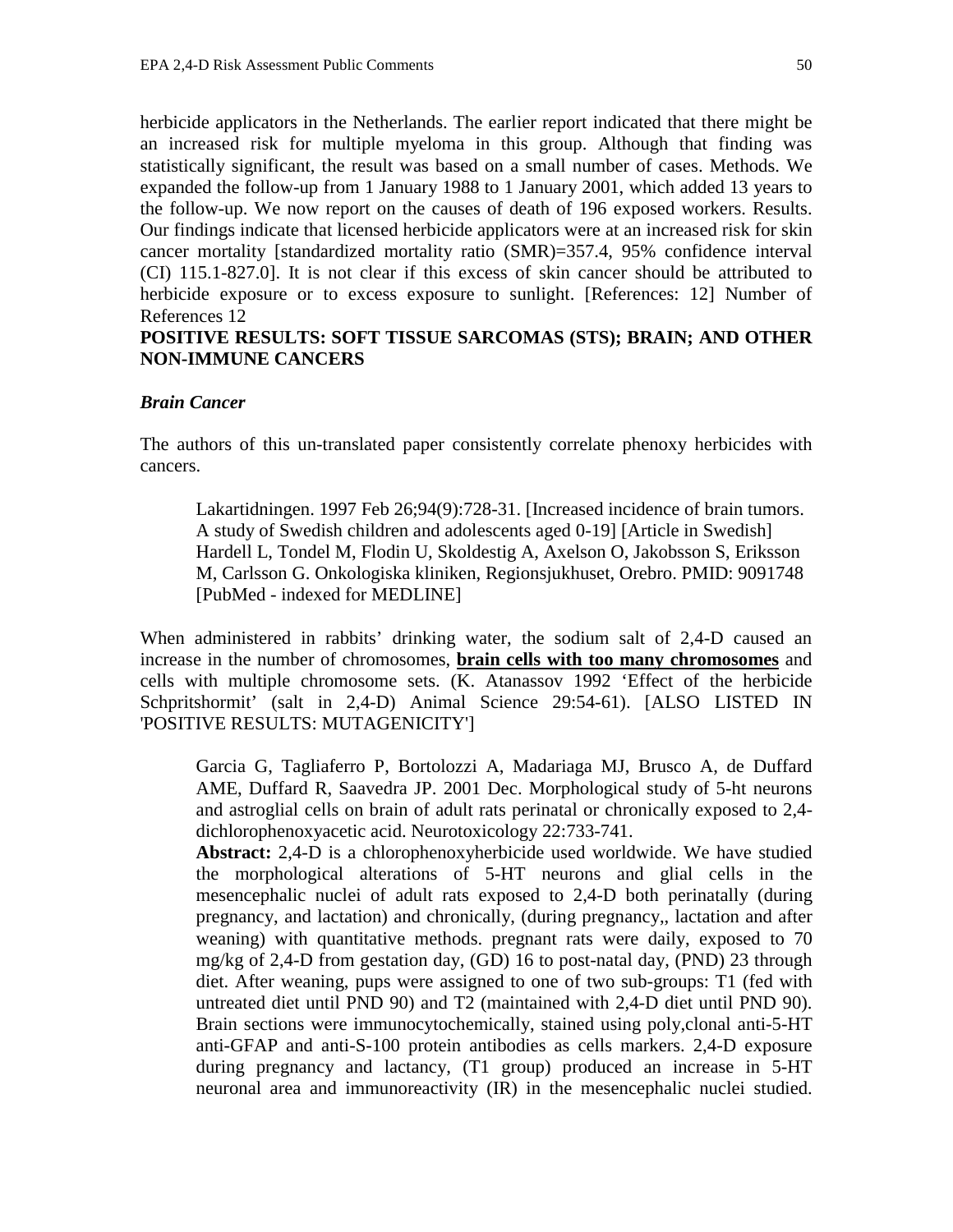However, with the chronical 2,4-D exposure (T2 group) only, the 5-HT neuronal area from the dorsal raphe nucleus (DRN) was increased, suggesting an adaptable response of 5-HT neurons in median raphe nucleus (MRN). The presence of reactive astrocytes in mesencephalic nuclei and in hippocampus were also different for the two 2,4-D exposure designs, showing the existence of a correspondence between neuronal changes and astrogliosis. Results support evidences that 2,4-D alters the serotoninergic system and that 5-HT neurons of each mesencephalic nuclei show different responses to the 2,4-D exposure designs which are parallel to astrogliosis. (C) 2001 Elsevier Science Inc. All rights reserved. [References: 55] Number of References 55 Keywords:

Brusco A, Saavedra JP, Garcia G, Tagliaferro P, Deduffard AME, Duffard R. 1997 Apr. 2,4-dichlorophenoxyacetic acid through lactation induces astrogliosis in rat brain. Molecular & Chemical Neuropathology 30:175-185. **Abstract:** Comparison of astroglial immunoreactivity in mesencephalon, cerebellum, and hippocampus of 25-d-old rat pups exposed to 2,4 dichlorophenoxyacetic acid (2,4-D) through the mother's milk was made using a quantitative immunohistochemical analysis. A glial reaction was detected at the level of serotonergic nuclei and extreme astrogliosis in the hippocampus and cerebellum. A quantitative analysis of reactive astrocytes was performed by using GFAP and S-100 protein as specific markers. The study showed a significant increase in their number, size, number of processes, and density of immunostaining in 2,4-D-exposed animals. Exposure to 2,4 dichlorophenoxyacetic acid on the first days of life modifies the astroglial cytoarchitecture in parallel to previously described neuronal changes. [References: 28] Number of References 28 [THIS STUDY INDIRECTLY SUPPORTS EPA'S FINDINGS OF ASTROCYTOMAS]---

## **POSITIVE RESULTS: STS AND UNSPECIFIED CANCERS**

JAMA. 1986 Sep 5;256(9):1141-7. Erratum in: \* JAMA 1986 Dec 26;256(24):3351.

Agricultural herbicide use and risk of lymphoma and soft-tissue sarcoma. Hoar SK, Blair A, Holmes FF, Boysen CD, Robel RJ, Hoover R, Fraumeni JF Jr.

A population-based case-control study of soft-tissue sarcoma (STS), Hodgkin's disease (HD), and non-Hodgkin's lymphoma (NHL) in Kansas found farm herbicide use to be associated with NHL (odds ratio [OR], 1.6; 95% confidence interval [CI], 0.9, 2.6). Relative risk of NHL increased significantly with number of days of herbicide exposure per year and latency. Men exposed to herbicides more than 20 days per year had a sixfold increased risk of NHL (OR, 6.0; 95% CI, 1.9, 19.5) relative to nonfarmers. Frequent users who mixed or applied the herbicides themselves had an OR of 8.0 (95% CI, 2.3, 27.9) for NHL. Excesses were associated with use of phenoxyacetic acid herbicides, specifically 2,4 dichlorophenoxyacetic acid. Neither STS nor HD was associated with pesticide exposure. This study confirms the reports from Sweden and several US states that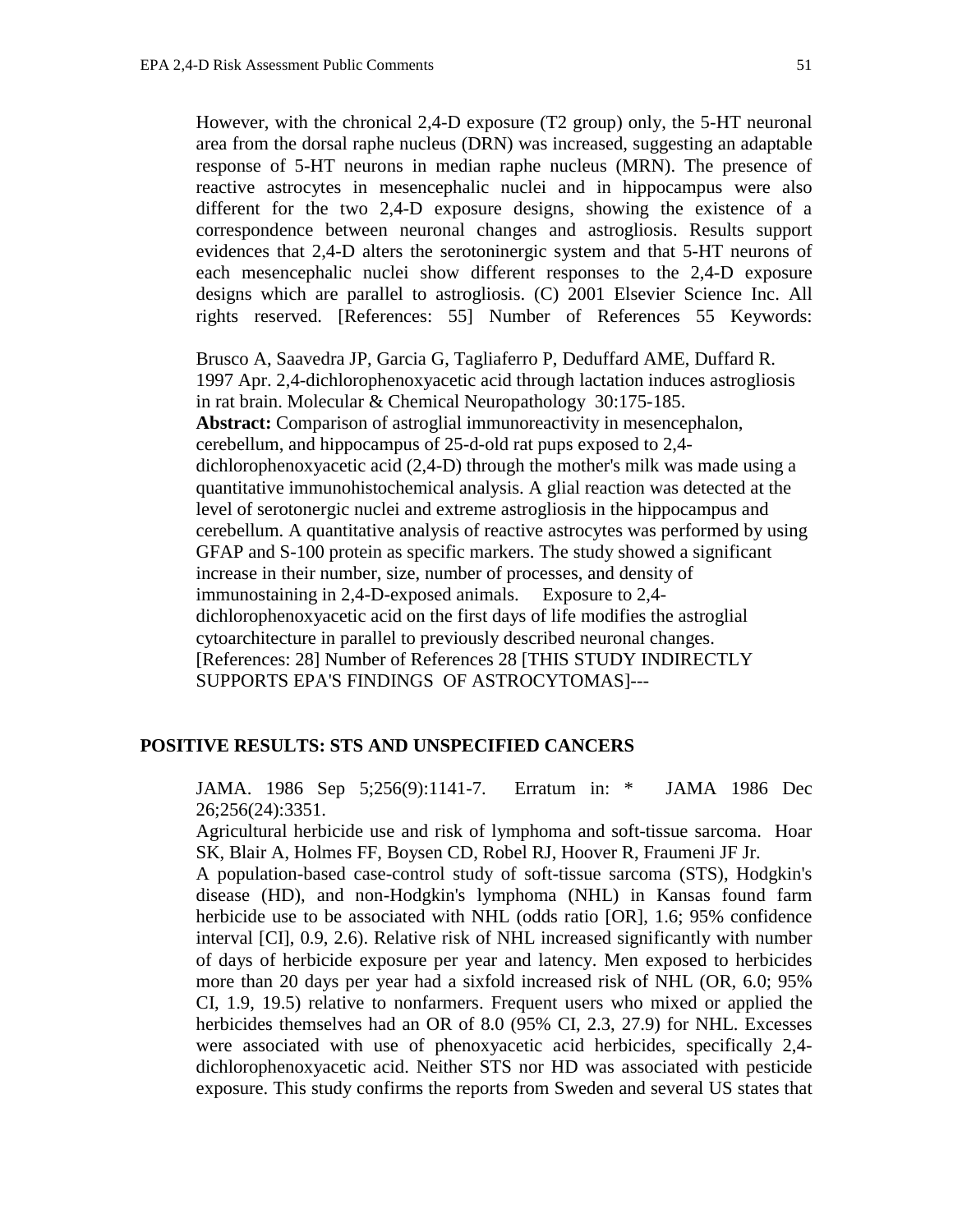NHL is associated with farm herbicide use, especially phenoxyacetic acids. It does not confirm the case-control studies or the cohort studies of pesticide manufacturers and Vietnam veterans linking herbicides to STS or HD. [THE ERRATUM IS NO MORE THAN A CHANGE IN THE TITLE OF THE MAIN RESULTS TABLE.]

Hardell L, Sandstrom A. 1979 Jun. Case-control study: soft-tissue sarcomas and exposure to phenoxyacetic acids or chlorophenols. Br J Cancer 39:711-7. **Abstract:** In 1977 a number of patients with soft-tissue sarcomas and previous exposure to phenoxyacetic acids were described. Following from these observations a matched case-control study was made. Exposure to chlorophenols was also included in this study. The results showed that exposure to phenoxyacetic acids or chlorophenols gave an approximately 6-fold increase in the risk for this type of tumour. It was not possible to determine, however, whether the carcinogenic effect was exerted by these compounds or by impurities such as chlorinated dibenzodioxins and dibenzofurans that in almost all cases were part of the commercial preparations.

J Natl Cancer Inst. 1990 Mar 21;82(6):486-90. Comment in: \* J Natl Cancer Inst. 1990 Nov 21;82(22):1785-6. Exposure to dioxins as a risk factor for soft tissue sarcoma: a population-based case-control study. Eriksson M, Hardell L, Adami HO. Department of Oncology, University Hospital, Umea, Sweden.

In a case-control study including 237 cases with soft tissue sarcoma and 237 controls, previous jobs and exposures to different agents, including pesticides, were assessed. Exposure to phenoxyacetic acids or chlorophenols gave a statistically significant increased rate ratio (RR) of 1.80 [95% confidence interval  $(CI) = 1.02-3.18$  for soft tissue sarcoma. Exposure to phenoxyacetic acids of all types gave a nonsignificantly increased RR of 1.34 (95% CI =  $0.70$ -2.56). During the 1950s, exposure to 2,4,5-trichlorophenoxyacetic acid gave a threefold significantly increased risk. High-grade exposure to chlorophenols, which are also contaminated by dioxins, gave an RR of  $5.25$  (95% CI = 1.69-16.34). The increased risk was thus attributed to dioxin-contaminated phenoxyacetic acids or chlorophenols that gave an RR of 2.43 (95% CI = 1.30-4.54). PMID: 2313720 [PubMed - indexed for MEDLINE]

Cancer. 1988 Aug 1;62(3):652-6. The association between soft tissue sarcomas and exposure to phenoxyacetic acids. A new case-referent study. Hardell L, Eriksson M. Department of Oncology, University Hospital, Umea, Sweden.

A case-referent study on soft tissue sarcomas (STS) was conducted, to see if previous findings regarding an association between exposure to phenoxyacetic acids or chlorophenols and this tumor type could be reproduced. Fifty-five male STS patients were thereby compared with 220 living and 110 dead populationbased referents. Furthermore, another referent group consisting of 190 patients with another type of malignant disease was used in order to evaluate any influence of recall bias on the results. To obtain information about exposure to the studied chemicals, as well as about any other exposures that might be of interest,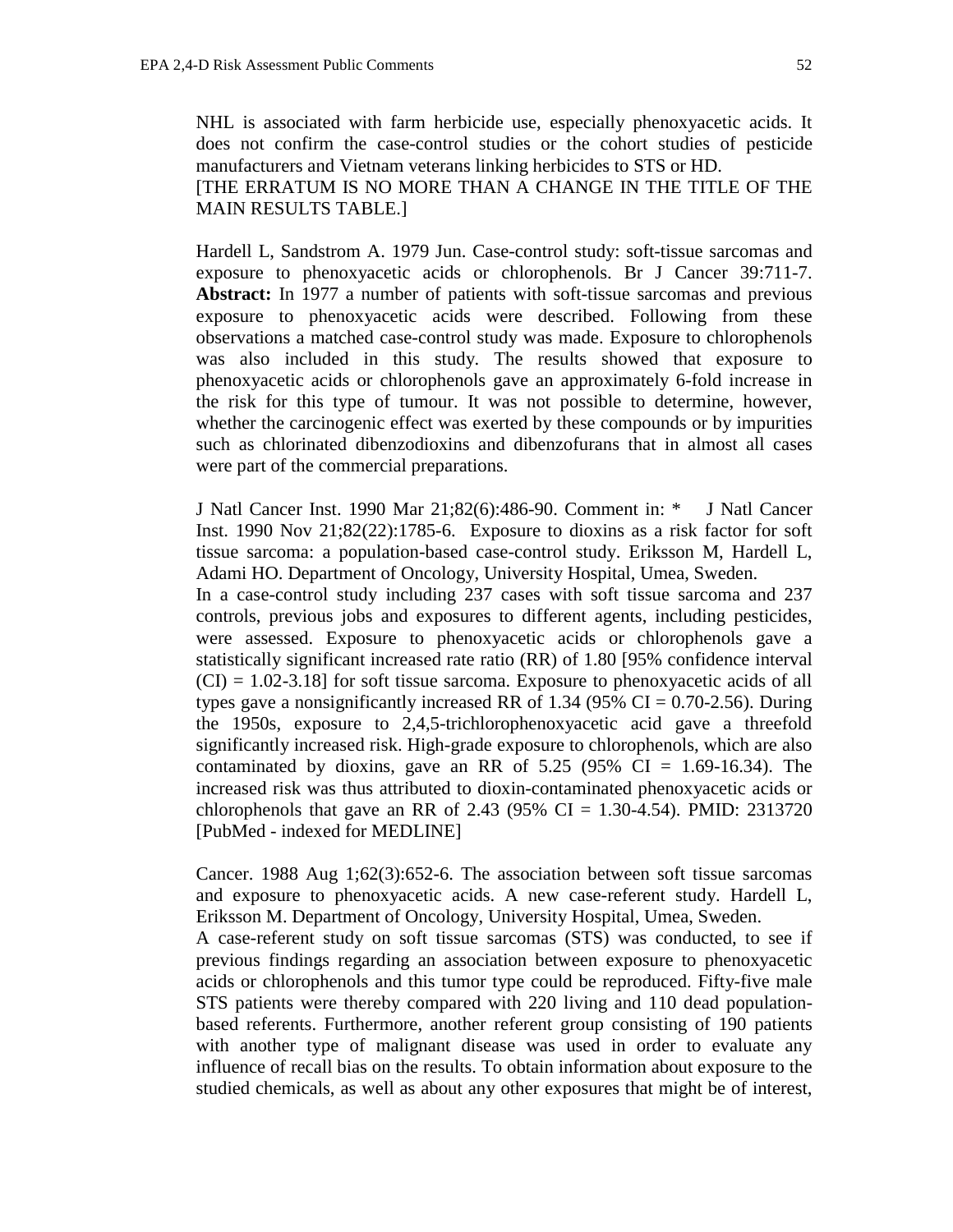questionnaires were used, and if necessary these were completed over the phone by an interviewer who had no information regarding case-referent status. All analysis and interpretation of exposure data were done in a blinded manner. Exposure to phenoxyacetic acids gave a roughly three-fold increased risk for STS, thereby confirming previous findings, whereas exposure to chlorophenols was not associated with STS in this study. PMID: 3390800 [PubMed - indexed for MEDLINE]

Lakartidningen. 1981 Aug 19;78(34):2862-3. [Phenoxyacetic acid, chlorphenols and cancer] [Article in Swedish] Hardell L, Eriksson M. PMID: 7321672 [PubMed - indexed for MEDLINE]

Br J Cancer. 1981 Feb;43(2):169-76. Malignant lymphoma and exposure to chemicals, especially organic solvents, chlorophenols and phenoxy acids: a casecontrol study. Hardell L, Eriksson M, Lenner P, Lundgren E.

A number of men with malignant lymphoma of the histiocytic type and previous exposure to phenoxy acids or chlorophenols were observed and reported in 1979. A matched case-control study has therefore been performed with cases of malignant lymphoma (Hodgkin's disease and non-Hodgkin lymphoma). This study included 169 cases and 338 controls. The results indicate that exposure to phenoxy acids, chlorophenols, and organic solvents may be a causative factor in malignant lymphoma. Combined exposure of these chemicals seemed to increase the risk. Exposure to various other agents was not obviously different in cases and in controls. PMID: 7470379 [PubMed - indexed for MEDLINE]

Lakartidningen. 1979 Oct 31;76(44):3872-5. [Case- control study of malignant mesenchymal soft tissue tumors and exposure to chemical substances] [Article in Swedish] Eriksson M, Hardell L, Berg NO, Moller T, Axelson O. PMID: 529930 [PubMed - indexed for MEDLINE]

Kogevinas M, Kauppinen T, Winkelmann R, Becher H, Bertazzi PA, Buenodemesquita HB, Coggon D, Green L, Johnson E, Littorin M, Lynge E, Marlow DA, Mathews JD, Neuberger M, Benn T, Pannett B, Pearce N, Saracci R. 1995. Soft tissue sarcoma and non-hodgkins lymphoma in workers exposed to phenoxy herbicides, chlorophenols, and dioxins - TWO nested case-control studies. Epidemiology 6:396-402.

**Abstract:** We examined the effect of exposure to chemicals present in the production and spraying of phenoxy herbicides or chlorophenols in two nested case-control studies of soft tissue sarcoma and non-Hodgkin's lymphoma. Eleven sarcoma and 32 lymphoma cases occurring within an international cohere were matched for age, sex, and country of residence with 55 and 158 controls, respectively. Exposures to 21 chemicals or mixtures were estimated by three industrial hygienists who were blind to the subject's case-control status. Excess risk of soft tissue sarcoma was associated with exposure to any phenoxy herbicide [odds ratio  $(OR) = 10.3$ ; 95% confidence interval  $(CI)$  1.2-91] and to each of the three major classes of phenoxy herbicides (2,4-dichlorophenoxyacetic acid, 2,4,5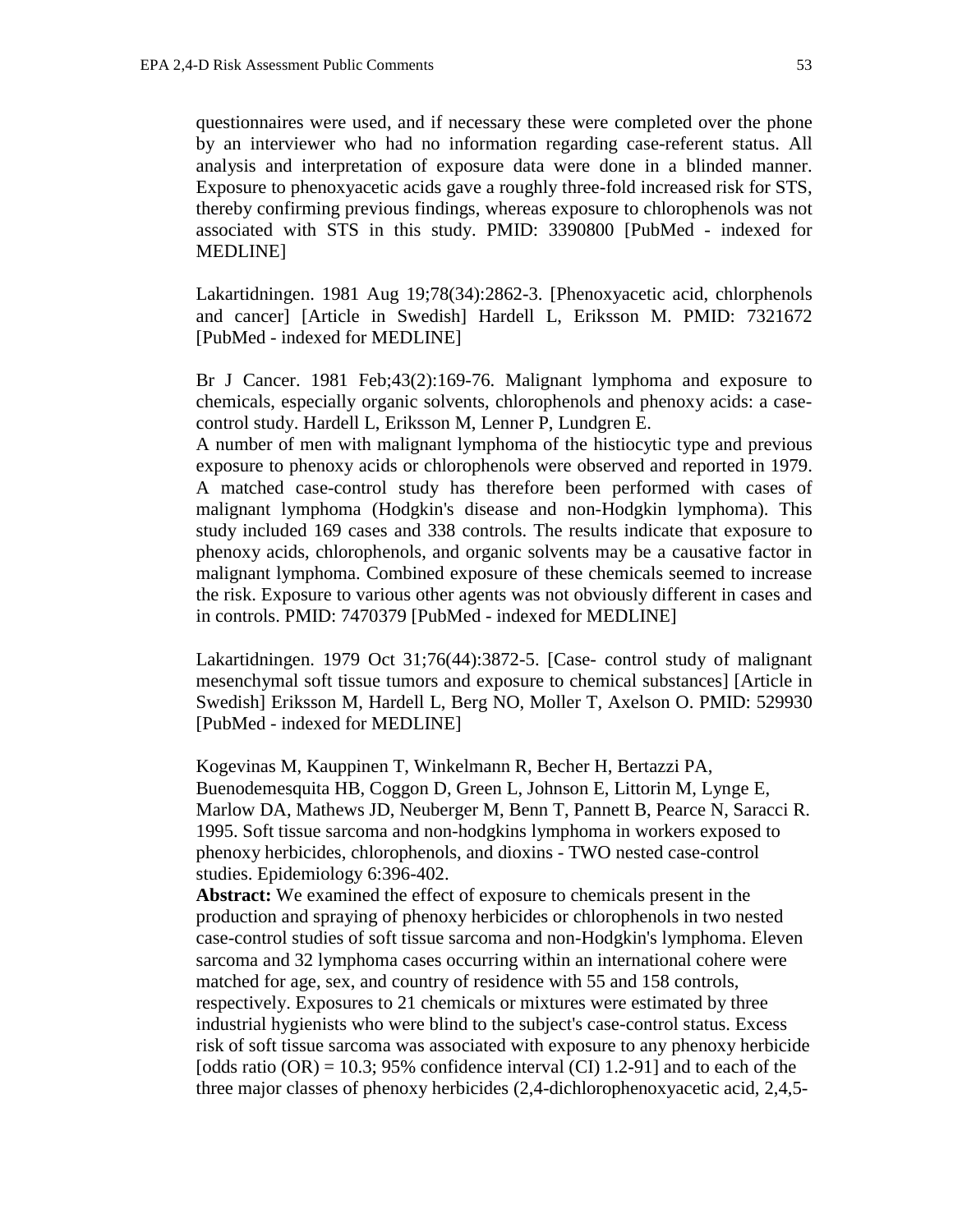trichlorophenoxyacetic acid, and 4-chloro-2-methylphenoxyacetic acid), to any polychlorinated dibenzodioxin or furan ( $OR = 5.6$ ; 95% CI = 1.1-28), and to 2,3,7,8-tetrachlorodibenzo-p-dioxin (OR = 5.2; 95% CI = 0.85-32). Sarcoma risk was not associated with exposure to raw materials or other process chemicals. In the non-Hodgkin's lymphoma study, associations were generally weaker than those found in the study on sarcoma. These findings indicate that workers exposed to phenoxy herbicides and their contaminants are at a higher risk of soft tissue sarcoma.

Lancet. 1991 Oct 26;338(8774):1027-32. Comment in: \*Lancet. 1991 Nov 30;338(8779):1392-3. Cancer mortality in workers exposed to chlorophenoxy herbicides and chlorophenols. Saracci R, Kogevinas M, Bertazzi PA, Bueno de Mesquita BH, Coggon D, Green LM, Kauppinen T, L'Abbe KA, Littorin M, Lynge E, et al. Unit of Analytical Epidemiology, International Agency for Research on Cancer, Lyon, France.

**OBJECTIVE:** Epidemiological studies have revealed an increased risk of cancer, notably soft-tissue sarcomas and non-Hodgkin's lymphomas, in people occupationally exposed to chlorophenoxy herbicides, including those contaminated by 2, 3, 7, 8-tetrachlorodibenzo-p-dioxin (TCDD). We report here a historical cohort study of mortality in an international register of 18,910 production workers or sprayers from ten countries. Exposure was reconstructed through questionnaires, factory or spraying records, and job histories. Causespecific national death rates were used as reference. No excess was observed in all-cause mortality, for all neoplasms, for the most common epithelial cancers, or for lymphomas. A statistically non-significant two-fold excess risk, based on 4 observed deaths, was noted for soft-tissue sarcoma with a standardised mortality ratio (SMR) of 196 and 95% confidence interval (Cl) 53-502; this was concentrated as a six-fold statistically significant excess, occurring 10-19 years from first exposure in the cohort as a whole  $(SMR = 606$  [165-1552]) and, for the same time period, as a nine-fold excess among sprayers  $(SMR = 882 \mid 182-2579$ ). Risks appeared to be increased for cancers of the testicle, thyroid, other endocrine glands, and nose and nasal cavity, based on small numbers of deaths. The excess of soft-tissue sarcomas among sprayers is compatible with a causal role of chlorophenoxy herbicides but the excess does not seem to be specifically associated with those herbicides probably contaminated by TCDD. Publication Types: \* Clinical Trial \* Multicenter Study PMID:1681353 [PubMed - indexed for MEDLINE]

======

#### **NEGATIVE RESULTS: GENERAL**

Gavazza, lead investigator of most of the negative CML findings below, was hired by the 2,4-D Industry Task Force to investigate the positive CML findings that had undergone high quality peer review. Other than these questionably-published CML negative results, it is highly notable that there are hardly any negative results published – not even in one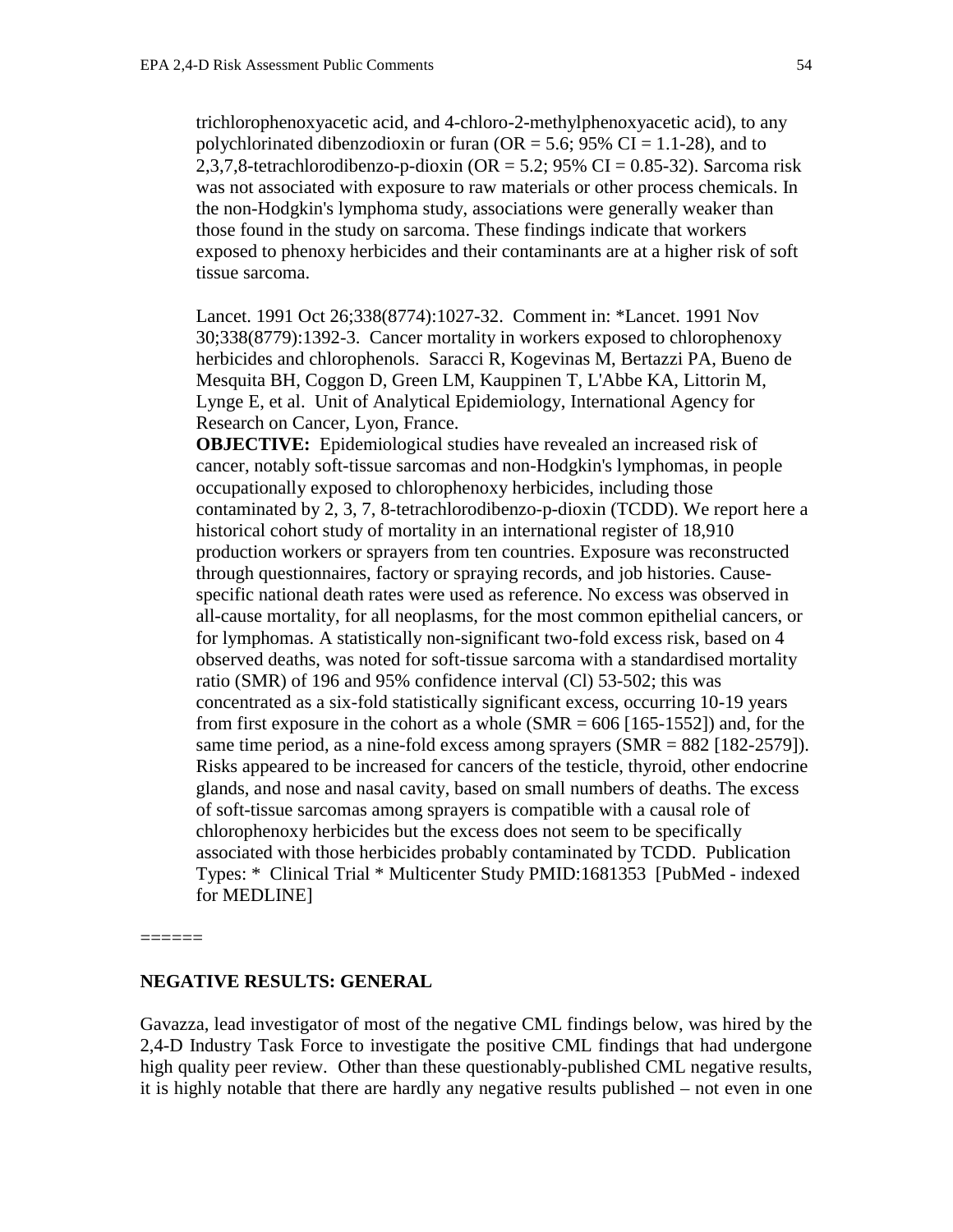of the few less rigorous quality journals.

# **NEGATIVE RESULTS: NHL AND ASTROCYTOMA**

Bond GG, Wetterstroem NH, Roush GJ, McLaren EA, Lipps TE, Cook RR. 1988 Feb. Cause specific mortality among employees engaged in the manufacture, formulation, or packaging of 2,4-dichlorophenoxyacetic acid and related salts. Br J Ind Med 45:98-105. **Abstract:** Mortality is reported to the end of 1982 for 878 chemical workers potentially exposed to 2,4-dichlorophenoxyacetic acid (2,4-D) at any time between 1945 and 1983. Observed mortality was compared with expected levels based on adjusted rates for United States white men and for other male employees from this manufacturing location who were not exposed to 2,4-D. Because of a recently reported increased incidence of astrocytomas in male rats fed the highest dose level of 2,4-D, special attention was given to deaths from brain neoplasms in the cohort. None was observed. The absence of an increased risk of brain cancer in people exposed to 2,4-D is supported by studies of other exposed populations and those studies are briefly reviewed. Moreover, in the present study, analyses by production area, duration of exposure, and cumulative dose showed no patterns suggestive of a causal association between 2,4-D exposure and any other particular cause of death.

### **NEGATIVE RESULTS: NHL**

Bloemen LJ, Mandel JS, Bond GG, Pollock AF, Vitek RP, Cook RR. 1993 Dec. An update of mortality among chemical workers potentially exposed to the herbicide 2,4 dichlorophenoxyacetic acid and its derivatives. J Occup Med 35:1208-12. **Abstract:** Four years of additional mortality follow-up through 1986 are reported for a previously studied cohort of 878 chemical workers who were potentially exposed to 2,4 dichlorophenoxyacetic acid (2,4-D) and its derivatives between 1945 and 1983. Observed mortality was compared with expected levels based on death rates of the US population and of 36,804 "unexposed" workers from the same manufacturing location. Non-Hodgkin's lymphoma (NHL) was a particular focus of the study because of a suggested association with 2,4-D exposure in some case-control studies. For the total observation period, the standardized mortality ratios for all causes and for malignant neoplasms were 92 and 91, respectively. Analyses using the internal comparison group yielded virtually identical results. The initial study had found two deaths from NHL, both of which occurred under circumstances (ie, short latency and modest exposure) which made it less plausible that they were related to 2,4-D exposure. No new deaths from NHL were observed in the extended follow-up period and mortality for this cause showed a nonstatistically significant excess (standardized mortality ratio, 196; 95% confidence interval 24 to 708) for the total observation period. Analyses by production area, and by two different measures of exposure, combined with two different approaches to account for latency, did not show patterns suggestive of a causal relationship between exposure to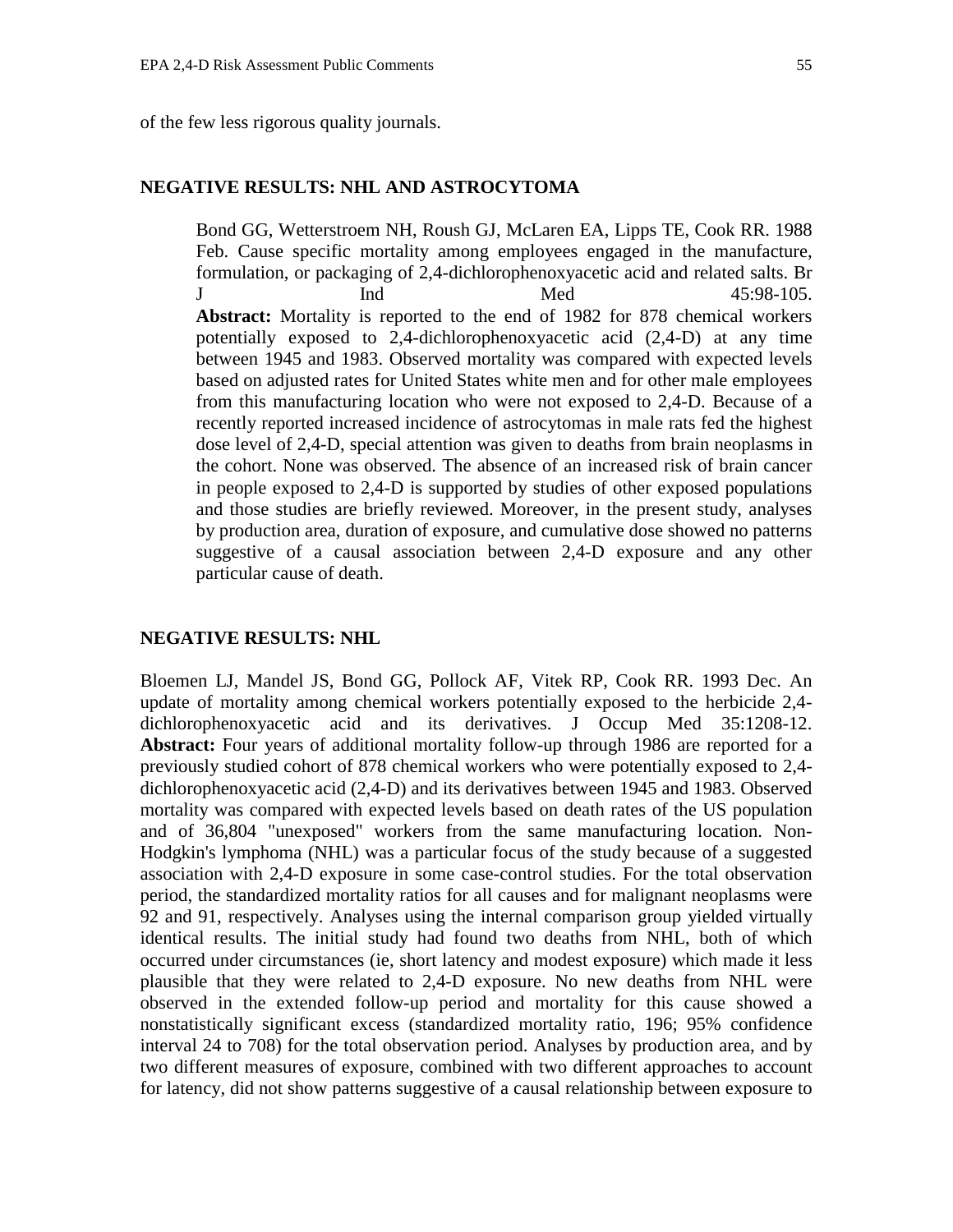2,4-D or its derivatives and any particular cause of death.

Burns CJ, Beard KK, Cartmill JB. 2001 Jan. Mortality in chemical workers potentially exposed to 2,4-dichlorophenoxyacetic acid (2,4-d) 1945-94: an update. Occupational & Environmental Medicine 58:24-30. Abstract: Objective-To update and add to a previously identified cohort of employees potentially exposed to the herbicide 2,4-dichlorophenoxyacetic acid (2,4-D). The putative association between 2,4-D and non-Hodgkin's lymphoma has been debated for more than a decade. Methods-Cohort members were male employees of The Dow Chemical Company who manufactured or formulated 2,4- D any time from 1945 to the end of 1994. Their mortality experience was compared with national rates and with more than 40 000 other company employees who worked at the same location. Results-330 Deaths were observed among 1517 people compared with 365 expected (standardised mortality ratio (SMR)=0.90, 95% confidence interval (95% CI) 0.81 to 1.01). There were no significantly increased SMRs for any of the causes of death analyzed. When compared with the United States rates, the SMR for non-Hodgkin's lymphoma (NHL) was 1.00 (95% CI 0.21 to 2.92). The internal comparison with other Dow employees showed a non-significant relative risk of 2.63, (95% CI 0.85 to 8.33). Death was attributed to amyotrophic lateral sclerosis (ALS) for three cohort members. Compared with the other company employees, the relative risk was 3.45 (95% CI 1.10 to 11.11). The cases were employed in the manufacture or formulation of 2,4-D at different periods (1947-9, 1950-1, and 1968-86), and for varying durations of time (1.3, 1.8, and 12.5 years). Conclusion-There was no evidence of a causal association between exposure to 2,4-D and mortality due to all causes and total malignant neoplasms. No significant risk due to NHL was found. Although not an initial hypothesis, an increased relative risk of ALS was noted. This finding is unsupported by other animal and human studies. [References: 48] Number of References 48

Wiklund K, Holm LE. 1986 Feb. Soft tissue sarcoma risk in Swedish agricultural and forestry workers. J Natl Cancer Inst 76:229-34. **Abstract:** The risk of soft tissue sarcoma following possible exposure to phenoxy acid herbicides was studied in 354,620 Swedish men, who were employed in agriculture or forestry according to a national census in 1960. This cohort was further divided into six subcohorts, on assumed exposure to phenoxy acid herbicides. The most commonly used phenoxy acid in Sweden was (4-chloro-2 methylphenoxy)acetic acid (CAS: 94-74-6). The reference cohort encompassed 1,725,845 Swedish men employed in other industries. All persons were followed up in the cancer-environment register during the period 1961-79. A total of 331 cases of soft tissue sarcomas was observed in the study cohort and there were 1,508 cases in the reference group [relative risk (RR), 0.9; 95% confidence interval, 0.8-1.0]. No subcohort of agricultural or forestry workers showed any significantly increased RR, nor was there any significant difference in RR between the subcohorts. Despite the greatly increased use of phenoxy acid herbicides from 1947 to 1970, no time-related increase in the RR of soft tissue sarcoma was found in the total cohort or in any of the subcohorts.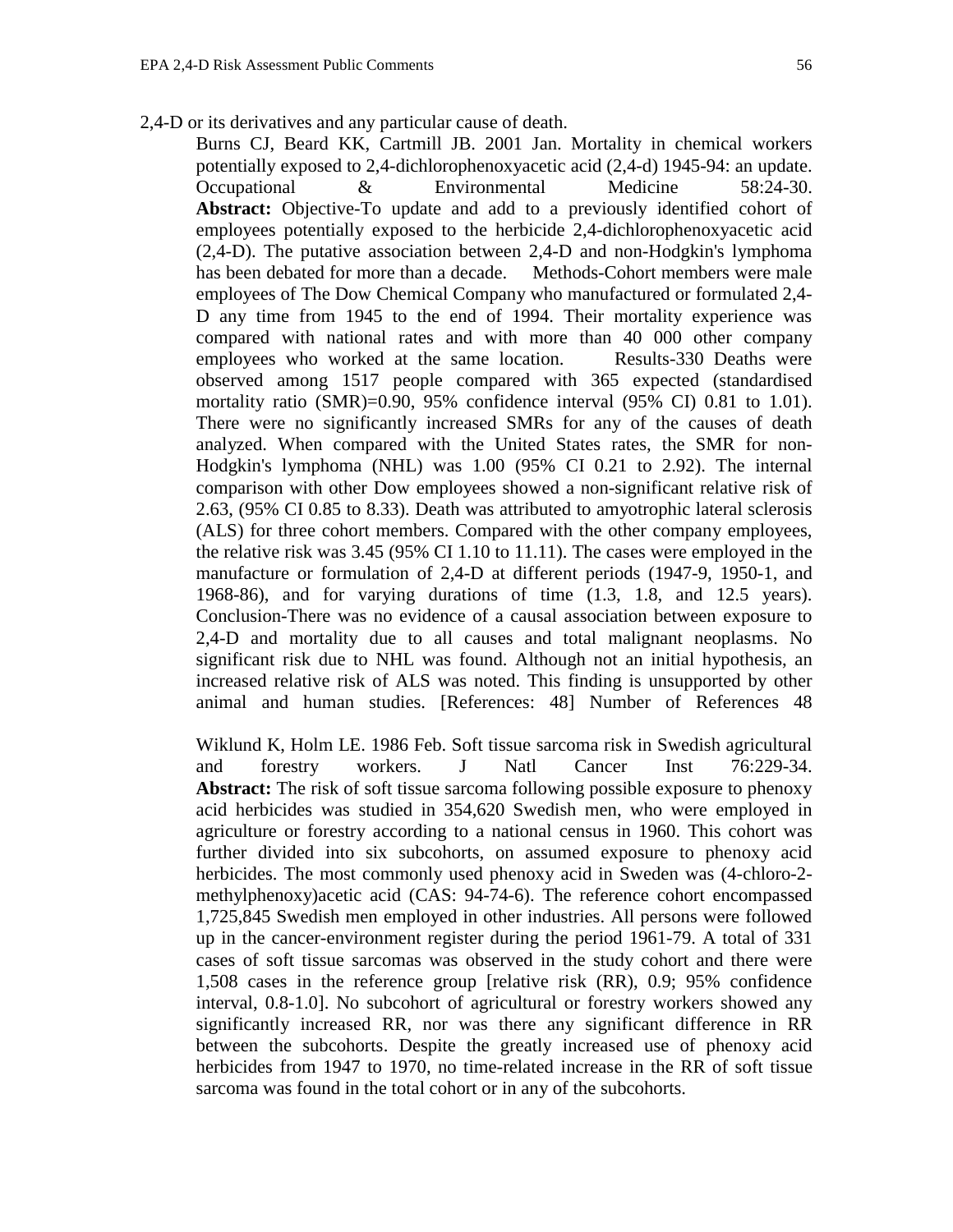## **NEGATIVE RESULTS: NHL ANALOGUE: CANINE MALIGNANT LYMPHOMA (CML)**

Edwards MD, Pazzi KA, Gumerlock PH, Madewell BR. 1993. C-n-ras is activated infrequently in canine malignant lymphoma. Toxicol Pathol 21:288-291. **Abstract:** Activated c-N-ras alleles have been detected in human lymphoma specimens. The aim of the present study was to determine the frequency of c-N-ras mutational activation in canine malignant lymphoma. DNA was isolated from 28 canine malignant lymphoma specimens collected from 28 separate dogs and examined for c-N-ras mutations by polymerase chain reaction amplification and direct sequencing. The tumors were naturally occurring and derived from 20 dogs with known exposures to the phenoxy herbicide 2,4-dichlorophenoxyacetic acid (2,4-D) and from 8 dogs with no known exposure to the herbicide. An oncogenically activating mutation was found in 1 dog without known 2,4-D exposure. The mutation was a 13th codon, second position transition that would result in a glycine-to-aspartate amino acid substitution. The results of this study demonstrate that, similar to the human, c-N-ras mutations are uncommon in dogs with malignant lymphoma and that there is no association between 2,4-D exposure and activation of c-N-ras in the dog.

Gavazza A, Presciuttini S, Barale R, Lubas G, Gugliucci B. 2001 May-2001 Jun 30. Association between canine malignant lymphoma, living in industrial areas, and use of chemicals by dog owners. J Vet Intern Med 15:190-195. **Abstract:** A case-control study was carried out to determine whether residential exposure to environmental pollutants increased risk for canine lymphoma in pet dugs. One hundred one cases with cyctologically or histologically confirmed lymphoma diagnosed at a veterinary teaching hospital between the middle of 1996 and the middle of 1998 were examined. Controls were obtained by choosing twice the number of dogs without neoplastic disease. with overlapping distributions of province of residence, age, sex. and breed. Information regarding animal management. residence type, professional or hobby use of chemicals by owners, and treatment with herbicides or other pesticides in the area li frequently visited by the dogs was obtained with a multiple-choice questionnaire by telephone interview. Two variables were positively and independently associated with the disease. namely residency in industrial areas (odds ratio  $[OR]$ : = 8.5: 95% confidence interval [CI]. 2.3-30.9) and use of chemicals by owners, specifically paints or solvents ( $OR = 4.6$ : 95% CI. 1.7-12.6). A significantly lower value of the mean apr of disease onset was found in the group of dogs at risk in comparison with the group of all other dogs  $(6.1 +/- 0.4$  years, n = 36 versus 7.5  $+/- 0.4$  years. n = 65, respectively; P = .008). Variables describing animal care and pesticide use were either not associated with the disease or were uninformative. We suggest that canine lymphoma may be considered a sentinel of potentially hazardous situations for humans, because of the relatively short latency between exposure and disease onset. [References: 27] Number of References 27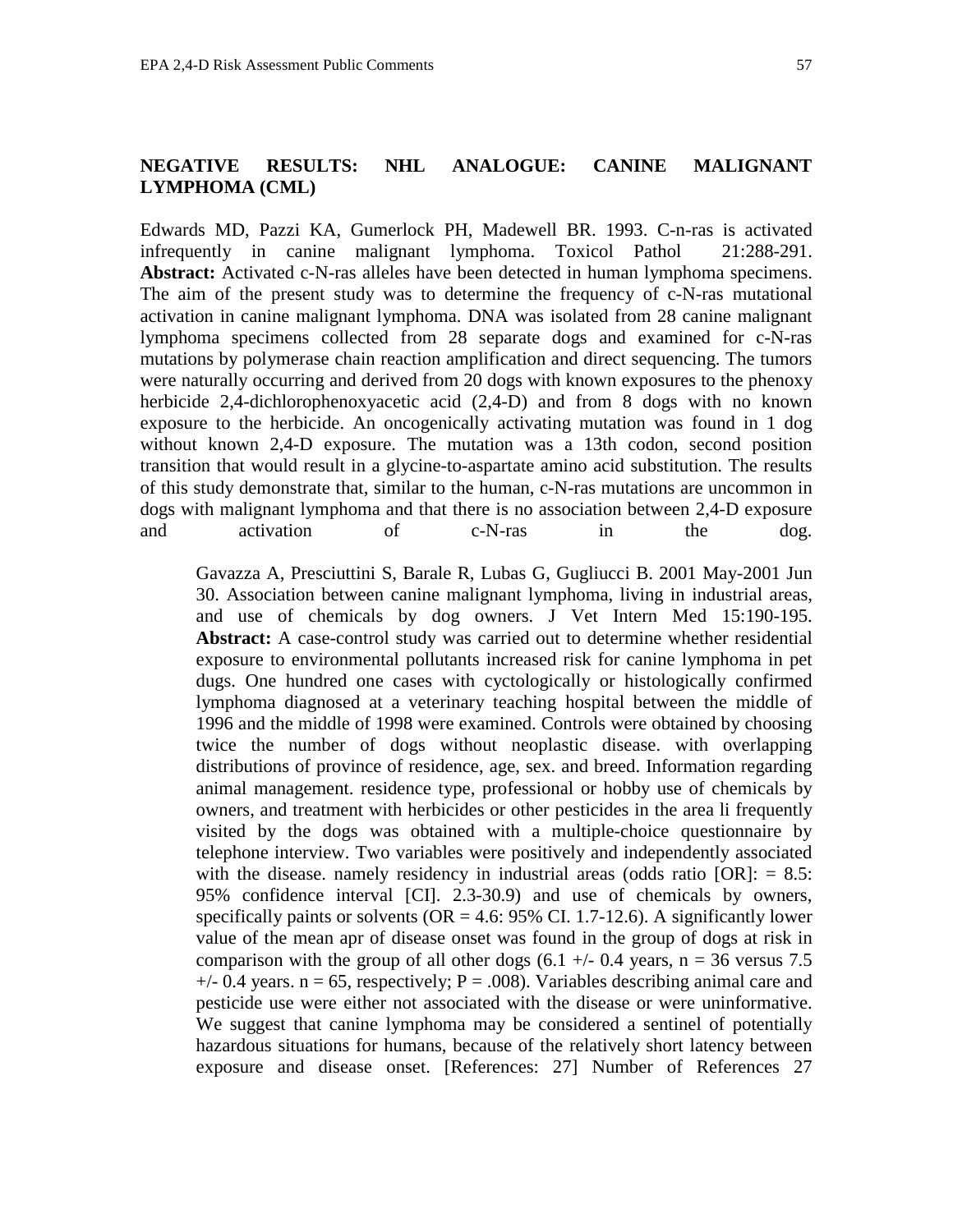Kaneene JB, Miller R. 1999 Jun. Re-analysis of 2,4-d use and the occurrence of canine malignant lymphoma. Veterinary & Human Toxicology 41:164-170. **Abstract:** An independent scientific review panel had concerns involving study design, analysis and interpretation of results in a case-control study investigating the relationship between canine malignant lymphoma(CML) and the use of 2,4-D herbicide. To address these cone-ems, a re-analysis was done to examine 2,4-D use and its association with CML. This case-control study re-analyzed the data using the exposure definition used in the original study, re-analyzed the data using a redefinition of exposure, and conducted a dose-response analysis with the redefined exposure criteria. Our results agreed with the original author's analyses that no effects were found when stratifying by survey method and geographic region, and that there. were no significant differences between separated and pooled control groups. However, we did not confirm a dose-response relationship between 2,4-D use and CML. Additionally, the occurrence of CML was not found significantly associated with the use of 2,4-D. [References: 4] Number of References 4

O'Brien DJ, Kaneene JB, Getis A, Lloyd JW, Swanson GM, Leader RW. 2000 Nov 16. Spatial and temporal comparison of selected cancers in dogs and humans, michigan, usa, 1964-1994. Prev Vet Med 47:187-204.

**Abstract:** Our aim was to investigate the geographic acid time distributions of some biologically similar neoplasms in dogs and humans living in Michigan, USA, between 1964 and 1994. Our objective was to describe and compare the patterns of cancer in the two species while assessing the strength and dependence of those patterns. In this retrospective, registry-based study, histologically confirmed incident human and canine cancer cases were mapped, and secondorder (K function) spatial analysis and one-dimensional nearest neighbor temporal analysis were performed on residence addresses and dares of hospital discharge/diagnosis. Included in the study were all 528 incident cases of canine lymphosarcoma, mammary adenocarcinoma, melanoma and spindle-cell sarcomas diagnosed at a veterinary teaching hospital between 1964 and 1994 having residence addresses in Ingham, Oakland, and Wayne Counties; and a stratified random sample of 913 incident human cases of comparable cancers diagnosed during the same time period from the same counties. Results suggest that processes determining spatial aggregation of cases in dogs and humans were not independent of each other, did not act uniformly over different geographic areas, operated at spatial scales <2000 m regardless of species, and tend to act upon dogs more strongly at shorter distances than on humans. Little evidence of interspecies concurrence of temporal clustering was found. (C) 2000 Elsevier Science B.V. All rights reserved. [References: 57] Number of References 57

====

## **MECHANISMS OF CANCER**

*Mutagenicity (DNA/Chromosome Damage)*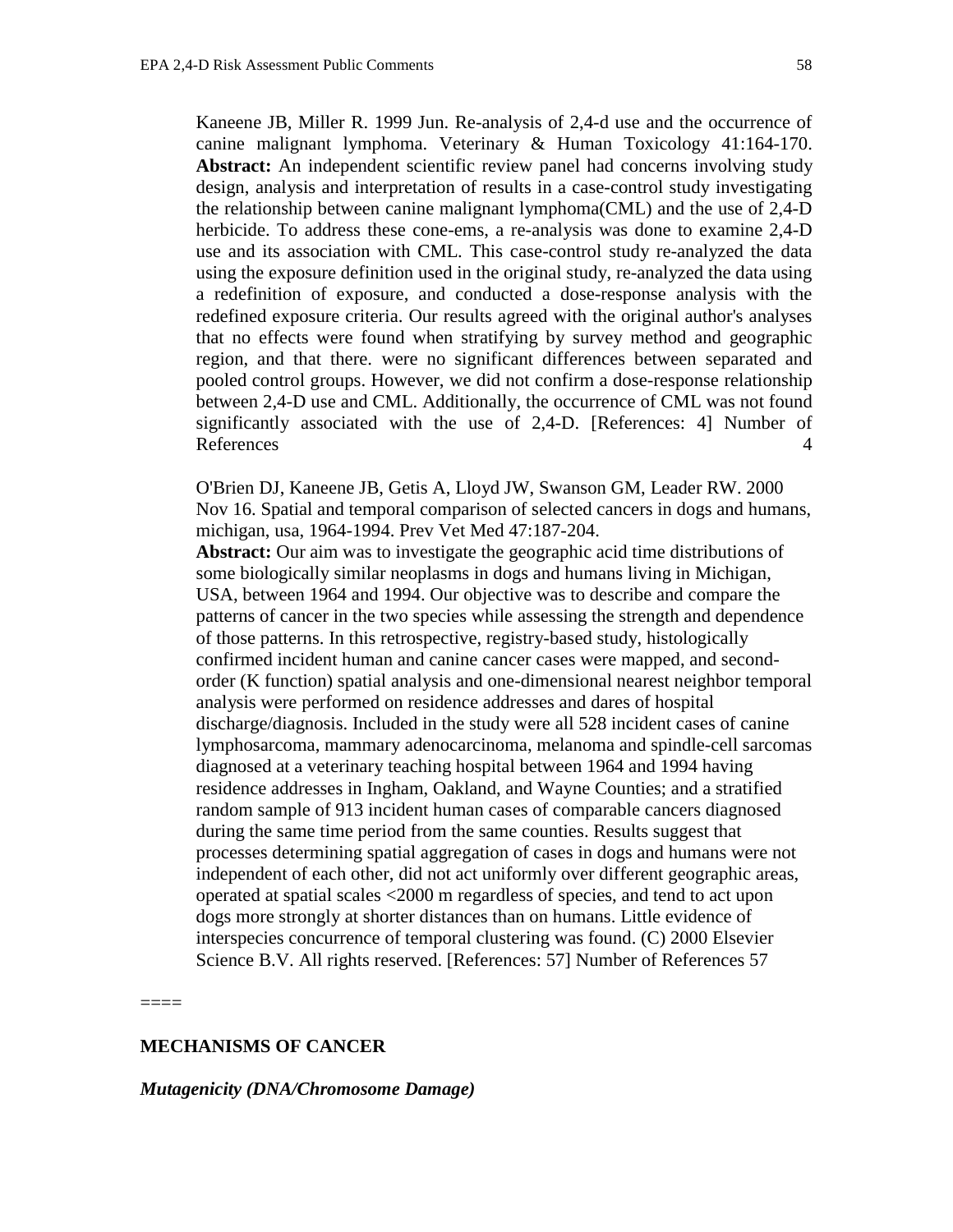Most apoptosis/cell-cycle disruption papers are listed in 'cancer/other mechanisms', below. Of course, mutagenicity and cell-cycle (cell replication) disruptions lead to more diseases than just cancer, but cancer is a major endpoint of such damage. The latter especially leads to cancer, as both cancer and some cell-cycle disruption involve uncontrolled cell replication.

The weight-of-evidence in this subset is notably in opposition to the Agency's conclusion. We found just two published results indicating that 2,4-D is not mutagenic. Considering quality, there is just one, as the other (published as three sequential papers) is authored by consultants paid by the 2,4-D industry, and published in a journal with no standards on conflicts of interest. In contrast, we found 15 published papers showing that 2,4-D is mutagenic (all in journals with quality peer review).

#### **POSITIVE RESULTS: MUTAGENIC**

Arias E. 2003 Jul. Sister chromatid exchange induction by the herbicide 2,4 dichlorophenoxyacetic acid in chick embryos. Ecotoxicology & Environmental Safety 55:338-343.

**Abstract:** As genetic damage may result from exposure to agricultural chemicals, it seemed appropriate to assess the genotoxic potential of 2,4 dichlorophenoxyacetic acid (2,4-D), a widely used broad-leaf herbicide, using a test system that may provide some indications on the genetic risk to animal species in the wild. In the present study, sister chromatid exchange (SCE) induction and cell cycle kinetics alterations by 2,4-D in 4-day old chick embryos were evaluated. Both a commercial herbicide formulation containing 37% 2,4-D isooctyl ester as active ingredient and pure 2,4-D were tested. Chick embryos were treated with 0, 0.5, 1, 2, or 4 mg 2,4-D. Test solutions were applied to the inner shell membrane on day 0 of incubation. Either commercial formulation or pure 2,4-D induced a dose-related increase in SCE frequency over the concentration range from 0 to 4 mg/embryo. Significantly higher SCE frequency was seen for the 4-mg group of embryos treated with the commercial product. A slightly higher SCE value was observed for the vehicle group (acetone-treated embryos) compared with the negative controls (untreated embryos). Significant inhibition of cell cycle progression was evident in both experimental groups and was generally dose related. The extent of changes in cell kinetics was similar in both groups, although somewhat more marked in the group treated with pure 2,4- D. The present findings corroborate the positive results from recent in vivo rodent studies. (C) 2003 Elsevier Science (USA). All rights reserved. [References: 36] Number of References 36

Ateeq B, Farah MA, Ali MN, Ahmad W. 2002 Feb 15. Clastogenicity of pentachlorophenol, 2,4-d and butachlor evaluated by allium root tip test. Mutation Research-Genetic Toxicology & Environmental Mutagenesis 514:105-113. **Abstract:** The meristematic mitotic cells of Allium cepa is an efficient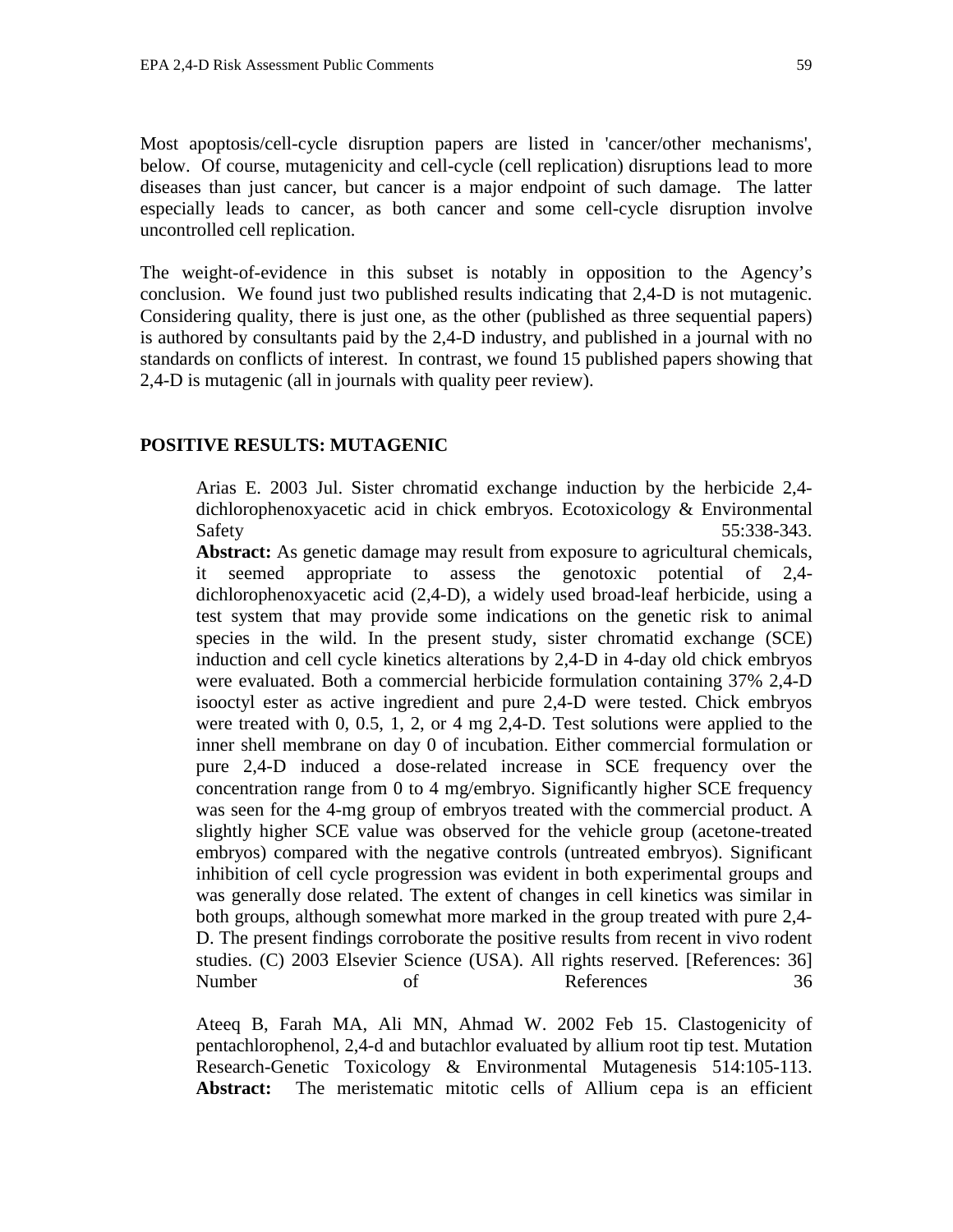cytogenetic material for chromosome aberration assay on environmental pollutants. For assessing genotoxicity of pentachlorophenol (PCP), 2,4 dichlorophenoxyacetic acid (2,4-D) and 2-chloro-2,6-diethyl-N-(butoxymethyl) acetanilide (butachlor), 50% effective concentration (EC50), c-mitosis, stickiness, chromosome breaks and mitotic index (MI) were used as endpoints of genotoxicity. EC50 values for PCP and butachlor are 0.73 and 5.13 ppm, respectively. 2,4-D evidently induced morphological changes at higher concentrations. Some changes like crochet hooks, c-tumours and broken roots were unique to 2,4-D at 5-20 ppm. No such abnormalities were found in PCP and butachlor treated groups, however, root deteriorated and degenerated at higher concentrations  $(\leq 3$  ppm) in PCP. MI in 2,4-D showed a low average of 14.32% followed by PCP (19.53%), while in butachlor it was recorded 71.6%, which is near to the control value. All chemicals induced chromosome aberrations at statistically significant level. The highest chromosome aberration frequency (11.90%) was recorded in PCP at 3 ppm. Large number of c-mitotic anaphases indicated that butachlor acts as potent spindle inhibitor, whereas, breaks, bridges, stickiness and laggards were most frequently found in PCP showing that it is a potent clastogen. (C) 2002 Elsevier Science B.V. All rights reserved. [References: 30] Number of References 30

Figgs LW, Holland NT, Rothmann N, Zahm SH, Tarone RE, Hill R, Vogt RF, Smith MT, Boysen CD, Holmes FF, VanDyck K, Blair A. 2000 Apr. Increased lymphocyte replicative index following 2,4-dichlorophenoxyacetic acid herbicide exposure. Cancer Causes Control 11:373-80. **OBJECTIVE:** Evaluate peripheral blood lymphocyte proliferation (replicative index:RI) and micronuclei frequency (MF) among 2,4-D herbicide applicators. METHODS: Twelve applicators spraying only 2,4-D provided a blood and urine specimen upon enrollment, several urine samples during the spraying season, and a blood specimen at the study's end. Nine controls provided blood and urine specimens upon enrollment and at the study's end. Gas chromatography/tandem mass spectroscopy determined urinary 2,4-D levels and standard in-vitro assays determined RI and MF scores. Applicator RI and MF were compared before and after spraying and with controls. RESULTS: Applicators contributed 45 urine specimens with concentrations ranging from 1.0 to 1700 (microg 2,4-D/g creatinine/L urine) that logarithmically (In) increased as spraying time increased. Applicator RI increased after spraying ( $p = 0.016$ ), independent of tobacco and alcohol use, and demonstrated a weak dose-response with increasing urinary 2,4- D levels ( $p = 0.15$ ). Among 2,4-D applicators, pre-exposure complete blood counts and lymphocyte immunophenotypes were not significantly different from post-exposure measurements. CONCLUSION: Urinary 2,4-D concentration, an exposure biomarker, may be associated with lymphocyte replicative index, a cell proliferation biomarker.

Holland NT, Duramad P, Rothman N, Figgs LW, Blair A, Hubbard A, Smith MT. 2002 Nov 26. Micronucleus frequency and proliferation in human lymphocytes after exposure to herbicide 2,4-dichlorophenoxyacetic acid in vitro and in vivo.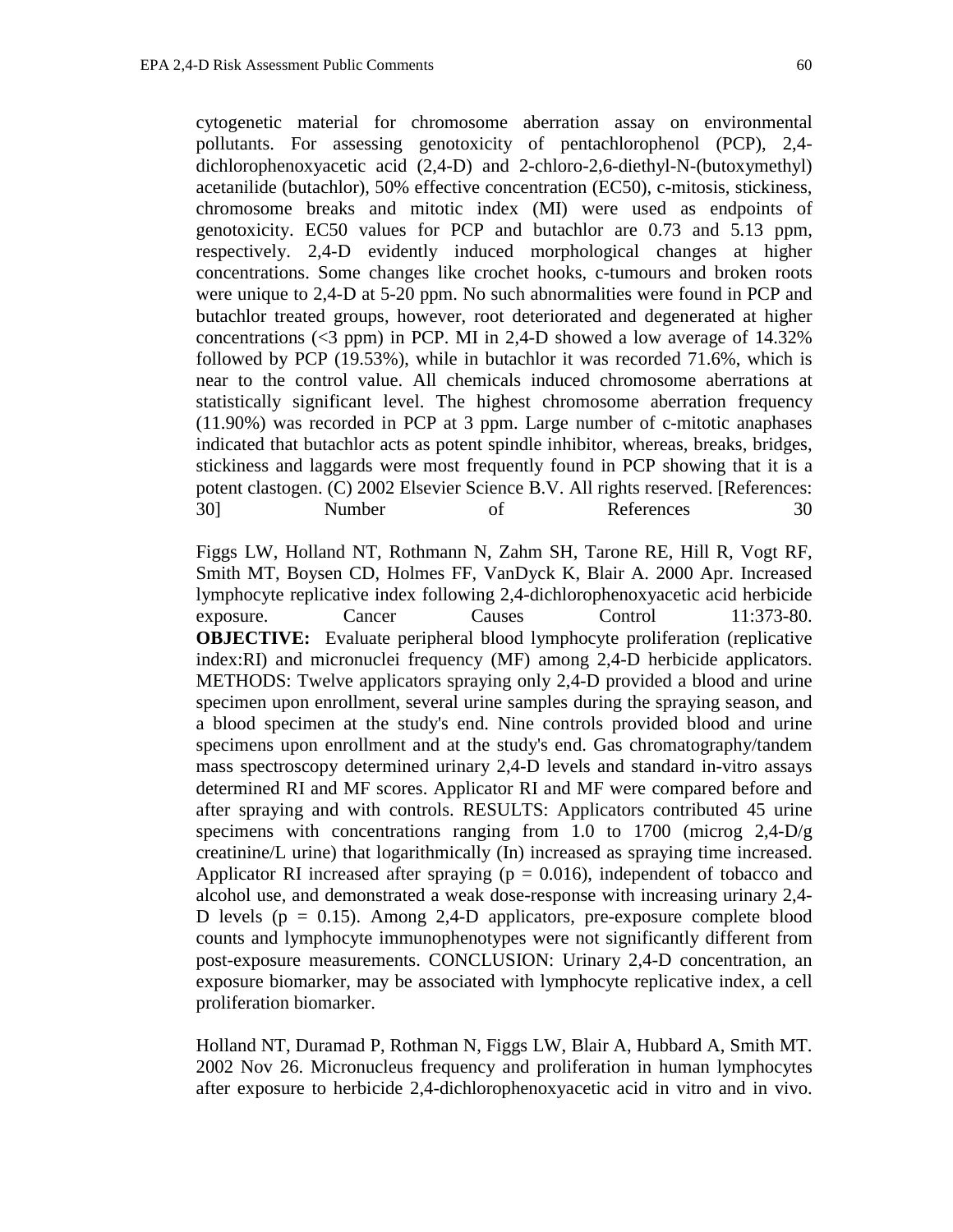Mutation Research-Genetic Toxicology & Environmental Mutagenesis 521:165- 178.

**Abstract:** Widespread use of the herbicide 2,4-dichlorophenoxyacetic acid (2,4- D) and its association with non-Hodgkin's lymphoma (NHL) and other cancers has raised public concern. Here, micronucleus (MN) formation has been used as a biomarker of genotoxicity, and replicative and mitotic indices (MIs) as biomarkers of cell cycle kinetics in human lymphocytes. Cells were cultured either as whole blood or isolated lymphocytes and treated with pure or commercial forms of 2,4-D at doses between 0.001 and 1 mM for 48 h. Exposure to 2,4-D produced a minimal increase in MN in whole blood and even smaller one in isolated lymphocyte cultures. This induction took place only at levels approaching cytotoxicity and was accompanied by a significant inhibition of replicative index (RI). At a low (0.005 mM) dose of commercial 2,4-D, a small, marginally significant increase in RI (12-15%) was found in two independent sets of experiments ( $P = 0.052$ ). Additionally, we found that lymphocyte RI was more affected by commercial 2,4-D containing 9.4% of the chemically pure 2,4-D, than with an equal concentration of the latter suggesting that other ingredients present in the commercial pesticide may be responsible or may enhance the effect of 2,4- D. Mitotic index, however, did not show any significant change with either commercial or pure 2,4-D. The lymphocytes of 12 male applicators exposed solely to 2,4-D during a 3-month period had a significantly higher RI than the same group prior to exposure and than a control group  $(P < 0.01)$ , in accordance with the in vitro finding of increased RI at low doses. (C) 2002 Elsevier Science B.V. All rights reserved. [References: 61] Number of References 61**[NOTE THE SUPER-LOW (5 PICOMOLE) DOSE EFFECT]**

Kaya B, Yanikoglu A, Marcos R. 1999. Genotoxicity studies on the phenoxyacetates 2,4-d and 4-cpa in the drosophila wing spot test. Teratogenesis, Carcinogenesis,  $\&$  Mutagenesis 19:305-312. **Abstract:** The phenoxyacetates 2,4-D and 4-CPA were evaluated for genotoxicity using the Drosophila melanogaster wing spot test, which assesses for somatic mutation and recombination events. Third-instar larvae trans-heterozygous for two recessive mutations affecting the expression of wing trichomes, multiple wing hairs (mwh), and flare (flr) were treated by chronic feeding with different concentrations of the two chemicals. Feeding lasted until pupation of the surviving larvae and the genotoxic effects induced were evaluated in adults for the appearance of wing-blade cell clones with the mwh, flr or mwh-flr phenotypes. Exposure to 2,4-D, at the highest concentration evaluated (10 mM), induced a weak but significant increase in the frequency of two of the categories of recorded spots: large single and total spots; in contrast, the 4-CPA treatments failed to induce any significant increase in the frequency of evaluated spots. When the heterozygous larvae for mwh and the multiple inverted TM3 balancer chromosome were treated with the chemicals, no increases were detected, either after the 2,4-D nor the 4-CPA treatments. (C) 1999 Wiley-Liss, Inc. [References: 30] Number of References 30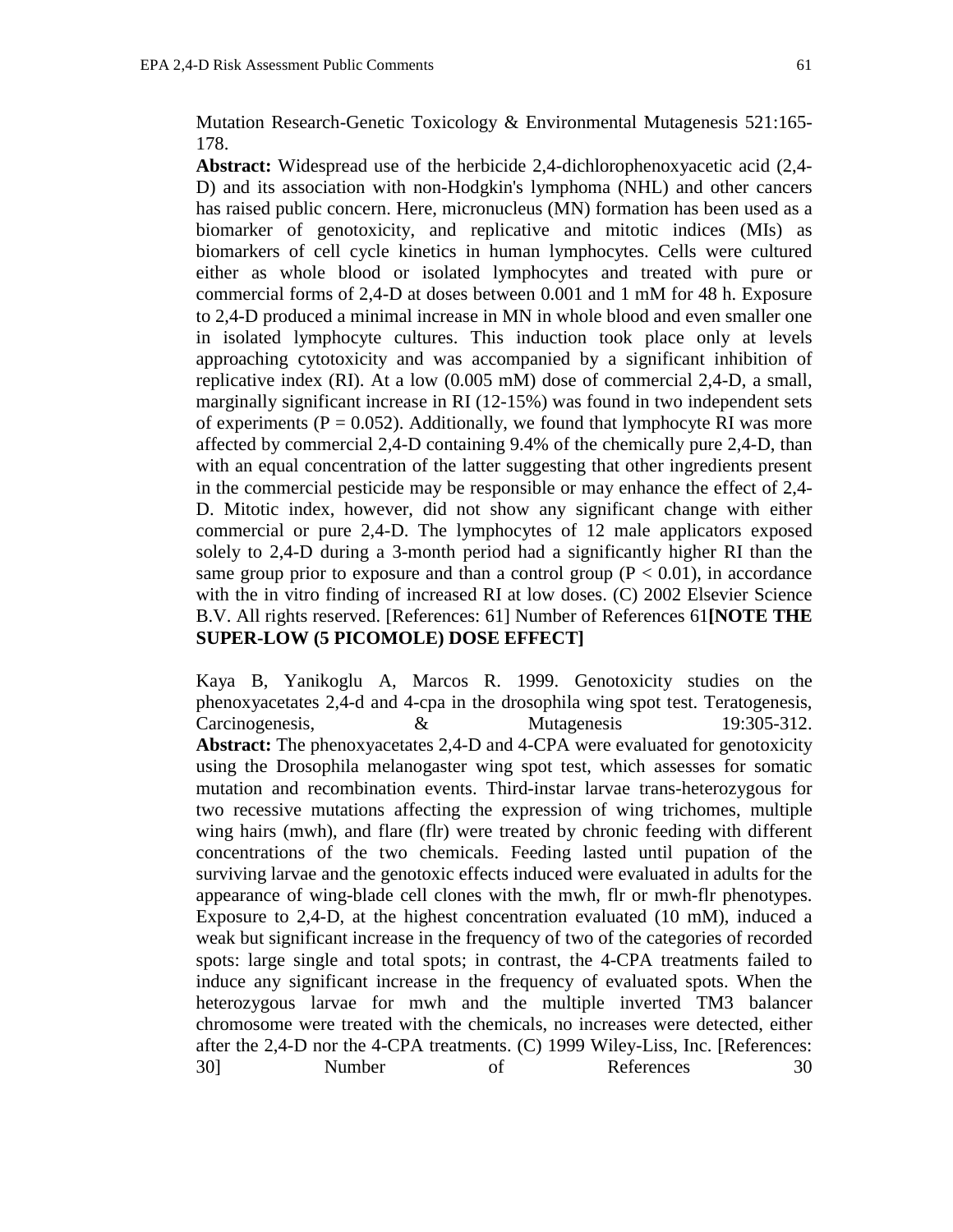Kornuta N, Bagley E, Nedopitanskaya N. 1996. Genotoxic effects of pesticides. J Environ Pathol Toxicol Oncol 15: 75-8. Abstract: Epidemiologic data showed an increase in the number of cancer cases in persons involved in agricultural production using pesticides. According to IARC, more than 25% of pesticides are classified as oncogens. In recent years, the concept of malignant tumors developing after environmental contamination with chemicals has been accepted. Changes in genetic material are at the basis of this process because many environmental pollutants are chemical carcinogens and mutagens with the capacity of causing DNA damage. DNA damage was proposed as a useful parameter for assessing the genotoxic properties of environmental pollutants. The correlation between exposure to carcinogenic substance and the level of DNA damage is essential. Pesticides are highly biologically active chemicals. They may interact with DNA and damage its structure. Such interaction may be critical for the manifestation of carcinogenic properties of different chemicals. We report on the organotropic genotoxic effects of different chemical classes of pesticides (decis, cypermetrin, 2,4-D, polyram) studied by means of alkaline unwinding assay DNA.

Tuschl H, Schwab C. 2003 Mar. Cytotoxic effects of the herbicide 2,4 dichlorophenoxyacetic acid in hepg2 cells. Food & Chemical Toxicology 41:385- 393.

**Abstract:** 2,4-Dichlorophenoxyacetic acid (2,4-D) and its derivatives are herbicides widely used to control the growth of broadleaf and woody plants. Although 2,4-D is well known to be moderately toxic, little information is available on the mechanisms of its toxicity. Results on carcinogenicity, genotoxicity and mutagenicity are contradictory, but neurotoxic, immunosuppressive and hepatotoxic effects have been defined. The aim of the present study was to investigate the cytotoxic effects of 2,4-D on a human hepatoma cell line. HepG2 cells were treated with different concentrations of 2,4- D, and cell viability, induction of apoptosis/necrosis and cell cycle phases were determined. Apoptosis was detected in flow cytometric light scatter histograms, the annexin V assay, the determination of DNA strand breaks with the TUNEL assay and the occurrence of a sub G(0) peak after propidium iodide (PI) staining. The induction of apoptosis by 2,4-D was accompanied by a disruption of the mitochondrial membrane potential as verified by staining with the cationic JG-1 probe. In addition, 2,4-D affected the cell cycle in a concentration-dependent manner. Our investigation suggested that 2,4-D exerts its cytotoxic effects by the induction of apoptosis via a direct effect on the mitochondrial membrane potential. (C) 2002 Elsevier Science Ltd. All rights reserved. [References: 26] Number of References 26

Filkowski J, Besplug J, Burke P, Kovalchuk I, Kovalchuk O. 2003 Dec 9. Genotoxicity of 2,4-d and dicamba revealed by transgenic arabidopsis thaliana plants harboring recombination and point mutation markers . Mutation Research-Genetic Toxicology & Environmental Mutagenesis 542:23-32. **Abstract:** The phenoxy herbicides 2,4-D and dicamba are released daily into the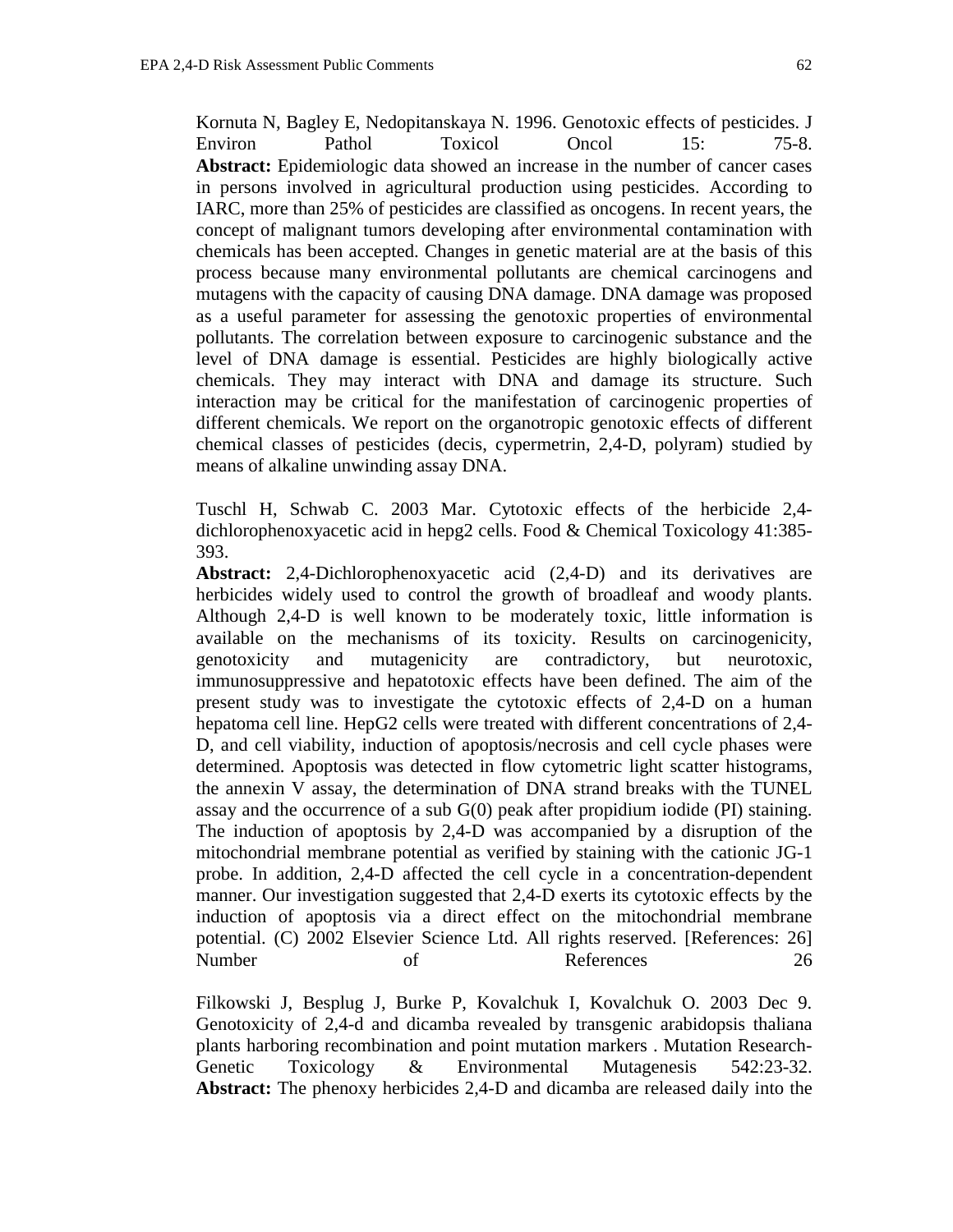environment in large amount. The mechanisms of genotoxicity and mutagenicity of these herbicides are poorly understood, and the available genotoxicity data is controversial. There is a cogent need for a novel genotoxicity monitoring system that could provide both reliable information at the molecular level, and complement existing systems. We employed the transgenic Arabidopsis thaliana 'point mutation' and 'recombination' plants to monitor the genetic effects of the herbicides 2,4-D and dicamba. We found that both herbicides had a significant effect on the frequency of homologous recombination  $A \rightarrowtail G$  mutation. Neither herbicides affected the  $T \rightarrow G$  mutation frequency. Interestingly, these transgenic biomonitoring plants were able to detect the presence of phenoxy herbicides at concentrations that were lower than the guideline levels for Drinking Water Quality. The results of our studies suggest that our transgenic system may be ideal for the evaluation of the genotoxicity of herbicide-contaminated water. Moreover, the unique ability of the plants to detect both double-strand breaks (homologous recombination) and point mutations provides tremendous potential in the study of molecular mechanisms of genotoxicity and mutagenicity of phenoxy herbicides. (C) 2003 Elsevier B.V. All rights reserved. [References: 40] Number of References 40

Garry VF, Tarone RE, Kirsch IR, Abdallah JM, Lombardi DP, Long LK, Burroughs BL, Barr DB, Kesner JS. 2001 May. Biomarker correlations of urinary 2,4-d levels in foresters: genomic instability and endocrine disruption. Environ Health Perspect 109:495-500. **Abstract:** Forest pesticide applicators constitute a unique pesticide use group. Aerial, mechanical-ground, and focal weed control by application of herbicides, in particular chlorophenoxy herbicides, yield diverse exposure scenarios. In the present work, we analyzed aberrations in G-banded chromosomes, reproductive hormone levels, and polymerase chain reaction-based V(D)J rearrangement frequencies in applicators whose exposures were mostly limited to chlorophenoxy herbicides. Data from appliers where chlorophenoxy use was less frequent were also examined. The biomarker outcome data were compared to urinary levels of 2,4-dichlorophenoxyacetic acid (2,4-D) obtained at the time of maximum 2,4-D use. Further comparisons of outcome data were made to the total volume of herbicides applied during the entire pesticide-use season. Twenty-four applicators and 15 minimally exposed foresters (control) subjects were studied. Categorized by applicator method, men who used a hand-held, backpack sprayer in their applications showed the highest average level (453.6 ppb) of 2,4-D in urine. Serum luteinizing hormone (LH) values were correlated with urinary 2,4-D levels, but follicle-stimulating hormone and free and total testosterone were not. At the height of the application season; 6/7 backpack sprayers, 3/4 applicators who used multinozzle mechanical (boom) sprayers, 4/8 aerial applicators, and 2/5 skidderradiarc (closed cab) appliers had two or more V(D)J region rearrangements per microgram of DNA. Only 5 of 15 minimally exposed (control) foresters had two or more rearrangements, and 3 of these 5 subjects demonstrated detectable levels of 2,4-D in the urine. Only 8/24 DNA samples obtained from the exposed group 10 months or more after their last chlorophenoxy use had two rearrangements per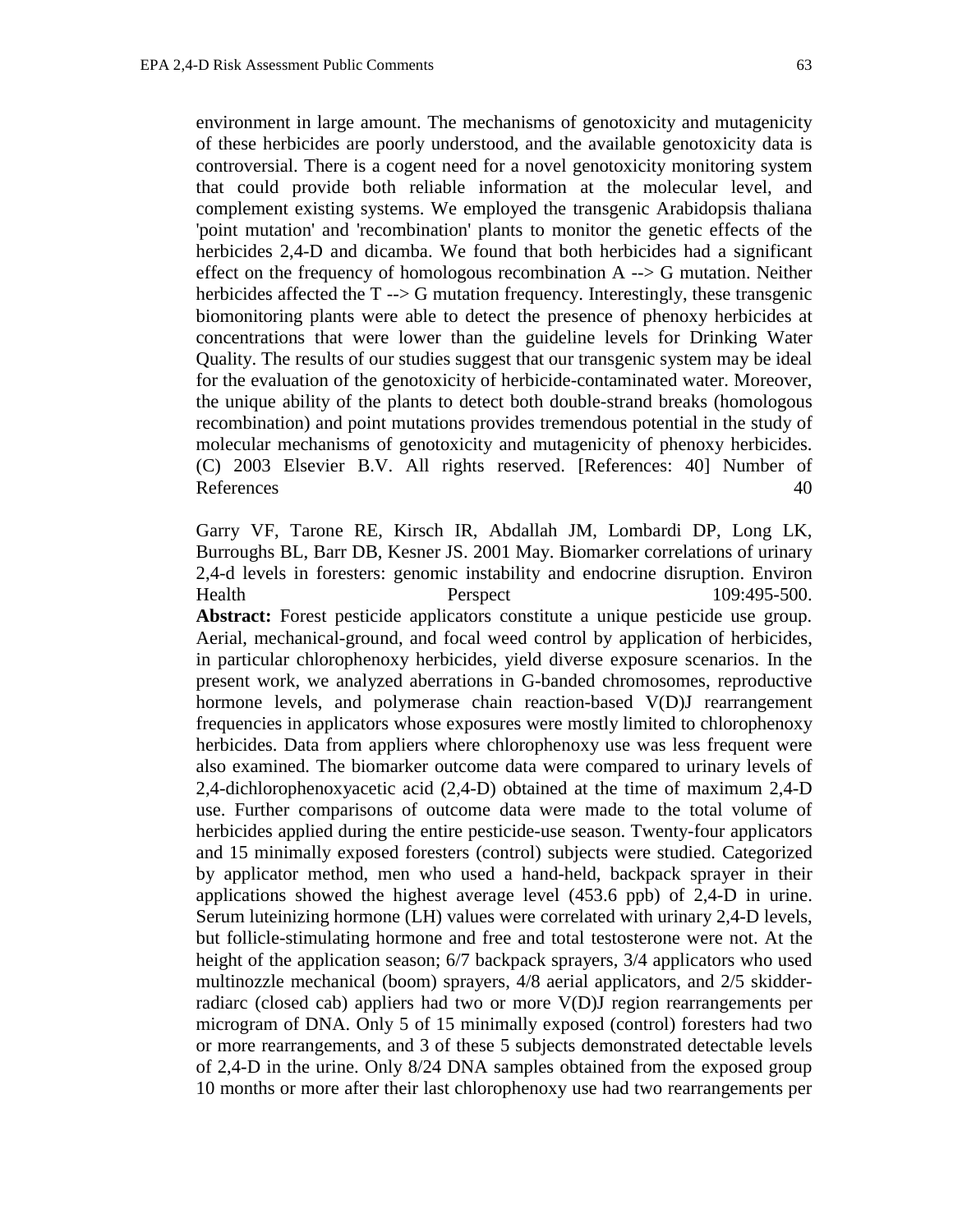microgram of DNA, suggesting that the exposure-related effects observed were reversible and temporary. Although urinary 2,4-D levels were not correlated with chromosome aberration frequency, chromosome aberration frequencies were correlated with the total volume of herbicides applied, including products other than 2,4-D. In summary, herbicide applicators with high urinary levels of 2,4-D (backpack and boom spray applications) exhibited elevated LH levels. They also exhibited altered genomic stability as measured by V(D)J rearrangement frequency, which appears reversible months after peak exposure. Though highly detailed, the limited sample size warrants cautious interpretation of the data. [References: 28] Number of References 28 Keywords:

When administered in rabbits' drinking water, the sodium salt of 2,4-D caused an increase in the number of chromosomes, brain cells with too many chromosomes and cells with multiple chromosome sets. K. Atanassov 1992 'Effect of the herbicide Schpritshormit' (salt in 2,4-D) Animal Science 29:54-61. [ALSO LISTED IN 'POSITIVE RESULTS: BRAIN CANCERS' ABOVE]

The dimethyl amine salt of 2,4-D caused breaks in DNA molecules (genetic material) from human connective tissue. M. Clausen et al. 1990 'Comparison of the cytotoxicity and DNA-damaging properties of 2,4-D' Arch. Toxicol. 64:497- 501.

Sister chromatid exchanges and some other mutagenic effects of 2,4-D or its formulations at various doses were also caused in the following experiments:

 E. Madrigal-Bujadar et al. 2001 Sep. 'Induction of sister chromatid exchanges by 2,4-dichlorophenoxyacetic acid in somatic and germ cells of mice exposed in vivo' Food Chem Toxicol.:39(9):941-6.

Turkula TE & Jalal SM.1985 May-Jun 'Increased rates of sister chromatid exchanges induced by the herbicide 2,4-D' J Hered.:76(3):213-4.

 Korte C & Jalal SM. . 1982 May-Jun '2,4-D induced clastogenicity and elevated rates of sister chromatid exchanges in cultured human lymphocytes' J Hered:73(3):224-6.

Arch Toxicol. 1989;63(3):203-8. Effects of commercial chlorophenolate, 2,3,7,8- TCDD, and pure phenoxyacetic acids on hepatic peroxisome proliferation, xenobiotic metabolism and sister chromatid exchange in the rat. Mustonen R, Elovaara E, Zitting A, Linnainmaa K, Vainio H. Institute of Occupational Health, Department of Industrial Hygiene and Toxicology, Helsinki, Finland.

The induction of hepatic peroxisome proliferation and drug metabolizing enzymes and of sister chromatid exchange (SCE) in lymphocytes was studied in male Han/Wistar rats after exposing them for 2 weeks to a commercial chlorophenolate formulation  $(Ky-5)$  (100 mg/kg/day), to 2,3,7,8-tetrachlorodibenzo-p-dioxin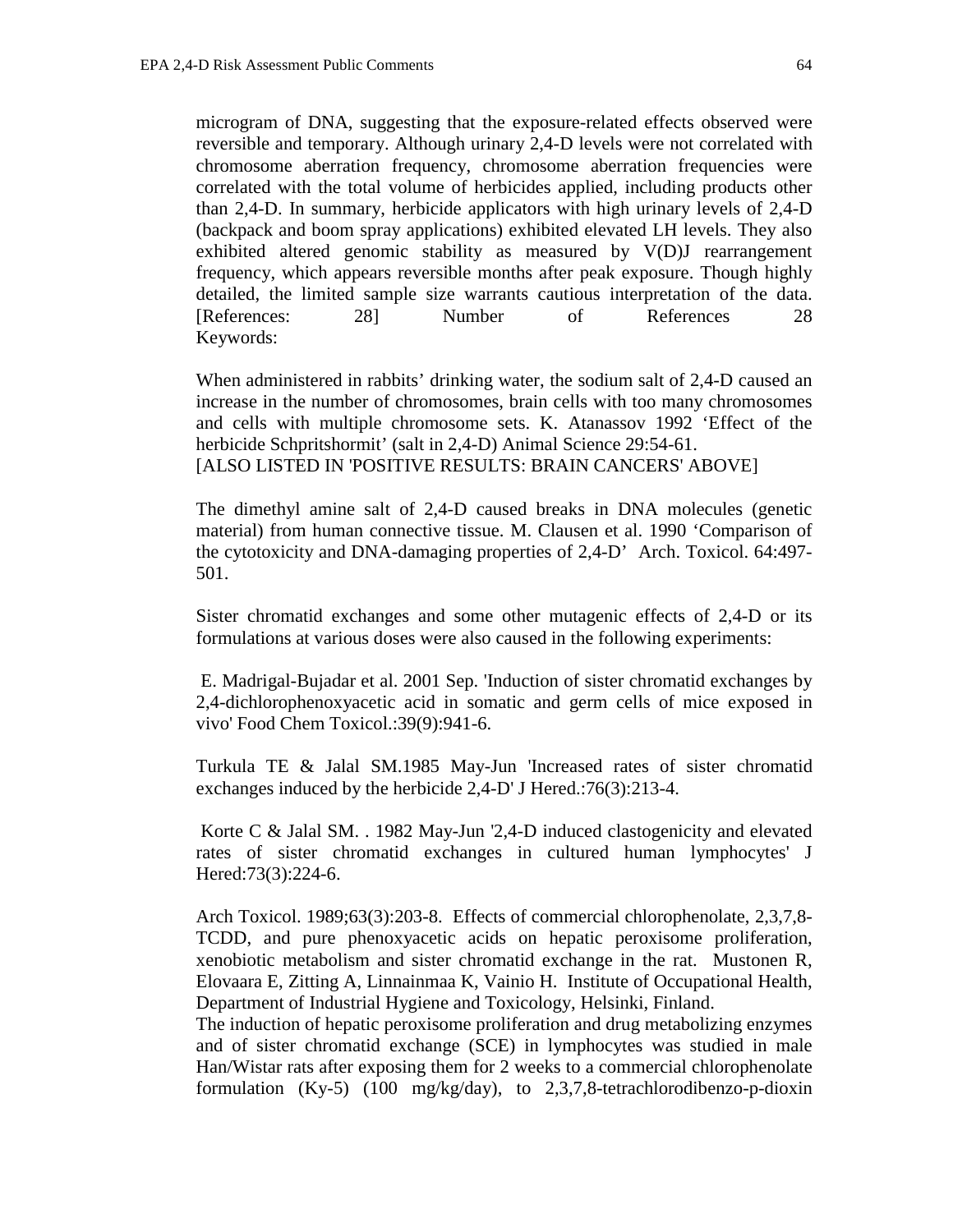(2,3,7,8-TCDD; 0.05-5 micrograms/kg/wk) and to the pure phenoxyacetic acids, 2,4-dichlorophenoxyacetic acid (2,4-D; 100 mg/kg/day) and 2-chloro-4 methylphenoxyacetic acid (MCPA; 100 mg/kg/day). The chlorophenolate formulation and pure 2,4-D and MCPA caused significant increases in the number of peroxisomes in liver cells, although the average size of peroxisomes was not affected, whereas the effect of even the highest dose of 2,3,7,8-TCDD remained small. This finding indicates that dioxin impurities do not account for the peroxisome proliferation induced by chlorophenolate. The relative weight of the liver increased significantly in rats treated with the chlorophenolate formulation and with 2,3,7,8-TCDD (5.0 and 0.5 micrograms/kg). The pattern of induction of xenobiotic metabolizing enzymes showed some differences between chlorophenolate treatment and 2,3,7,8-TCDD treatment. Furthermore, the effects of pure phenoxyacetic acids were different from that seen with chlorophenolate and 2,3,7,8-TCDD. The highest dose of 2,3,7,8-TCDD increased the frequency of SCE in circulating lymphocytes slightly, but significantly. PMID: 2764706 [PubMed - indexed for MEDLINE]

Mutagenesis. 1986 Jul;1(4):241-5. Effects of phenoxyacetic acids on the induction of chromosome aberrations in vitro and in vivo. Mustonen R, Kangas J, Vuojolahti P, Linnainmaa K. Institute of Occupational Health, Department of Industrial Hygiene and Toxicology, Helsinki, Finland.

 The effects of phenoxyacetic acid herbicides were investigated on the induction of chromosome aberrations in human peripheral lymphocyte cultures in vitro and in lymphocytes of exposed workers in vivo. Pure 2,4-dichlorophenoxyacetic acid (2,4-D; 0.125, 0.150, 0.200 and 0.350 mM) did not increase the number of aberrations, whereas the commercial 2,4-D formulation (0.125, 0.250, 0.500, 1.000 and 1.250 mM, with respect to phenoxyacetic acid concentration) significantly increased the number of chromosome aberrations in vitro (without exogenous metabolic activation). The phenoxy acid levels in the breathing zone of the workers varied between 0.3 and 0.4 mg/m3, and the concentrations of phenoxyacetic acids in the urine of the workers after exposure varied from 0.000 to 0.055 mmol/l. There were no increases in chromosome aberrations in peripheral lymphocytes of the exposed subjects. PMID: 3331666 [PubMed indexed for MEDLINE]

Jenssen D, Renberg L. 1976 Aug. Distribution and cytogenetic test of 2,4-D and 2,4,5-T phenoxyacetic acids in mouse blood tissues. Chem Biol Interact 14:279- 89.

**Abstract:** The phenoxyacetic acids 2,4-dichlorophenoxyacetic acid (2,4-D) and 2,4,5-trichlorophenoxyacetic acid (2,4,5-T), extensively used as herbicides, were tested for cytogenetic effects by means of induced micronuclei in erythrocytes of mouse bone marrow. Because of the hig experimental resolution power this is a particularly suitable test system for the detection of weak chromosome breaking activity in mammals. The cytogenetic tests were supplemented with chemical analyses of the concentration the the test substances reaching the target cells...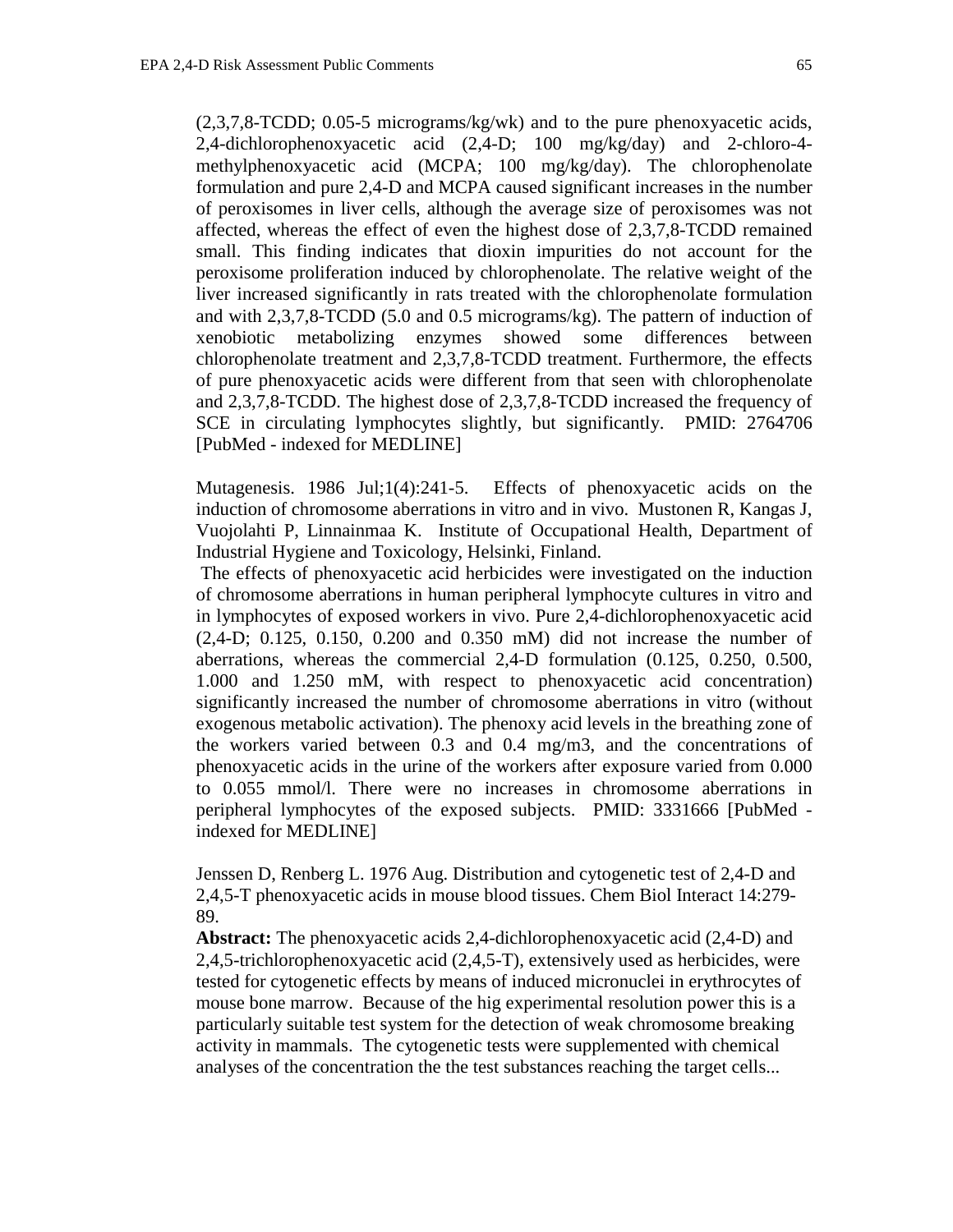Schop RN, Hardy MH, Goldberg MT. 1990 Nov. Comparison of the activity of topically applied pesticides and the herbicide 2,4-D in two short-term in vivo assays of genotoxicity in the mouse. Fundam Appl Toxicol 15:666-75.

Abstract: Genotoxicity of eight topically applied compounds was determined using the bone marrow micronucleus (MN) test and hair follicle nuclear aberration (NA) assay in CD1 mice. Twenty-four hours after a single treatment, cyclophosphamide (CY), applied at doses corresponding to 1/4, 1/8, 1/16, and 1/32 of the published dermal LD50, and N-methyl-N-nitrosourea (MNU), applied at 1/4, 1/8, and 1/16 of the published dermal LD50, were found to increase the incidence of NA in a dose-dependent manner. The frequency of MN was significantly increased only at the highest dose of CY. Using the same protocol, six pesticides applied in dimethyl sulfoxide (DMSO) at doses of 1/8, 1/16, and 1/32 of the dermal LD50 were investigated. Aminocarb and chlordane induced a dose-dependent increase in the frequency of NA, while there was an observed increase in NA incidence at only the highest doses of dichlorvos (DDVP), 4,4'- DDT (DDT), and 2,4-dichlorophenoxyacetic acid (2,4-D). No effect was observed with fenitrothion on nuclear aberrations in hair follicles. Except for the highest dose of chlordane, none of the pesticides tested positive in the bone marrow micronucleus test. Serum cholinesterase levels were reduced to 70 +/- 4.7% of the DMSO control level with DDVP,  $57 +/- 8.2\%$  with aminocarb, and  $60.3 +/- 4.8\%$ with fenitrothion, indicating some systemic activity with these topically applied agents. The data suggest that aminocarb, chlordane, DDVP, DDT, and 2,4-D are genotoxic as determined by the NA assay and that this assay may be more useful in detecting topically applied genotoxic agents than the more often used bone marrow micronucleus test.

Mustonen R, Kangas J, Vuojolahti P, Linnainmaa K. 1986 Jul. Effects of phenoxyacetic acids on the induction of chromosome aberrations in vitro and in vivo. Mutagenesis 1:241-5.

**Abstract:** The effects of phenoxyacetic acid herbicides were investigated on the induction of chromosome aberrations in human peripheral lymphocyte cultures in vitro and in lymphocytes of exposed workers in vivo. Pure 2,4 dichlorophenoxyacetic acid (2,4-D; 0.125, 0.150, 0.200 and 0.350 mM) did not increase the number of aberrations, whereas the commercial 2,4-D formulation (0.125, 0.250, 0.500, 1.000 and 1.250 mM, with respect to phenoxyacetic acid concentration) significantly increased the number of chromosome aberrations in vitro (without exogenous metabolic activation). The phenoxy acid levels in the breathing zone of the workers varied between 0.3 and 0.4 mg/m3, and the concentrations of phenoxyacetic acids in the urine of the workers after exposure varied from 0.000 to 0.055 mmol/l. There were no increases in chromosome aberrations in peripheral lymphocytes of the exposed subjects. ---

Riabchenko NI, Fesenko EV, Antoshchina MM. 1995 Sep-Oct. [A cytogenetic analysis of the combined action of pesticides and irradiation on human lymphocytes]. Radiats Biol Radioecol 35:736-9.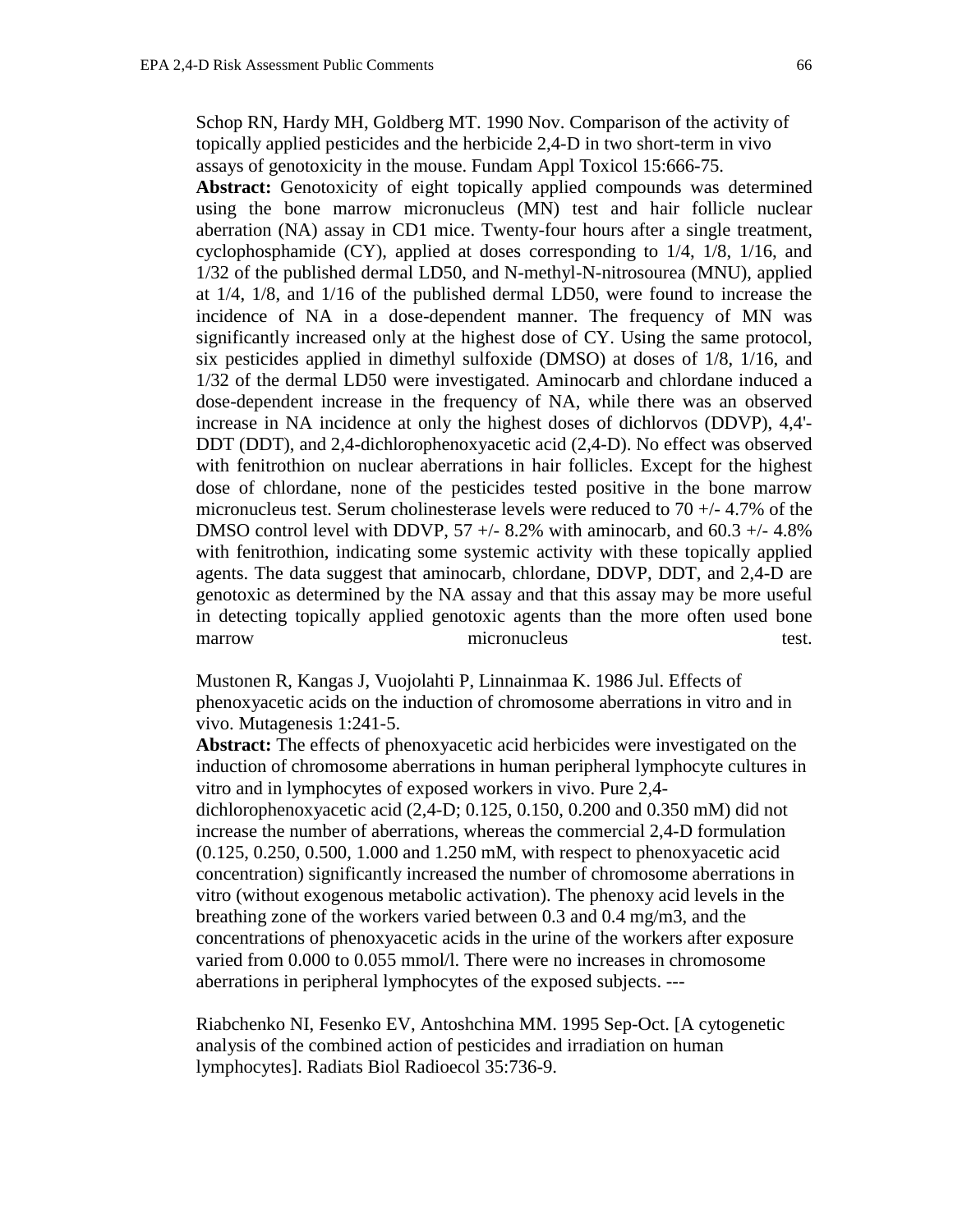**Abstract:** The efficiency of the combined action of pesticides and irradiation at the G(o) stage was studied in cultured human lymphocytes. Carbophos (malathion) increased the yield of chromosome and chromatid fragments in irradiated lymphocytes. Herbicide 2,4-D (dichlorophenoxyacetic acid) raised lymphocyte radiosensitivity by increasing the yield of chromosome type aberrations; the radiosensitizing effect of the herbicide decreased as its concentration increased. ---

Venkov P, Topashka-Ancheva M, Georgieva M, Alexieva V, Karanov E. 2000 Nov. Genotoxic effect of substituted phenoxyacetic acids. Arch Toxicol 74:560- 566.

**Abstract:** The potential toxic and mutagenic action of 2,4-dichlorophenoxyacetic acid has been studied in different test systems, and the obtained results range from increased. chromosomal damage to no effect at all. We reexamined the effect of this herbicide by simultaneous using three tests based on yeast, transformed hematopoietic, and mouse bone marrow cells. The results obtained demonstrated that 2,4-dichlorophenoxyacetic acid: has cytotoxic and mutagenic effects. The positive response of yeast and transformed hematopoietic cells was verified in kinetics and dose-response experiments. The analysis of metaphase chromosomes indicated a statistically proved induction of breaks, deletions, and exchanges after the intraperitoneal administration of 2,4-dichlorophenoxyacetic acid in mice. The study of phenoxyacetic acid and its differently chlorinated derivatives showed that cytotoxicity and mutagenicity are induced by chlorine atoms at position 2 and/or 4 in the benzene ring. The mutagenic effect was abolished by introduction of a third chlorine atom at position 5. Thus 2,4,5-trichlorophenoxyacetic acid was found to have very weak, if any mutagenic effect; however, the herbicide preserved its toxic effect. [References: 25] Number of References 25 Keywords: ---

Zeljezic D, Garaj-Vrhovac V. 2004 Jul 15. Chromosomal aberrations, micronuclei and nuclear buds induced in human lymphocytes by 2,4-dichlorophenoxyacetic acid pesticide formulation. Toxicology 200:39-47.

Abstract: Pesticides of worldwide application are used in agriculture in vast amounts each year, of which herbicides are the most prominent class. Phenoxyacetic herbicides constitute one of the largest groups of herbicides sold in the world. Among them, for many years 2,4-dichlorophenoxyacetic acid (2,4-D) has been the one most used. In this study we used Deherban A, a commercial formulation of 2,4-D to determine its possible genotoxic effect on human lymphocytes in vitro by chromosomal aberration analysis and micronucleus assay including the scoring of nuclear buds. Two different concentrations of pesticide formulation were used so that final concentrations of 2,4-D were 0.4 and 4 microg/ml, both in the presence and in the absence of the liver microsomal fraction as metabolic activator. Both concentrations of pesticide caused an increase in chromatid and chromosome breaks, number of micronuclei and number of nuclear buds. Presence of the S9 mix additionally elevated the number of chromatid breaks and micronuclei in treated lymphocytes.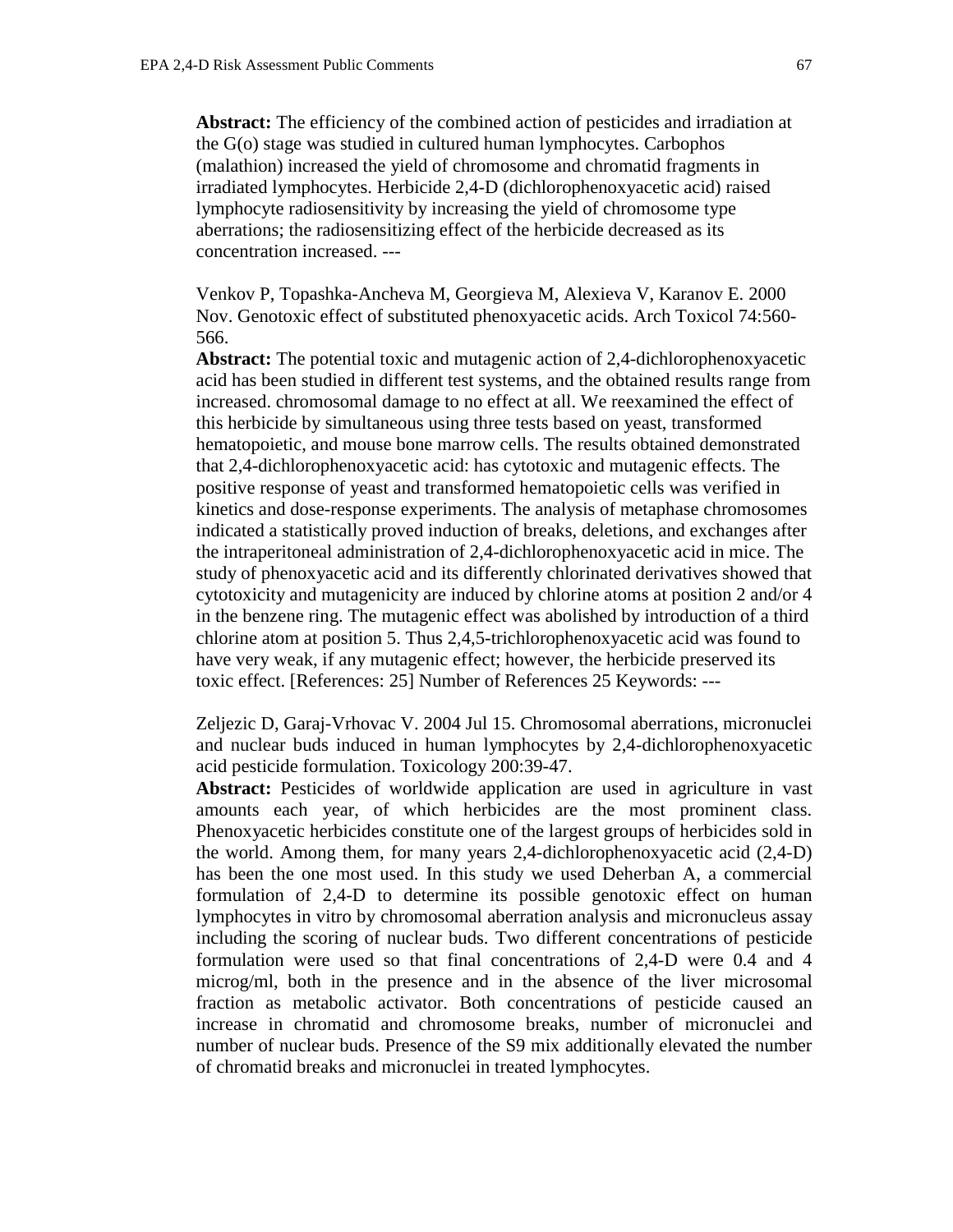Burroughs BL, Johnson CS, Garry VF. 1996. In vitro micronucleus response of commercial chlorophenoxy herbicides and adjuvants:1-5. **Abstract:** (Rough draft without graphs) Chlorophenoxy herbicides, particularly 2,4-D have been epidemiologically associated with excess Non Hodgkins Lymphoma in some studies while not in others (1,2,3,4). In vivo and in vitro studies in animals or in cultured cells of chemically pure chlorophenoxy herbicide do not suggest that these herbicides are notably genotoxic (1 ibid., 5,6,7,8). On the other hand, adjuvants sometimes used in conjunction with these herbicides as spreading and sticking agents have not to our knowledge been examined for genotoxic potential. To test the hypothesis that contaminants in these herbicides or adjuvants might have genotoxic potential, commercial grade chlorophenoxy herbicides, other herbicides and adjuvants were studied. Chemicals used in these in vitro studies were obtained from forest pesticides applicators who use these products in their work. This report is part of a larger laboratory based human population study of forest pesticide applicators.

Tuschl H, Schwab CE. 2004 Aug. Flow cytometric methods used as screening tests for basal toxicity of chemicals. Toxicology in Vitro 18:483-491. Abstract: Aim of the present study was to evaluate the suitability of flow cytometry to test in vitro effects of toxicants. Flow cytometry offers the possibility to study several parameters simultaneously, e.g. cell cycle modulation, apoptosis and necrosis within the same cell culture. The effects of six compounds (acetaminophen = AAP, isoniazid = INH, digoxin, malathion, paraquat and  $2,4$ dichlorophenoxy acetic acid =  $2,4$ -D) on cell cycle were investigated in HepG2 cells and the induction of apoptosis/necrosis was analyzed by a spectrum of flow cytometric assays in HepG2, AAH-1 and YAC-1 cells. Early indicators of apoptosis-loss of mitochondrial membrane polarization-as well as later events of the apoptotic process-annexin V binding and DNA fragmentation-were studied. The phases of the cell cycle and the occurrence of a sub-Go peak of apoptotic cells were determined with propidium iodide staining. The present investigation demonstrated good correlations between results obtained by flow cytometric analyses and the IC50 data of the MEIC  $($  = Multicenter Evaluation of In Vitro Cytotoxicity) study. Regarding the short time required for the tests, the possibility of investigating several parameters of cytotoxicity simultaneously and the ease of performance, flow cytometric analyses are well suited for the pre-screening for toxic effects of chemicals. (C) 2004 Elsevier Ltd. All rights reserved. [References: 22] Number of References 22

Linnainmaa K. 1984. The effects of hypolipidemic peroxisome proliferators on the induction of sister chromatid exchanges. Basic Life Sci 29 Pt B:965-74.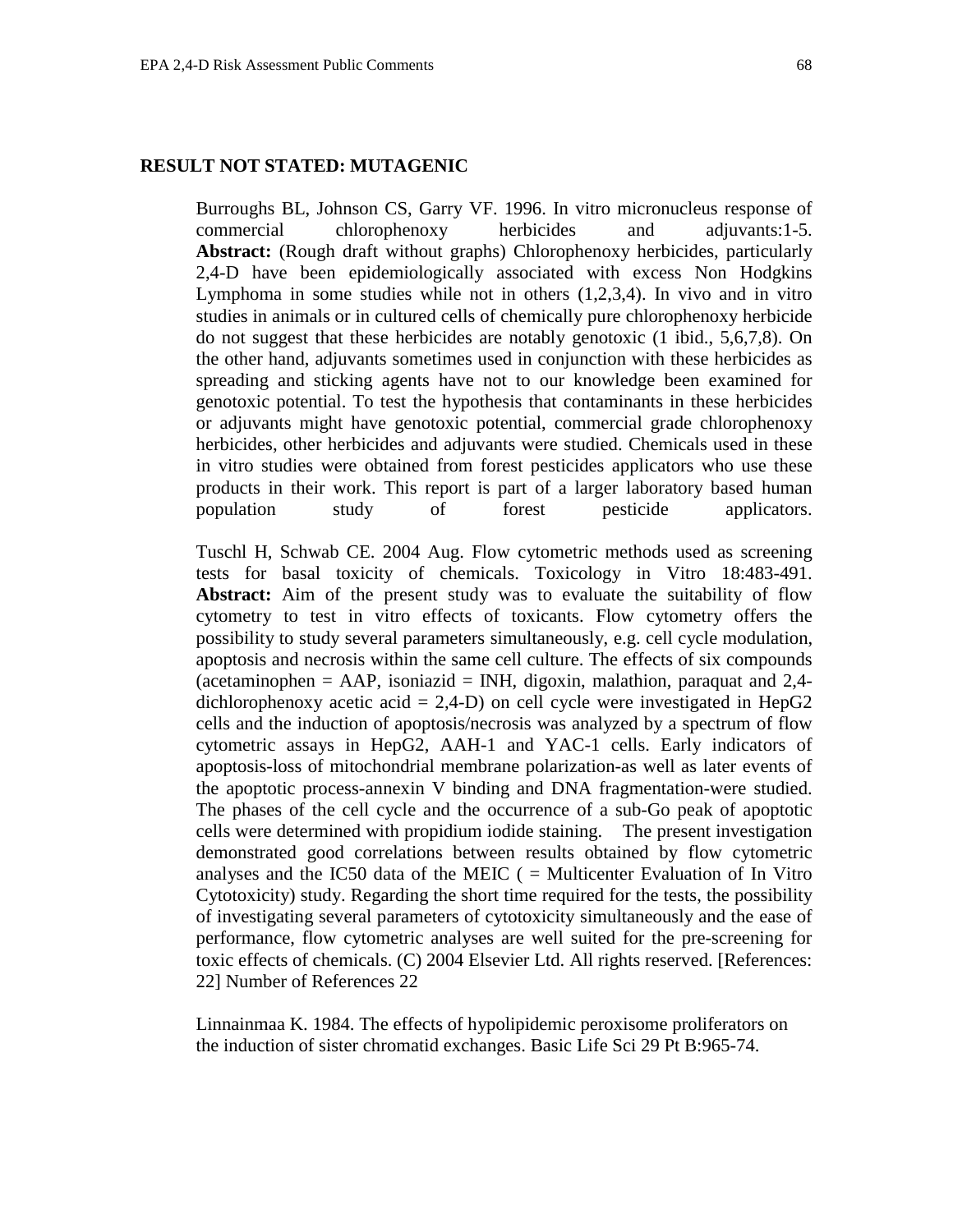## **AMBIGOUS RESULT: MUTAGENIC**

Linnainmaa K. 1984 Jun. Induction of sister chromatid exchanges by the peroxisome proliferators 2,4-D, MCPA, and clofibrate in vivo and in vitro. Carcinogenesis 5:703-7.

**Abstract:** Phenoxy acid herbicides 2,4-dichlorophenoxyacetic acid (2,4-D) and 4 chloro-2-methylphenoxyacetic acid (MCPA) have been found to induce proliferation of peroxisomes in the liver cells of rodents in the same manner as the hypolipidemic drug clofibrate. Both phenoxy acid herbicides and clofibrate (ethyl-alpha-p- chlorophenoxyisobutyrate ) are suspected carcinogens. The present study reports the effect of these agents on the induction of sister chromatid exchange (SCE) in the blood lymphocytes of exposed rats (100 mg/kg with 2,4-D and MCPA, 200 mg/kg with clofibrate for 2 weeks in one intragastric dose/day), in the bone marrow cells of exposed Chinese hamsters (100 mg/kg, treatments as above), and in Chinese hamster ovary (CHO) cells in vitro (10(-5), 10(-4), and 10(-3) M, for 1 h). In the experiments in vitro, the effects of purified 2,4-D and MCPA phenoxy acids were studied, in addition to those of the commercial herbicide formulations and clofibrate. No increase of SCE frequency was observed in the blood lymphocytes of the exposed rats in comparison with the controls. In the bone marrow cells of the exposed Chinese hamsters, a slight increase of SCE was found in the group treated with MCPA but not in the groups treated with 2,4-D or clofibrate. A slight increase in the number of SCEs was characteristic of all the treated CHO cell cultures, both with and without a rat liver microsomal activation system (S9 mix). No clear dose-related effects, however, could be discerned with any of the compounds, and no differences in the SCE induction were observed between the commercial herbicide products and the purified phenoxy acetic acids. The present results support the data which indicate that 2,4-D, MCPA, and clofibrate do not act as direct DNA-damaging agents.

======

#### **NEGATIVE RESULTS: MUTAGENIC**

Charles JM, Cunny HC, Wilson RD, Bus JS, Lawlor TE, Cifone MA, Fellows M, Gollapudi B. 1999 Jul 21. Ames assays and unscheduled dna synthesis assays on 2,4-dichlorophenoxyacetic acid and its derivatives. Mutation Research-Genetic Toxicology & Environmental Mutagenesis 444: 207-216. **Abstract:** 2,4-Dichlorophenoxyacetic acid and several of its derivatives (collectively known as 2,4-D) are herbicides used to control a wide variety of broadleaf and woody plants. The genetic toxicity in vitro of 2,4-D and seven of its salts and esters were examined by employing gene mutation in bacteria (Ames test) and induction of DNA damage and repair in rat hepatocytes. In addition, an in vivo unscheduled DNA synthesis (UDS) assay was performed on 2,4-D. There were no indications of genotoxic potential for 2,4-D acid, or any of its derivatives, in these assays. These results are consistent with the reported lack of carcinogenic potential for 2,4-D in both mice and rats. (C) 1999 Elsevier Science B.V. All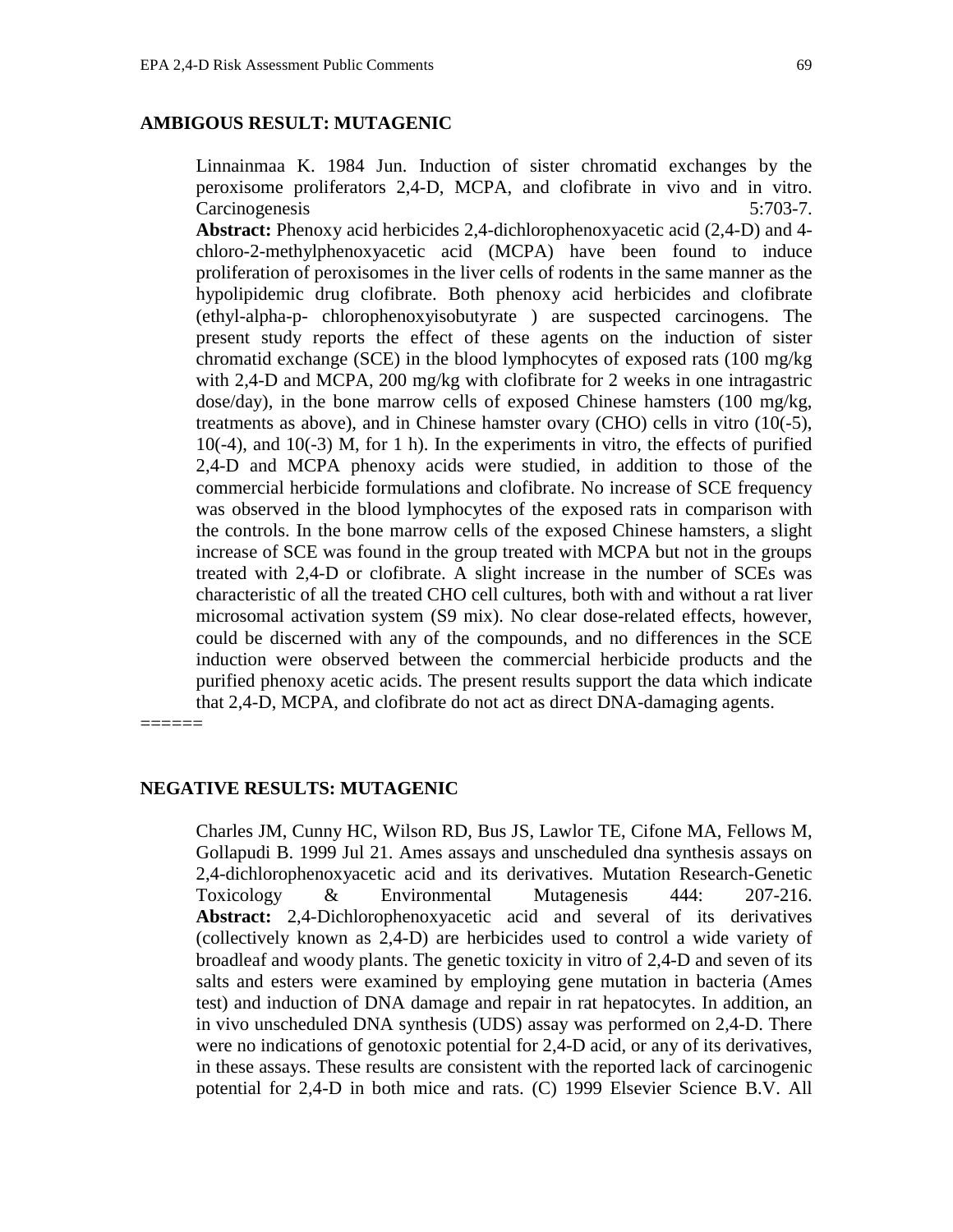=====

rights reserved. [References: 21] Number of References 21

Charles JM et al. 1999 Jul 21. [title unknown] Mutation Research 444:217-226. Charles JM, Cunny HC, Wilson RD, Ivett JL, Murli H, Bus JS, Gollapudi B. 1999 Jul 21. In vivo micronucleus assays on 2,4-dichlorophenoxyacetic acid and its derivatives. Mutation Research-Genetic Toxicology & Environmental Mutagenesis 444:227-234.

Abstract: The potential for 2,4-D and seven of its salts and esters to induce cytogenetic abnormalities in mammalian cells in vivo was investigated in the mouse bone marrow micronucleus test. All the test materials were administered to male and female mice by oral gavage and the frequencies of micronucleated polychromatic erythrocytes (MN-PCE) in the bone marrow were determined at intervals of 24, 48 and 72 h following dosing. There were no significant increases in the incidence of MN-PCE in the treated mice at any of the bone marrow sampling times. These results are consistent with the reported lack of in vitro genetic toxicity for these materials in various in vitro genotoxicity assays as well as the absence of carcinogenic potential for 2,4-D in both mice and rats. (C) 1999 Elsevier Science B.V. All rights reserved. [References: 23] Number of References 23

Linnainmaa K. 1983. Sister chromatid exchanges among workers occupationally exposed to phenoxy acid herbicides 2,4-D and MCPA. Teratog Carcinog Mutagen 3:269-79.

**Abstract:** The induction of sister chromatid exchanges (SCEs) was studied in the peripheral lymphocytes of workers spraying foliage in forestry with phenoxy acid herbicides 2,4-dichlorophenoxyacetic acid (2,4-D) and 2-methyl-4 chlorophenoxyacetic acid (MCPA) or their mixtures. In order to follow possible exposure-related changes in the frequencies of SCEs, three successive blood samples were taken from 50 male sprayers during the spraying season of July-October, 1981. In addition, 15 control subjects not working with herbicides were included in the study. The actual exposure levels of the exposed subjects were estimated by measuring the concentrations of 2,4-D and MCPA in the urine of the sprayers. Enough cells for the SCE analysis were obtained from 35 herbicide workers and 15 control subjects. The concentrations of 2,4-D and MCPA in the urine samples after exposure varied from 0.00 to 10.99 mg/l. No significant differences in the frequencies of SCEs were observed in samples taken before, during, or after the exposure. Furthermore, the means of SCEs in a nonexposed control group of 15 subjects fell in the same range as those of the exposed subjects. A difference in the means of SCEs was observed between nonsmokers and smokers, smokers having significantly higher mean values than nonsmokers. The results of the present study add support to the earlier data indicating that 2,4- D and MCPA do not act as direct DNA-damaging agents.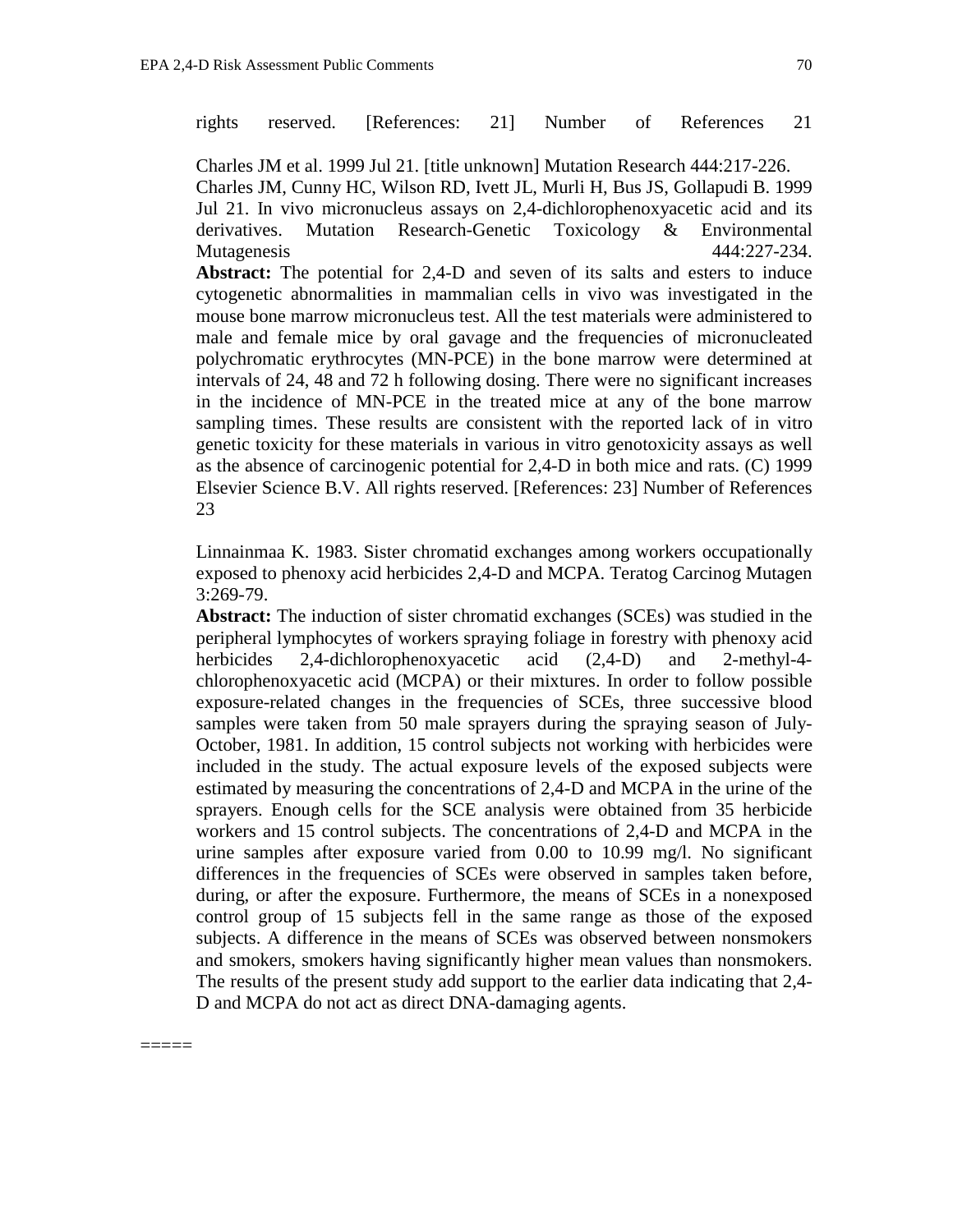## **OTHER CANCER MECHANISMS**

Mechanistic are almost always experimental (prospective, controlled variables) studies. In this sub-category too the positive results overwhelmingly outweigh the negative results. It is thus notable that all published studies of 2,4-D's mechanism of carcinogenicity overwhelmingly and robustly find that 2,4-D plays several procarcinogenic roles. It is notable, as we stated above, that the immune system is a target of 2,4-D, because both the epidemiological and the mechanistic literature strongly support 2,4-D causing immune cancers. These results create considerable doubt about the Agency method of reliance on evaluations of animal studies used to classify 2,4-D as having insufficient evidence of carcinogenicity.

## **POSITIVE RESULTS: OTHER CANCER MECHANISMS**

Blakley BR, Gagnon JM, Rousseaux CG. 1992 Aug. The effect of a commercial 2,4-D formulation on chemical- and viral-induced tumor production in mice. J Appl Toxicol 12:245-9. **Abstract:** Male CD-1 mice were exposed to a commercial formulation of 2,4 dichlorophenoxyacetic acid (2,4-D), the amine derivative, in the drinking water at concentrations ranging from 0 to 0.163% of the formulated product, equivalent to approximately 0-50 mg kg-1 day-1 2,4-D content. The effect of 2,4-D on urethaninduced pulmonary adenoma formation was evaluated following a 105-day exposure. Urethan-induced sleeping times observed following an i.p. injection of urethan (1.5 mg g-1) after 3 weeks of 2,4-D exposure were not altered by 2,4-D, indicating that 2,4-D did not influence urethan elimination. Pulmonary adenoma production, which was evaluated 84 days after urethan injection, was enhanced by 2,4-D exposure but had no effect on tumor size. The effect of 2,4-D on the incidence of spontaneous murine lymphocytic leukemia was evaluated during the 365-day treatment period. Mortality associated with the leukemia virus was not altered by 2,4-D treatment. Exposure to this commercial 2,4-D product at moderately high levels of exposure may modify the development or expression of certain tumors in CD-1 mice. The mechanism of the co-carcinogenic or tumorpromoting activity associated with 2,4-D exposure remains to be determined.

Figgs LW, Holland NT, Rothmann N, Zahm SH, Tarone RE, Hill R, Vogt RF, Smith MT, Boysen CD, Holmes FF, VanDyck K, Blair A. 2000 Apr. Increased lymphocyte replicative index following 2,4-dichlorophenoxyacetic acid herbicide exposure. Cancer Causes Control 11:373-80. **OBJECTIVE:** Evaluate peripheral blood lymphocyte proliferation (replicative index:RI) and micronuclei frequency (MF) among 2,4-D herbicide applicators. METHODS: Twelve applicators spraying only 2,4-D provided a blood and urine specimen upon enrollment, several urine samples during the spraying season, and a blood specimen at the study's end. Nine controls provided blood and urine specimens upon enrollment and at the study's end. Gas chromatography/tandem mass spectroscopy determined urinary 2,4-D levels and standard in-vitro assays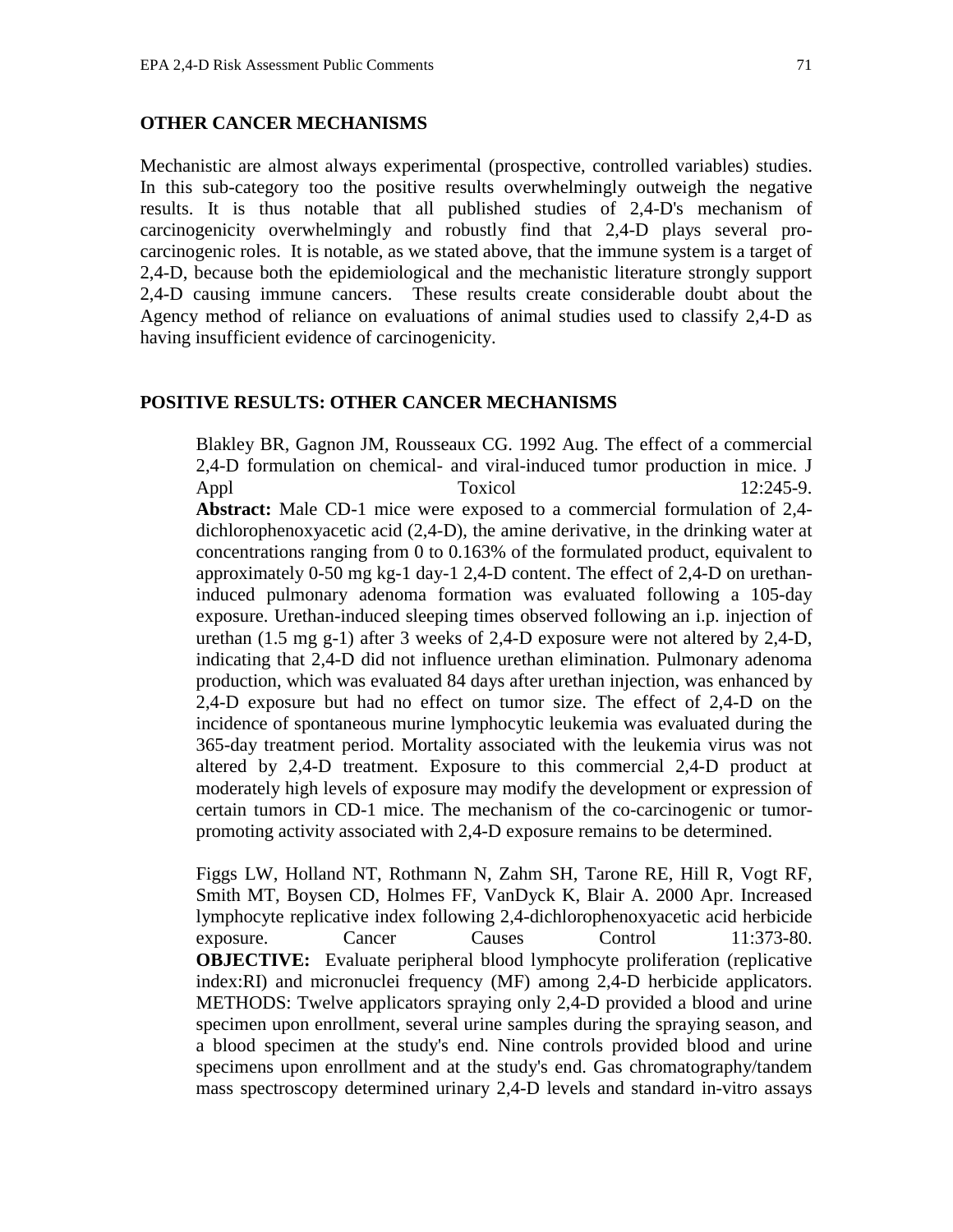determined RI and MF scores. Applicator RI and MF were compared before and after spraying and with controls. RESULTS: Applicators contributed 45 urine specimens with concentrations ranging from 1.0 to 1700 (microg 2,4-D/g creatinine/L urine) that logarithmically (In) increased as spraying time increased. Applicator RI increased after spraying ( $p = 0.016$ ), independent of tobacco and alcohol use, and demonstrated a weak dose-response with increasing urinary 2,4- D levels ( $p = 0.15$ ). Among 2,4-D applicators, pre-exposure complete blood counts and lymphocyte immunophenotypes were not significantly different from post-exposure measurements. CONCLUSION: Urinary 2,4-D concentration, an exposure biomarker, may be associated with lymphocyte replicative index, a cell proliferation biomarker.

[ALSO IN 'POSITIVE' RESULTS/MUTAGENIC']

Holland NT, Duramad P, Rothman N, Figgs LW, Blair A, Hubbard A, Smith MT. 2002 Nov 26. Micronucleus frequency and proliferation in human lymphocytes after exposure to herbicide 2,4-dichlorophenoxyacetic acid in vitro and in vivo. Mutation Research-Genetic Toxicology & Environmental Mutagenesis 521:165- 178.

**Abstract:** Widespread use of the herbicide 2,4-dichlorophenoxyacetic acid (2,4- D) and its association with non-Hodgkin's lymphoma (NHL) and other cancers has raised public concern. Here, micronucleus (MN) formation has been used as a biomarker of genotoxicity, and replicative and mitotic indices (MIs) as biomarkers of cell cycle kinetics in human lymphocytes. Cells were cultured either as whole blood or isolated lymphocytes and treated with pure or commercial forms of 2,4-D at doses between 0.001 and 1 mM for 48 h. Exposure to 2,4-D produced a minimal increase in MN in whole blood and even smaller one in isolated lymphocyte cultures. This induction took place only at levels approaching cytotoxicity and was accompanied by a significant inhibition of replicative index (RI). At a low (0.005 mM) dose of commercial 2,4-D, a small, marginally significant increase in RI (12-15%) was found in two independent sets of experiments ( $P = 0.052$ ). Additionally, we found that lymphocyte RI was more affected by commercial 2,4-D containing 9.4% of the chemically pure 2,4-D, than with an equal concentration of the latter suggesting that other ingredients present in the commercial pesticide may be responsible or may enhance the effect of 2,4- D. Mitotic index, however, did not show any significant change with either commercial or pure 2,4-D. The lymphocytes of 12 male applicators exposed solely to 2,4-D during a 3-month period had a significantly higher RI than the same group prior to exposure and than a control group  $(P < 0.01)$ , in accordance with the in vitro finding of increased RI at low doses. (C) 2002 Elsevier Science B.V. All rights reserved. [References: 61] Number of References 61[ALSO IN 'MUTAGENIC/POSITIVE' RESULTS. **NOTE THE SUPER-LOW (5 PICOMOLE) DOSE EFFECT**]

Kaioumova D, Susal C, Opelz G. 2001 Jan. Induction of apoptosis in human lymphocytes by the herbicide 2,4-dichlorophenoxyacetic acid. Hum Immunol  $62:64-74.$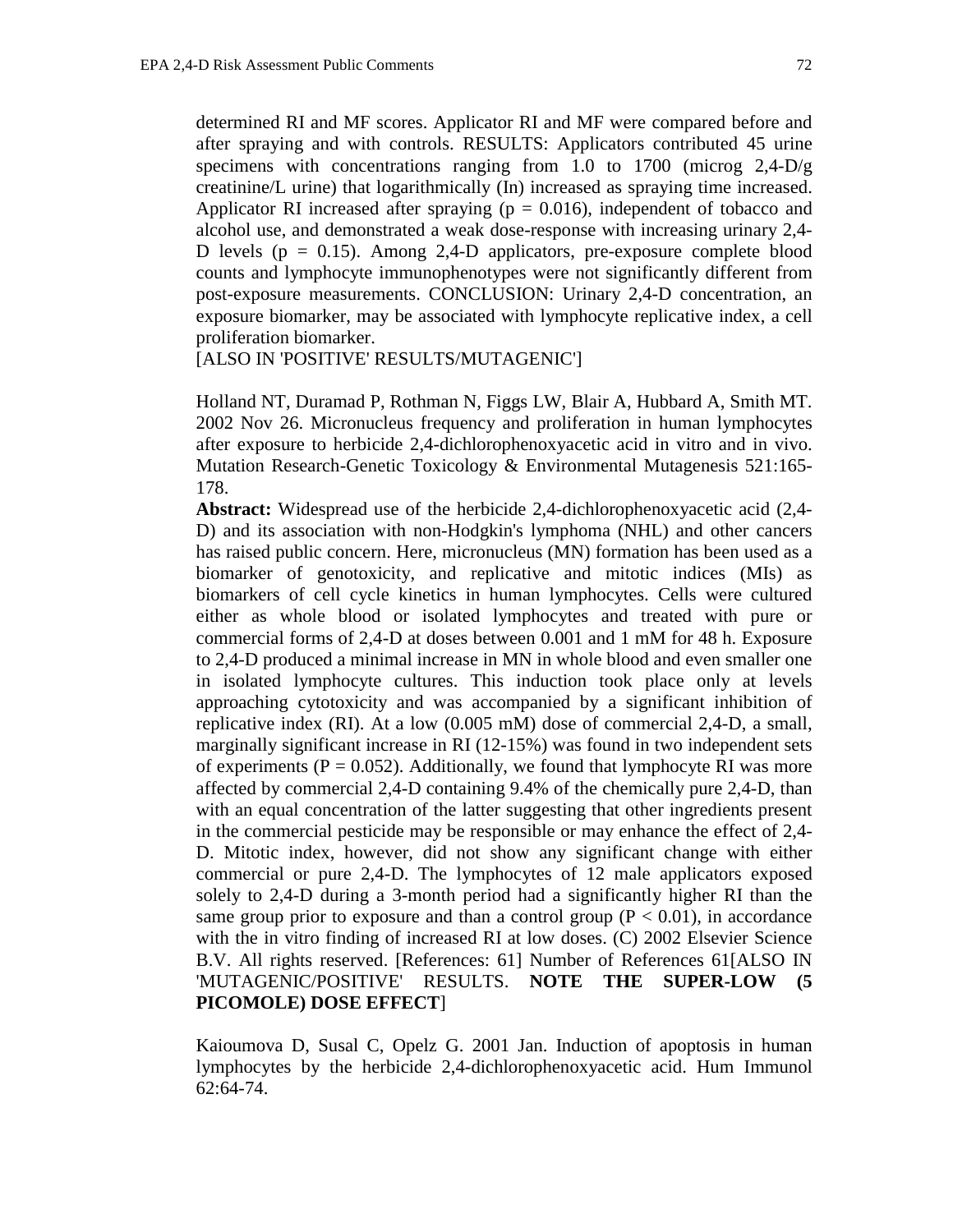**Abstract:** Dimethylammonium salt of 2,4-dichlorophenoxyacetic acid (DMA-2,4-D) is a widely used herbicide that is considered moderately toxic. In the present study we found that DMA-2,4-D is able to cause apoptosis in peripheral blood lymphocytes of healthy individuals and Jurkat T cells. Apoptosis induced by DMA-2,4-D was dose and time dependent, independent of Fas, TNF receptor 1 or the aromatic hydrocarbon receptor, and involved disruption of the mitochondrial transmembrane potential and activation of caspase-9. ZVAD-FMK, a broad-spectrum inhibitor of caspases, blocked DMA-2,4-D-induced apoptosis completely. While an inhibitor of caspase-9, as well as caspase-9 and caspase-3 inhibitors in combination, strongly blocked DMA-2,4-D-induced apoptosis, an inhibitor of caspase-3 had a moderate inhibitory effect. Unlike Fas-mediated apoptosis, the initiator caspase, caspase-8, was not involved in DMA-2,4-Dinduced apoptosis. Transfection of Jurkat cells with Bcl-2 prevented DMA-2,4-Dinduced disruption of the mitochondrial transmembrane potential and led to a complete blockage of apoptosis. Our data indicate that DMA-2,4-D kills human lymphocytes by initiating apoptosis via a direct effect on mitochondria. The activation of caspases occurs downstream of mitochondrial damage, and the dysfunction of mitochondria appears to be sufficient for triggering all downstream events leading to apoptosis.

Lin N, Garry VF. 2000. *In vitro* studies of cellular and molecular developmental toxicity of adjuvants, herbicides, and fungicides commonly used in Red River Valley, Minnesota. Journal of Toxicology & Environmental Health - Part A 60:423-439.

**Abstract:** Recent epidemiologic studies showed increased frequency of birth defects in pesticide applicators and general population of the Red River Valley, Minnesota. These studies further indicated that this crop growing area used more chlorophenoxy herbicides and fungicides than elsewhere in Minnesota. Based on frequency of use and known biology, certain herbicides, pesticide additives, fungicides, and mycotoxins and suspect agents. To define whether these agents affect developmental endpoints *in vitro*, 16 selected agrochemicals were examined using the MCF-7 breast cancer cell line. In the flow cytometric assay, cell proliferation in this estrogen-responsive cell line indicates xenobioticmediated estrogenic effects. Cell viability, morphology, ploidy, and apoptosis were incorporated in this assay. Data showed that the adjuvants X-77 and Activate Plus induced significant cell proliferation at 0.1 and 1 ìg/ml. The commerical-grade herbicide 2,4-D LV4 and 2,4-D amine induced cell proliferaton at 1 and 10 ìg/ml. The reagent-grade 2,4-D products failed to induce proliferation over the same concentration range, suggesting that other ingredients in the commercial products, presumably adjuvants, could be a factor in these results. The fungicides triphenyltin and mancozeb induced apoptosis at concentration of 4.1 ìg/ml (10-5 M). Data provide a mechanistic step to understanding human reproductive and developmental effects in populations exposed to these agrochemicals, and initiative to focusing limited resources for future use *in vivo* animal developmental toxicity studies.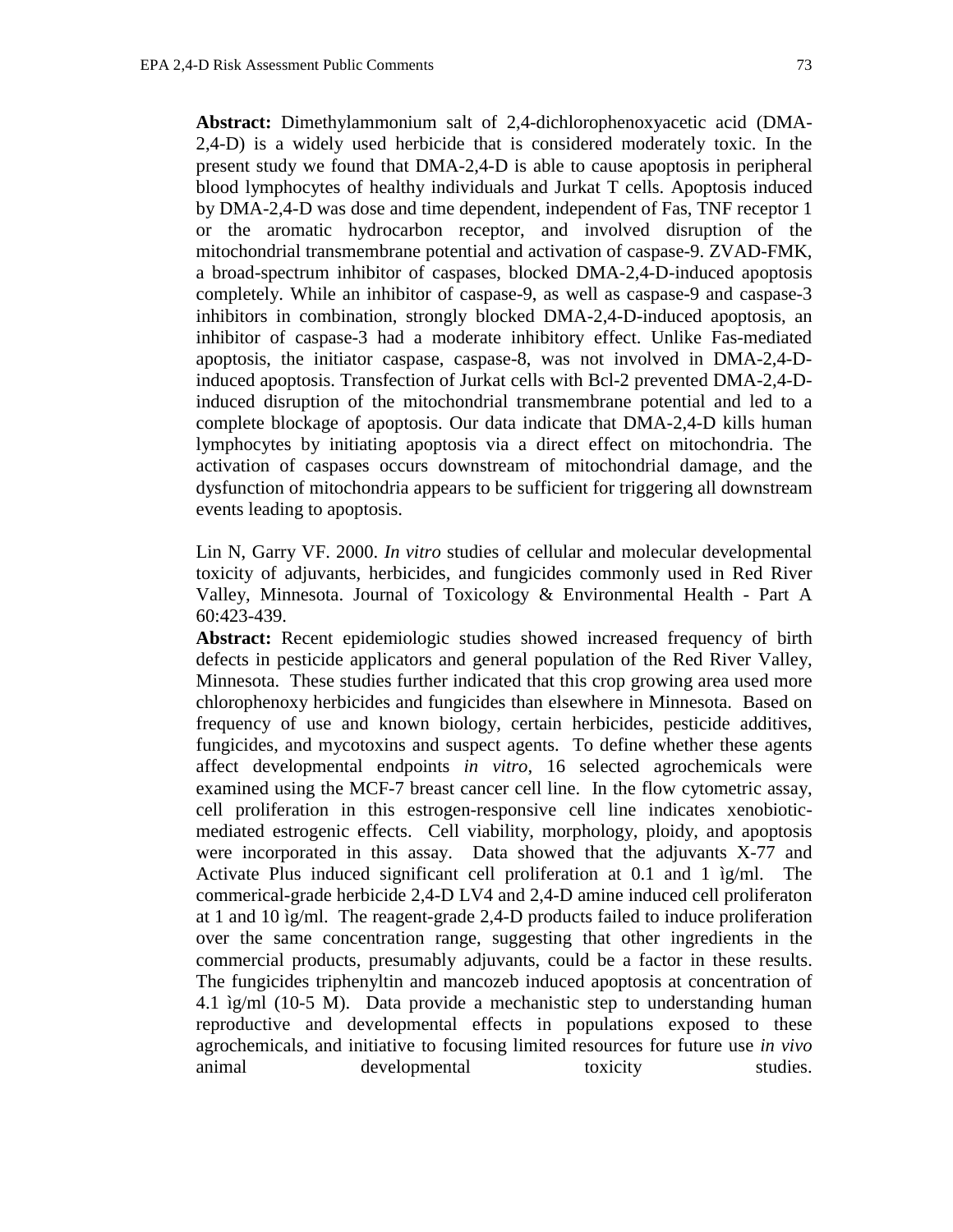Merillon JM, Filali M, Duperon P, Montagu M, Chenieux JC, Rideau M. 1995 Jul-1995 Aug 31. Effect of 2,4-dichlorophenoxyacetic acid and habituation on lipid and protein composition of microsomal membranes from periwinkle cell suspensions. Plant Physiology & Biochemistry 33:443-451. **Abstract:** Investigations on biochemical changes associated with habituation in plant cells and tissues grown in vitro are still Limited. In the present work, we have compared the lipid and protein composition of microsomal membranes prepared from two Catharanthus roseus cell lines: a 2,4-dichlorophenoxyacetic acid (2,4-D)-dependent line and a fully-habituated line selected from the former. In order to distinguish changes associated with habituation from those associated with 2,4-D treatment, each line was grown for one passage in medium with or without 2,4-D. The auxin Provoked a lower amount of phospholipid, a higher free-sterol to phospholipid ratio, and a decreased fluidity in microsomal membranes, all parameters usually associated with cell senescence. On the other hand, habituation decreased the free sterol to phospholipid ratio, increased the oleic add to linoleic acid ratio and the sitosterol to campesterol ratio. The fluidity of the membranes from habituated cells increased. Habituation, as well as treatment of the cells with 2,4-D, changed the polypeptide profiles of the microsomal membranes. The data lead to the conclusion that membranes are targets for biochemical changes associated with habituation. They also support the hypothesis that some similarities exist between habituated cells and animal tumour cells. [References: 38] Number of References 38

Ozaki K, Mahler JF, Haseman JK, Moomaw CR, Nicolette ML, Nyska A. 2001 Jul. Unique renal tubule changes induced in rats and mice by the peroxisome proliferators 2,4-dichlorophenoxyacetic acid (2,4-d) and wy-14643. Toxicol Pathol 29:440-450.

**Abstract:** Peroxisome proliferators are non-mutagenic carcinogens in the liver of rodents, acting both as initiators and promoters. The National Toxicology Program (NTP) conducted a study of several peroxisome proliferators (PPs), including Wyeth (WY)-14643 as a prototypical PP and 2,4-dichlorophenoxyaceti c acid (2,4-D) as a weak PP, in Sprague-Dawley rats, B6C3F1 mice, and Syrian hamsters. In the kidney, an unusual change was observed in the outer stripe of the outer medulla, especially in rats treated with 2,4-D or WY-14643. This change was characterized by foci of tubules that were partially or completely lined by basophilic epithelial cells with decreased cytoplasm and high nuclear density. Changes typical of chronic nephropathy such as interstitial fibrosis or basement membrane thickening were not associated with these foci. Results of immunohistochemical staining for catalase and cytochrome P-450 4A in the kidney indicated increased staining intensity in renal tubular epithelial cells primarily in the region where the affected tubules were observed; however, the altered cells were negative for both immunohistochemical markers. Ultrastructurally, affected cells had long brush borders typical of the P3 tubule segment. The most distinguishing ultrastructural change was a decreased amount of electronlucent cytoplasm that contained few differentiated organelles and, in particular, a prominent reduced volume and number of mitochondria; changes in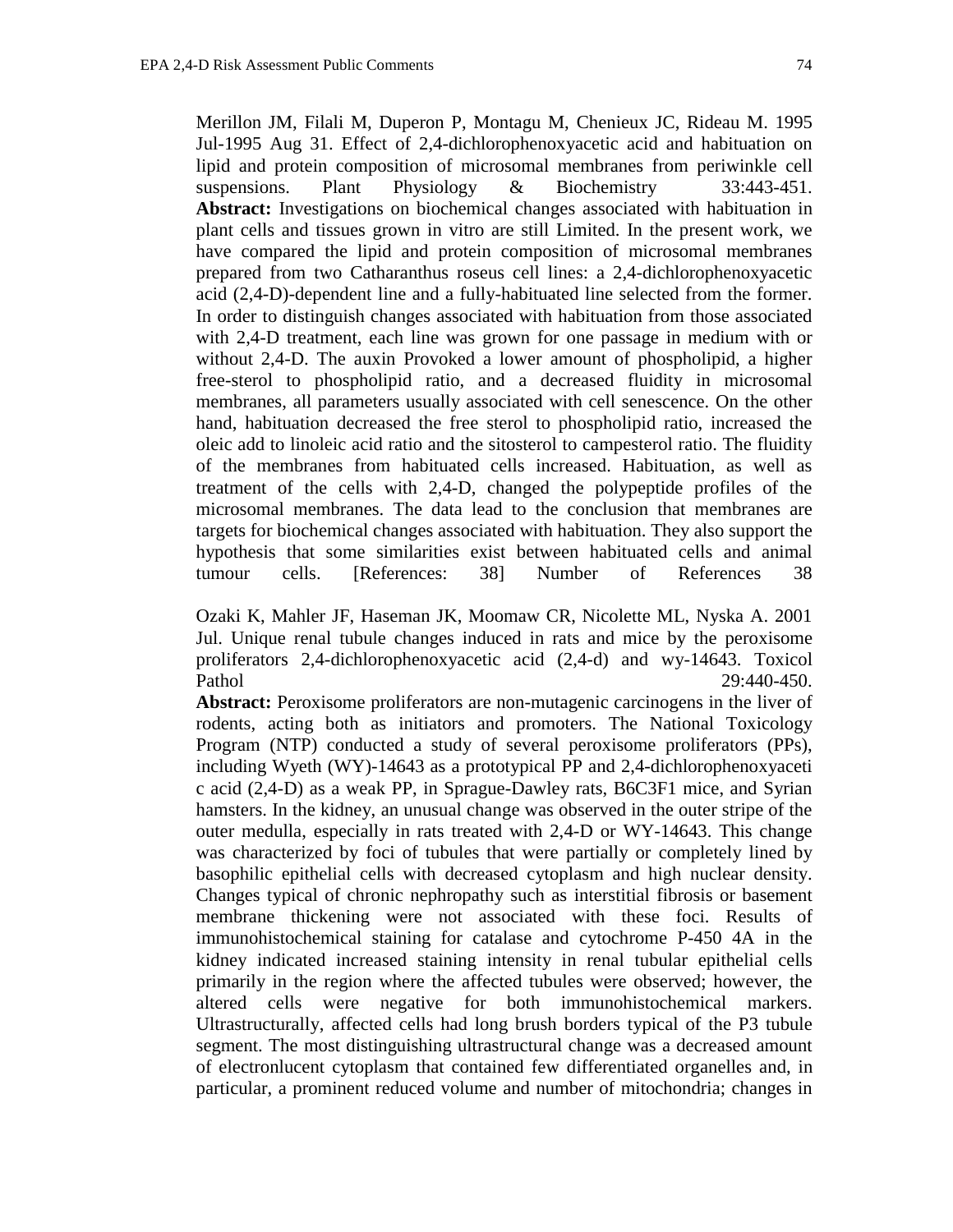peroxisomes were not apparent. In addition to the lesion in rats, mice treated with the highest dose of 2, 4-D, but not WY-14643, manifested similar renal tubular changes as seen by light microscopy. Neither chemical induced renal tubular lesions in hamsters. Hepatocellular changes characteristic of PPs were present in all 3 species treated with WY-14643, but not 2,4-D. These results indicate that the rat is the species most sensitive to the nephrotoxic effects of PPs and there is a site specificity to this toxicity related to areas of PP-related enzyme induction. Although 2, 4-D is considered a weak PP for the liver, it was the most effective at inducing renal lesions, indicating that the toxic potency of various PPs will depend on the target organ. [References: 38] Number of References 38

Palmeira CM, Moreno AJ, Madeira VMC. 1994 Jul. Interactions of herbicides 2,4-d and dinoseb with liver mitochondrial bioenergetics. Toxicology & Applied Pharmacology 127:50-57.

**Abstract:** The herbicides 2,4-D (2,4-dichlorophenoxyacetic acid) and dinoseb (2 sec-butyl-4,6-dinitrophenol), were tested in mitochondria because they are putative toxins to the organisms. To understand the toxic mechanisms involved, we have determined if mitochondrial bioenergetic functions are affected. Dinoseb partially inhibits uncoupled respiration, reflecting its limited interaction with the mitochondrial redox chain at the level of succinate dehydrogenase and cytochrome c reductase (complex III). Additionally, it increased the rate of state 4 oxygen consumption, stimulated ATPase activity, induced permeabilization of membrane mitochondria to H+, and depressed Delta Psi. These data characterize dinoseb as a classical proton uncoupler. The herbicide 2,4-D decreased Delta Psi as a function of concentration and the rate of repolarization was also progressively decreased. State 3 and uncoupled respiration were depressed by approximately the same extent (60%), ruling out interactions on phosphorylation assembly independent of the redox chain. The herbicide strongly inhibited succinate dehydrogenase and cytochrome c reductase (complex III), whereas cytochrome c oxidase was not affected. Additionally, 2,4-D also uncoupled mitochondria at concentrations 1000-fold higher than those required for a similar dinoseb effect. This study therefore suggests that dinoseb- and 2,4-D-induced cellular damage, as we have reported before, is putatively preceded by injury upon bioenergetic functions of mitochondria. (C) 1994 Academic Press, Inc. [References: 42] Number of References 42

Faustini A, Settimi L, Pacifici R, Fano V, Zuccaro P, Forastiere F. 1996. Immunological changes among farmers exposed to phenoxy herbicides - Preliminary observations. Occupational & Environmental Medicine 53:583-585. **Abstract:** Objectives-To evaluate short term immunological changes after agricultural exposure to commercial formulations of chlorophenoxy herbicides. Methods-Blood samples were collected hom 10 farmers within seven days before exposure, one to 12 days after exposure, and again 50 to 70 days after exposure. Whole blood was used to count lymphocyte subsets with monoclonal antibodies. Peripheral blood mononuclear (PBM) cells were used to measure natural killer (NK) cell activity and lymphocyte response to mitogenic stimulations. Values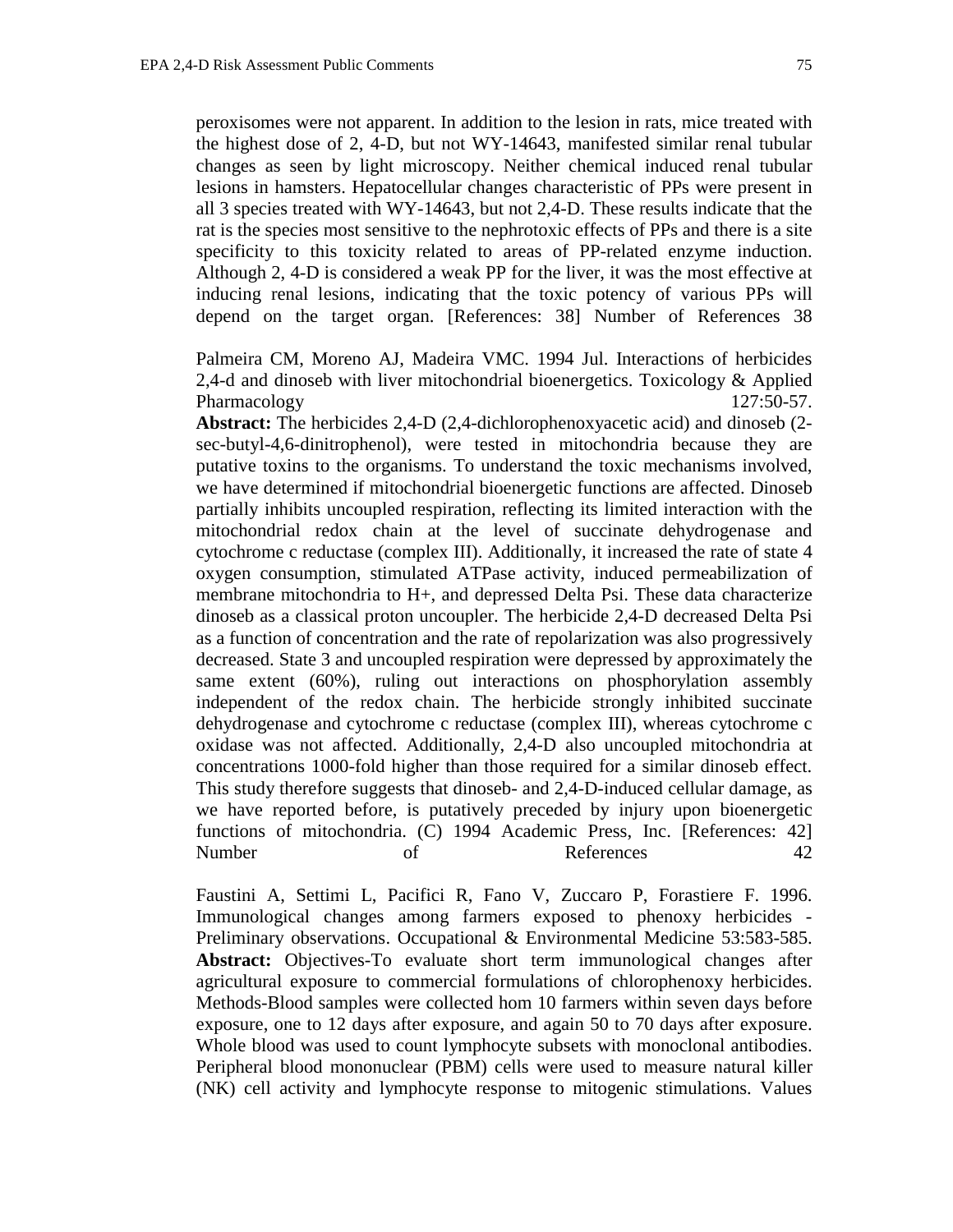before exposure were used as reference. Results-in comparison with concentrations before exposure, a significant reduction was found one to 12 days after exposure in the following variables ( $P \le 0.05$ ): circulating helper (CD4) and suppressor T cells (CD8), CD8 dim, cytotoxic T lymphocytes (CTL), natural killer cells (NK), and CD8 cells expressing the surface antigens HLA-DR (CD8- DR), and lymphoproliferative response to mitogen stimulations. All immunological values found 50-70 days after exposure were comparable with concentrations before exposure, but mitogenic proliferative responses of lymphocytes were still significantly decreased. Conclusions-According to our data agricultural exposure to commercial 2,4-dichlorophenoxyacetic acid (2,4-D) and 4-chloro-2-methylphenoxyacetic acid (MCPA) formulations may exert short term immunosuppressive effects. Further studies should clarify whether the immunological changes found may have health implications and can specifically contribute to cancer aetiology.[IMMUNE PARAMETERS INCREASED AFTER EXPOSURE, THEN DECREASED--A HINT OF CAUSATION:]

## **NEGATIVE RESULT: MECHANISMS/OTHER**

Charles JM, Bond DM, Jeffries TK, Yano BL, Stott WT, Johnson KA, Cunny HC, Wilson RD, Bus JS. 1996 Oct. Chronic dietary toxicity/oncogenicity studies on 2,4-dichlorophenoxyacetic acid in rodents. Fundam Appl Toxicol 33:166-72. **Abstract:** Forms of 2,4-dichlorophenoxyacetic acid (collectively known as 2,4-D) are herbicides used to control a wide variety of broadleaf and woody plants. Doses in the 2-year chronic/oncogenicity rat study were 0, 5, 75, and 150 mg/kg/day. The chronic toxicity paralleled subchronic findings, and a NOEL of 5 mg/kg/day was established. A slight increase in astrocytomas observed (in males only) at 45 mg/kg/day in a previously conducted chronic rat study was not confirmed in the present study at the high dose of 150 mg/kg/ day. Doses in the 2 year mouse oncogenicity studies were 0, 5, 150, and 300 mg/kg/day for females and 0, 5, 62.5, and 125 mg/ kg/day for males. No oncogenic effect was noted in the study. In summary, the findings of these studies indicate low chronic toxicity of 2,4-D and the lack of oncogenic response to 2,4-D following chronic dietary exposure of 2,4-D in the rat and mouse.

Knapp GW, Setzer RW, Fuscoe JC. 2003. Quantitation of aberrant interlocus tcell receptor rearrangements in mouse thymocytes and the effect of the herbicide 2,4-dichlorophenoxyacetic acid. Environmental & Molecular Mutagenesis 42:37- 43.

**Abstract:** Small studies in human populations have suggested a correlation between the frequency of errors in antigen receptor gene assembly and lymphoid malignancy risk. In particular, agricultural workers exposed to pesticides have both an increased risk for lymphoma and an increased frequency of errors in antigen receptor gene assembly. In order to further investigate the potential of such errors to serve as a mechanistically based biomarker of lymphoid cancer risk, we have developed a sensitive PCR assay for quantifying errors of V(D)J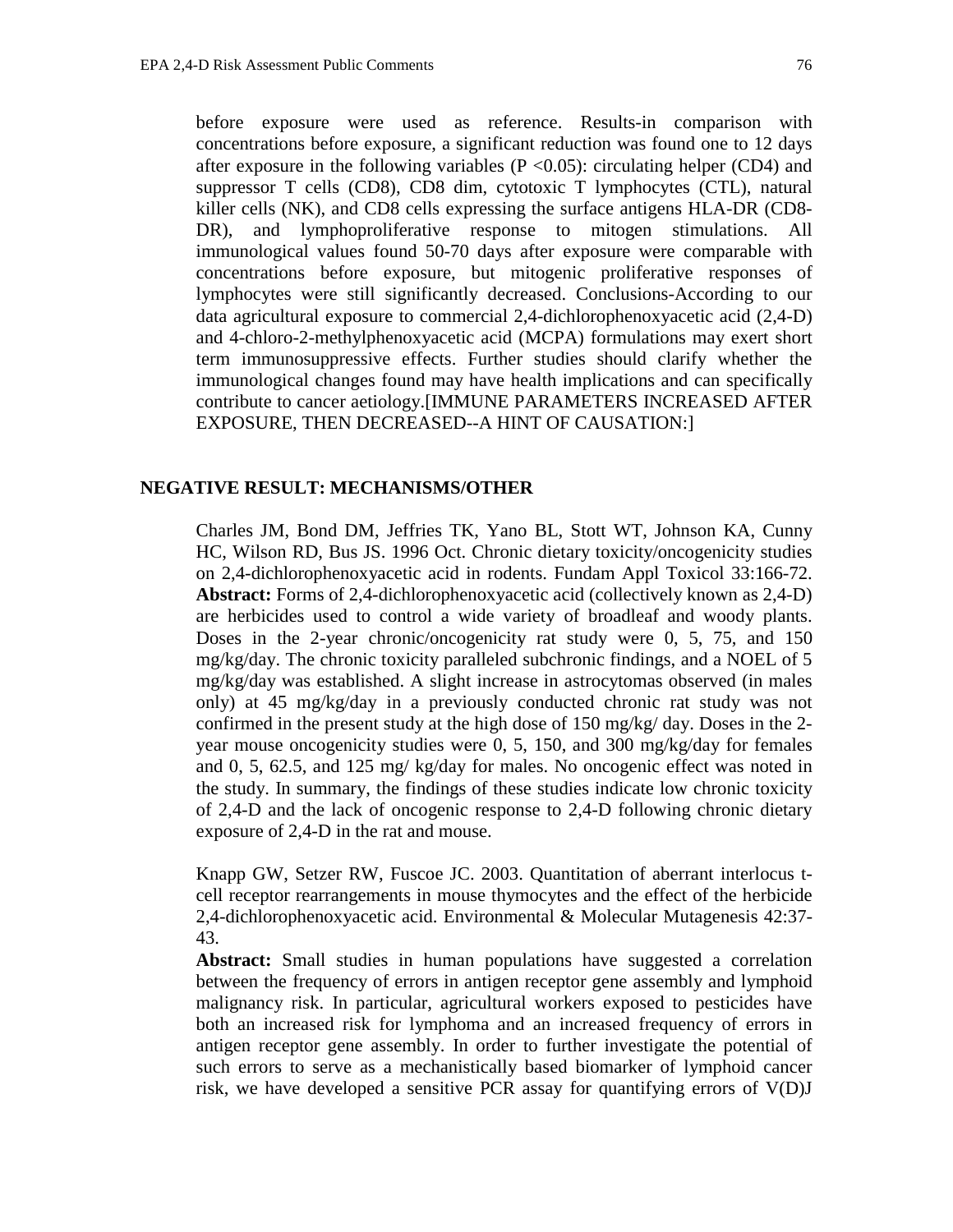recombination in the thymocytes of mice. This assay measures interlocus rearrangements between two T-cell receptor loci, V-gamma and J-beta, located on chromosomes 13 and 6, respectively. The baseline frequency in four strains of mice was determined at several ages (2-8 weeks of aged and was found to be stable at similar to  $1.5 \text{ X } 10(-5)$  per thymocyte. Strain AKR, which has a high susceptibility to T-cell lymphomas, did not show an elevated frequency of aberrant V(D)J events. We used this assay to examine the effects of the herbicide 2,4-dichlorophenoxyacetic acid (2,4-D) on the frequency of these events. Female B63F1 mice, 27 days of age, were exposed to 2,4-D by gavage at doses of 0, 3, 10, 30, and 100 mg/ kg/day for 4 successive days and sacrificed on day 5. Thymus DNA was isolated and examined for illegitimate V(D)J recombination-mediated gene rearrangements. In addition, pregnant mice were exposed to 2,4-D and thymocytes from the offspring examined at 2 weeks of age. No significant increase in aberrant V(D)J rearrangements was found, indicating that under these conditions 2,4-D does not appear to effect this important mechanism of carcinogenesis. [References: 40] Number of References 40 =====

## **MECHANISM/PEROXISOME PROLIFERATION**

2,4-D is an undisputed peroxisome proliferater (PP). But PP's role in cancer in different species is the subject of a legitimate and vigorous scientific debate. Yet it is *not disputed* that PPs, and thus 2,4-D, are **risk factors** for cancer in various vertebrate and other animal species, if not in humans.

## **POSITVE RESULTS: MECHANISM/PEROX. PROLIF.**

Ge R, Tao L, Kramer PM, Cunningham ML, Pereira MA. 2002. Effect of peroxisome proliferators on the methylation and protein level of the c-myc protooncogene in B6C3F1 mice liver. J Biochem Mol Toxicol 16:41-7. **Abstract:** Peroxisome proliferators in general are nongenotoxic mouse liver carcinogens for which DNA hypomethylation and altered gene expression are proposed mechanisms. Therefore, the peroxisome proliferators 2,4 dichlorophenoxyacetic acid (2,4-D), dibutyl phthalate (DBP), gemfibrozil, and Wy-14,643 were evaluated for the ability to alter the methylation and expression of the c-myc protooncogene. Male B6C3F1 mice were administered for 6 days in their diet Wy-14,643 (5-500 ppm), 2,4-D (1,680 ppm), DBP (20,000 ppm), or gemfibrozil (8,000 ppm). All four peroxisome proliferators caused hypomethylation of the c-myc gene in the liver. Wy-14,643 appeared to be the most efficacious with a threshold between 10 and 50 ppm. The level of the c-myc protein was increased by Wy-14,643, but not the other peroxisome proliferators. When female B6C3F1 mice received a two-thirds partially hepatectomy and 16 h later were administered 50 mg/kg Wy-14,643 by gavage, hypomethylation of the gene occurred 24 h later. Hypomethylation was not found in mice that received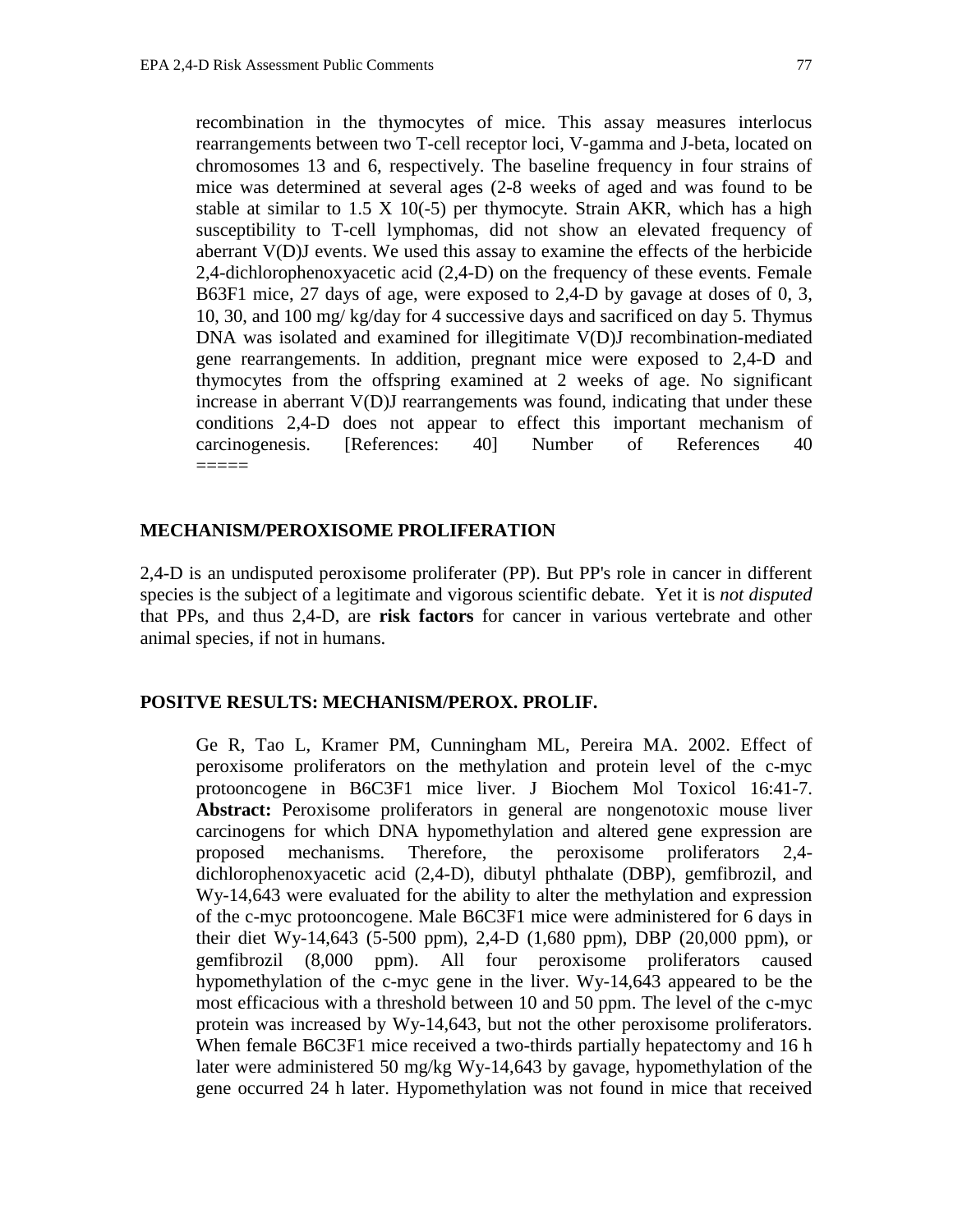Wy-14,643 following a sham operation. Hypomethylation of the c-myc gene within 24 h of administering Wy-14,643 after a partial hepatectomy but not after a sham operation supports the hypothesis that the peroxisome proliferators prevent methylation of hemimethylated sites formed by DNA replication.

Vainio H, Nickels J, Linnainmaa K. 1982 Mar. Phenoxy acid herbicides cause peroxisome proliferation in Chinese hamsters. Scand J Work Environ Health 8:70-3.

**Abstract:** An increase in either the size or amount of peroxisomes was obtained in the liver cells of Chinese hamsters after the animals were exposed to the phenoxy herbicides 2,4-dichlorophenoxyacetic acid (2,4-D) or 4-chloro-2 methylphenoxyacetic acid (MCPA). At the dose level studied, 2,4-D was found to be more potent than MCPA in increasing the number of peroxisomes. A phenoxy acid derivative, clofibrate, one of the peroxisome proliferators known to possess carcinogenic properties in rodents, appeared to be still more potent in inducing peroxisome proliferation than either of the herbicides studied. Further investigations are warranted to clarify the significance of peroxisome proliferation to the toxicity of phenoxy herbicides.

Biochem Pharmacol. 1983 Sep 15;32(18):2775-9. Hypolipidemia and peroxisome proliferation induced by phenoxyacetic acid herbicides in rats. Vainio H, Linnainmaa K, Kahonen M, Nickels J, Hietanen E, Marniemi J, Peltonen P.

 Male Wistar rats were treated daily by gavage with two phenoxy herbicides, 2,4 dichlorophenoxyacetic acid (2,4-D)(100-200 mg/kg body wt) and 4-chloro-2 methylphenoxyacetic acid (MCPA) (100-200 mg/kg body wt), and with the chemically different glyphosate N-phosphonomethyl glycine (300 mg/kg body wt) 5 days per week for 2 weeks. A hypolipidemic drug, clofibrate [ethyl-2-(4 chlorophenoxy)-2-methylpropionate], which is structurally related to phenoxy acids, was used as a positive control (200 mg/kg body wt). 2,4-D and MCPA had several effects similar to those of clofibrate: all three compounds induced proliferation of hepatic peroxisomes, decreased serum lipid levels, and increased hepatic carnitine acetyltransferase and catalase activities. 2,4-D and MCPA, but not clofibrate, decreased lipoprotein lipase activity in the adipose tissue to about a third of the control value but did not change the lipoprotein lipase activity in the heart muscle. The data suggest that these compounds cause hypolipidemia not by enhancing the storage of peripheral lipids in adipose tissue but by preferentially increasing lipid utilization in the liver. Glyphosate caused no peroxisome proliferation or hypolipidemia, suggesting that these effects are associated with the structural similarity between phenoxy acid herbicides and clofibrate. PMID: 6626247 [PubMed - indexed for MEDLINE]

Acta Pharmacol Toxicol (Copenh). 1983 Aug;53(2):103-12. Effects of phenoxyherbicides and glyphosate on the hepatic and intestinal biotransformation activities in the rat. Hietanen E, Linnainmaa K, Vainio H.

 The effects of phenoxyacid herbicides 2,4-D (2,4-dichlorophenoxyacetic acid) and MCPA (4-chloro-2-methylphenoxyacetic acid), clofibrate, and glyphosate on hepatic and intestinal drug metabolizing enzyme activities were studied in rats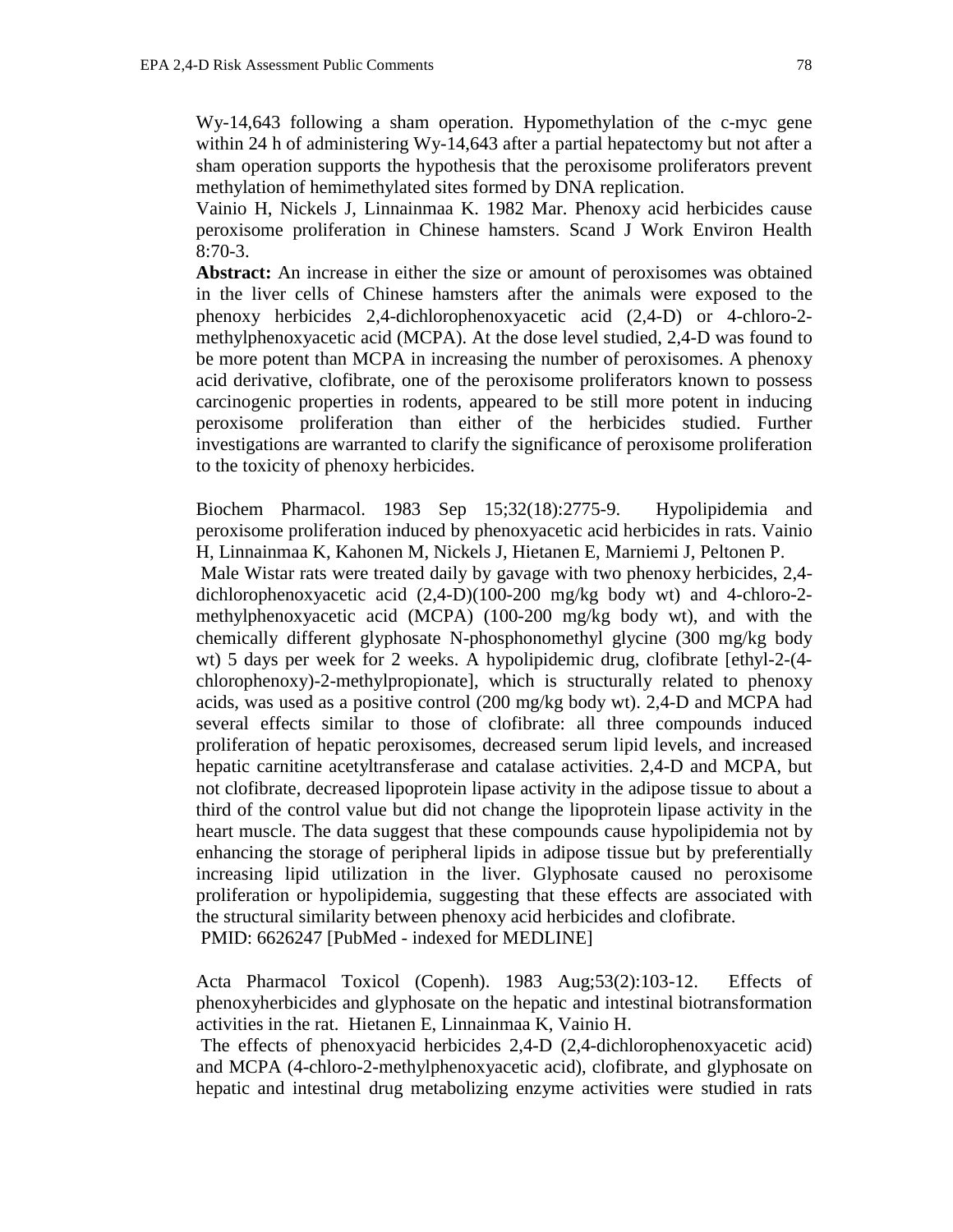intragastrically exposed for 2 weeks. The hepatic ethoxycoumarin O-deethylase activity increased about 2-fold with MCPA. Both 2,4-D and MCPA increased the hepatic epoxide hydrolase activity and decreased the hepatic glutathione Stransferase activity. MCPA also increased the intestinal activities of ethoxycoumarin O-deethylase and epoxide hydrolase. Glyphosate decreased the hepatic level of cytochrome P-450 and monooxygenase activities and the intestinal activity of aryl hydrocarbon hydroxylase. Clofibrate decreased the hepatic activities of UDPglucuronosyltransferase with p-nitrophenol or methylumbelliferone as the substrate. Also 2,4-D decreased the hepatic activity of UDPglucuronosyltransferase with p-nitrophenol as the substrate. MCPA decreased the intestinal activities of UDPglucuronosyltransferase with either pnitrophenol or methylumbelliferone as the substrate. The results indicate that phenoxyacetic acids, especially MCPA, may have potent effects on the metabolism of xenobiotics. Glyphosate, not chemically related to phenoxyacids, seems to inhibit monooxygenases. Whether these changes are related to the toxicity of these xenobiotics remains to be clarified in further experiments. PMID: 6624478 [PubMed - indexed for MEDLINE]

======

## **NEGATIVE RESULTS: MECHANISM/PEROX. PROLIF.**

Abdellatif AG, Preat V, Vamecq J, Nilsson R, Roberfroid M. 1990 Nov. Peroxisome proliferation and modulation of rat liver carcinogenesis by 2,4 dichlorophenoxyacetic acid, 2,4,5-trichlorophenoxyacetic acid, perfluorooctanoic acid and nafenopin. Carcinogenesis 11:1899-902. **Abstract:** Using an initiation--selection--promotion protocol for induction of liver tumors in Wistar rats, the modulating action of various peroxisome proliferators on neoplasia as well as on selected biochemical parameters was studied. After treatment with diethylnitrosamine (DEN), the animals were subsequently subjected to a selection procedure involving feeding of 2-acetylaminofluorene (2- AAF), and in the middle of the 2-AAF treatment, a single necrogenic dose of carbon tetrachloride. Following a recovery period, the rats were fed a diet containing 0.1% nafenopin (NAF), 0.015% perfluorooctanoic acid (PFOA), 0.05% 2,4-dichlorophenoxyacetic acid (2,4-D), 0.05% 2,4,5 trichlorophenoxyacetic acid (2,4,5-T) or 0.05% phenobarbital (PB) as a positive control. When the animals were killed, 7 months after initiation, the incidence of hepatocellular carcinoma was 83, 33 and 16% in the animals treated with NAF, PFOA or 2,4,5-T respectively. No cancers were observed in controls, or in the 2,4,-D groups. In comparison with controls, NAF and PFOA caused a 60-and 24 fold increase inthe peroxisomal beta-oxidation of fatty acids respectively, but only about a 2-fold increase in the catalase activity, 2,4-D and/or 2,4,5-T were much less active in this respect, giving approximately a doubling in the rate of fatty acid oxidation. The specific activity of D-amino acid and glycolate oxidases were significantly depressed, whereas the urate oxidase levels were apparently unaffected by the NAF and PFOA treatment. The results suggest that the selective